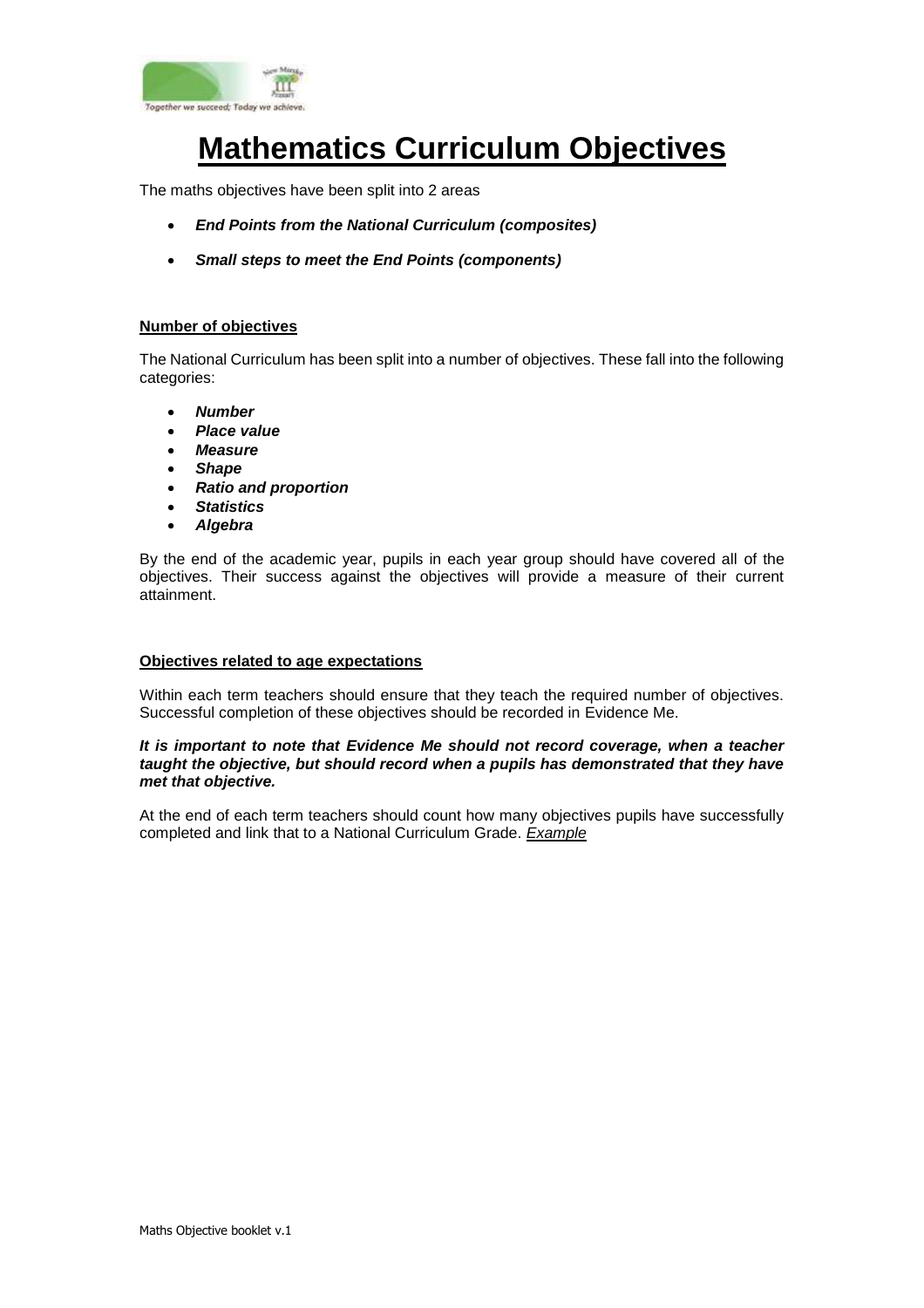

|                | <b>Year 1 Number Objectives</b>                                                                                                                                                                                                                                                                                                                                                                                                                                                                                                            |                                                          |                                                                                                    |                                                                                  |  |  |  |
|----------------|--------------------------------------------------------------------------------------------------------------------------------------------------------------------------------------------------------------------------------------------------------------------------------------------------------------------------------------------------------------------------------------------------------------------------------------------------------------------------------------------------------------------------------------------|----------------------------------------------------------|----------------------------------------------------------------------------------------------------|----------------------------------------------------------------------------------|--|--|--|
|                | I can count to 20<br>forwards                                                                                                                                                                                                                                                                                                                                                                                                                                                                                                              | I can count<br>backwards from 20                         | I can count to 50<br>forwards                                                                      | I can count<br>backwards from 50                                                 |  |  |  |
| 1              | I can count to 100<br>forwards                                                                                                                                                                                                                                                                                                                                                                                                                                                                                                             | I can count<br>backwards from 100                        | I can count forward<br>crossing 100                                                                | I can count backward<br>crossing 100                                             |  |  |  |
|                |                                                                                                                                                                                                                                                                                                                                                                                                                                                                                                                                            | To count to and across 100, forwards and backwards,      |                                                                                                    |                                                                                  |  |  |  |
|                | I can read numbers<br>to 20 in numerals                                                                                                                                                                                                                                                                                                                                                                                                                                                                                                    | I can read numbers<br>to 50 in numerals                  | I can read numbers<br>to 100 in numerals                                                           | I can write numbers<br>to 20 in numerals                                         |  |  |  |
| $\overline{2}$ | I can write numbers<br>to 50 in numerals                                                                                                                                                                                                                                                                                                                                                                                                                                                                                                   | I can write numbers<br>to 100 in numerals                | I can count in<br>multiples of 2                                                                   | I can count in<br>multiples of 5                                                 |  |  |  |
|                | I can count in<br>multiples of 10                                                                                                                                                                                                                                                                                                                                                                                                                                                                                                          |                                                          | To count, read and write numbers to 100 in numerals; count in<br>multiples of twos, fives and tens |                                                                                  |  |  |  |
| 3              | I know one more than<br>a number to 20                                                                                                                                                                                                                                                                                                                                                                                                                                                                                                     | I know one less than<br>a number to 20                   | I know one more than<br>a number to 50                                                             | I know one less than<br>a number to 50                                           |  |  |  |
|                | I know one more than<br>a number to 100                                                                                                                                                                                                                                                                                                                                                                                                                                                                                                    | I know one less than<br>a number to 100                  | To identify one more and one less than a<br>given number                                           |                                                                                  |  |  |  |
|                | I can identify<br>numbers using<br>objects                                                                                                                                                                                                                                                                                                                                                                                                                                                                                                 | I can represent<br>numbers using<br>objects              | I can identify<br>numbers using<br>pictorial<br>representations<br>(subitising)                    | I can represent<br>numbers using<br>pictorial<br>representations<br>(subitising) |  |  |  |
|                | I can identify<br>numbers on a<br>number line                                                                                                                                                                                                                                                                                                                                                                                                                                                                                              | I can represent<br>numbers on a<br>number line           | I can identify<br>numbers using the<br>part-whole model                                            | I can represent<br>numbers using the<br>part-whole model                         |  |  |  |
| $\overline{4}$ | I can identify<br>numbers using place<br>value counters                                                                                                                                                                                                                                                                                                                                                                                                                                                                                    | I can represent<br>numbers using place<br>value counters | I can identify<br>numbers using tens<br>frames                                                     | I can represent<br>numbers using tens<br>frames                                  |  |  |  |
|                | To use the language<br>of equal to                                                                                                                                                                                                                                                                                                                                                                                                                                                                                                         | To use the language<br>of more than                      | To use the language<br>of less than (fewer)                                                        | To use the language<br>of most                                                   |  |  |  |
|                | To use the language<br>To identify and represent numbers using objects and pictorial<br>of least<br>representations including the number line, and use the language of:<br>equal to, more than, less than (fewer), most, least                                                                                                                                                                                                                                                                                                             |                                                          |                                                                                                    |                                                                                  |  |  |  |
| 5              | To read numbers 1-<br>20 in words                                                                                                                                                                                                                                                                                                                                                                                                                                                                                                          | To write numbers 1-<br>20 in words                       | To read and write numbers from 1 to 20 in                                                          | numerals and words.                                                              |  |  |  |
|                | Year 1 End Points                                                                                                                                                                                                                                                                                                                                                                                                                                                                                                                          |                                                          |                                                                                                    |                                                                                  |  |  |  |
|                | count to and across 100, forwards and backwards, beginning with 0 or 1, or from any given<br>1.<br>number<br>2.<br>count, read and write numbers to 100 in numerals; count in multiples of twos, fives and tens<br>given a number, identify one more and one less<br>3.<br>identify and represent numbers using objects and pictorial representations including the<br>4.<br>number line, and use the language of: equal to, more than, less than (fewer), most, least<br>read and write numbers from 1 to 20 in numerals and words.<br>5. |                                                          |                                                                                                    |                                                                                  |  |  |  |
|                |                                                                                                                                                                                                                                                                                                                                                                                                                                                                                                                                            |                                                          | <b>Year 1 Number addition and subtraction</b>                                                      |                                                                                  |  |  |  |
| 1              | I can read and<br>interpret<br>mathematical                                                                                                                                                                                                                                                                                                                                                                                                                                                                                                | I can write and<br>interpret<br>mathematical             | I can read and<br>interpret<br>mathematical                                                        | I can write and<br>interpret<br>mathematical                                     |  |  |  |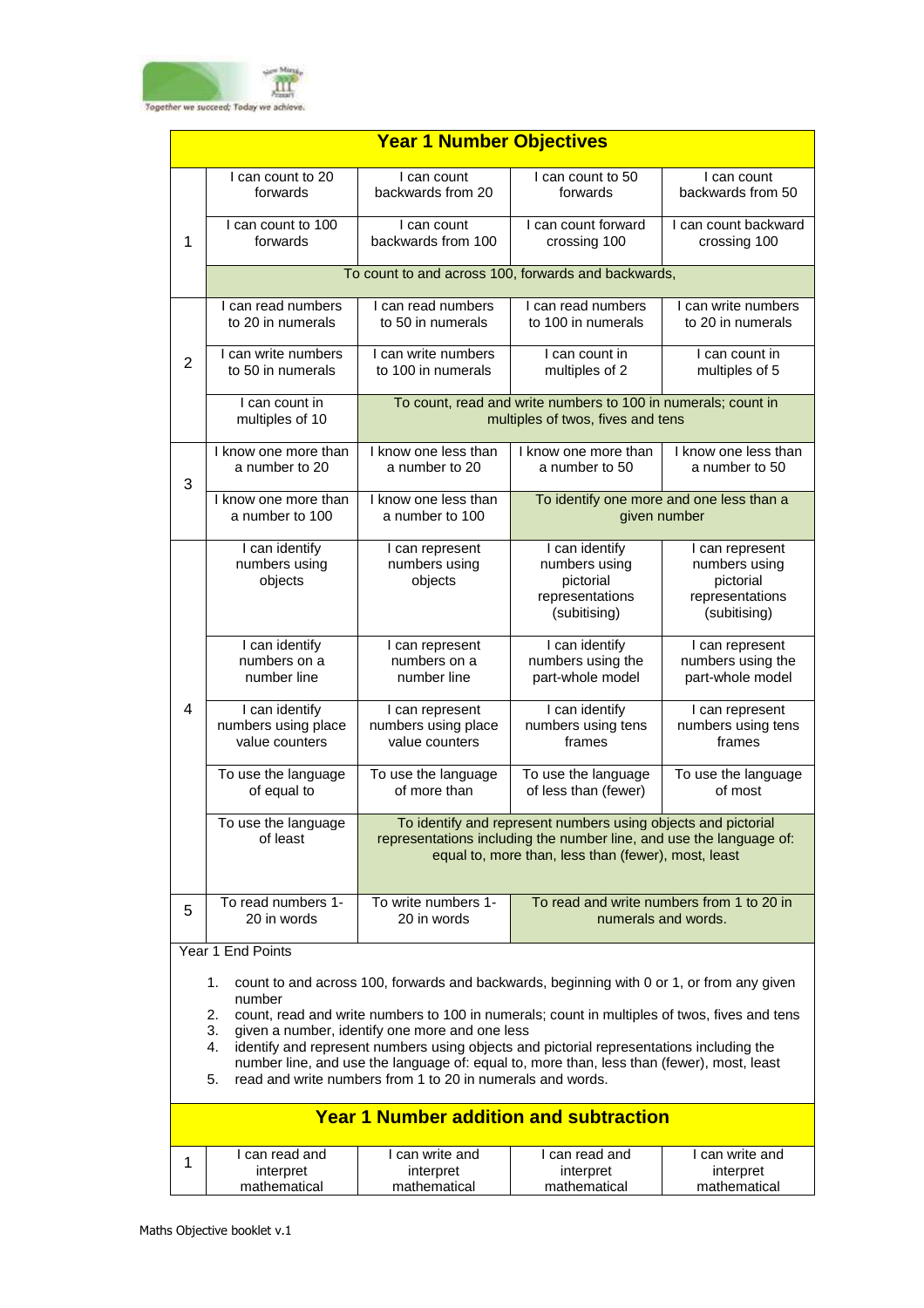

|                | statements involving<br>addition                                                                                                                                                          | statements involving<br>addition                                                                                            | statements involving<br>subtraction                                                                                                                                                                                                                                                                                                                                                                                              | statements involving<br>subtraction                                                               |  |
|----------------|-------------------------------------------------------------------------------------------------------------------------------------------------------------------------------------------|-----------------------------------------------------------------------------------------------------------------------------|----------------------------------------------------------------------------------------------------------------------------------------------------------------------------------------------------------------------------------------------------------------------------------------------------------------------------------------------------------------------------------------------------------------------------------|---------------------------------------------------------------------------------------------------|--|
|                | I can read, write and<br>interpret the equal<br>sign                                                                                                                                      | To read, write and interpret mathematical statements involving addition<br>$(+)$ , subtraction $(-)$ and equals $(=)$ signs |                                                                                                                                                                                                                                                                                                                                                                                                                                  |                                                                                                   |  |
| $\overline{2}$ | I know the number<br>bonds to 10                                                                                                                                                          | I can write number<br>bonds to 10                                                                                           | I can use related<br>subtraction facts to<br>10                                                                                                                                                                                                                                                                                                                                                                                  | I know the number<br>bonds to 20                                                                  |  |
|                | I can write number<br>bonds to 20                                                                                                                                                         | I can use related<br>subtraction facts to<br>20                                                                             | To represent and use number bonds and                                                                                                                                                                                                                                                                                                                                                                                            | related subtraction facts within 20                                                               |  |
| 3              | I can add one-digit<br>numbers to 10                                                                                                                                                      | I can subtract one-<br>digit numbers to 10                                                                                  | I can add one-digit<br>numbers to 20                                                                                                                                                                                                                                                                                                                                                                                             | I can subtract one-<br>digit numbers to 20                                                        |  |
|                |                                                                                                                                                                                           |                                                                                                                             | To add and subtract one-digit and two-digit numbers to 20, including zero                                                                                                                                                                                                                                                                                                                                                        |                                                                                                   |  |
|                | I can solve one step<br>addition problems<br>using concrete<br>objects                                                                                                                    | I can solve one step<br>subtraction problems<br>using concrete<br>objects                                                   | I can solve one step<br>addition problems<br>using part whole<br>models                                                                                                                                                                                                                                                                                                                                                          | I can solve one step<br>subtraction problems<br>using part whole<br>models                        |  |
| 4              | I can solve one step<br>addition problems<br>using number lines                                                                                                                           | I can solve one step<br>subtraction problem<br>using number lines                                                           | I can solve one step<br>addition problems<br>using tens frames                                                                                                                                                                                                                                                                                                                                                                   | I can solve one step<br>subtraction problems<br>using tens frames                                 |  |
|                | I can solve missing<br>number problems<br>such as $7 = -9$                                                                                                                                |                                                                                                                             | To solve one-step problems that involve addition and subtraction,<br>using concrete objects and pictorial representations, and missing<br>number problems such as $7 = -9$ .                                                                                                                                                                                                                                                     |                                                                                                   |  |
|                | Year 1 End Points                                                                                                                                                                         |                                                                                                                             |                                                                                                                                                                                                                                                                                                                                                                                                                                  |                                                                                                   |  |
|                | Pupils should be taught to:<br>1.<br>equals $(=)$ signs<br>2.<br>3.<br>4.                                                                                                                 |                                                                                                                             | read, write and interpret mathematical statements involving addition $(+)$ , subtraction $(-)$ and<br>represent and use number bonds and related subtraction facts within 20<br>add and subtract one-digit and two-digit numbers to 20, including zero<br>solve one-step problems that involve addition and subtraction, using concrete objects and<br>pictorial representations, and missing number problems such as $7 = -9$ . |                                                                                                   |  |
|                |                                                                                                                                                                                           |                                                                                                                             | <b>Year 1 Number - Multiplication and division</b>                                                                                                                                                                                                                                                                                                                                                                               |                                                                                                   |  |
|                | To solve one step<br>problems involving<br>multiplication using<br>concrete objects                                                                                                       | To solve one step<br>problems involving<br>division using<br>concrete objects                                               | To solve one step<br>problems involving<br>multiplication using<br>bar models                                                                                                                                                                                                                                                                                                                                                    | To solve one step<br>problems involving<br>division using bar<br>models                           |  |
| 1              | To solve one step<br>problems involving<br>multiplication using<br>arrays with the<br>support of a teacher                                                                                | To solve one step<br>problems involving<br>division using arrays<br>with the support of a<br>teacher                        | To solve one-step problems involving<br>answer using concrete objects, pictorial<br>the teacher.                                                                                                                                                                                                                                                                                                                                 | multiplication and division, by calculating the<br>representations and arrays with the support of |  |
|                | Year 1 End Points                                                                                                                                                                         |                                                                                                                             |                                                                                                                                                                                                                                                                                                                                                                                                                                  |                                                                                                   |  |
|                | solve one-step problems involving multiplication and division, by calculating the answer<br>using concrete objects, pictorial representations and arrays with the support of the teacher. |                                                                                                                             |                                                                                                                                                                                                                                                                                                                                                                                                                                  |                                                                                                   |  |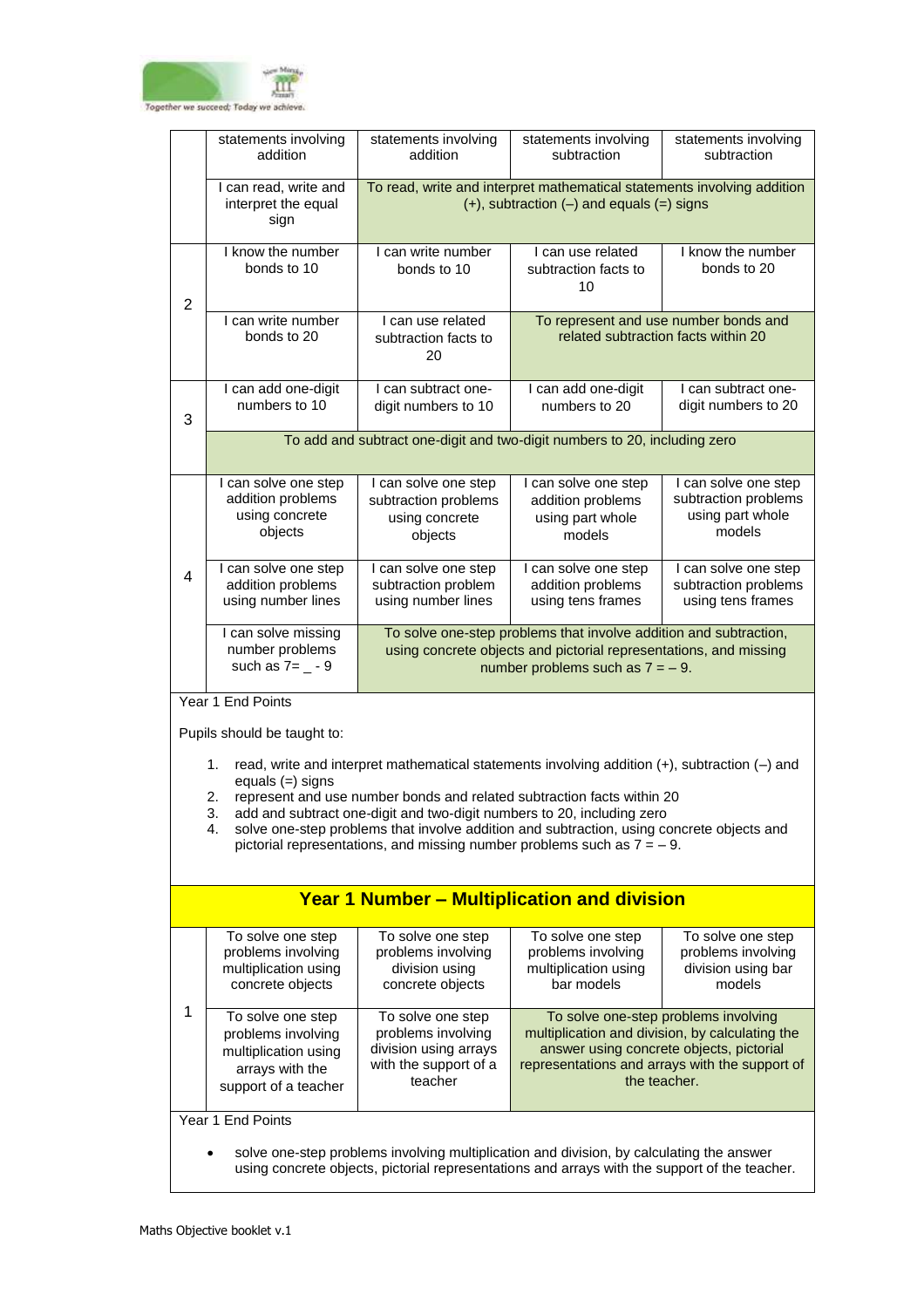

|                | <b>Year 1 Number - Fractions</b>                                                                                                                                                                                                                                                                                                                                            |                                                                                                                                       |                                                                                                                                                                                   |                                         |  |
|----------------|-----------------------------------------------------------------------------------------------------------------------------------------------------------------------------------------------------------------------------------------------------------------------------------------------------------------------------------------------------------------------------|---------------------------------------------------------------------------------------------------------------------------------------|-----------------------------------------------------------------------------------------------------------------------------------------------------------------------------------|-----------------------------------------|--|
|                | I can recognise half<br>of an object or shape                                                                                                                                                                                                                                                                                                                               | I can recognise half<br>of a quantity                                                                                                 | I can find half of an<br>object or shape                                                                                                                                          | I can find half of a<br>quantity        |  |
| 1              | I know that half is two<br>equal parts of an<br>object, shape or<br>quantity                                                                                                                                                                                                                                                                                                |                                                                                                                                       | To recognise, find and name a half as one of two equal parts of an<br>object, shape or quantity                                                                                   |                                         |  |
|                | I can recognise a<br>quarter of an object<br>or shape                                                                                                                                                                                                                                                                                                                       | I can recognise<br>quarter of a quantity                                                                                              | I can find a quarter of<br>an object or shape                                                                                                                                     | I can find a quarter of<br>a quantity   |  |
| $\overline{c}$ | I know that a quarter<br>is four equal parts of<br>an object, shape or<br>quantity                                                                                                                                                                                                                                                                                          |                                                                                                                                       | To recognise, find and name a quarter as one of four equal parts of an<br>object, shape or quantity.                                                                              |                                         |  |
|                | Year 1 End Points                                                                                                                                                                                                                                                                                                                                                           |                                                                                                                                       |                                                                                                                                                                                   |                                         |  |
|                | 1.<br>2.<br>quantity.                                                                                                                                                                                                                                                                                                                                                       |                                                                                                                                       | recognise, find and name a half as one of two equal parts of an object, shape or quantity<br>recognise, find and name a quarter as one of four equal parts of an object, shape or |                                         |  |
|                |                                                                                                                                                                                                                                                                                                                                                                             | <b>Year 1 - Measurement</b>                                                                                                           |                                                                                                                                                                                   |                                         |  |
|                | I can compare length<br>and heights                                                                                                                                                                                                                                                                                                                                         | I can compare mass<br>and weight                                                                                                      | I can compare<br>capacity and volume                                                                                                                                              | I can compare time                      |  |
|                | I can describe length<br>and heights                                                                                                                                                                                                                                                                                                                                        | I can describe mass<br>and weight                                                                                                     | I can describe<br>capacity and volume                                                                                                                                             | I can describe time                     |  |
| 1              | I can solve practical<br>problems with length<br>and heights                                                                                                                                                                                                                                                                                                                | I can solve practical<br>problems with mass<br>and weight                                                                             | I can solve practical<br>problems with<br>capacity and volume                                                                                                                     | I solve practical<br>problems with time |  |
|                | To compare, describe and solve practical problems for: lengths and heights [for example,<br>long/short, longer/shorter, tall/short, double/half] mass/weight [for example, heavy/light, heavier<br>than, lighter than] capacity and volume [for example, full/empty, more than, less than, half, half<br>full, quarter] time [for example, quicker, slower, earlier, later] |                                                                                                                                       |                                                                                                                                                                                   |                                         |  |
|                | I can measure<br>lengths and heights                                                                                                                                                                                                                                                                                                                                        | I can measure mass<br>and weight                                                                                                      | I can measure<br>capacity and volume                                                                                                                                              | I can measure time                      |  |
| $\overline{2}$ | I can record lengths<br>and heights                                                                                                                                                                                                                                                                                                                                         | I can record mass<br>and weight                                                                                                       | I can record capacity<br>and volume                                                                                                                                               | I can record time                       |  |
|                | I know the vocabulary<br>for time: hours,<br>minutes, seconds                                                                                                                                                                                                                                                                                                               | To measure and begin to record the following: lengths and height,<br>mass/weight, capacity and volume, time (hours, minutes, seconds) |                                                                                                                                                                                   |                                         |  |
|                | I can recognise a 1p<br>and 2p coin                                                                                                                                                                                                                                                                                                                                         | I can recognise a 5p<br>and 10p coin                                                                                                  | I can recognise a 20p<br>and 50p coin                                                                                                                                             | I can recognise a £1<br>and £2 coin     |  |
| 3              | I can recognise a £5<br>and £10 note                                                                                                                                                                                                                                                                                                                                        | I can recognise a £20<br>and £50 note                                                                                                 | I know the value of<br>different coins                                                                                                                                            | I know the value of<br>different notes  |  |
|                |                                                                                                                                                                                                                                                                                                                                                                             |                                                                                                                                       | To recognise and know the value of different denominations of coins and notes                                                                                                     |                                         |  |
|                | I can sequence the                                                                                                                                                                                                                                                                                                                                                          | I can sequence the                                                                                                                    | I can sequence the                                                                                                                                                                | I can sequence the                      |  |
| $\overline{4}$ | order of events using<br>before and after                                                                                                                                                                                                                                                                                                                                   | order of events using<br>next and first                                                                                               | order of events using                                                                                                                                                             | order of events using                   |  |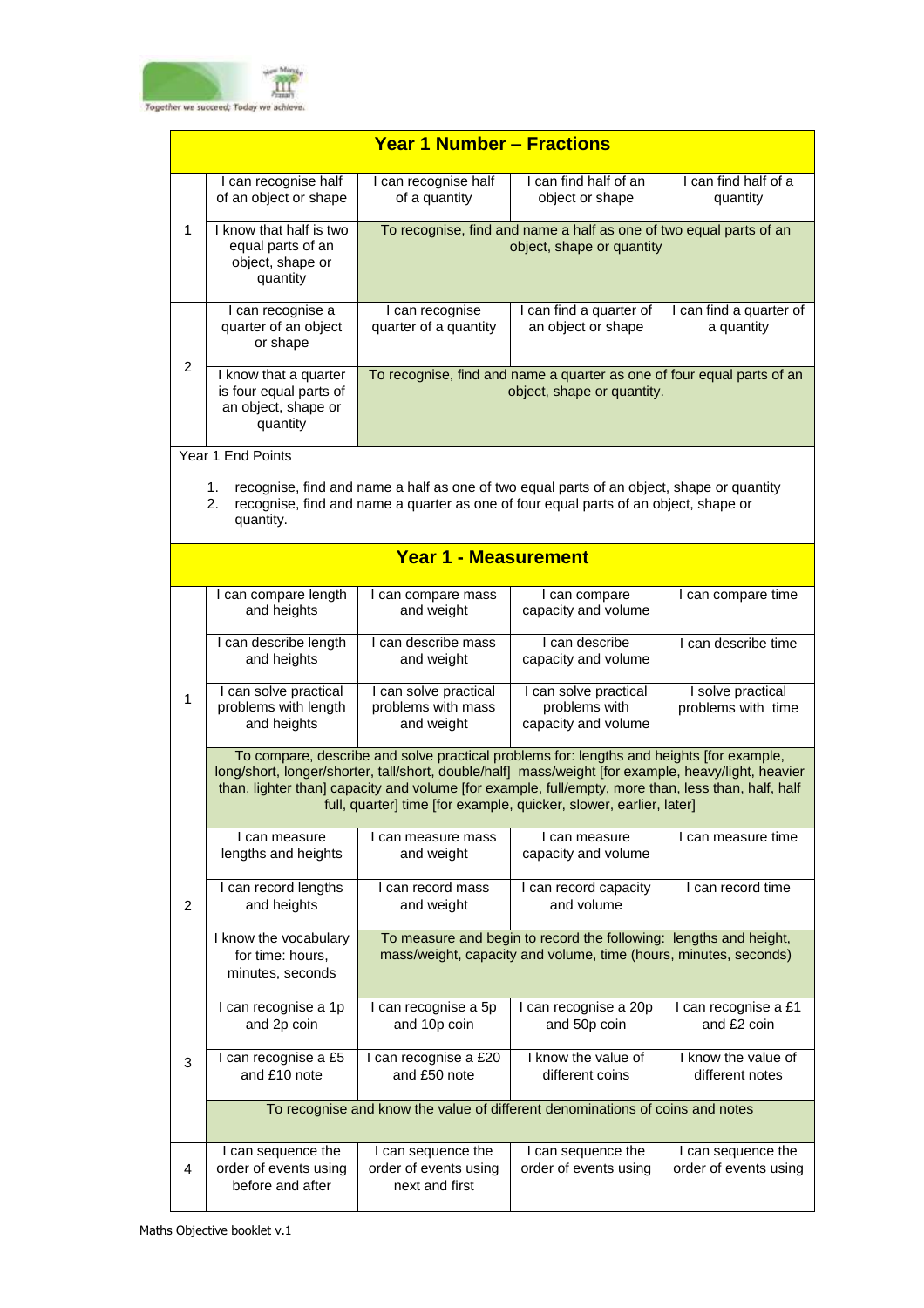

|                |                                                                                                                                                                                                                                                                                                                                                                                                                                                                                                                                                                                                                                                                                                                                                                                                                                                                                                                                                                                                                                                |                                                  | today, yesterday and<br>tomorrow                                                                               | morning, afternoon<br>and evening                                 |  |
|----------------|------------------------------------------------------------------------------------------------------------------------------------------------------------------------------------------------------------------------------------------------------------------------------------------------------------------------------------------------------------------------------------------------------------------------------------------------------------------------------------------------------------------------------------------------------------------------------------------------------------------------------------------------------------------------------------------------------------------------------------------------------------------------------------------------------------------------------------------------------------------------------------------------------------------------------------------------------------------------------------------------------------------------------------------------|--------------------------------------------------|----------------------------------------------------------------------------------------------------------------|-------------------------------------------------------------------|--|
|                | To sequence events in chronological order using language [for example, before and after, next,<br>first, today, yesterday, tomorrow, morning, afternoon and evening]                                                                                                                                                                                                                                                                                                                                                                                                                                                                                                                                                                                                                                                                                                                                                                                                                                                                           |                                                  |                                                                                                                |                                                                   |  |
|                | I can recognise<br>language relating to<br>days of the week                                                                                                                                                                                                                                                                                                                                                                                                                                                                                                                                                                                                                                                                                                                                                                                                                                                                                                                                                                                    | I can recognise<br>language relating to<br>weeks | I can recognise<br>language relating to<br>months                                                              | I can recognise<br>language relating to<br>years                  |  |
| 5              | I can use language<br>relating to days of the<br>week                                                                                                                                                                                                                                                                                                                                                                                                                                                                                                                                                                                                                                                                                                                                                                                                                                                                                                                                                                                          | I can use language<br>relating to weeks          | I can use language<br>relating to months                                                                       | I can use language<br>relating to years                           |  |
|                |                                                                                                                                                                                                                                                                                                                                                                                                                                                                                                                                                                                                                                                                                                                                                                                                                                                                                                                                                                                                                                                |                                                  | To recognise and use language relating to dates, including days of the week, weeks, months<br>and years        |                                                                   |  |
| 6              | I can tell the time to<br>the hour                                                                                                                                                                                                                                                                                                                                                                                                                                                                                                                                                                                                                                                                                                                                                                                                                                                                                                                                                                                                             | I can tell the time to<br>half past the hour     | I can draw the hands<br>on a clock to show<br>times to the hour                                                | I can draw the hands<br>on a clock to show<br>times to half past. |  |
|                |                                                                                                                                                                                                                                                                                                                                                                                                                                                                                                                                                                                                                                                                                                                                                                                                                                                                                                                                                                                                                                                |                                                  | To tell the time to the hour and half past the hour and draw the hands on a clock face to show<br>these times. |                                                                   |  |
|                | Year 1 End Points:                                                                                                                                                                                                                                                                                                                                                                                                                                                                                                                                                                                                                                                                                                                                                                                                                                                                                                                                                                                                                             |                                                  |                                                                                                                |                                                                   |  |
|                | compare, describe and solve practical problems for:<br>1.<br>-lengths and heights [for example, long/short, longer/shorter, tall/short, double/half]<br>-mass/weight [for example, heavy/light, heavier than, lighter than]<br>-capacity and volume [for example, full/empty, more than, less than, half, half full, quarter]<br>-time [for example, quicker, slower, earlier, later]<br>measure and begin to record the following:<br>2.<br>-lengths and heights<br>-mass/weight<br>-capacity and volume<br>-time (hours, minutes, seconds)<br>recognise and know the value of different denominations of coins and notes<br>3.<br>sequence events in chronological order using language [for example, before and after, next,<br>4.<br>first, today, yesterday, tomorrow, morning, afternoon and evening]<br>recognise and use language relating to dates, including days of the week, weeks, months<br>5.<br>and years<br>tell the time to the hour and half past the hour and draw the hands on a clock face to show<br>6.<br>these times. |                                                  |                                                                                                                |                                                                   |  |
|                |                                                                                                                                                                                                                                                                                                                                                                                                                                                                                                                                                                                                                                                                                                                                                                                                                                                                                                                                                                                                                                                |                                                  | <b>Year 1 - Geometry - Properties of Shape</b>                                                                 |                                                                   |  |
|                | I can recognise<br>rectangles                                                                                                                                                                                                                                                                                                                                                                                                                                                                                                                                                                                                                                                                                                                                                                                                                                                                                                                                                                                                                  | I can recognise<br>squares                       | I can recognise<br>circles                                                                                     | I can recognise<br>triangles                                      |  |
| 1              | I can name a<br>rectangle                                                                                                                                                                                                                                                                                                                                                                                                                                                                                                                                                                                                                                                                                                                                                                                                                                                                                                                                                                                                                      | I can name a square                              | I can name a circle                                                                                            | I can name a triangle                                             |  |
|                |                                                                                                                                                                                                                                                                                                                                                                                                                                                                                                                                                                                                                                                                                                                                                                                                                                                                                                                                                                                                                                                |                                                  | To recognise and name 2-D shapes                                                                               |                                                                   |  |
|                | I can recognise<br>cuboids                                                                                                                                                                                                                                                                                                                                                                                                                                                                                                                                                                                                                                                                                                                                                                                                                                                                                                                                                                                                                     | I can recognise<br>cubes                         | I can recognise<br>pyramids                                                                                    | I can recognise<br>spheres                                        |  |
| $\overline{2}$ | I can name a cuboid                                                                                                                                                                                                                                                                                                                                                                                                                                                                                                                                                                                                                                                                                                                                                                                                                                                                                                                                                                                                                            | I can name a cube                                | I can name a pyramid                                                                                           | I can name a sphere                                               |  |
|                |                                                                                                                                                                                                                                                                                                                                                                                                                                                                                                                                                                                                                                                                                                                                                                                                                                                                                                                                                                                                                                                |                                                  | To recognise and name 3-D shapes                                                                               |                                                                   |  |
|                | Year 1 end points                                                                                                                                                                                                                                                                                                                                                                                                                                                                                                                                                                                                                                                                                                                                                                                                                                                                                                                                                                                                                              |                                                  |                                                                                                                |                                                                   |  |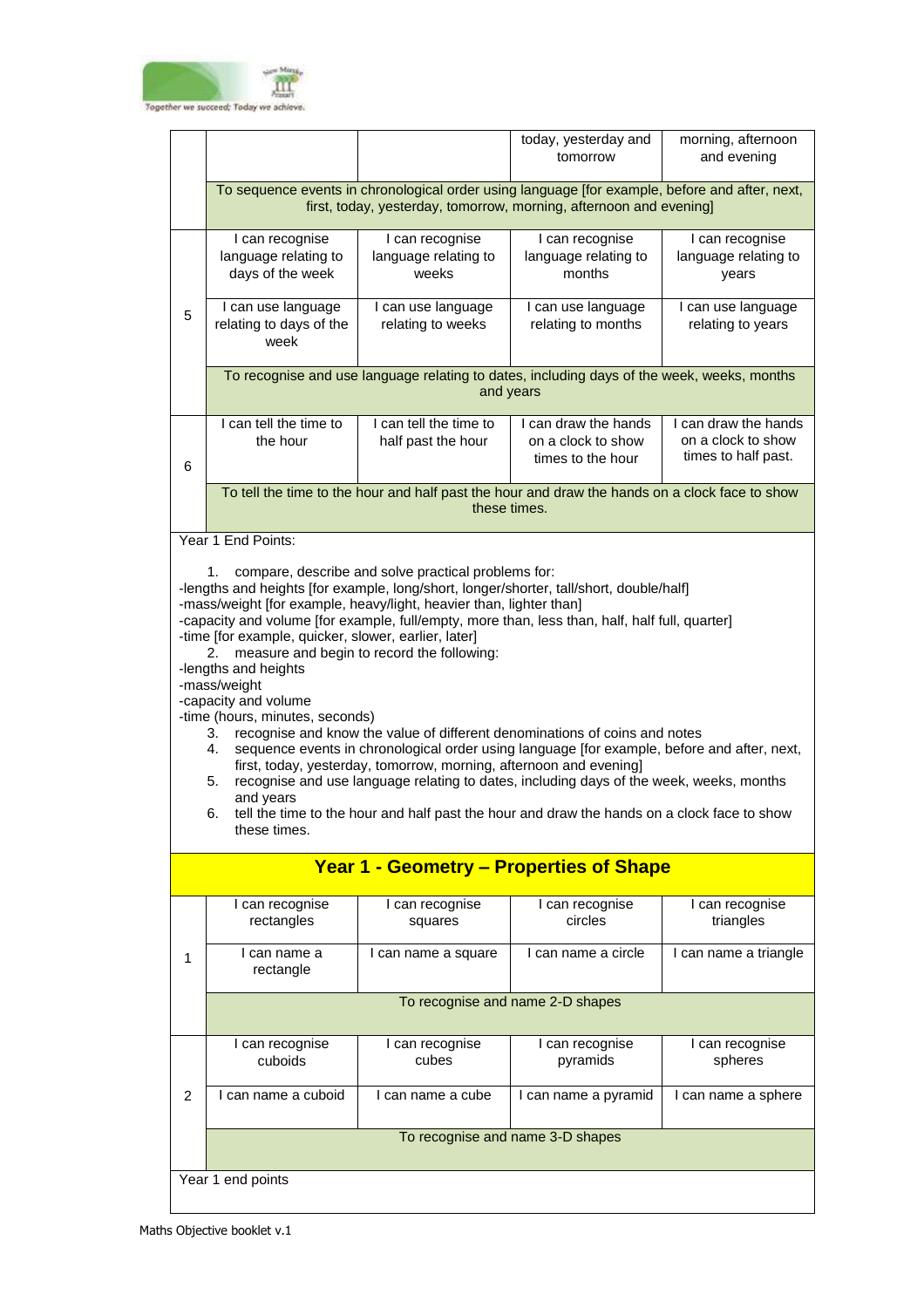

recognise and name common 2-D and 3-D shapes, including:

- 1. 2-D shapes [for example, rectangles (including squares), circles and triangles]
- 2. 3-D shapes [for example, cuboids (including cubes), pyramids and spheres].

|                             | <b>Year 1 - Geometry – Position and Direction</b>                                                           |                               |                                                                                                              |                                        |  |  |
|-----------------------------|-------------------------------------------------------------------------------------------------------------|-------------------------------|--------------------------------------------------------------------------------------------------------------|----------------------------------------|--|--|
|                             | I can describe a<br>whole turn                                                                              | I can describe a half<br>turn | I can describe a<br>quarter turn                                                                             | I can describe a<br>three-quarter turn |  |  |
|                             | I can identify anti<br>clockwise                                                                            | I can identify<br>clockwise   | To describe position, direction and movement,<br>including whole, half, quarter and three-<br>quarter turns. |                                        |  |  |
|                             | Year 1 end points                                                                                           |                               |                                                                                                              |                                        |  |  |
| Pupils should be taught to: |                                                                                                             |                               |                                                                                                              |                                        |  |  |
|                             | describe position, direction and movement, including whole, half, quarter and three-quarter<br>1.<br>turns. |                               |                                                                                                              |                                        |  |  |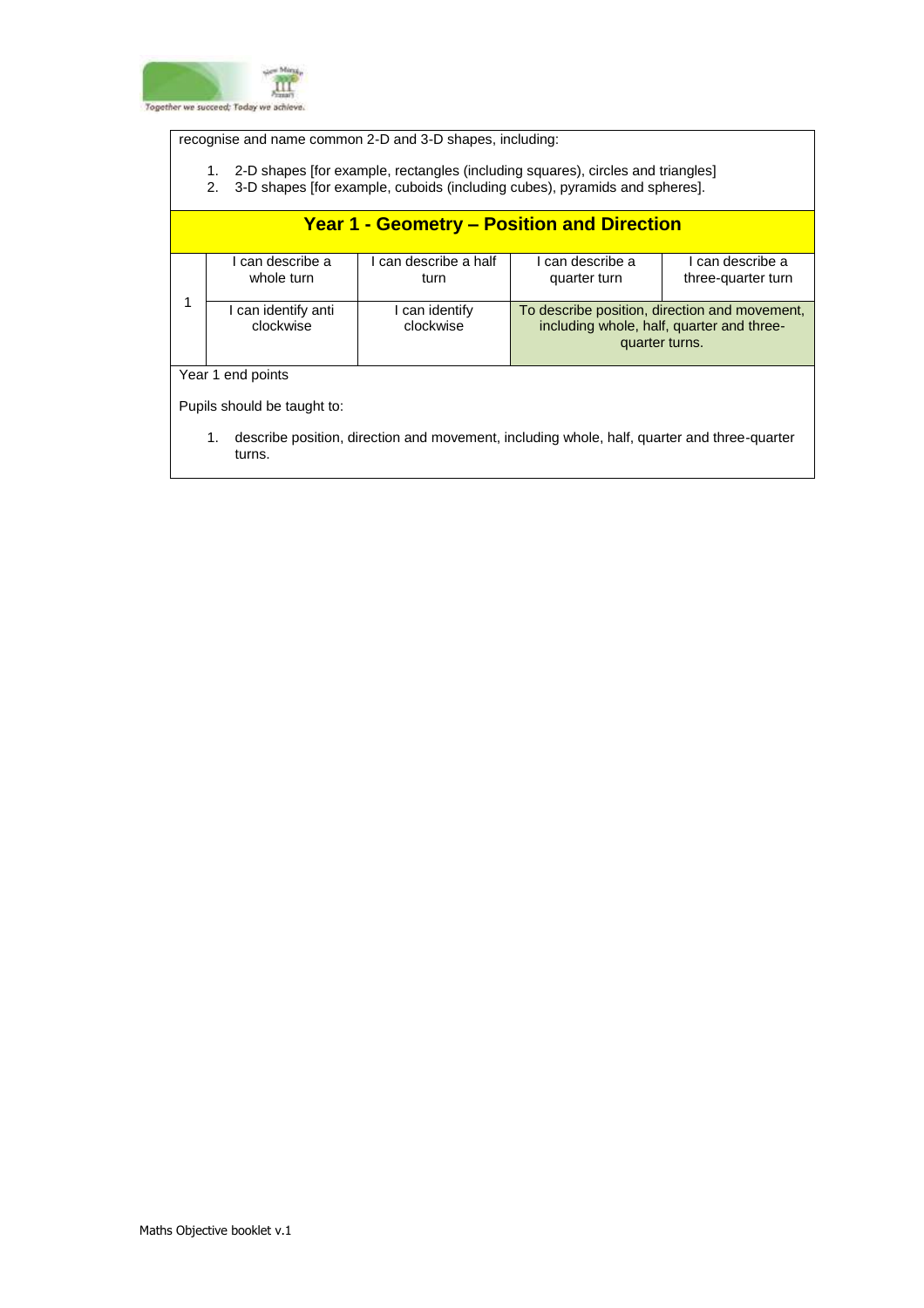

| <b>Year 2 Number &amp; Place Value</b>                                                                                                                                                                                                                                                                                                                                                                                                                                                                                                                                                                                                                                                                                                                                                                                                                                                                                                                                               |  |  |  |  |
|--------------------------------------------------------------------------------------------------------------------------------------------------------------------------------------------------------------------------------------------------------------------------------------------------------------------------------------------------------------------------------------------------------------------------------------------------------------------------------------------------------------------------------------------------------------------------------------------------------------------------------------------------------------------------------------------------------------------------------------------------------------------------------------------------------------------------------------------------------------------------------------------------------------------------------------------------------------------------------------|--|--|--|--|
| I can count in steps<br>of 3 backwards                                                                                                                                                                                                                                                                                                                                                                                                                                                                                                                                                                                                                                                                                                                                                                                                                                                                                                                                               |  |  |  |  |
| I can count in steps<br>of 10 backwards from<br>any given number                                                                                                                                                                                                                                                                                                                                                                                                                                                                                                                                                                                                                                                                                                                                                                                                                                                                                                                     |  |  |  |  |
| To count in steps of 2, 3, and 5 from 0, and in tens from any number, forward and backward                                                                                                                                                                                                                                                                                                                                                                                                                                                                                                                                                                                                                                                                                                                                                                                                                                                                                           |  |  |  |  |
| To recognise the place value of each digit in a<br>two-digit number (tens, ones)                                                                                                                                                                                                                                                                                                                                                                                                                                                                                                                                                                                                                                                                                                                                                                                                                                                                                                     |  |  |  |  |
| I can identify<br>numbers using the<br>part-whole model                                                                                                                                                                                                                                                                                                                                                                                                                                                                                                                                                                                                                                                                                                                                                                                                                                                                                                                              |  |  |  |  |
| I can identify<br>numbers using base<br>ten                                                                                                                                                                                                                                                                                                                                                                                                                                                                                                                                                                                                                                                                                                                                                                                                                                                                                                                                          |  |  |  |  |
| To identify, represent<br>and estimate<br>numbers using<br>different<br>representations,<br>including the number<br>line                                                                                                                                                                                                                                                                                                                                                                                                                                                                                                                                                                                                                                                                                                                                                                                                                                                             |  |  |  |  |
| To order numbers<br>from $0 - 100$                                                                                                                                                                                                                                                                                                                                                                                                                                                                                                                                                                                                                                                                                                                                                                                                                                                                                                                                                   |  |  |  |  |
|                                                                                                                                                                                                                                                                                                                                                                                                                                                                                                                                                                                                                                                                                                                                                                                                                                                                                                                                                                                      |  |  |  |  |
|                                                                                                                                                                                                                                                                                                                                                                                                                                                                                                                                                                                                                                                                                                                                                                                                                                                                                                                                                                                      |  |  |  |  |
|                                                                                                                                                                                                                                                                                                                                                                                                                                                                                                                                                                                                                                                                                                                                                                                                                                                                                                                                                                                      |  |  |  |  |
|                                                                                                                                                                                                                                                                                                                                                                                                                                                                                                                                                                                                                                                                                                                                                                                                                                                                                                                                                                                      |  |  |  |  |
|                                                                                                                                                                                                                                                                                                                                                                                                                                                                                                                                                                                                                                                                                                                                                                                                                                                                                                                                                                                      |  |  |  |  |
|                                                                                                                                                                                                                                                                                                                                                                                                                                                                                                                                                                                                                                                                                                                                                                                                                                                                                                                                                                                      |  |  |  |  |
| 1.<br>count in steps of 2, 3, and 5 from 0, and in tens from any number, forward and backward<br>recognise the place value of each digit in a two-digit number (tens, ones)<br>2.<br>identify, represent and estimate numbers using different representations, including the<br>3.<br>number line<br>compare and order numbers from 0 up to 100; use $\lt$ , $>$ and = signs<br>4.<br>read and write numbers to at least 100 in numerals and in words<br>5.<br>6.                                                                                                                                                                                                                                                                                                                                                                                                                                                                                                                    |  |  |  |  |
| from $0 - 50$ using $\lt$ ,<br>from $0 - 50$<br>from $0 - 100$ using $\lt$ ,<br>$>$ and $=$ signs<br>$>$ and $=$ signs<br>4<br>To compare and order numbers from 0 up to 100; use $\lt$ , $>$ and = signs<br>I can read numbers<br>I can write numbers<br>I can read numbers<br>I can write numbers<br>to at least 50 in<br>to at least 50 in<br>to at least 50 in<br>to at least 50 in<br>numerals<br>numerals<br>words<br>words<br>I can read numbers<br>I can write numbers<br>I can read numbers<br>I can write numbers<br>5<br>to at least 100 in<br>to at least 100 in<br>to at least 100 in<br>to at least 100 in<br>numerals<br>numerals<br>words<br>words<br>To read and write numbers to at least 100 in numerals and in words<br>To use place value and number facts to solve<br>I can use place value<br>I can use number<br>6<br>facts to solve<br>to solve problems<br>problems<br>problems<br>Year 2 End Points<br>use place value and number facts to solve problems |  |  |  |  |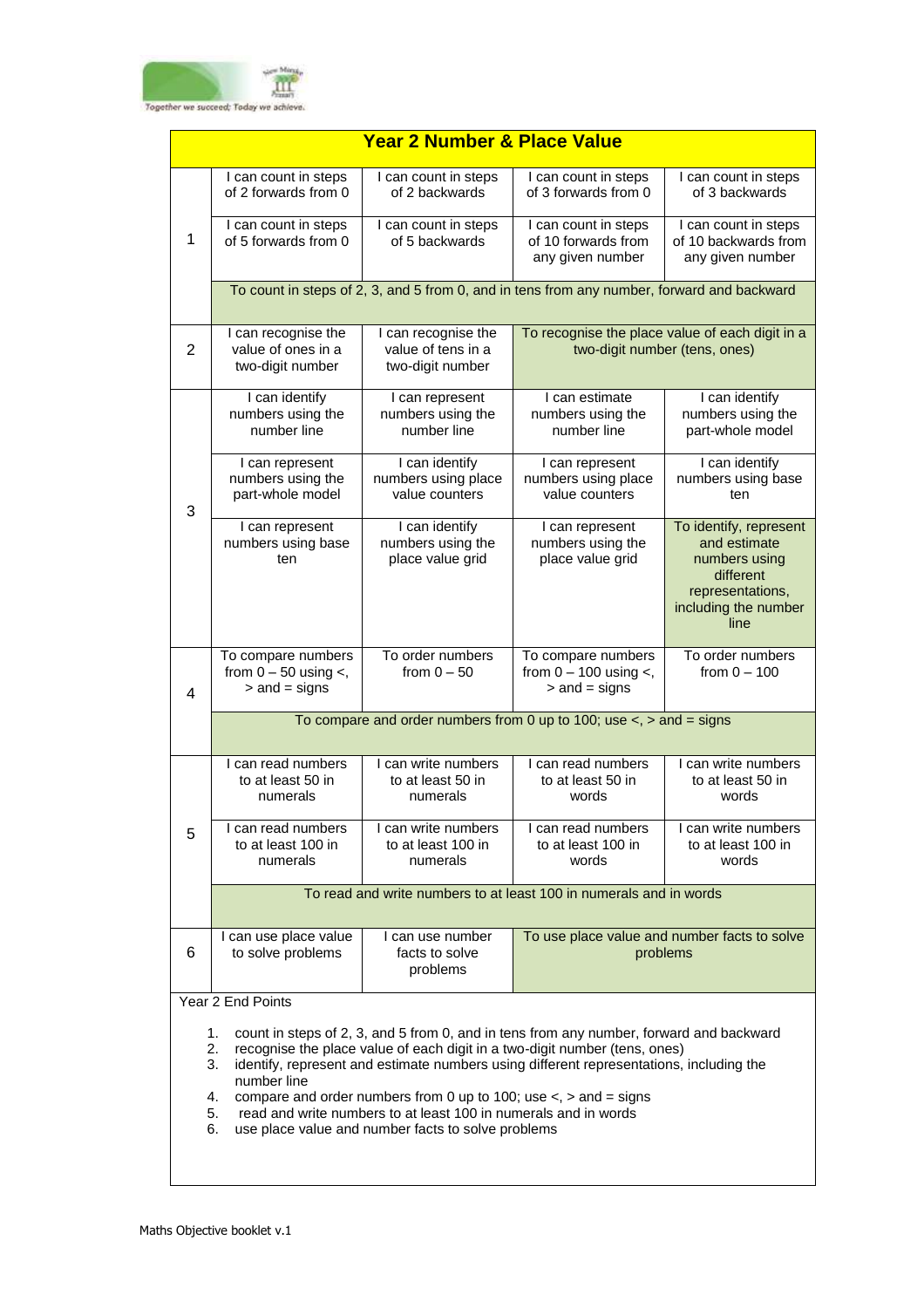

|   | <u> Year 2 Addition &amp; Subtraction</u>                                                         |                                                                                                                                                                      |                                                                                           |                                                                                                    |  |
|---|---------------------------------------------------------------------------------------------------|----------------------------------------------------------------------------------------------------------------------------------------------------------------------|-------------------------------------------------------------------------------------------|----------------------------------------------------------------------------------------------------|--|
|   | I can solve problems<br>with addition using<br>concrete objects<br>involving numbers              | I can solve problems<br>with subtraction<br>using concrete<br>objects involving<br>numbers                                                                           | I can solve problems<br>with addition using<br>concrete objects<br>involving quantities   | I can solve<br>problems with<br>subtraction using<br>concrete objects<br>involving quantities      |  |
|   | I can solve problems<br>with addition using<br>concrete objects<br>involving measures             | I can solve problems<br>with subtraction<br>using concrete<br>objects involving<br>measures                                                                          | I can solve problems<br>with addition using<br>base ten involving<br>numbers              | I can solve<br>problems with<br>subtraction using<br>base ten involving<br>numbers                 |  |
|   | I can solve problems<br>with addition using<br>the part-whole model<br>involving numbers          | I can solve problems<br>with subtraction<br>using the part-whole<br>model involving<br>numbers                                                                       | I can solve problems<br>with addition using<br>the bar model<br>involving numbers         | I can solve<br>problems with<br>subtraction using<br>the bar model<br>involving numbers            |  |
| 1 | I can solve problems<br>with addition using<br>the place value grid<br>involving numbers          | I can solve problems<br>with subtraction<br>using the place value<br>grid involving<br>numbers                                                                       | I can solve problems<br>with addition using a<br>number line involving<br>numbers         | I can solve<br>problems with<br>subtraction using a<br>number line<br>involving numbers            |  |
|   | I can solve problems<br>with addition using<br>the part-whole model<br>involving quantities       | I can solve problems<br>with subtraction<br>using the part-whole<br>model involving<br>quantities                                                                    | I can solve problems<br>with addition using<br>the bar model<br>involving quantities      | I can solve<br>problems with<br>subtraction using<br>the bar model<br>involving quantities         |  |
|   | I can solve problems<br>with addition using<br>the place value grid<br>involving quantities       | I can solve problems<br>with subtraction<br>using the place value<br>grid involving<br>quantities                                                                    | I can solve problems<br>with addition using<br>the part-whole model<br>involving measures | I can solve<br>problems with<br>subtraction using<br>the part-whole<br>model involving<br>measures |  |
|   | I can solve problems<br>with addition using<br>the bar model<br>involving measures                | can solve problems<br>with subtraction<br>using the bar model<br>involving measures                                                                                  | can solve problems<br>with addition using<br>the place value grid<br>involving measures   | I can solve<br>problems with<br>subtraction using<br>the place value<br>grid involving<br>measures |  |
|   |                                                                                                   | To solve problems with addition and subtraction: using concrete objects and pictorial<br>representations, including those involving numbers, quantities and measures |                                                                                           |                                                                                                    |  |
|   | I can solve problems<br>with addition using<br>mental methods<br>(knowledge of<br>number bonds)   | I can solve problems<br>with subtraction<br>using mental<br>methods (knowledge<br>of number bonds)                                                                   | I can solve problems<br>with addition using<br>mental methods<br>(visual number line)     | I can solve problems<br>with subtraction<br>using mental<br>methods (visual<br>number line)        |  |
|   | I can solve problems<br>with addition using<br>mental methods<br>(knowledge of<br>doubles/halves) | I can solve problems<br>with subtraction<br>using mental<br>methods (knowledge<br>of doubles/halves)                                                                 | I can solve problems<br>with addition using<br>written methods (a<br>number line)         | I can solve problems<br>with subtraction<br>using written<br>methods (a number<br>line)            |  |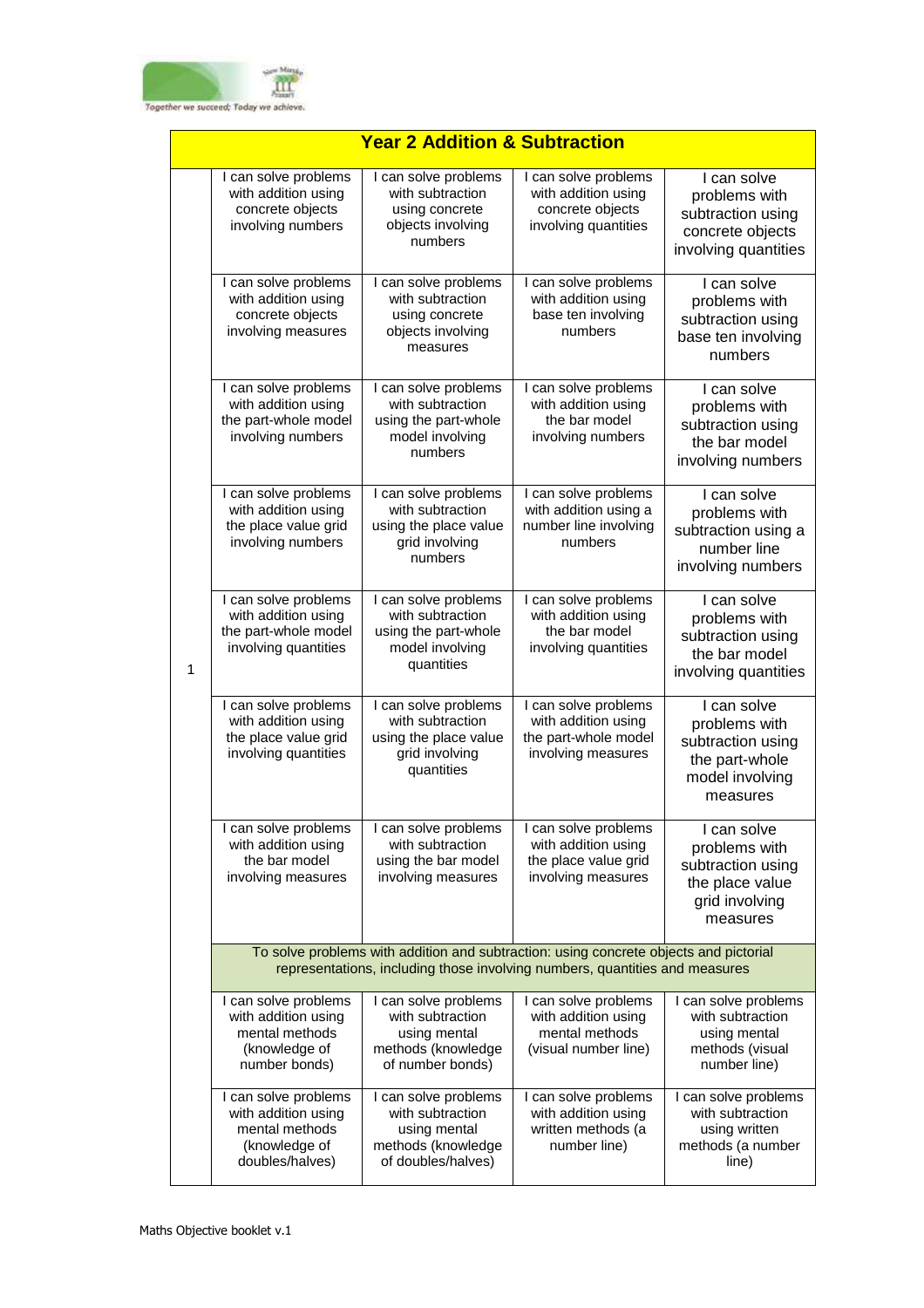

|                | I can solve problems<br>with addition using<br>written methods<br>(column addition<br>without carrying) | I can solve problems<br>with addition using<br>written methods<br>(column addition with<br>carrying) | I can solve problems<br>with subtraction<br>using written<br>methods (column<br>subtraction without<br>decomposition) | I can solve problems<br>with subtraction<br>using written<br>methods (column<br>subtraction with<br>decomposition) |
|----------------|---------------------------------------------------------------------------------------------------------|------------------------------------------------------------------------------------------------------|-----------------------------------------------------------------------------------------------------------------------|--------------------------------------------------------------------------------------------------------------------|
|                |                                                                                                         | To solve problems with addition and subtraction: applying their increasing knowledge of mental       | and written methods                                                                                                   |                                                                                                                    |
| $\overline{2}$ | I can recall addition<br>facts to 20 fluently                                                           | I can recall<br>subtraction facts to<br>20 fluently                                                  | I can use addition<br>facts to 20 fluently                                                                            | I can use<br>subtraction facts to<br>20 fluently                                                                   |
|                | I can recall and use<br>addition facts to 20<br>fluently to derive<br>related facts to 100              | I can recall and use<br>subtraction facts to<br>20 to derive related<br>facts to 100                 | To recall and use addition and subtraction<br>related facts up to 100                                                 | facts to 20 fluently, and derive and use                                                                           |
|                | I can add a 2-digit<br>number and ones<br>using concrete<br>objects                                     | I can subtract a 2-<br>digit number and<br>ones using concrete<br>objects                            | I can add a 2-digit<br>number and ones<br>using a number line                                                         | I can subtract a 2-<br>digit number and<br>ones using a<br>number line                                             |
|                | I can add a 2-digit<br>number and ones<br>using the part-whole<br>model                                 | I can subtract a 2-<br>digit number and<br>ones using the part-<br>whole model                       | I can add a 2-digit<br>number and ones<br>using the bar model                                                         | I can subtract a 2-<br>digit number and<br>ones using the bar<br>model                                             |
|                | I can add a 2-digit<br>number and ones<br>mentally                                                      | I can subtract a 2-<br>digit number and<br>ones mentally                                             | I can add a 2-digit<br>number and tens<br>using concrete<br>objects                                                   | I can subtract a 2-<br>digit number and<br>tens using<br>concrete objects                                          |
|                | I can add a 2-digit<br>number and tens<br>using a number line                                           | I can subtract a 2-<br>digit number and<br>tens using a number<br>line                               | I can add a 2-digit<br>number and tens<br>using the part-whole<br>model                                               | I can subtract a 2-<br>digit number and<br>tens using the part-<br>whole model                                     |
| 3              | I can add a 2-digit<br>number and tens<br>using the bar model                                           | I can subtract a 2-<br>digit number and<br>tens using the bar<br>model                               | I can add a 2-digit<br>number and tens<br>mentally                                                                    | I can subtract a 2-<br>digit number and<br>tens mentally                                                           |
|                | I can add two 2-digit<br>numbers using<br>concrete objects                                              | I can subtract two 2-<br>digit numbers using<br>concrete objects                                     | I can add two 2-digit<br>numbers using a<br>number line                                                               | I can subtract two<br>2-digit numbers<br>using a number<br>line                                                    |
|                | I can add two 2-digit<br>numbers using the<br>part whole model                                          | I can subtract two 2-<br>digit numbers using<br>the part whole model                                 | I can add two 2-digit<br>numbers using the<br>bar model                                                               | I can subtract two<br>2-digit numbers<br>using the bar<br>model                                                    |
|                | I can add two 2-digit<br>numbers mentally                                                               | I can subtract two 2-<br>digit numbers<br>mentally                                                   | I can add three 1-<br>digit numbers using<br>concrete objects                                                         | I can subtract three<br>1-digit numbers<br>using concrete<br>objects                                               |
|                | I can add three 1-<br>digit numbers using a<br>number line                                              | I can subtract three<br>1-digit numbers using<br>a number line                                       | I can add three 1-<br>digit numbers using<br>the part-whole model                                                     | I can subtract three<br>1-digit numbers                                                                            |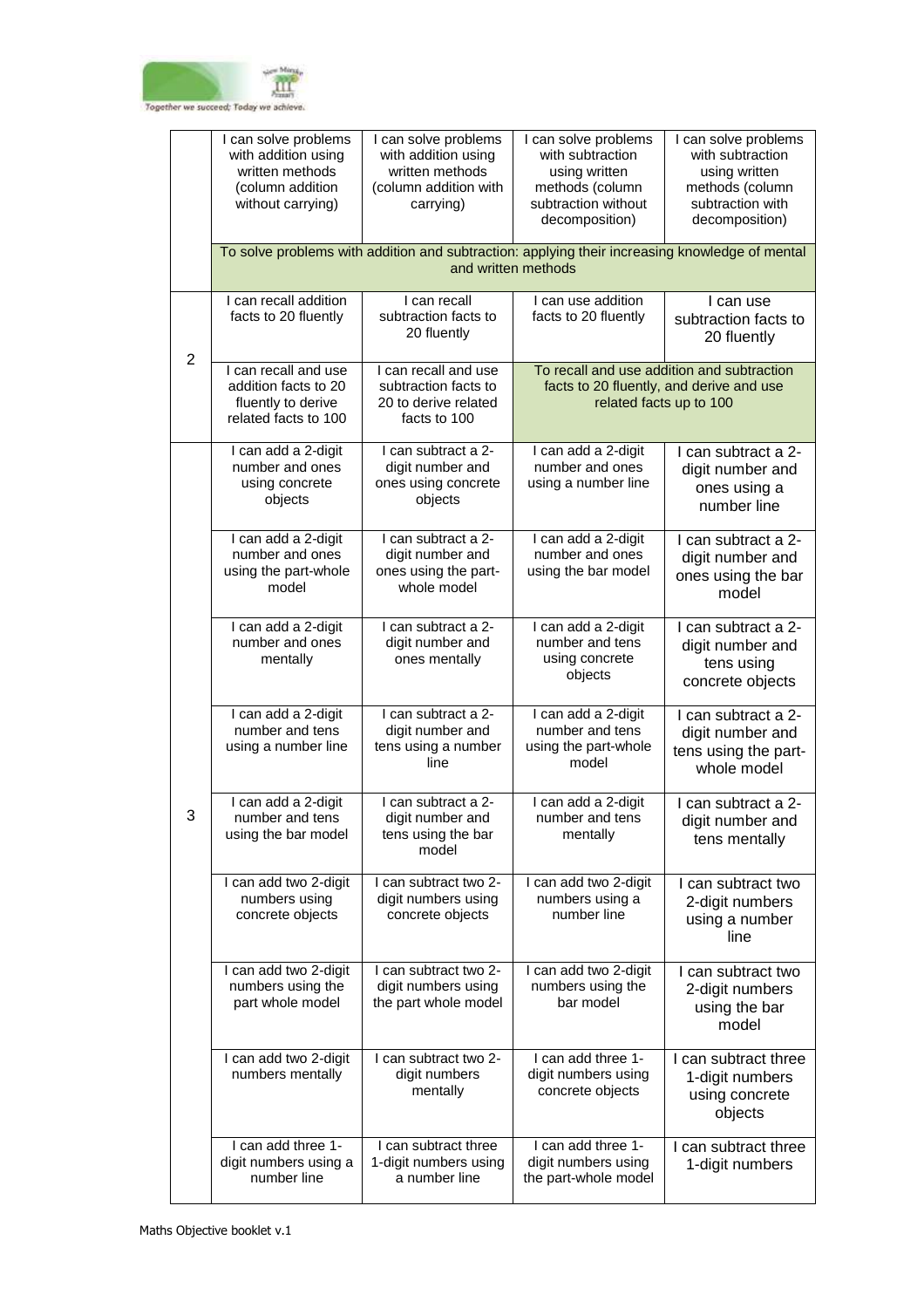

|   |                                                                                                                                                                                                                                                                                                                                                                                                                                                                                                                                                                                                                                                                                                                                                                                                                                                                                                                                            |                                                                                    |                                                                                                                                                                                                                               | using the part-<br>whole model                                                     |
|---|--------------------------------------------------------------------------------------------------------------------------------------------------------------------------------------------------------------------------------------------------------------------------------------------------------------------------------------------------------------------------------------------------------------------------------------------------------------------------------------------------------------------------------------------------------------------------------------------------------------------------------------------------------------------------------------------------------------------------------------------------------------------------------------------------------------------------------------------------------------------------------------------------------------------------------------------|------------------------------------------------------------------------------------|-------------------------------------------------------------------------------------------------------------------------------------------------------------------------------------------------------------------------------|------------------------------------------------------------------------------------|
|   | I can add three 1-<br>digit numbers using<br>the bar model                                                                                                                                                                                                                                                                                                                                                                                                                                                                                                                                                                                                                                                                                                                                                                                                                                                                                 | I can subtract three<br>1-digit numbers using<br>the bar model                     | I can add three 1-<br>digit numbers<br>mentally                                                                                                                                                                               | I can subtract three<br>1-digit numbers<br>mentally                                |
|   |                                                                                                                                                                                                                                                                                                                                                                                                                                                                                                                                                                                                                                                                                                                                                                                                                                                                                                                                            |                                                                                    | To add and subtract numbers using concrete objects, pictorial representations, and mentally,<br>including: a two-digit number and ones; a two-digit number and tens; two two-digit numbers;<br>adding three one-digit numbers |                                                                                    |
| 4 | I know that addition<br>of two numbers can<br>be done in any order<br>(commutative law)                                                                                                                                                                                                                                                                                                                                                                                                                                                                                                                                                                                                                                                                                                                                                                                                                                                    | I know that<br>subtraction cannot be<br>done in any order                          | To show that addition of two numbers can be<br>subtraction of one number from another                                                                                                                                         | done in any order (commutative) and<br>cannot                                      |
| 5 | I know that inverse<br>means opposite                                                                                                                                                                                                                                                                                                                                                                                                                                                                                                                                                                                                                                                                                                                                                                                                                                                                                                      | I can recognise the<br>inverse relationship<br>between addition and<br>subtraction | I can use the inverse<br>operation to check<br>calculations                                                                                                                                                                   | I can use the inverse<br>operation to solve<br>missing number<br>addition problems |
|   | I can use the inverse<br>To recognise and use the inverse relationship between addition and<br>subtraction and use this to check calculations and solve missing<br>operation to solve<br>missing number<br>number problems.<br>subtraction problems                                                                                                                                                                                                                                                                                                                                                                                                                                                                                                                                                                                                                                                                                        |                                                                                    |                                                                                                                                                                                                                               |                                                                                    |
|   | solve problems with addition and subtraction:<br>1.<br>using concrete objects and pictorial representations, including those involving numbers,<br>$\bar{\phantom{a}}$<br>quantities and measures<br>applying their increasing knowledge of mental and written methods<br>2.<br>recall and use addition and subtraction facts to 20 fluently, and derive and use related facts<br>up to 100<br>3.<br>add and subtract numbers using concrete objects, pictorial representations, and mentally,<br>including:<br>a two-digit number and ones<br>a two-digit number and tens<br>two two-digit numbers<br>adding three one-digit numbers<br>4.<br>show that addition of two numbers can be done in any order (commutative) and subtraction<br>of one number from another cannot<br>recognise and use the inverse relationship between addition and subtraction and use this to<br>5.<br>check calculations and solve missing number problems. |                                                                                    |                                                                                                                                                                                                                               |                                                                                    |
|   |                                                                                                                                                                                                                                                                                                                                                                                                                                                                                                                                                                                                                                                                                                                                                                                                                                                                                                                                            | <b>Year 2 Multiplication &amp; Division</b>                                        |                                                                                                                                                                                                                               |                                                                                    |
|   | I can recall<br>multiplication facts<br>for the 2 times table                                                                                                                                                                                                                                                                                                                                                                                                                                                                                                                                                                                                                                                                                                                                                                                                                                                                              | I can recall division<br>facts for the 2 times<br>table                            | I can use<br>multiplication facts<br>for the 2 times table                                                                                                                                                                    | I can use division<br>facts for the 2 times<br>table                               |
| 1 | I can recall<br>multiplication facts<br>for the 5 times table                                                                                                                                                                                                                                                                                                                                                                                                                                                                                                                                                                                                                                                                                                                                                                                                                                                                              | I can recall division<br>facts for the 5 times<br>table                            | I can use<br>multiplication facts<br>for the 5 times table                                                                                                                                                                    | I can use division<br>facts for the 5 times<br>table                               |
|   | I can recall<br>multiplication facts<br>for the 10 times table                                                                                                                                                                                                                                                                                                                                                                                                                                                                                                                                                                                                                                                                                                                                                                                                                                                                             | I can recall division<br>facts for the 10 times<br>table                           | I can use<br>multiplication facts<br>for the 10 times table                                                                                                                                                                   | I can use division<br>facts for the 10 times<br>table                              |
|   | I can recognise odd<br>numbers                                                                                                                                                                                                                                                                                                                                                                                                                                                                                                                                                                                                                                                                                                                                                                                                                                                                                                             | I can recognise even<br>numbers                                                    | To recall and use multiplication and division<br>facts for the 2, 5 and 10 multiplication tables,<br>including recognising odd and even numbers                                                                               |                                                                                    |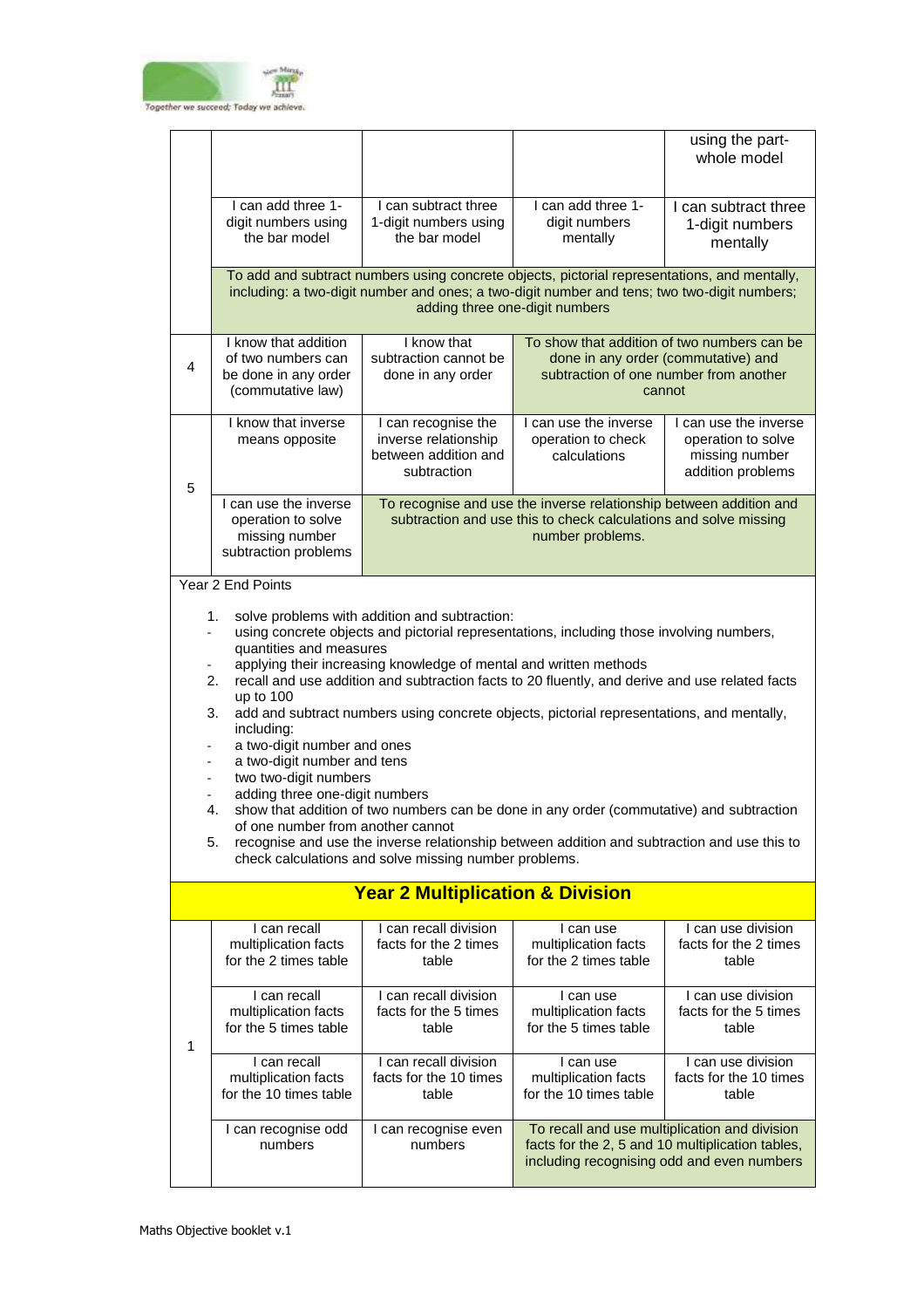

| $\overline{2}$                                                                                                                                                                                                                                                                                                                                                                                                                                                                                                                                                                                                                                                                                                 | I can calculate<br>mathematical<br>statements for<br>multiplication and<br>write them using x<br>$and = signs$                                                                                 | I can calculate<br>mathematical<br>statements for<br>division and write<br>them using $\div$ and $=$<br>signs         | To calculate mathematical statements for<br>multiplication and division within the<br>multiplication tables and write them using the<br>multiplication $(x)$ , division $\left(\div\right)$ and equals $\left(\equiv\right)$<br>signs |                                                                                                              |  |  |
|----------------------------------------------------------------------------------------------------------------------------------------------------------------------------------------------------------------------------------------------------------------------------------------------------------------------------------------------------------------------------------------------------------------------------------------------------------------------------------------------------------------------------------------------------------------------------------------------------------------------------------------------------------------------------------------------------------------|------------------------------------------------------------------------------------------------------------------------------------------------------------------------------------------------|-----------------------------------------------------------------------------------------------------------------------|---------------------------------------------------------------------------------------------------------------------------------------------------------------------------------------------------------------------------------------|--------------------------------------------------------------------------------------------------------------|--|--|
| 3                                                                                                                                                                                                                                                                                                                                                                                                                                                                                                                                                                                                                                                                                                              | I know that<br>multiplication of two<br>numbers can be<br>done in any order<br>(commutative law)                                                                                               | I know that division<br>cannot be done in<br>any order                                                                | To show that multiplication of two numbers<br>can be done in any order (commutative) and<br>division of one number by another cannot                                                                                                  |                                                                                                              |  |  |
|                                                                                                                                                                                                                                                                                                                                                                                                                                                                                                                                                                                                                                                                                                                | I can solve problems<br>involving<br>multiplication using<br>materials (concrete<br>objects)                                                                                                   | I can solve problems<br>in different contexts<br>involving<br>multiplication using<br>materials (concrete<br>objects) | I can solve problems<br>involving<br>multiplication using<br>arrays                                                                                                                                                                   | I can solve problems<br>in different contexts<br>involving<br>multiplication using<br>arrays                 |  |  |
|                                                                                                                                                                                                                                                                                                                                                                                                                                                                                                                                                                                                                                                                                                                | I can solve problems<br>involving<br>multiplication using<br>repeated addition                                                                                                                 | can solve problems<br>in different contexts<br>involving<br>multiplication using<br>repeated addition                 | I can solve problems<br>involving<br>multiplication using<br>mental methods                                                                                                                                                           | I can solve problems<br>in different contexts<br>involving<br>multiplication using<br>mental methods,        |  |  |
| 4                                                                                                                                                                                                                                                                                                                                                                                                                                                                                                                                                                                                                                                                                                              | I can solve problems<br>involving<br>multiplication using<br>times table facts                                                                                                                 | I can solve problems<br>in different contexts<br>involving<br>multiplication using<br>times table facts               | I can solve problems<br>involving division<br>using materials<br>(concrete objects)                                                                                                                                                   | I can solve problems<br>in different contexts<br>involving division<br>using materials<br>(concrete objects) |  |  |
|                                                                                                                                                                                                                                                                                                                                                                                                                                                                                                                                                                                                                                                                                                                | I can solve problems<br>involving division<br>using arrays                                                                                                                                     | I can solve problems<br>in different contexts<br>involving division<br>using arrays                                   | I can solve problems<br>involving division<br>using repeated<br>addition                                                                                                                                                              | I can solve problems<br>in different contexts<br>involving division<br>using repeated<br>addition            |  |  |
|                                                                                                                                                                                                                                                                                                                                                                                                                                                                                                                                                                                                                                                                                                                | I can solve problems<br>involving division<br>using mental<br>methods                                                                                                                          | I can solve problems<br>in different contexts<br>involving division<br>using mental<br>methods,                       | I can solve problems<br>involving division<br>using times table<br>facts                                                                                                                                                              | I can solve problems<br>in different contexts<br>involving division<br>using times table<br>facts            |  |  |
|                                                                                                                                                                                                                                                                                                                                                                                                                                                                                                                                                                                                                                                                                                                | To solve problems involving multiplication and division, using materials, arrays, repeated<br>addition, mental methods, and multiplication and division facts, including problems in contexts. |                                                                                                                       |                                                                                                                                                                                                                                       |                                                                                                              |  |  |
|                                                                                                                                                                                                                                                                                                                                                                                                                                                                                                                                                                                                                                                                                                                | Year 2 End Points                                                                                                                                                                              |                                                                                                                       |                                                                                                                                                                                                                                       |                                                                                                              |  |  |
| 1.<br>recall and use multiplication and division facts for the 2, 5 and 10 multiplication tables,<br>including recognising odd and even numbers<br>calculate mathematical statements for multiplication and division within the multiplication<br>2.<br>tables and write them using the multiplication $(x)$ , division $\leftrightarrow$ and equals (=) signs<br>show that multiplication of two numbers can be done in any order (commutative) and<br>3.<br>division of one number by another cannot<br>solve problems involving multiplication and division, using materials, arrays, repeated<br>4.<br>addition, mental methods, and multiplication and division facts, including problems in<br>contexts. |                                                                                                                                                                                                |                                                                                                                       |                                                                                                                                                                                                                                       |                                                                                                              |  |  |
|                                                                                                                                                                                                                                                                                                                                                                                                                                                                                                                                                                                                                                                                                                                |                                                                                                                                                                                                |                                                                                                                       |                                                                                                                                                                                                                                       |                                                                                                              |  |  |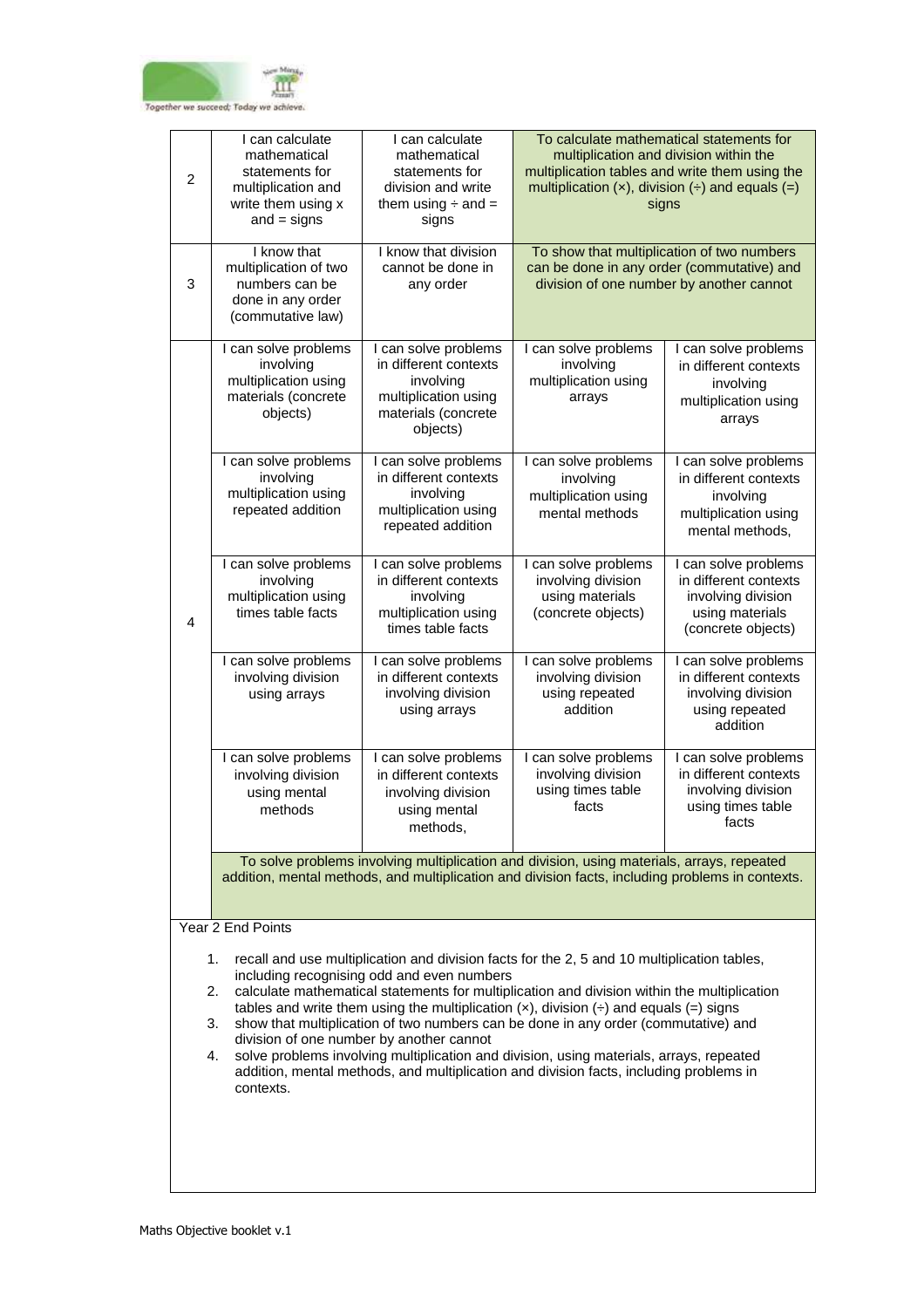

|                | <b>Year 2 Fractions</b>                                                                        |                                                                                                                                                                                                                                                                 |                                                                                           |                                                                                                                       |  |
|----------------|------------------------------------------------------------------------------------------------|-----------------------------------------------------------------------------------------------------------------------------------------------------------------------------------------------------------------------------------------------------------------|-------------------------------------------------------------------------------------------|-----------------------------------------------------------------------------------------------------------------------|--|
|                | I can recognise and<br>name 1/3 of a length                                                    | I can recognise and<br>name $\frac{1}{4}$ of a length                                                                                                                                                                                                           | I can recognise and<br>name 2/4 of a length                                               | I can recognise and<br>name 3⁄4 of a length                                                                           |  |
|                | I can recognise and<br>name 1/3 of a shape                                                     | I can recognise and<br>name 1/4 of a shape                                                                                                                                                                                                                      | I can recognise and<br>name 2/4 of a shape                                                | I can recognise and<br>name 3⁄4 of a shape                                                                            |  |
|                | I can recognise and<br>name 1/3 of a set of<br>objects                                         | I can recognise and<br>name $\frac{1}{4}$ of a set of<br>objects                                                                                                                                                                                                | I can recognise and<br>name 2/4 of a set of<br>objects                                    | I can recognise and<br>name % of a set of<br>objects                                                                  |  |
|                | I can recognise and<br>name 1/3 of a<br>quantity                                               | I can recognise and<br>name 1/4 of a quantity                                                                                                                                                                                                                   | I can recognise and<br>name 2/4 of a<br>quantity                                          | I can recognise and<br>name 3⁄4 of a quantity                                                                         |  |
| 1              | I can find 1/3 of a<br>length                                                                  | I can find 1/4 of a<br>length                                                                                                                                                                                                                                   | I can find 2/4 of a<br>length                                                             | I can find 3⁄4 of a<br>length                                                                                         |  |
|                | I can find 1/3 of a<br>shape                                                                   | I can find 1/4 of a<br>shape                                                                                                                                                                                                                                    | I can find 2/4 of a<br>shape                                                              | I can find 3⁄4 of a<br>shape                                                                                          |  |
|                | I can find 1/3 of a set<br>of objects                                                          | I can find 1/4 of a set<br>of objects                                                                                                                                                                                                                           | I can find 2/4 of a set<br>of objects                                                     | I can find 3/4 of a set<br>of objects                                                                                 |  |
|                | I can find 1/3 of a<br>quantity                                                                | I can find 1/4 of a<br>quantity                                                                                                                                                                                                                                 | I can find 2/4 of a<br>quantity                                                           | I can find 3⁄4 of a<br>quantity                                                                                       |  |
|                | I can name and write<br>1/3                                                                    | I can name and write<br>¼                                                                                                                                                                                                                                       | I can name and write<br>2/4                                                               | I can name and write<br>$\frac{3}{4}$                                                                                 |  |
|                |                                                                                                | To recognise, find, name and write fractions 1/3, 1/4, 2/4 and 3/4 of a length, shape, set of                                                                                                                                                                   | objects or quantity                                                                       |                                                                                                                       |  |
| $\overline{2}$ | I can write simple<br>fractions (e.g. 1/2 of 6<br>$= 3)$                                       | I know the<br>equivalence of 2/4 is<br>$\frac{1}{2}$                                                                                                                                                                                                            |                                                                                           | To write simple fractions for example, 1/2 of 6<br>$=$ 3 and recognise the equivalence of 2/4 and<br>$\frac{1}{2}$    |  |
|                | Year 2 End Points                                                                              |                                                                                                                                                                                                                                                                 |                                                                                           |                                                                                                                       |  |
|                | 1.<br>objects or quantity<br>2.                                                                | recognise, find, name and write fractions 1/3, 1/4, 2/4 and 3/4 of a length, shape, set of<br>write simple fractions for example, $1/2$ of $6 = 3$ and recognise the equivalence of $2/4$ and $1/2$                                                             |                                                                                           |                                                                                                                       |  |
|                |                                                                                                | <b>Year 2 Measurement Objectives</b>                                                                                                                                                                                                                            |                                                                                           |                                                                                                                       |  |
|                | I can choose and use<br>appropriate standard<br>units to estimate<br>length/height (m/cm)      | I can choose and use<br>appropriate standard<br>units to measure<br>length/height with a<br>ruler (m/cm)                                                                                                                                                        | I can choose and use<br>appropriate standard<br>units to estimate<br>mass (kg/g)          | I can choose and use<br>appropriate standard<br>units to measure<br>mass with scales<br>(kg/g)                        |  |
| 1              | I can choose and use<br>appropriate standard<br>units to estimate<br>temperature $(^{\circ}C)$ | I can choose and use<br>appropriate standard<br>units to measure<br>temperature with a<br>thermometer (°C)                                                                                                                                                      | I can choose and use<br>appropriate standard<br>units to estimate<br>capacity (litres/ml) | I can choose and use<br>appropriate standard<br>units to measure<br>capacity with<br>measuring vessels<br>(litres/ml) |  |
|                |                                                                                                | To choose and use appropriate standard units to estimate and measure length/height in any<br>direction (m/cm); mass (kg/g); temperature (°C); capacity (litres/ml) to the nearest appropriate<br>unit, using rulers, scales, thermometers and measuring vessels |                                                                                           |                                                                                                                       |  |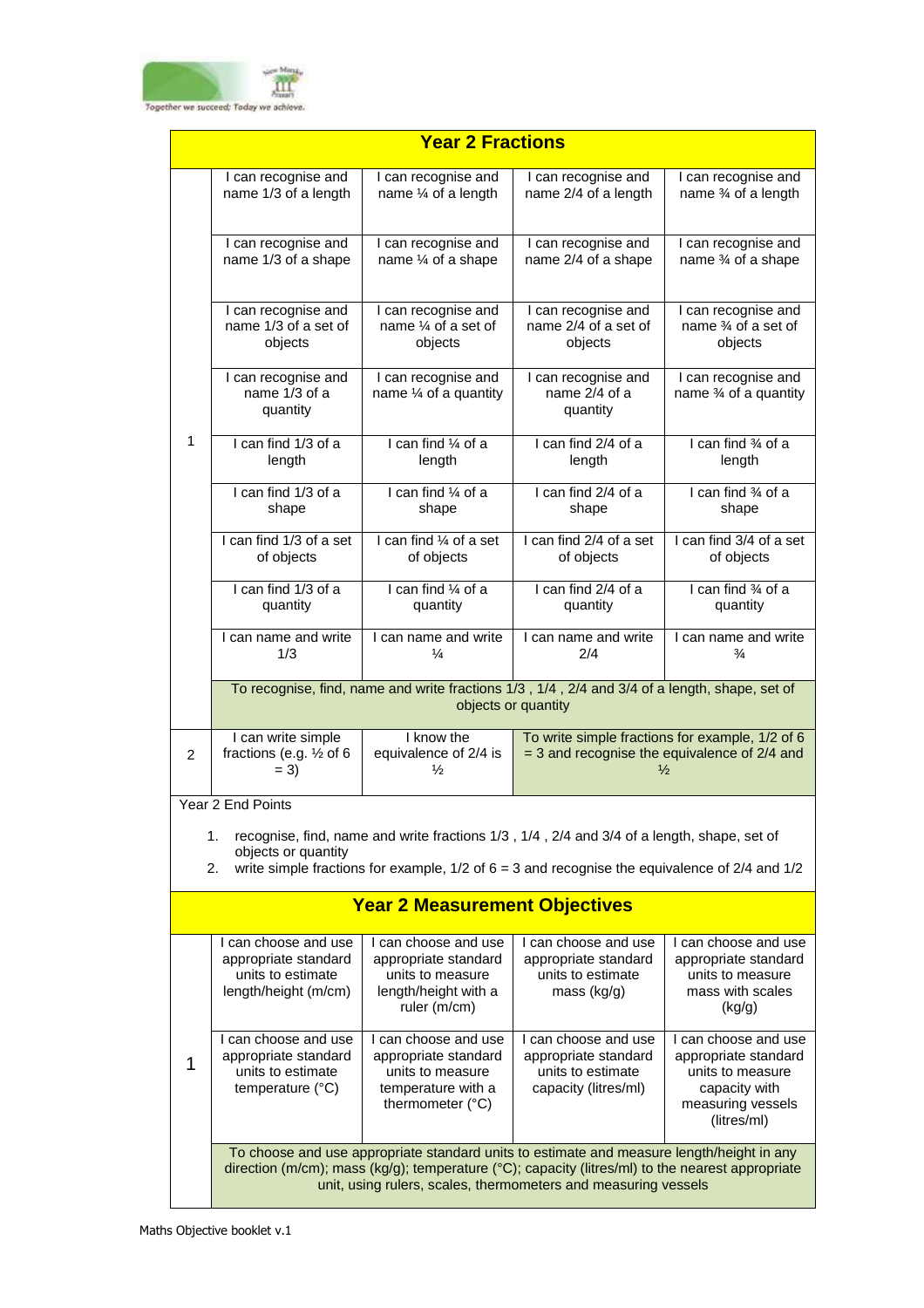

|                                                                                                                                                                                                                                                                               | I can compare                                                                                       | I can order lengths                                                                                    | I can compare mass                                                                                                                                                                       | I can order mass                                                                                                                                           |  |
|-------------------------------------------------------------------------------------------------------------------------------------------------------------------------------------------------------------------------------------------------------------------------------|-----------------------------------------------------------------------------------------------------|--------------------------------------------------------------------------------------------------------|------------------------------------------------------------------------------------------------------------------------------------------------------------------------------------------|------------------------------------------------------------------------------------------------------------------------------------------------------------|--|
|                                                                                                                                                                                                                                                                               | lengths using $\lt$ , $>$<br>$and = signs$                                                          | using $\lt$ , $>$ and $=$<br>signs                                                                     | using $\lt$ , $>$ and $=$<br>signs                                                                                                                                                       | using $\lt$ , $>$ and $=$<br>signs                                                                                                                         |  |
| 2                                                                                                                                                                                                                                                                             | I can compare<br>volume/capacity<br>using $\lt$ , $>$ and $=$<br>signs                              | I can order<br>volume/capacity<br>using $\lt$ , $>$ and $=$<br>signs                                   | I can record the<br>results of my<br>measurements using<br>$\le$ , $>$ and = signs                                                                                                       | To compare and<br>order lengths, mass,<br>volume/capacity and<br>record the results<br>using $>$ , $<$ and $=$                                             |  |
|                                                                                                                                                                                                                                                                               | I can recognise the<br>symbol for pounds<br>(E)                                                     | I can recognise the<br>symbol for pence (p)                                                            | I can use the symbol<br>for pounds $(E)$                                                                                                                                                 | I can use the symbol<br>for pence (p)                                                                                                                      |  |
| 3                                                                                                                                                                                                                                                                             | I can combine<br>amounts to make a<br>given total using<br>pence (up to 99p)                        | I can combine<br>amounts to make a<br>given total using<br>pounds                                      | I can combine<br>amounts to make a<br>given total using<br>pounds and pence                                                                                                              | To recognise and<br>use symbols for<br>pounds (£) and<br>pence (p); combine<br>amounts to make a<br>particular value                                       |  |
| 4                                                                                                                                                                                                                                                                             | I can use different<br>combinations of<br>coins to make a<br>given total                            | To find different combinations of coins that equal the same amounts of<br>money                        |                                                                                                                                                                                          |                                                                                                                                                            |  |
| 5                                                                                                                                                                                                                                                                             | I can solve problems<br>in practical contexts<br>involving addition of<br>money of the same<br>unit | I can solve problems<br>in practical contexts<br>involving subtraction<br>of money of the<br>same unit | I can solve problems<br>in practical contexts<br>including giving<br>change                                                                                                              | To solve simple<br>problems in a<br>practical context<br>involving addition<br>and subtraction of<br>money of the same<br>unit, including giving<br>change |  |
| 6                                                                                                                                                                                                                                                                             | I can compare<br>intervals of time<br>(down to 5 minutes)                                           | I can put intervals of<br>time in order                                                                |                                                                                                                                                                                          | To compare and sequence intervals of time                                                                                                                  |  |
|                                                                                                                                                                                                                                                                               | I can tell the time for<br>quarter past the hour                                                    | I can tell the time for<br>quarter to the hour                                                         | I can write the time<br>for quarter past the<br>hour                                                                                                                                     | I can write the time<br>for quarter to the<br>hour                                                                                                         |  |
| 7                                                                                                                                                                                                                                                                             | I can draw the hands<br>on a clock to show<br>the times quarter<br>past the hour                    | I can draw the hands<br>on a clock to show<br>the times quarter to<br>the hour                         | I can tell the time to<br>five minutes                                                                                                                                                   | I can write the time to<br>five minutes                                                                                                                    |  |
|                                                                                                                                                                                                                                                                               | I can draw the hands<br>on a clock to show<br>the times to five<br>minute intervals                 |                                                                                                        | To tell and write the time to five minutes, including quarter past/to the<br>hour and draw the hands on a clock face to show these times                                                 |                                                                                                                                                            |  |
| 8                                                                                                                                                                                                                                                                             | I know how many<br>minutes there are in<br>one hour                                                 | I know how many<br>hours there are in<br>one day                                                       |                                                                                                                                                                                          | To know the number of minutes in an hour<br>and the number of hours in a day                                                                               |  |
|                                                                                                                                                                                                                                                                               | Year 2 End Points                                                                                   |                                                                                                        |                                                                                                                                                                                          |                                                                                                                                                            |  |
| choose and use appropriate standard units to estimate and measure length/height in any<br>1.<br>direction (m/cm); mass (kg/g); temperature ( $^{\circ}$ C); capacity (litres/ml) to the nearest<br>appropriate unit, using rulers, scales, thermometers and measuring vessels |                                                                                                     |                                                                                                        |                                                                                                                                                                                          |                                                                                                                                                            |  |
|                                                                                                                                                                                                                                                                               | 2.<br>3.<br>particular value                                                                        |                                                                                                        | compare and order lengths, mass, volume/capacity and record the results using $>$ , $\lt$ and $=$<br>recognise and use symbols for pounds $(E)$ and pence (p); combine amounts to make a |                                                                                                                                                            |  |
|                                                                                                                                                                                                                                                                               | find different combinations of coins that equal the same amounts of money<br>4.                     |                                                                                                        |                                                                                                                                                                                          |                                                                                                                                                            |  |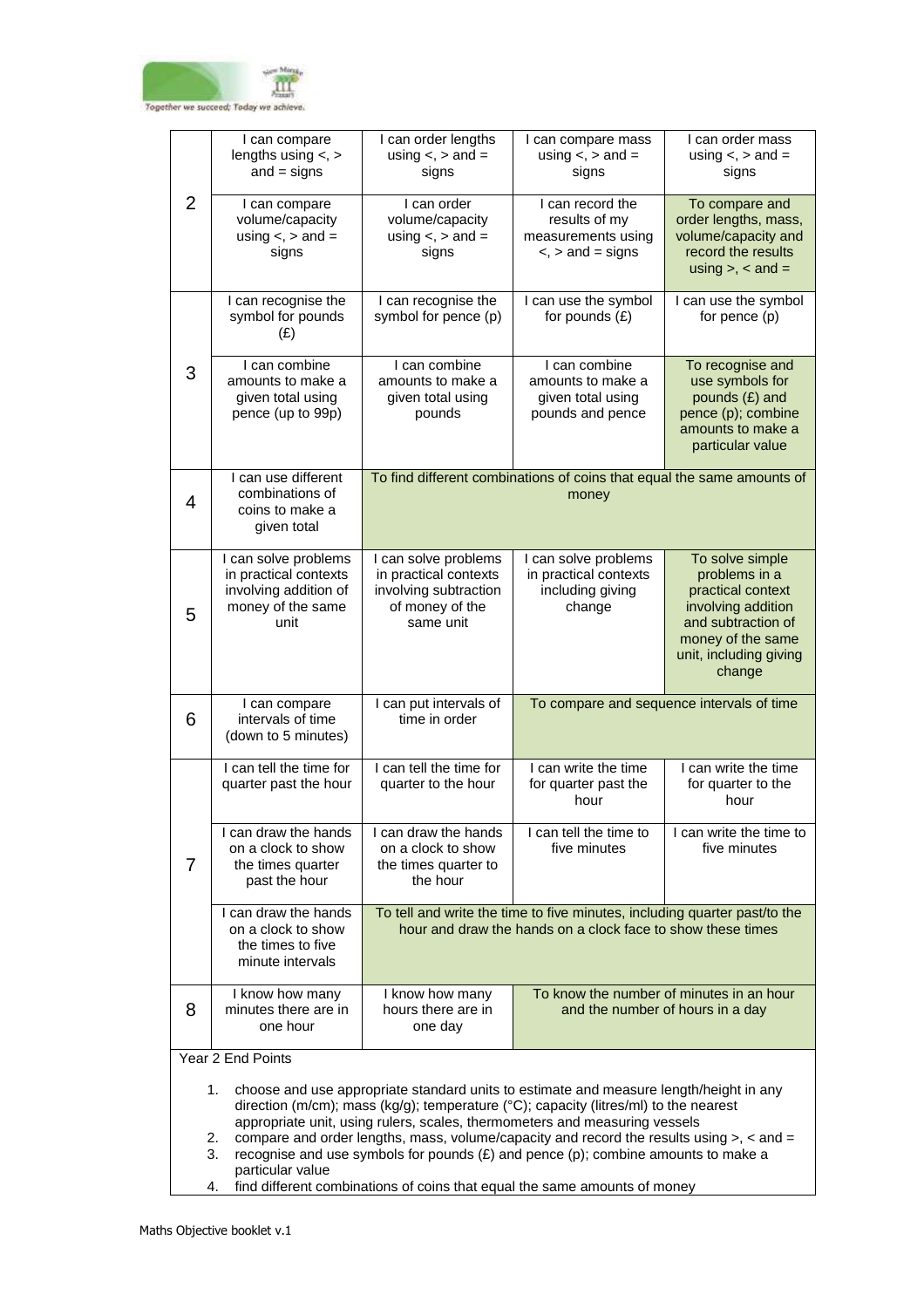

- 5. solve simple problems in a practical context involving addition and subtraction of money of the same unit, including giving change
- 6. compare and sequence intervals of time
- 7. tell and write the time to five minutes, including quarter past/to the hour and draw the hands on a clock face to show these times
- 8. know the number of minutes in an hour and the number of hours in a day.

## **Year 2 Shape Objectives**

| $\mathbf{1}$   | I know the<br>vocabulary to<br>describe properties<br>of 2D shapes:<br>sides, vertices,<br>lines of symmetry                                  | I can identify the<br>properties of 2D<br>shapes, including<br>the number of<br>sides and lines of<br>symmetry                                    | I can describe the<br>properties of 2D<br>shapes, including<br>the number of<br>sides and lines of<br>symmetry | To identify and<br>describe the<br>properties of 2-D<br>shapes, including<br>the number of<br>sides and line<br>symmetry in a<br>vertical line |  |
|----------------|-----------------------------------------------------------------------------------------------------------------------------------------------|---------------------------------------------------------------------------------------------------------------------------------------------------|----------------------------------------------------------------------------------------------------------------|------------------------------------------------------------------------------------------------------------------------------------------------|--|
| $\overline{2}$ | I know the<br>vocabulary to<br>describe properties<br>of 3D shapes:<br>edges, vertices<br>and faces                                           | I can identify the<br>properties of 3D<br>shapes: edges,<br>vertices and faces                                                                    | I can describe the<br>properties of 3D<br>shapes: edges,<br>vertices and faces                                 | To identify and<br>describe the<br>properties of 3-D<br>shapes, including<br>the number of<br>edges, vertices<br>and faces                     |  |
|                | I can identify and<br>name squares                                                                                                            | I can identify and<br>name rectangles                                                                                                             | I can identify and<br>name circles                                                                             | I can identify and<br>name triangles                                                                                                           |  |
| 3              | I can identify and<br>name a cube                                                                                                             | I can identify and<br>name a cuboid                                                                                                               | I can identify and<br>name a cylinder                                                                          | I can identify and<br>name a sphere                                                                                                            |  |
|                | I can identify and<br>name a square<br>based pyramid                                                                                          | I can identify and<br>name a cone                                                                                                                 | I can identify and<br>name a triangular<br>prism                                                               | I can identify and<br>name a triangular<br>pyramid                                                                                             |  |
|                | I can identify 2D<br>shapes on the 3D<br>shapes (e.g. a<br>circle on a cylinder)                                                              | To identify 2-D shapes on the surface of 3-D shapes, [for<br>example, a circle on a cylinder and a triangle on a pyramid]                         |                                                                                                                |                                                                                                                                                |  |
| 4              | I can sort 2D<br>shapes: triangles,<br>squares,<br>rectangles,<br>pentagons,<br>hexagons,<br>heptagons,<br>octagons,<br>nonagons,<br>decagons | I can sort 3D<br>shapes: cone,<br>cube, cuboid,<br>cylinder, sphere,<br>triangular prism,<br>triangular based<br>pyramid, square<br>based pyramid | I can sort everyday<br>objects in to 2D<br>and 3D shapes                                                       | I can compare 2D<br>shapes                                                                                                                     |  |
|                | I can compare 3D<br>shapes                                                                                                                    |                                                                                                                                                   | To compare and sort common 2-D and 3-D shapes and<br>everyday objects                                          |                                                                                                                                                |  |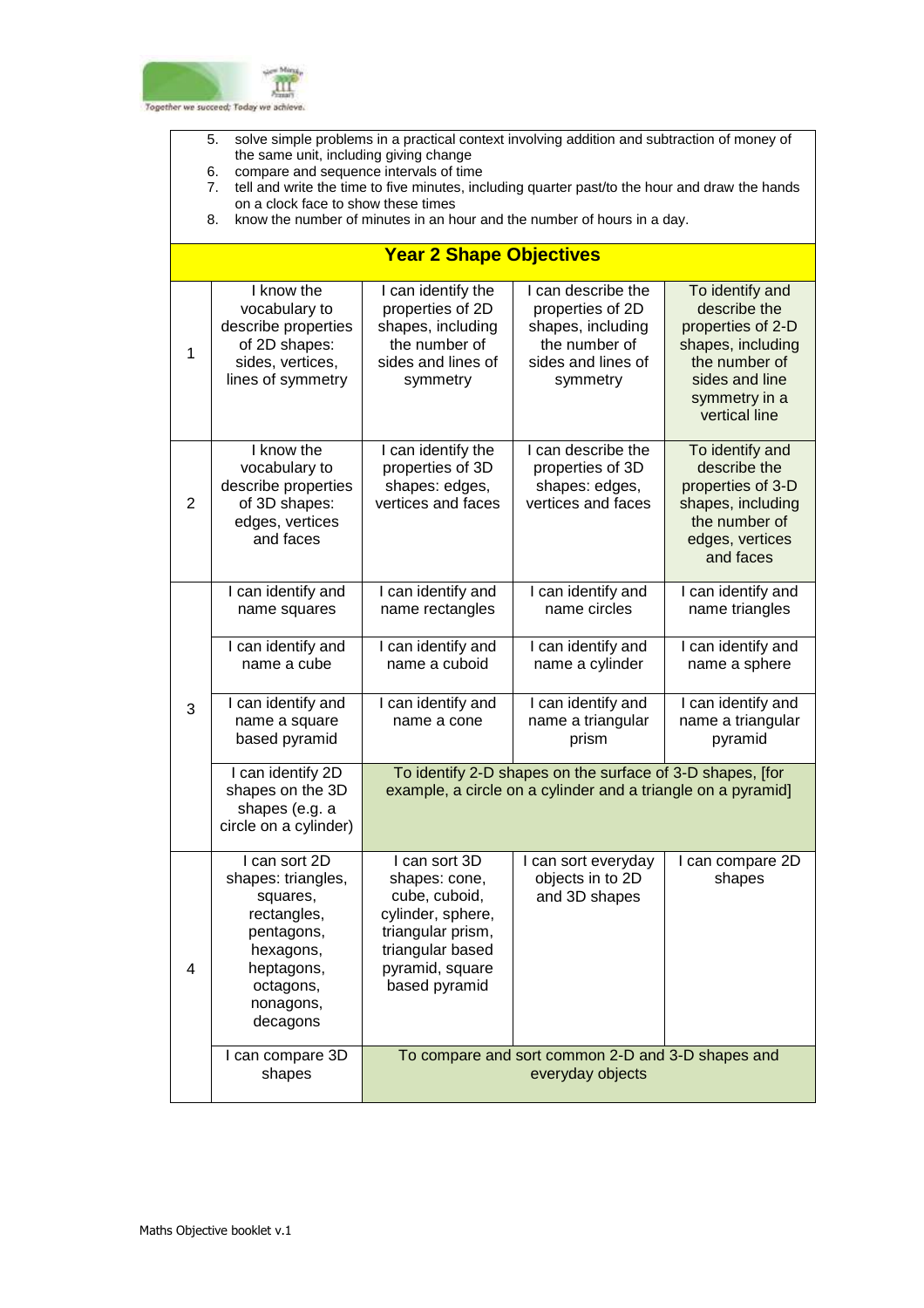

Year 2 End Points

- 1. identify and describe the properties of 2-D shapes, including the number of sides and line symmetry in a vertical line
- 2. identify and describe the properties of 3-D shapes, including the number of edges, vertices and faces
- 3. identify 2-D shapes on the surface of 3-D shapes, [for example, a circle on a cylinder and a triangle on a pyramid]
- 4. compare and sort common 2-D and 3-D shapes and everyday objects

|                |                                                                                                    | <b>Year 2 Position and Direction</b>                                                                                                                                                                                                                                                                                                                          |                                                                                                                                                                                                                  |                                                                                                                                                   |  |  |
|----------------|----------------------------------------------------------------------------------------------------|---------------------------------------------------------------------------------------------------------------------------------------------------------------------------------------------------------------------------------------------------------------------------------------------------------------------------------------------------------------|------------------------------------------------------------------------------------------------------------------------------------------------------------------------------------------------------------------|---------------------------------------------------------------------------------------------------------------------------------------------------|--|--|
| 1              | I can order objects to<br>complete a pattern or<br>sequence                                        | I can arrange objects<br>to complete a pattern<br>of sequence                                                                                                                                                                                                                                                                                                 | To order and arrange combinations of<br>mathematical objects in patterns and<br>sequences                                                                                                                        |                                                                                                                                                   |  |  |
|                |                                                                                                    | I can use mathematical vocabulary to<br>describe position: position, over, under,<br>underneath, above, below, top, bottom, side,<br>on, in outside, inside, around, in front, behind,<br>front, back                                                                                                                                                         | I can use mathematical vocabulary to<br>describe direction: left, right, up, down,<br>higher, lower, forwards, backwards,<br>sideways, across, close, far, near, along,<br>through, to, from, towards, away from |                                                                                                                                                   |  |  |
| $\overline{2}$ |                                                                                                    | I can use mathematical vocabulary to describe movement: clockwise,<br>anti-clockwise, movement, slide, roll, whole turn, half turn, quarter<br>turn, right angel, straight line, stretch, bend                                                                                                                                                                |                                                                                                                                                                                                                  | I can describe the<br>movement of turns<br>using right angles for<br>$\frac{1}{4}$ turns                                                          |  |  |
|                | I can describe the<br>movement of turns<br>using right angles for<br>$2/4$ ( $\frac{1}{2}$ ) turns | I can describe the<br>movement of turns<br>using right angles for<br>$\frac{3}{4}$ turns                                                                                                                                                                                                                                                                      | I know clockwise<br>direction                                                                                                                                                                                    | I know anti-clockwise<br>direction                                                                                                                |  |  |
|                |                                                                                                    | To use mathematical vocabulary to describe position, direction and movement, including<br>movement in a straight line and distinguishing between rotation as a turn and in terms of right<br>angles for quarter, half and three-quarter turns (clockwise and anticlockwise).                                                                                  |                                                                                                                                                                                                                  |                                                                                                                                                   |  |  |
|                | Year 2 End Points                                                                                  |                                                                                                                                                                                                                                                                                                                                                               |                                                                                                                                                                                                                  |                                                                                                                                                   |  |  |
|                | 1.<br>2.                                                                                           | order and arrange combinations of mathematical objects in patterns and sequences<br>use mathematical vocabulary to describe position, direction and movement, including<br>movement in a straight line and distinguishing between rotation as a turn and in terms of<br>right angles for quarter, half and three-quarter turns (clockwise and anticlockwise). |                                                                                                                                                                                                                  |                                                                                                                                                   |  |  |
|                |                                                                                                    | <b>Year 2 Statistics</b>                                                                                                                                                                                                                                                                                                                                      |                                                                                                                                                                                                                  |                                                                                                                                                   |  |  |
|                | I can interpret<br>simple pictograms                                                               | I can interpret tally<br>charts                                                                                                                                                                                                                                                                                                                               | I can interpret<br>block diagrams                                                                                                                                                                                | I can interpret<br>simple tables                                                                                                                  |  |  |
| 1              | I can construct<br>simple pictograms                                                               | I can construct tally<br>charts                                                                                                                                                                                                                                                                                                                               | I can construct<br>block diagrams                                                                                                                                                                                | I can construct<br>simple tables                                                                                                                  |  |  |
|                | To interpret and construct simple pictograms, tally charts, block diagrams and simple<br>tables    |                                                                                                                                                                                                                                                                                                                                                               |                                                                                                                                                                                                                  |                                                                                                                                                   |  |  |
| $\overline{2}$ | I can ask simple<br>questions about a<br>number of objects                                         | I can answer<br>simple questions<br>about a number of<br>objects                                                                                                                                                                                                                                                                                              | I can sort a number<br>of objects into<br>categories                                                                                                                                                             | To ask and answer<br>simple questions<br>by counting the<br>number of objects<br>in each category<br>and sorting the<br>categories by<br>quantity |  |  |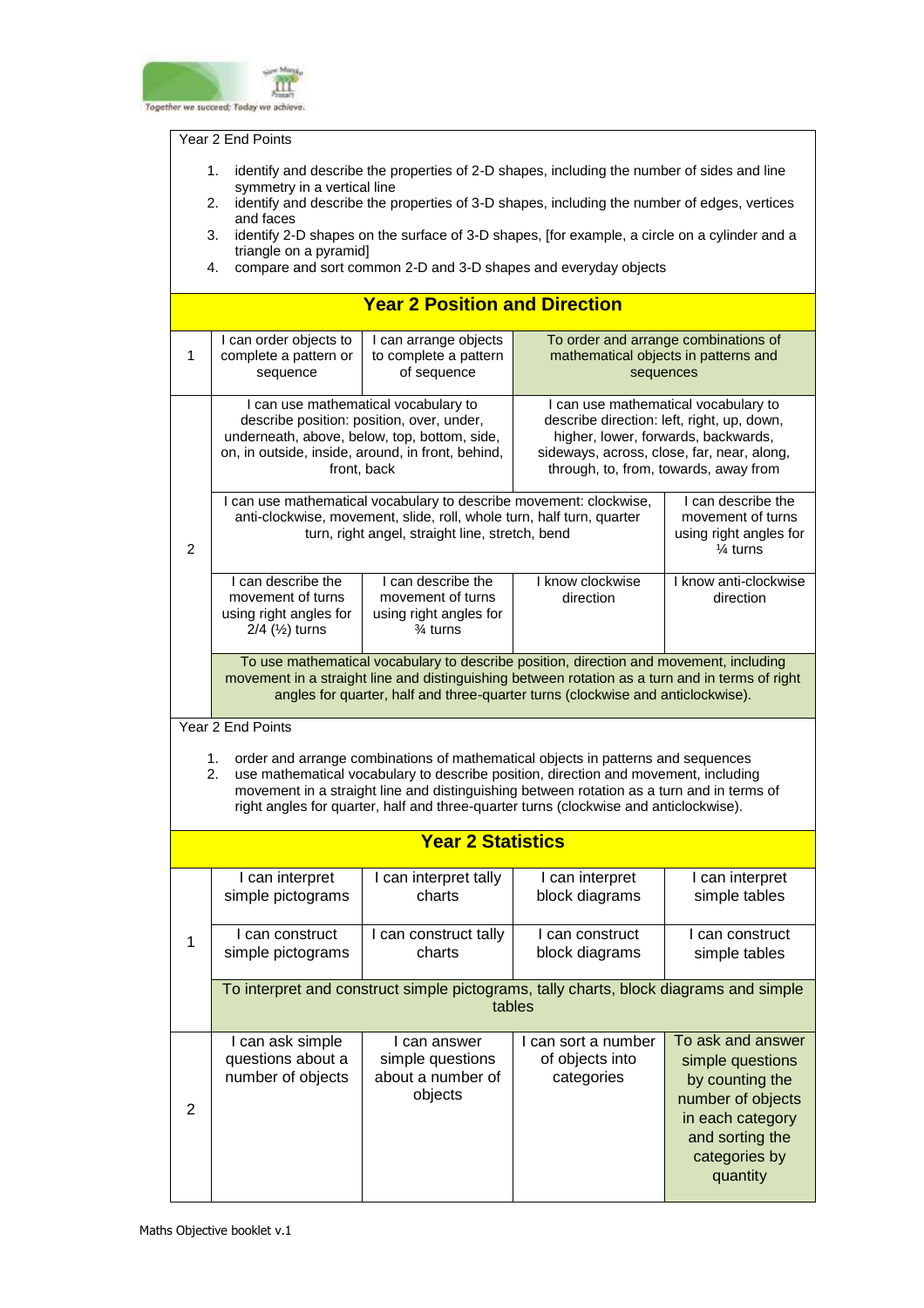

| 3 | I can ask questions<br>about data                                                                                                  | can answer<br>questions about<br>data | I can interpret data<br>to ask and answer<br>questions about<br>totals      | I can compare data<br>to ask and answer<br>questions |  |
|---|------------------------------------------------------------------------------------------------------------------------------------|---------------------------------------|-----------------------------------------------------------------------------|------------------------------------------------------|--|
|   |                                                                                                                                    |                                       | To ask and answer questions about totalling and comparing categorical data. |                                                      |  |
|   | Year 2 End Points                                                                                                                  |                                       |                                                                             |                                                      |  |
|   | interpret and construct simple pictograms, tally charts, block diagrams and simple tables<br>1.                                    |                                       |                                                                             |                                                      |  |
|   | ask and answer simple questions by counting the number of objects in each category and<br>2.<br>sorting the categories by quantity |                                       |                                                                             |                                                      |  |
|   | ask and answer questions about totalling and comparing categorical data.<br>3.                                                     |                                       |                                                                             |                                                      |  |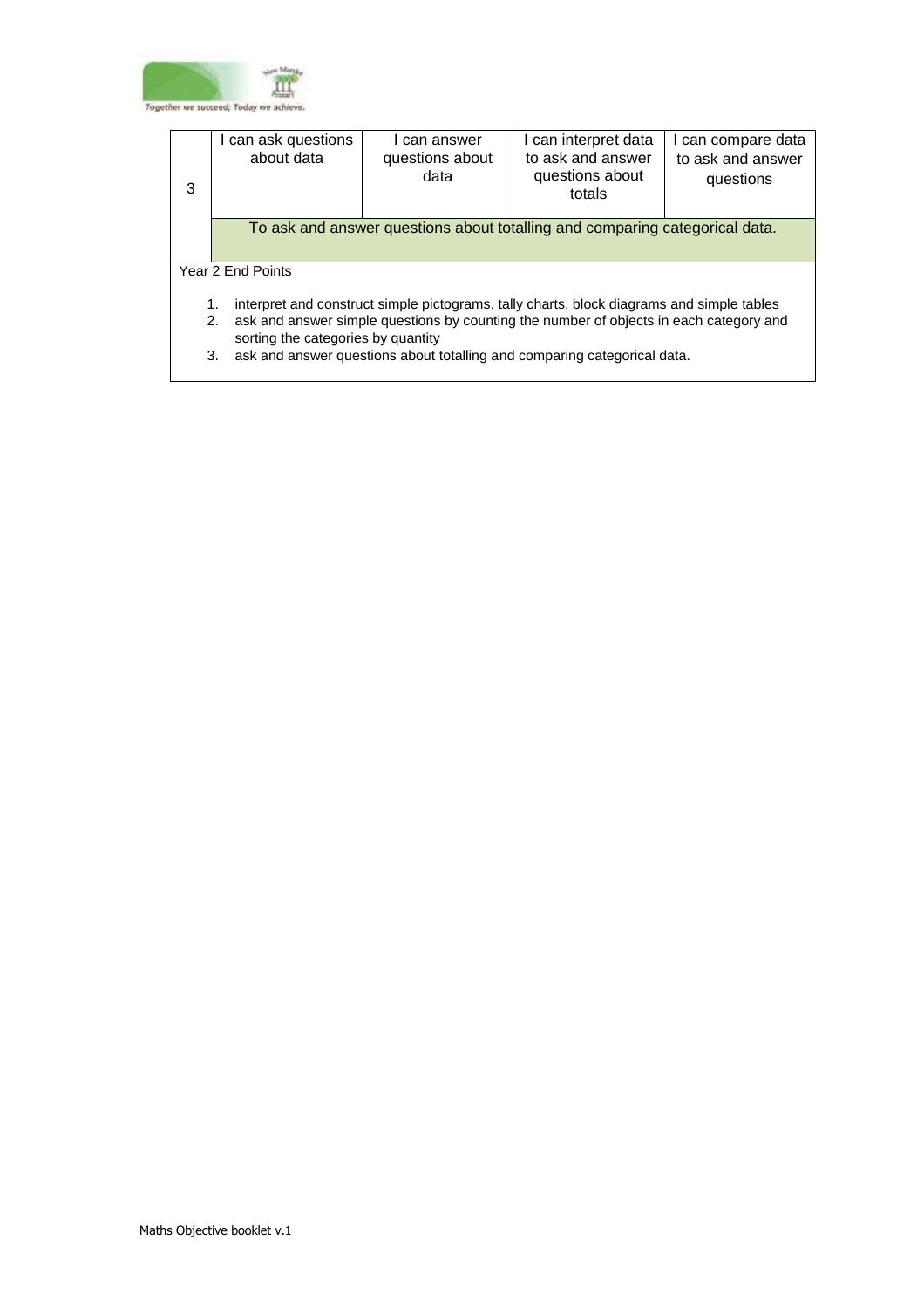

|   | <b>Year 3 Number and Place Value</b>                                         |                                                                                            |                                                                                               |                                                                                                       |  |  |  |
|---|------------------------------------------------------------------------------|--------------------------------------------------------------------------------------------|-----------------------------------------------------------------------------------------------|-------------------------------------------------------------------------------------------------------|--|--|--|
|   | I can count from 0 in<br>multiples of 4                                      | I can count from 0 in<br>multiples of 8                                                    | I can count from 0 in<br>multiples of 50                                                      | I can count from 0 in<br>multiples of 100                                                             |  |  |  |
| 1 | I can find 10 more<br>than any number up<br>to 1000                          | I can find 10 less any<br>number up to 1000                                                | I can find 100 more<br>than any number up<br>to 1000                                          | I can find 100 less<br>any number up to<br>1000                                                       |  |  |  |
|   |                                                                              | To count from 0 in multiples of 4, 8, 50 and 100; find 10 or 100 more or less than a given | number                                                                                        |                                                                                                       |  |  |  |
| 2 | I can recognise the<br>value of ones in a<br>three-digit number              | I can recognise the<br>value of tens in a<br>three-digit number                            | I can recognise the<br>value of hundreds in<br>a three-digit number                           | To recognise the<br>place value of each<br>digit in a three-digit<br>number (hundreds,<br>tens, ones) |  |  |  |
| 3 | I can compare<br>numbers up to 200<br>using $\lt$ > and =<br>signs           | I can compare<br>numbers up to 500<br>using $\lt$ > and =<br>signs                         | I can compare<br>numbers up to 1000<br>using $\lt$ > and =<br>signs                           | I can order numbers<br>up to 200                                                                      |  |  |  |
|   | I can order numbers<br>up to 500                                             | I can order numbers<br>up to 1000                                                          | To compare and order numbers up to 1000                                                       |                                                                                                       |  |  |  |
|   | I can identify three-<br>digit numbers using<br>base ten                     | I can identify three-<br>digit numbers using<br>place value counters                       | I can identify three-<br>digit numbers using<br>part-whole model<br>diagrams                  | I can identify three-<br>digit numbers using<br>arrow place value<br>cards                            |  |  |  |
| 4 | I can identify three-<br>digit numbers using<br>place value grids            | I can represent<br>three-digit numbers<br>using base ten                                   | I can represent<br>three-digit numbers<br>using place value<br>counters                       | I can represent<br>three-digit numbers<br>using part-whole<br>model diagrams                          |  |  |  |
|   | I can represent<br>three-digit numbers<br>using arrow place<br>value cards   | I can represent<br>three-digit numbers<br>using place value<br>grids                       | I can estimate three-<br>digit numbers using<br>base ten                                      | I can estimate three-<br>digit numbers using<br>place value counters                                  |  |  |  |
|   |                                                                              | To identify, represent and estimate numbers using different representation                 |                                                                                               |                                                                                                       |  |  |  |
|   | I can read numbers<br>up to 200 in<br>numerals                               | I can read numbers<br>up to 500 in<br>numerals                                             | I can read numbers<br>up to 1000 in<br>numerals                                               | I can write numbers<br>up to 200 in<br>numerals                                                       |  |  |  |
| 5 | I can write numbers<br>up to 500 in<br>numerals                              | I can write numbers<br>up to 1000 in<br>numerals                                           | I can read numbers<br>up to 200 in words                                                      | I can read numbers<br>up to 500 in words                                                              |  |  |  |
|   | I can read numbers<br>up to 1000 in words                                    | I can write numbers<br>up to 200 in words                                                  | I can write numbers<br>up to 500 in words                                                     | I can write numbers<br>up to 1000 in words                                                            |  |  |  |
|   |                                                                              | To read and write numbers up to 1000 in numerals and words                                 |                                                                                               |                                                                                                       |  |  |  |
| 6 | I can solve number<br>problems involving<br>multiples of 4, 8, 50<br>and 100 | I can solve practical<br>problems involving<br>multiples of 4, 8, 50<br>and 100            | I can solve number<br>problems involving<br>finding 10 more or<br>less than a given<br>number | I can solve practical<br>problems involving<br>finding 10 more or<br>less than a given<br>number      |  |  |  |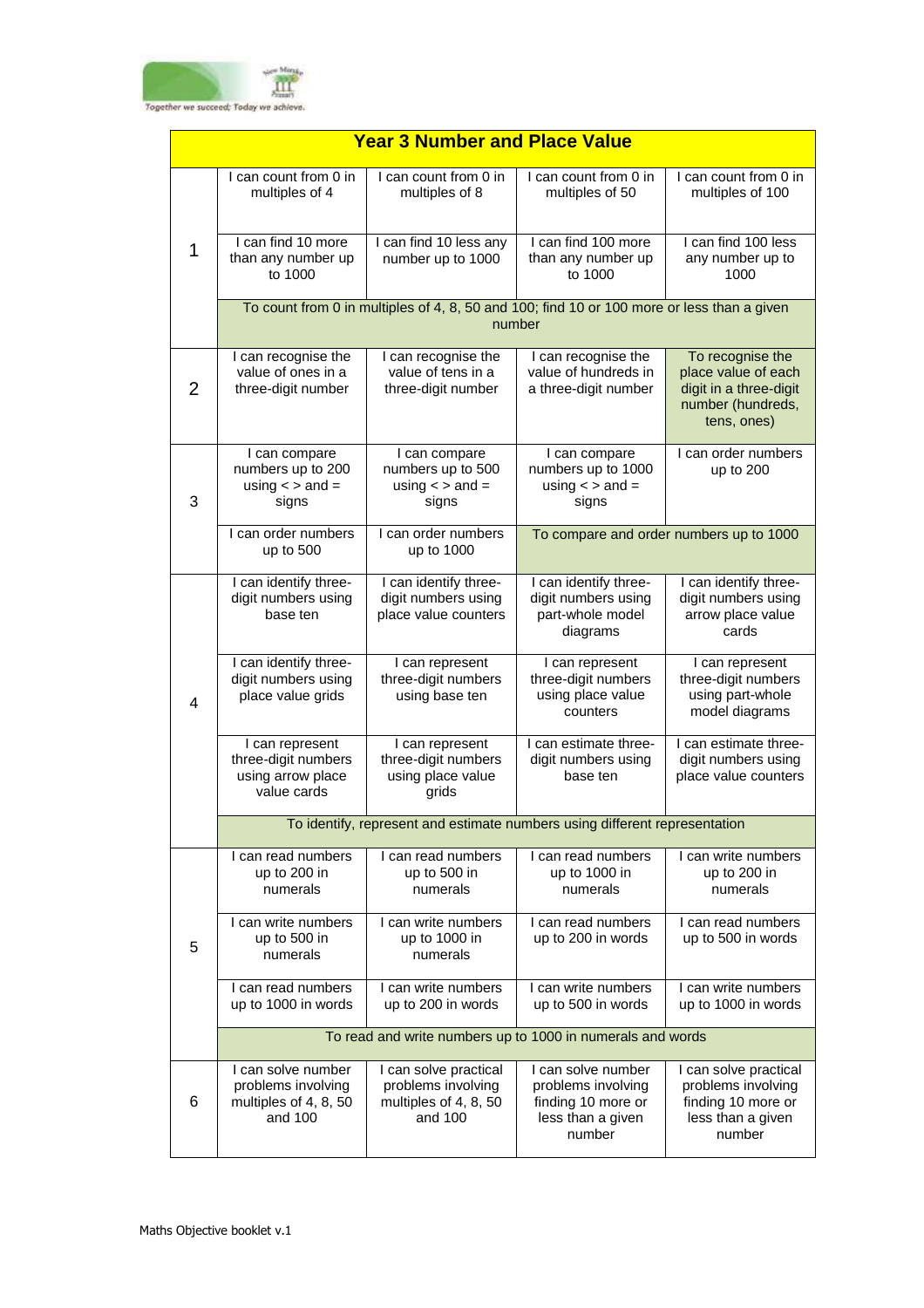

| I can solve number<br>problems involving<br>finding 100 more or<br>less than a given<br>number | I can solve practical<br>problems involving<br>finding 100 more or<br>less than a given<br>number | I can solve number<br>problems involving<br>place value of three-<br>digit numbers | I can solve practical<br>problems involving<br>place value of three-<br>digit numbers |  |
|------------------------------------------------------------------------------------------------|---------------------------------------------------------------------------------------------------|------------------------------------------------------------------------------------|---------------------------------------------------------------------------------------|--|
| I can solve number<br>problems involving<br>comparing numbers<br>up to 1000                    | I can solve practical<br>problems involving<br>comparing numbers<br>up to 1000                    | I can solve number<br>problems involving<br>ordering numbers to<br>1000            | I can solve practical<br>problems involving<br>ordering numbers to<br>1000            |  |
| can solve number<br>problems using<br>estimating                                               | I can solve practical<br>problems using<br>estimating                                             | I can solve number<br>problems using<br>different<br>representations               | I can solve practical<br>problems using<br>different<br>representations               |  |
| can solve number<br>problems with<br>numbers up to 1000<br>in numerals                         | I can solve practical<br>problems with<br>numbers up to 1000<br>in numerals                       | I can solve number<br>problems with<br>numbers up to 1000<br>in words              | I can solve practical<br>problems with<br>numbers up to 1000<br>in words              |  |
| To solve number problems and practical problems involving these ideas                          |                                                                                                   |                                                                                    |                                                                                       |  |

Year 3 end points

Pupils should be taught to:

- 1. count from 0 in multiples of 4, 8, 50 and 100; find 10 or 100 more or less than a given number
- 2. recognise the place value of each digit in a three-digit number (hundreds, tens, ones)
- 3. compare and order numbers up to 1000
- 4. identify, represent and estimate numbers using different representations<br>5. read and write numbers up to 1000 in numerals and in words
- 5. read and write numbers up to 1000 in numerals and in words<br>6. solve number problems and practical problems involving thes
- solve number problems and practical problems involving these ideas

## **Year 3 Number – addition and subtraction**

| 1 | I can add numbers<br>mentally including a<br>three digit and ones                                                         | I can subtract<br>numbers mentally<br>including a three digit<br>and ones                          | Lcan add numbers<br>I can subtract<br>mentally including a<br>numbers mentally<br>three digit and tens<br>including a three digit<br>and tens           |                                                                                                               |  |
|---|---------------------------------------------------------------------------------------------------------------------------|----------------------------------------------------------------------------------------------------|---------------------------------------------------------------------------------------------------------------------------------------------------------|---------------------------------------------------------------------------------------------------------------|--|
|   | Lcan add numbers<br>mentally including a<br>three digit and<br>hundreds                                                   | Lcan subtract<br>numbers mentally<br>including a three digit<br>and hundreds                       | add and subtract numbers mentally,<br>including:<br>a three-digit number and ones<br>a three-digit number and tens<br>a three-digit number and hundreds |                                                                                                               |  |
| 2 | I can add three digit<br>numbers using the<br>column addition<br>written method<br>without exchanging                     | I can add three digit<br>numbers using the<br>column addition<br>written method with<br>exchanging | I can subtract three<br>digit numbers using<br>the column<br>subtraction written<br>method without<br>exchanging                                        | I can subtract three<br>digit numbers using<br>the column<br>subtracting written<br>method with<br>exchanging |  |
|   | To add and subtract numbers with up to three digits, using formal written methods of<br>columnar addition and subtraction |                                                                                                    |                                                                                                                                                         |                                                                                                               |  |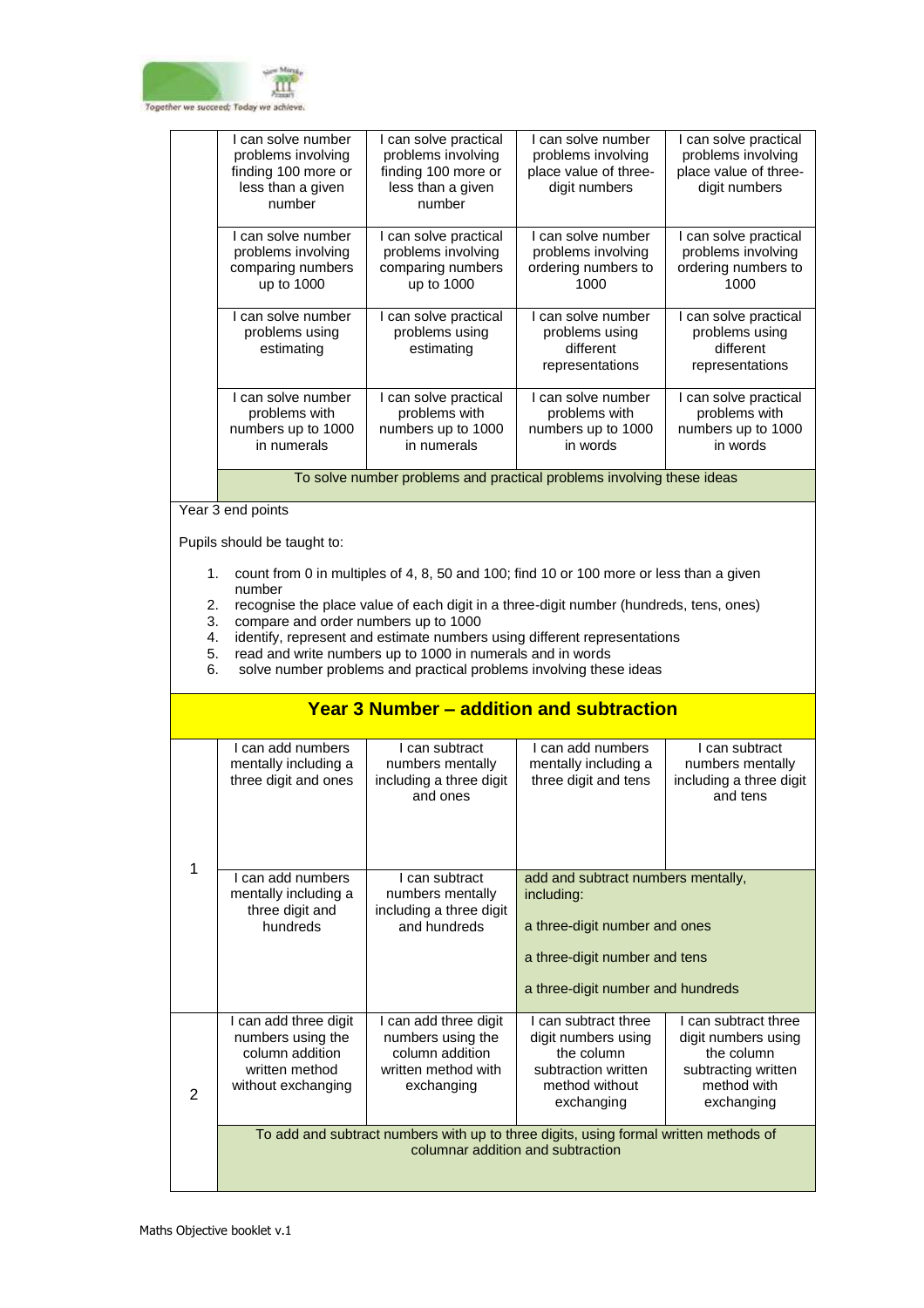

|   | I can estimate the<br>answer to an                                                                                                   | I can estimate the<br>answer to a                                                            | I can use the inverse<br>operation to check   | To estimate the<br>answer to a           |
|---|--------------------------------------------------------------------------------------------------------------------------------------|----------------------------------------------------------------------------------------------|-----------------------------------------------|------------------------------------------|
| 3 | addition calculation                                                                                                                 | subtraction                                                                                  | answers to                                    | calculation and use                      |
|   |                                                                                                                                      | calculation                                                                                  | calculations                                  | inverse operations to<br>check answers   |
|   | I can solve problems                                                                                                                 |                                                                                              | I can solve problems                          | I can solve missing                      |
|   | using number facts                                                                                                                   | I can solve missing<br>numbers problems                                                      | using place value                             | number problems                          |
|   |                                                                                                                                      | using number facts                                                                           |                                               | using place value                        |
|   | I can solve problems                                                                                                                 | I can solve problems                                                                         | I can solve missing                           | I can solve missing                      |
|   | using column<br>addition written                                                                                                     | using column<br>subtraction written                                                          | number problems in<br>column addition         | number problems in<br>column subtraction |
| 4 | methods of three-                                                                                                                    | methods of three-                                                                            | written methods                               | methods                                  |
|   | digit numbers with<br>exchanging                                                                                                     | digit numbers with<br>exchanging                                                             |                                               |                                          |
|   | (carrying)                                                                                                                           | (borrowing)                                                                                  |                                               |                                          |
|   |                                                                                                                                      | To solve problems, including missing number problems, using number facts, place value, and   |                                               |                                          |
|   |                                                                                                                                      |                                                                                              | more complex addition and subtraction         |                                          |
|   |                                                                                                                                      |                                                                                              |                                               |                                          |
|   | Year 3 End Points:                                                                                                                   |                                                                                              |                                               |                                          |
|   | Pupils should be taught to:                                                                                                          |                                                                                              |                                               |                                          |
|   | 1) add and subtract numbers mentally, including:                                                                                     |                                                                                              |                                               |                                          |
|   | a three-digit number and ones                                                                                                        |                                                                                              |                                               |                                          |
|   | a three-digit number and tens<br>a three-digit number and hundreds                                                                   |                                                                                              |                                               |                                          |
|   |                                                                                                                                      |                                                                                              |                                               |                                          |
|   | 2) add and subtract numbers with up to three digits, using formal written methods of columnar<br>addition and subtraction            |                                                                                              |                                               |                                          |
|   | 3) estimate the answer to a calculation and use inverse operations to check answers                                                  |                                                                                              |                                               |                                          |
|   |                                                                                                                                      |                                                                                              |                                               |                                          |
|   | 4) solve problems, including missing number problems, using number facts, place value, and more<br>complex addition and subtraction. |                                                                                              |                                               |                                          |
|   |                                                                                                                                      |                                                                                              |                                               |                                          |
|   |                                                                                                                                      |                                                                                              |                                               |                                          |
|   |                                                                                                                                      | <b>Year 3 Number - Multiplication and Division</b>                                           |                                               |                                          |
|   | I can recall                                                                                                                         | I can recall                                                                                 | I can recall                                  | I can recall division                    |
|   | multiplication facts<br>for the 3 times table                                                                                        | multiplication facts<br>for the 4 times table                                                | multiplication facts<br>for the 8 times table | facts for the 3 times<br>table           |
|   |                                                                                                                                      |                                                                                              |                                               |                                          |
|   | I can recall division<br>facts for the 4 times                                                                                       | I can recall division<br>facts for the 8 times                                               | I can use<br>multiplication facts             | I can use<br>multiplication facts        |
| 1 | table                                                                                                                                | table                                                                                        | for the 3 times table                         | for the 4 times table                    |
|   | I can use                                                                                                                            | I can use division                                                                           | I can use division                            | I can use division                       |
|   | multiplication facts                                                                                                                 | facts for the 3 times                                                                        | facts for the 4 times                         | facts for the 8 times                    |
|   | for the 5 times table                                                                                                                | table                                                                                        | table                                         | table                                    |
|   |                                                                                                                                      | To recall and use multiplication and division facts for the 3, 4 and 8 multiplication tables |                                               |                                          |
|   | I can write                                                                                                                          | $\overline{I}$ can write<br>mathematical                                                     | I can write<br>mathematical                   | I can write                              |
| 2 | mathematical<br>statements for                                                                                                       | statements for                                                                               | statements for                                | mathematical<br>statements for           |
|   | multiplication of the 2<br>times table                                                                                               | multiplication of the 3<br>times table                                                       | multiplication of the 4<br>times table        | multiplication of the 5<br>times table   |
|   |                                                                                                                                      |                                                                                              |                                               |                                          |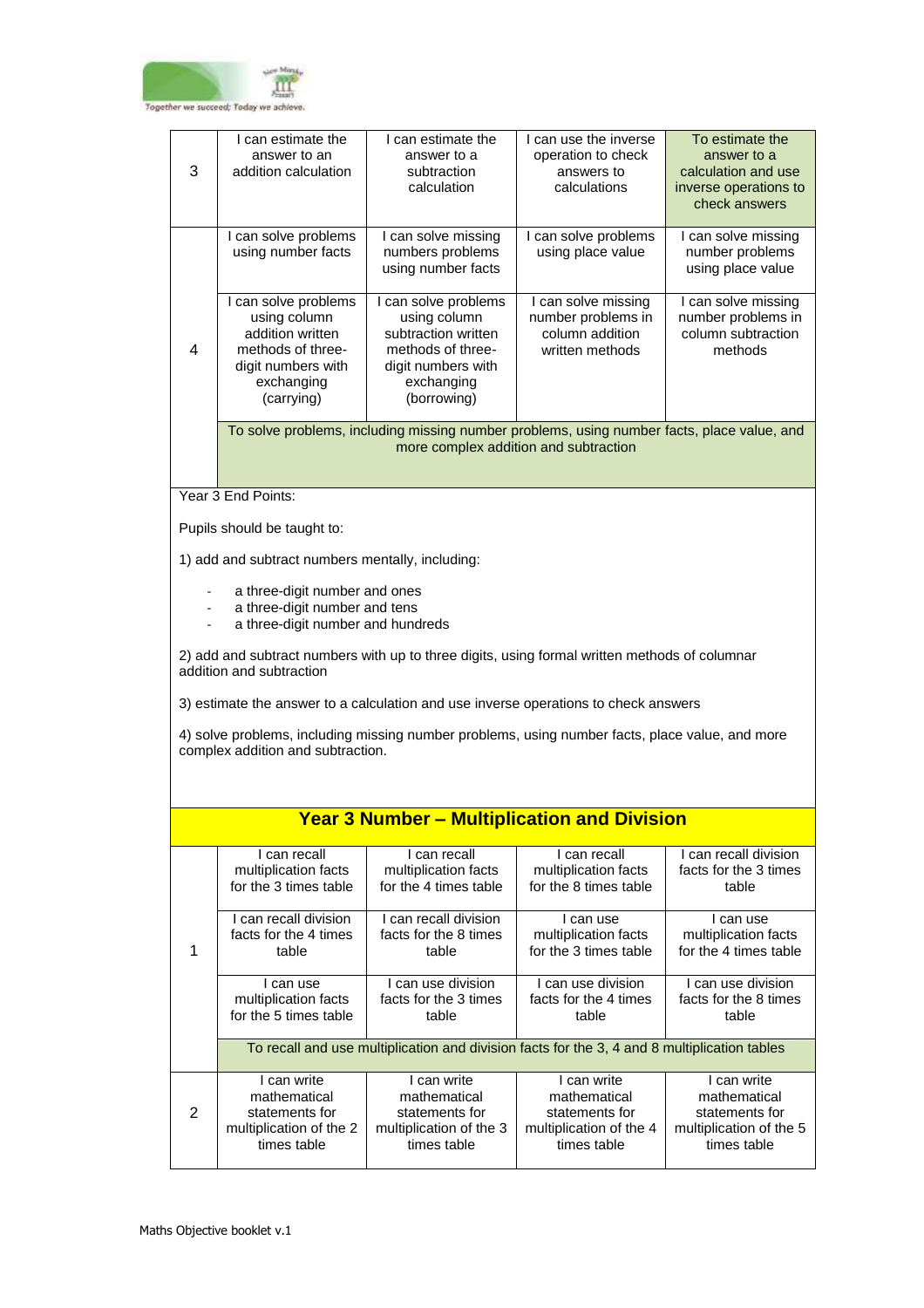

|   | I can write                                                                                    |  | I can write                     | I can write                  |        | I can write                     |
|---|------------------------------------------------------------------------------------------------|--|---------------------------------|------------------------------|--------|---------------------------------|
|   | mathematical                                                                                   |  | mathematical                    | mathematical                 |        | mathematical                    |
|   | statements for                                                                                 |  | statements for                  | statements for               |        | statements for                  |
|   | multiplication of the 8                                                                        |  | multiplication of the           | division of the 2            |        | division of the 3               |
|   | times table                                                                                    |  | 10 times table                  | times table                  |        | times table                     |
|   | I can write                                                                                    |  | I can write                     | I can write                  |        | I can write                     |
|   | mathematical                                                                                   |  | mathematical                    | mathematical                 |        | mathematical                    |
|   | statements for                                                                                 |  | statements for                  | statements for               |        | statements for                  |
|   | division of the 4                                                                              |  | division of the 5               | division of the 8            |        | division of the 10              |
|   | times table                                                                                    |  | times table                     | times table                  |        | times table                     |
|   | I can calculate                                                                                |  | I can calculate                 | I can calculate              |        | I can calculate                 |
|   | mentally                                                                                       |  | mentally                        | mentally                     |        | mentally                        |
|   | mathematical                                                                                   |  | mathematical                    | mathematical                 |        | mathematical                    |
|   | statements for                                                                                 |  | statements for                  | statements for               |        | statements for                  |
|   | multiplication of the 2                                                                        |  | multiplication of the 3         | multiplication of the 4      |        | multiplication of the 5         |
|   | times table                                                                                    |  | times table                     | times table                  |        | times table                     |
|   |                                                                                                |  |                                 |                              |        |                                 |
|   | I can calculate                                                                                |  | I can calculate                 | I can calculate              |        | I can calculate                 |
|   | mentally                                                                                       |  | mentally                        | mentally                     |        | mentally                        |
|   | mathematical                                                                                   |  | mathematical                    | mathematical                 |        | mathematical                    |
|   | statements for                                                                                 |  | statements for                  | statements for               |        | statements for                  |
|   | multiplication of the 8                                                                        |  | multiplication of the           | division of the 2            |        | division of the 3               |
|   | times table                                                                                    |  | 10 times table                  | times table                  |        | times table                     |
|   | I can calculate                                                                                |  | I can calculate                 | I can calculate              |        | I can calculate                 |
|   | mentally                                                                                       |  | mentally                        | mentally                     |        | mentally                        |
|   | mathematical                                                                                   |  | mathematical                    | mathematical                 |        | mathematical                    |
|   | statements for                                                                                 |  | statements for                  | statements for               |        | statements for                  |
|   | division of the 4                                                                              |  | division of the 5               | division of the 8            |        | division of the 10              |
|   | times table                                                                                    |  | times table                     | times table                  |        | times table                     |
|   | I can write and calculate                                                                      |  | I can write and calculate       |                              |        | I can write and calculate       |
|   | multiplication calculations for                                                                |  | multiplication calculations for |                              |        | multiplication calculations for |
|   | 2-digits and 1-digit numbers                                                                   |  |                                 | 2-digits and 1-digit numbers |        | 2-digits and 1-digit numbers    |
|   | using mental strategies                                                                        |  | using the grid method           |                              |        | using short multiplication      |
|   |                                                                                                |  |                                 |                              | method |                                 |
|   |                                                                                                |  |                                 |                              |        |                                 |
|   | To write and calculate mathematical statements for multiplication and division using the       |  |                                 |                              |        |                                 |
|   | multiplication tables that they know, including for two-digit numbers times one-digit numbers, |  |                                 |                              |        |                                 |
|   | using mental and progressing to formal written methods                                         |  |                                 |                              |        |                                 |
|   | I can solve problems                                                                           |  | I can solve problems            | I can solve missing          |        | I can solve missing             |
|   | involving                                                                                      |  | involving division              | number problems              |        | number problems                 |
|   | multiplication                                                                                 |  |                                 | involving                    |        | involving division              |
|   |                                                                                                |  |                                 | multiplication               |        |                                 |
|   | I can solve problems                                                                           |  | I can solve problems            | I can solve                  |        | I can solve                     |
| 3 | involving scaling                                                                              |  | involving scaling               | correspondence               |        | correspondence                  |
|   | using multiplication                                                                           |  | using division                  | problems using               |        | problems using                  |
|   |                                                                                                |  |                                 | multiplication               |        | division                        |
|   |                                                                                                |  |                                 |                              |        |                                 |
|   | To solve problems, including missing number problems, involving multiplication and division,   |  |                                 |                              |        |                                 |
|   | including positive integer scaling problems and correspondence problems in which n objects     |  |                                 |                              |        |                                 |
|   | are connected to m objects.                                                                    |  |                                 |                              |        |                                 |
|   | Year 3 End Points:                                                                             |  |                                 |                              |        |                                 |
|   | Pupils should be taught to:                                                                    |  |                                 |                              |        |                                 |
|   |                                                                                                |  |                                 |                              |        |                                 |
|   | recall and use multiplication and division facts for the 3 A and 8 multiplication tables       |  |                                 |                              |        |                                 |

- 1. recall and use multiplication and division facts for the 3, 4 and 8 multiplication tables
- 2. write and calculate mathematical statements for multiplication and division using the multiplication tables that they know, including for two-digit numbers times one-digit numbers, using mental and progressing to formal written methods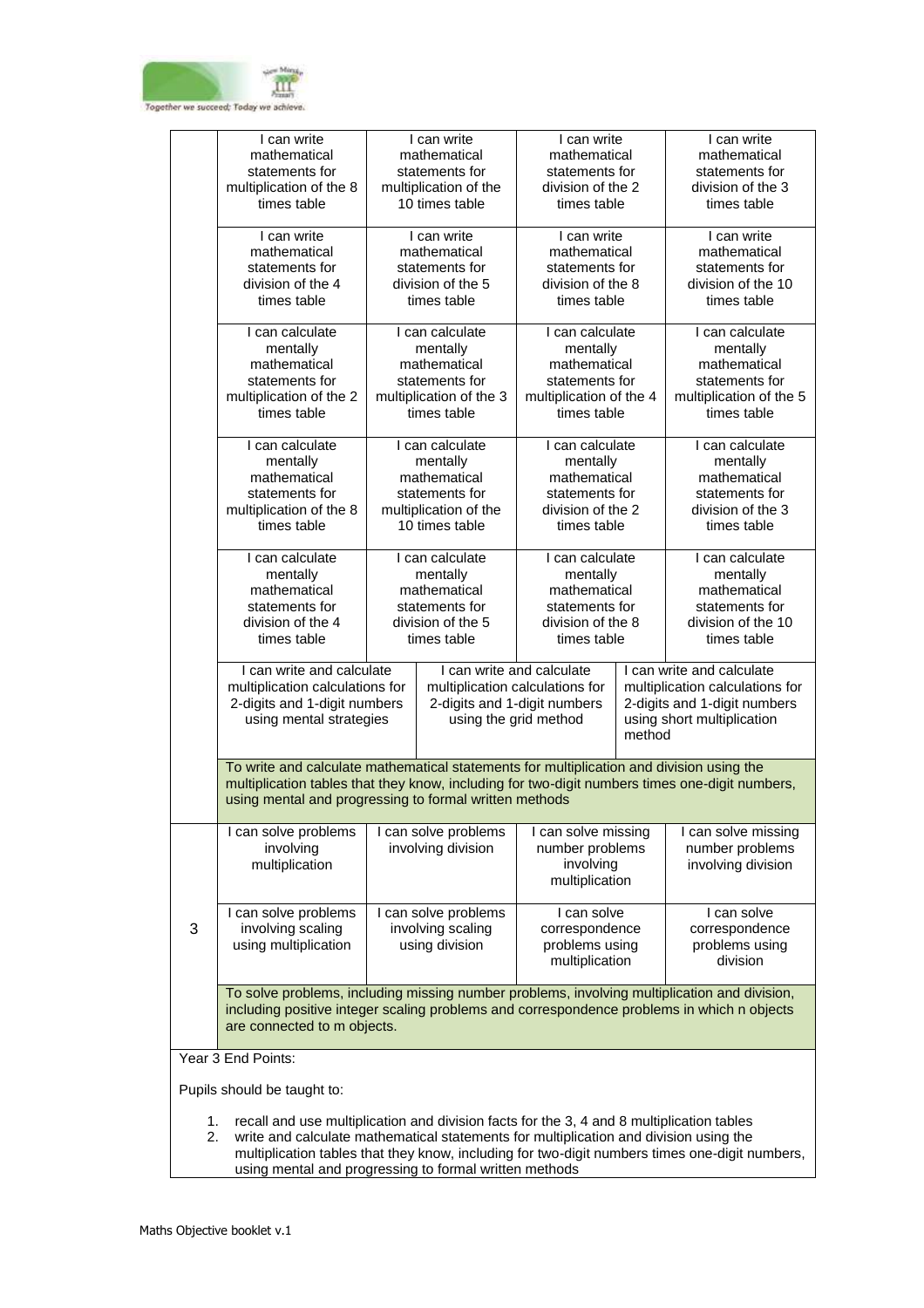

| solve problems, including missing number problems, involving multiplication and division,<br>3.<br>including positive integer scaling problems and correspondence problems in which n objects<br>are connected to m objects. |                                                                               |                                                                                                  |                                                                                                                                      |                                                                                                                |  |  |
|------------------------------------------------------------------------------------------------------------------------------------------------------------------------------------------------------------------------------|-------------------------------------------------------------------------------|--------------------------------------------------------------------------------------------------|--------------------------------------------------------------------------------------------------------------------------------------|----------------------------------------------------------------------------------------------------------------|--|--|
|                                                                                                                                                                                                                              |                                                                               | <b>Year 3 Number - Fractions</b>                                                                 |                                                                                                                                      |                                                                                                                |  |  |
| 1                                                                                                                                                                                                                            | I can count up in<br>tenths                                                   | I can count down in<br>tenths                                                                    | I can recognise that<br>tenths arise from<br>dividing an object<br>into 10 equal parts                                               | I can divide one digit<br>numbers by 10                                                                        |  |  |
|                                                                                                                                                                                                                              | I can divide<br>quantities by 10                                              | numbers or quantities by 10                                                                      | To count up and down in tenths; recognise that tenths arise from<br>dividing an object into 10 equal parts and in dividing one-digit |                                                                                                                |  |  |
|                                                                                                                                                                                                                              | I know what a unit<br>fraction is                                             | I know what a non-<br>unit fraction is                                                           | I can recognise unit<br>fractions of a<br>discrete set of<br>objects                                                                 | I can find unit<br>fractions of a<br>discrete set of<br>objects                                                |  |  |
| $\overline{2}$                                                                                                                                                                                                               | I can write unit<br>fractions of a<br>discrete set of<br>objects              | I can recognise non-<br>unit fractions of a<br>discrete set of<br>objects                        | I can find non-unit<br>fractions of a<br>discrete set of<br>objects                                                                  | I can write non-unit<br>fractions of a<br>discrete set of<br>objects                                           |  |  |
|                                                                                                                                                                                                                              | fractions with small denominators                                             | To recognise, find and write fractions of a discrete set of objects: unit fractions and non unit |                                                                                                                                      |                                                                                                                |  |  |
| 3                                                                                                                                                                                                                            | I can recognise unit<br>fractions as numbers                                  | I can use unit<br>fractions as numbers                                                           | I can recognise non-<br>unit fractions as<br>numbers                                                                                 | I can use non-unit<br>fractions as numbers                                                                     |  |  |
| To recognise and use fractions as numbers: unit fractions and non-unit fractions with small<br>denominators                                                                                                                  |                                                                               |                                                                                                  |                                                                                                                                      |                                                                                                                |  |  |
| 4                                                                                                                                                                                                                            | I know what<br>equivalent means                                               | I can recognise<br>equivalent fractions<br>using diagrams                                        | I can show<br>equivalent fractions<br>using diagrams                                                                                 | To recognise and<br>show, using<br>diagrams, equivalent<br>fractions with small<br>denominators                |  |  |
| 5                                                                                                                                                                                                                            | Lcan add fractions<br>with the same<br>denominator                            | I can subtract<br>fractions with the<br>same denominator                                         |                                                                                                                                      | To add and subtract fractions with the same<br>denominator within one whole (for example,<br>$5/7 + 1/7 = 6/7$ |  |  |
| 6                                                                                                                                                                                                                            | I can compare unit<br>fractions using $\lt$ ><br>$and = signs$                | I can order unit<br>fractions                                                                    | I can compare non-<br>unit fractions with the<br>same denominator<br>using $\lt$ > and =<br>signs                                    | I can order non-unit<br>fractions with the<br>same denominator                                                 |  |  |
|                                                                                                                                                                                                                              | To compare and order unit fractions, and fractions with the same denominators |                                                                                                  |                                                                                                                                      |                                                                                                                |  |  |
| $\overline{7}$                                                                                                                                                                                                               | I can solve problems<br>involving counting in<br>tenths                       | I can solve problems<br>involving finding unit<br>fractions of a<br>discrete set of<br>objects   | I can solve problems<br>involving finding non-<br>unit fractions of a<br>discrete set of<br>objects                                  | I can solve problems<br>involving equivalent<br>fractions                                                      |  |  |
|                                                                                                                                                                                                                              | I can solve problems<br>involving addition<br>fractions                       | I can solve problems<br>involving subtracting<br>fractions                                       | I can solve problems<br>involving comparing<br>unit fractions                                                                        | I can solve problems<br>involving ordering<br>unit fractions                                                   |  |  |
| To solve problems that involve all of the above                                                                                                                                                                              |                                                                               |                                                                                                  |                                                                                                                                      |                                                                                                                |  |  |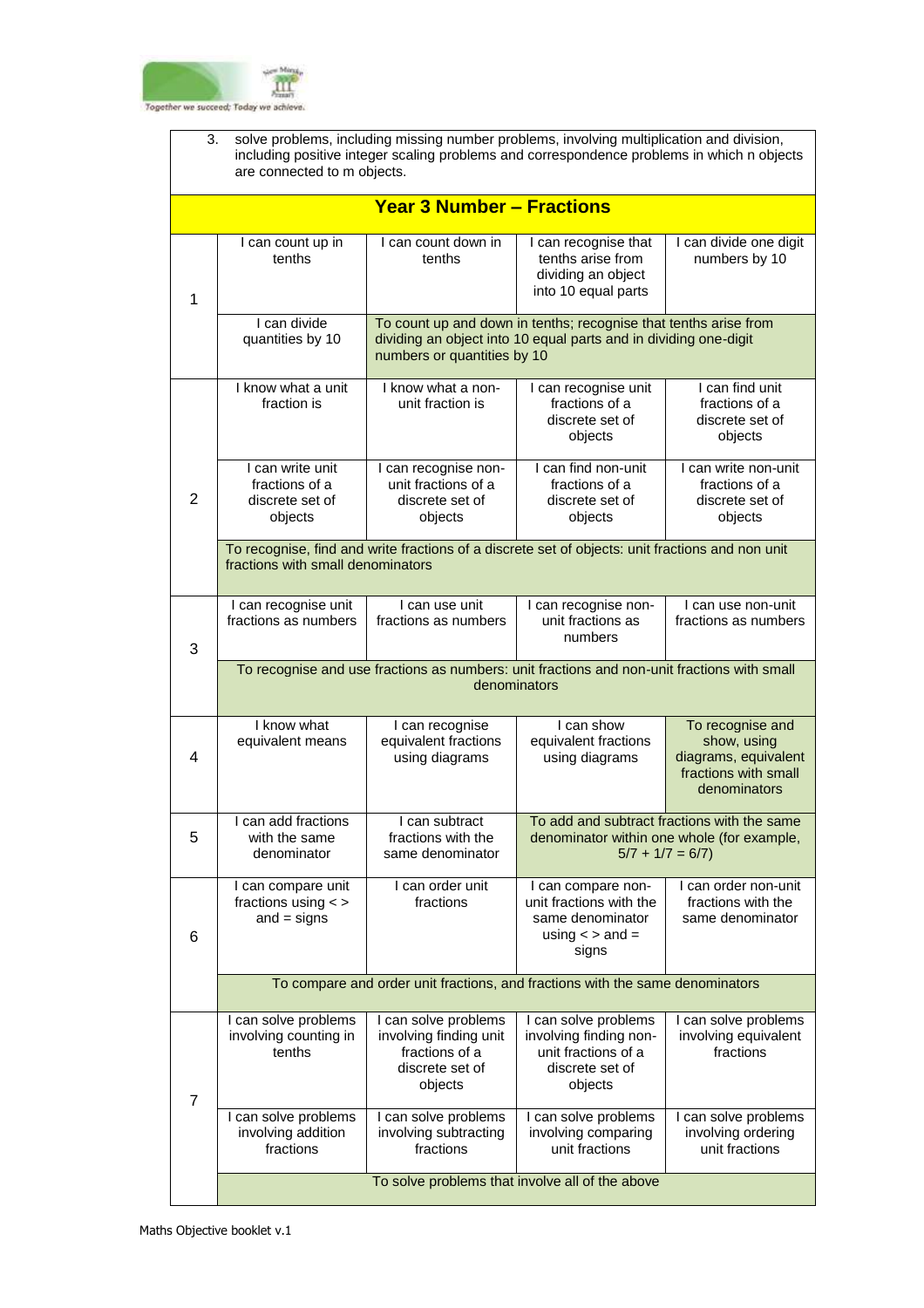

#### Year 3 End Points:

- 1. count up and down in tenths; recognise that tenths arise from dividing an object into 10 equal parts and in dividing one-digit numbers or quantities by 10
- 2. recognise, find and write fractions of a discrete set of objects: unit fractions and non-unit fractions with small denominators
- 3. recognise and use fractions as numbers: unit fractions and non-unit fractions with small denominators
- 4. recognise and show, using diagrams, equivalent fractions with small denominators
- 5. add and subtract fractions with the same denominator within one whole (for example, 5/7 +  $1/7 = 6/7$
- 6. compare and order unit fractions, and fractions with the same denominators
- 7. solve problems that involve all of the above.

|                | <b>Year 3 Measurement</b>                                                |                                                                                                                                    |                                                                                                     |                                                                                            |  |  |
|----------------|--------------------------------------------------------------------------|------------------------------------------------------------------------------------------------------------------------------------|-----------------------------------------------------------------------------------------------------|--------------------------------------------------------------------------------------------|--|--|
|                | I can measure<br>lengths in m, cm and<br>mm                              | I can compare<br>lengths in m, cm and<br>$mm <$ > and = signs                                                                      | I can add lengths in<br>m, cm and mm                                                                | I can subtract<br>lengths in m, cm and<br>mm                                               |  |  |
| 1              | I can measure mass<br>in kg and g                                        | I can compare mass<br>in kg and g using $\lt$ ><br>$and = signs$                                                                   | I can add mass in kg<br>and g                                                                       | I can subtract mass<br>in kg and g                                                         |  |  |
|                | I can measure<br>volume/capacity in I<br>and ml                          | I can compare<br>volume/capacity in I<br>and ml using $\lt$ > and<br>= signs                                                       | I can add<br>volume/capacity in I<br>and ml                                                         | I can subtract<br>volume/capacity in I<br>and ml                                           |  |  |
|                |                                                                          | To measure, compare, add and subtract: lengths (m/cm/mm); mass (kg/g); volume/capacity<br>(I/ml)                                   |                                                                                                     |                                                                                            |  |  |
| $\overline{2}$ | I can measure the<br>perimeter of a<br>square                            | I can measure the<br>perimeter of a<br>rectangle                                                                                   | I can measure the<br>perimeter of a<br>triangle                                                     | I can measure the<br>perimeter<br>quadrilateral                                            |  |  |
|                | I can measure the<br>perimeter of a<br>pentagon                          | I can measure the<br>perimeter of a<br>hexagon                                                                                     | I can measure the<br>perimeter of an<br>octagon                                                     | To measure the<br>perimeter of simple<br>2-D shapes                                        |  |  |
| 3              | I can add amounts of<br>money using £ in<br>practical contexts           | I can subtract<br>amounts of money<br>using £ in practical<br>contexts                                                             | I can add amounts of<br>money using p in<br>practical contexts                                      | I can subtract<br>amounts of money<br>using p in practical<br>contexts                     |  |  |
|                | I can add amounts of<br>money to give<br>change in practical<br>contexts | I can subtract<br>amounts of money to<br>give change in<br>practical contexts                                                      | To add and subtract amounts of money to<br>give change, using both £ and p in practical<br>contexts |                                                                                            |  |  |
| 4              | I can tell the time<br>from an analogue<br>clock                         | I can write the time<br>from an analoque<br>clock                                                                                  | I can tell the time<br>from an analogue<br>clock using Roman<br>numerals from I to<br>XII           | I can write the time<br>from an analogue<br>clock using Roman<br>numerals from I to<br>XII |  |  |
|                | I can tell the time<br>from a digital 12-hour<br>clock                   | I can tell the time<br>from a digital 24-hour<br>clock                                                                             | I can write the time<br>from a digital 12-hour<br>clock                                             | I can write the time<br>from a digital 24-hour<br>clock                                    |  |  |
|                |                                                                          | To tell and write the time from an analogue clock, including using Roman numerals from I to<br>XII, and 12-hour and 24-hour clocks |                                                                                                     |                                                                                            |  |  |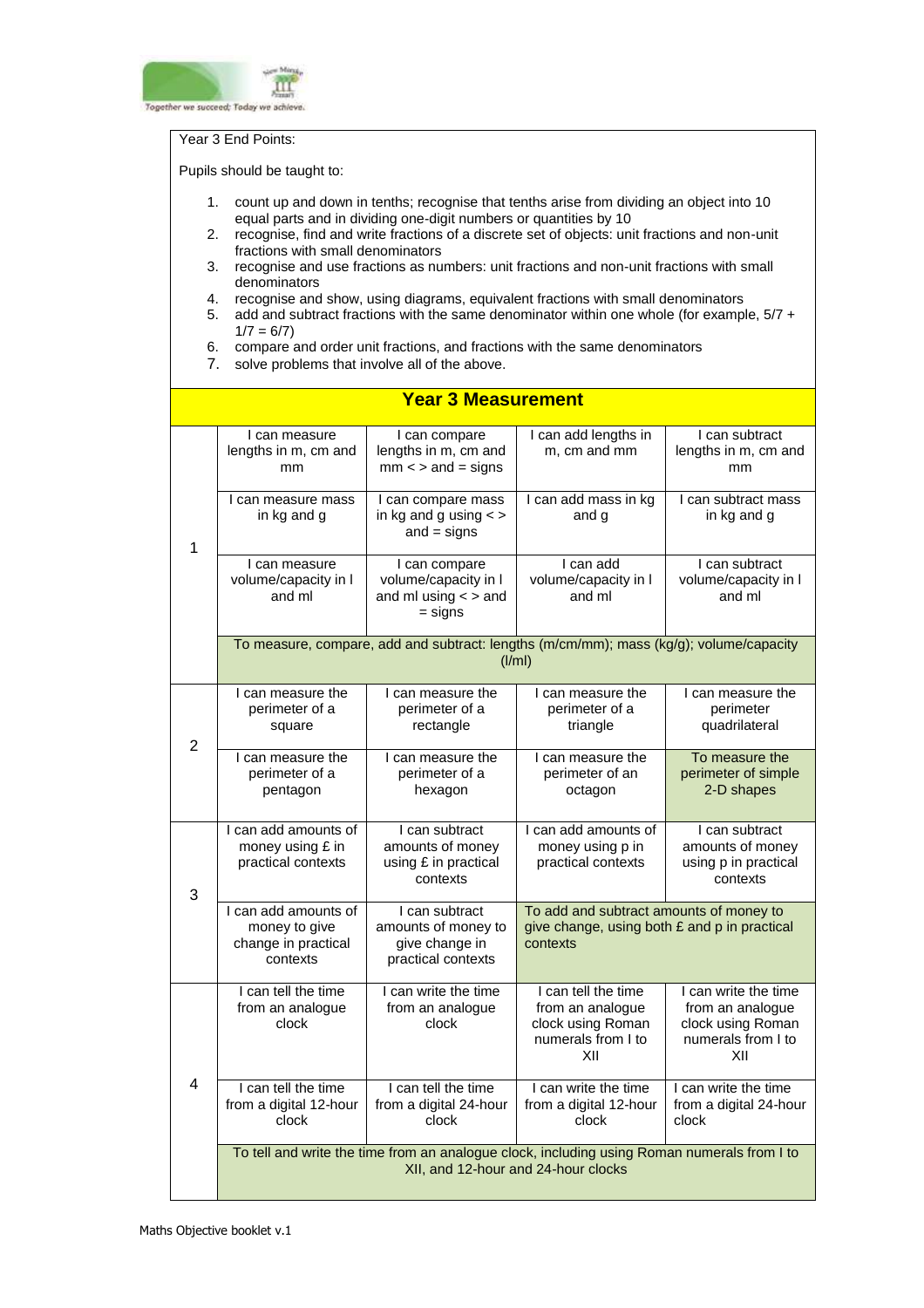

|                | I can estimate time<br>with increasing<br>accuracy to the<br>nearest minute                                                                                                                                                                                                                                                                                                                          | I can read time with<br>increasing accuracy<br>to the nearest minute                                                                                                                                                                | I can record time in<br>seconds                                                                                                                                                                                                                                               | I can record time in<br>minutes                                                                                                                         |  |
|----------------|------------------------------------------------------------------------------------------------------------------------------------------------------------------------------------------------------------------------------------------------------------------------------------------------------------------------------------------------------------------------------------------------------|-------------------------------------------------------------------------------------------------------------------------------------------------------------------------------------------------------------------------------------|-------------------------------------------------------------------------------------------------------------------------------------------------------------------------------------------------------------------------------------------------------------------------------|---------------------------------------------------------------------------------------------------------------------------------------------------------|--|
| 5              | I can record time in<br>hours                                                                                                                                                                                                                                                                                                                                                                        | I can compare time<br>in seconds                                                                                                                                                                                                    | I can compare time<br>in minutes                                                                                                                                                                                                                                              | I can compare time<br>in hours                                                                                                                          |  |
|                | I can use vocabulary<br>such as o'clock,<br>a.m., p.m., morning,<br>afternoon, noon and<br>midnight                                                                                                                                                                                                                                                                                                  | To estimate and read time with increasing accuracy to the nearest<br>minute; record and compare time in terms of seconds, minutes and<br>hours; use vocabulary such as o'clock, a.m./p.m., morning, afternoon,<br>noon and midnight |                                                                                                                                                                                                                                                                               |                                                                                                                                                         |  |
| 6              | I know the number of<br>seconds in a minute                                                                                                                                                                                                                                                                                                                                                          | I know the number of<br>days in each month                                                                                                                                                                                          | I know the number of<br>days in a year                                                                                                                                                                                                                                        | I know the number of<br>days in a leap year                                                                                                             |  |
|                |                                                                                                                                                                                                                                                                                                                                                                                                      |                                                                                                                                                                                                                                     | To know the number of seconds in a minute and the number of days in each month, year and<br>leap year                                                                                                                                                                         |                                                                                                                                                         |  |
| $\overline{7}$ | I can compare<br>durations of events<br>using $\lt$ > and =<br>signs                                                                                                                                                                                                                                                                                                                                 | I can calculate the<br>time taken by<br>different events or<br>tasks                                                                                                                                                                |                                                                                                                                                                                                                                                                               | To compare durations of events [for example<br>to calculate the time taken by particular<br>events or tasks].                                           |  |
|                | Year 3 End Points:                                                                                                                                                                                                                                                                                                                                                                                   |                                                                                                                                                                                                                                     |                                                                                                                                                                                                                                                                               |                                                                                                                                                         |  |
|                | Pupils should be taught to:                                                                                                                                                                                                                                                                                                                                                                          |                                                                                                                                                                                                                                     |                                                                                                                                                                                                                                                                               |                                                                                                                                                         |  |
|                | 1.<br>measure, compare, add and subtract: lengths (m/cm/mm); mass (kg/g); volume/capacity<br>(I/ml)<br>measure the perimeter of simple 2-D shapes<br>2.<br>add and subtract amounts of money to give change, using both £ and p in practical contexts<br>3.<br>tell and write the time from an analogue clock, including using Roman numerals from I to XII,<br>4.<br>and 12-hour and 24-hour clocks |                                                                                                                                                                                                                                     |                                                                                                                                                                                                                                                                               |                                                                                                                                                         |  |
| 5.<br>6.       | morning, afternoon, noon and midnight                                                                                                                                                                                                                                                                                                                                                                |                                                                                                                                                                                                                                     | estimate and read time with increasing accuracy to the nearest minute; record and compare<br>time in terms of seconds, minutes and hours; use vocabulary such as o'clock, a.m./p.m.,<br>know the number of seconds in a minute and the number of days in each month, year and |                                                                                                                                                         |  |
| 7.             | leap year<br>tasks].                                                                                                                                                                                                                                                                                                                                                                                 |                                                                                                                                                                                                                                     | compare durations of events [for example to calculate the time taken by particular events or                                                                                                                                                                                  |                                                                                                                                                         |  |
|                |                                                                                                                                                                                                                                                                                                                                                                                                      |                                                                                                                                                                                                                                     | <b>Year 3 Geometry – Properties of Shape</b>                                                                                                                                                                                                                                  |                                                                                                                                                         |  |
|                | I can draw squares                                                                                                                                                                                                                                                                                                                                                                                   | I can draw<br>rectangles                                                                                                                                                                                                            | I can draw triangles                                                                                                                                                                                                                                                          | I can draw circles                                                                                                                                      |  |
|                | I can draw<br>quadrilaterals                                                                                                                                                                                                                                                                                                                                                                         | I can make spheres<br>using modelling<br>materials                                                                                                                                                                                  | I can make cubes<br>using modelling<br>materials                                                                                                                                                                                                                              | I can make cuboids<br>using modelling<br>materials                                                                                                      |  |
| 1              | I can make cones<br>using modelling<br>materials                                                                                                                                                                                                                                                                                                                                                     | I can recognise 3D<br>shapes in different<br>orientations                                                                                                                                                                           | I can describe 3D<br>shapes in different<br>orientations                                                                                                                                                                                                                      | To draw 2-D shapes<br>and make 3-D<br>shapes using<br>modelling materials;<br>recognise 3-D<br>shapes in different<br>orientations and<br>describe them |  |
| 2              | I can recognise<br>angles as a property<br>of shape                                                                                                                                                                                                                                                                                                                                                  | I can recognise<br>angles as a<br>description of a turn                                                                                                                                                                             |                                                                                                                                                                                                                                                                               | To recognise angles as a property of shape<br>or a description of a turn                                                                                |  |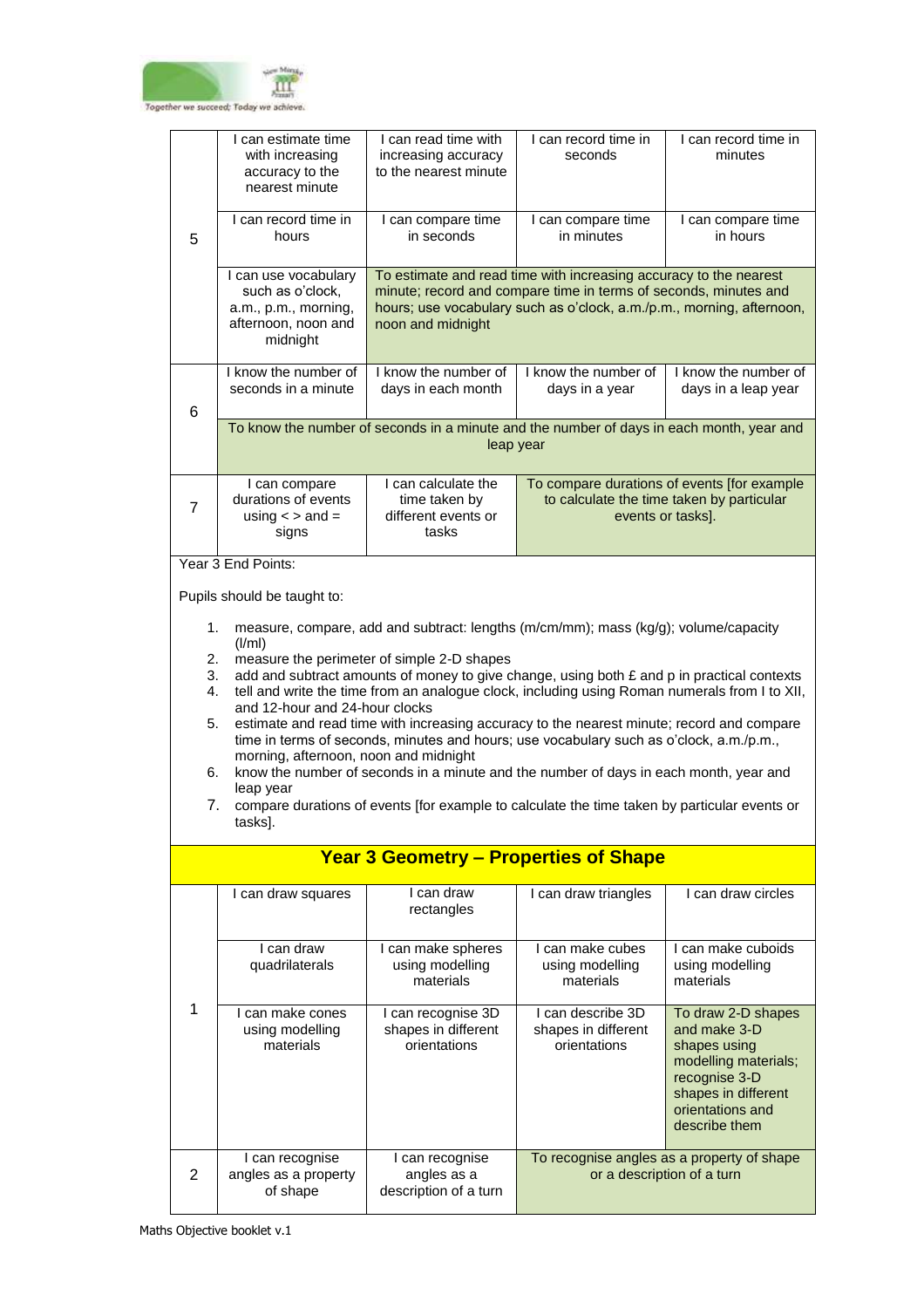

|                | I can recognise right<br>angles                                                                                                                                                                                                                                                                                                                                                                                                                                                                                                               | I can identify right<br>angles                                                      | I know that one right<br>angle makes a<br>quarter turn                                                                                                                              | I know that two right<br>angles make a half<br>turn                                        |  |  |
|----------------|-----------------------------------------------------------------------------------------------------------------------------------------------------------------------------------------------------------------------------------------------------------------------------------------------------------------------------------------------------------------------------------------------------------------------------------------------------------------------------------------------------------------------------------------------|-------------------------------------------------------------------------------------|-------------------------------------------------------------------------------------------------------------------------------------------------------------------------------------|--------------------------------------------------------------------------------------------|--|--|
| 3              | I know that three<br>right angles make a<br>three-quarter turn                                                                                                                                                                                                                                                                                                                                                                                                                                                                                | I know that four right<br>angles make a whole<br>turn                               | I can identify angles<br>which are greater<br>than a right angle                                                                                                                    | I can identify angles<br>which are less than a<br>right angle                              |  |  |
|                | To identify right angles, recognise that two right angles make a half-turn, three make three<br>quarters of a turn and four a complete turn; identify whether angles are greater than or less<br>than a right angle                                                                                                                                                                                                                                                                                                                           |                                                                                     |                                                                                                                                                                                     |                                                                                            |  |  |
|                | I know what<br>horizontal lines are                                                                                                                                                                                                                                                                                                                                                                                                                                                                                                           | I can identify<br>horizontal lines                                                  | I know what vertical<br>lines are                                                                                                                                                   | I can identify vertical<br>lines                                                           |  |  |
| 4              | I know what<br>perpendicular lines<br>are                                                                                                                                                                                                                                                                                                                                                                                                                                                                                                     | I can identify pairs of<br>perpendicular lines                                      | I know what parallel<br>lines are                                                                                                                                                   | I can identify parallel<br>lines                                                           |  |  |
|                |                                                                                                                                                                                                                                                                                                                                                                                                                                                                                                                                               |                                                                                     | To identify horizontal and vertical lines and pairs of perpendicular and parallel lines.                                                                                            |                                                                                            |  |  |
|                | Year 3 End Points:                                                                                                                                                                                                                                                                                                                                                                                                                                                                                                                            |                                                                                     |                                                                                                                                                                                     |                                                                                            |  |  |
|                | Pupils should be taught to:                                                                                                                                                                                                                                                                                                                                                                                                                                                                                                                   |                                                                                     |                                                                                                                                                                                     |                                                                                            |  |  |
|                | 1.<br>draw 2-D shapes and make 3-D shapes using modelling materials; recognise 3-D shapes in<br>different orientations and describe them<br>recognise angles as a property of shape or a description of a turn<br>2.<br>identify right angles, recognise that two right angles make a half-turn, three make three<br>3.<br>quarters of a turn and four a complete turn; identify whether angles are greater than or less<br>than a right angle<br>4.<br>identify horizontal and vertical lines and pairs of perpendicular and parallel lines. |                                                                                     |                                                                                                                                                                                     |                                                                                            |  |  |
|                |                                                                                                                                                                                                                                                                                                                                                                                                                                                                                                                                               | <b>Year 3 - Statistics</b>                                                          |                                                                                                                                                                                     |                                                                                            |  |  |
| 1              | I can interpret data in<br>a bar chart                                                                                                                                                                                                                                                                                                                                                                                                                                                                                                        | I can interpret data in<br>a pictogram                                              | I can interpret data in<br>tables                                                                                                                                                   | I can present data<br>using bar charts                                                     |  |  |
|                | I can present data<br>using pictograms                                                                                                                                                                                                                                                                                                                                                                                                                                                                                                        | I can present data<br>using tables                                                  | To interpret and present data using bar<br>charts, pictograms and tables                                                                                                            |                                                                                            |  |  |
| $\overline{2}$ | I can solve one step<br>problems using<br>information<br>presented in scaled<br>bar charts                                                                                                                                                                                                                                                                                                                                                                                                                                                    | I can solve one step<br>problems using<br>information<br>presented in<br>pictograms | I can solve one step<br>problems using<br>information<br>presented in tables                                                                                                        | I can solve two step<br>problems using<br>information<br>presented in scaled<br>bar charts |  |  |
|                | I can solve two step<br>problems using<br>information<br>presented in<br>pictograms                                                                                                                                                                                                                                                                                                                                                                                                                                                           | I can solve two step<br>problems using<br>information<br>presented in tables        | To solve one-step and two-step questions<br>[for example, 'How many more?' and 'How<br>many fewer?'] using information presented in<br>scaled bar charts and pictograms and tables. |                                                                                            |  |  |
|                | Year 3 End Points:                                                                                                                                                                                                                                                                                                                                                                                                                                                                                                                            |                                                                                     |                                                                                                                                                                                     |                                                                                            |  |  |

- 1. interpret and present data using bar charts, pictograms and tables
- 2. solve one-step and two-step questions [for example, 'How many more?' and 'How many fewer?'] using information presented in scaled bar charts and pictograms and tables.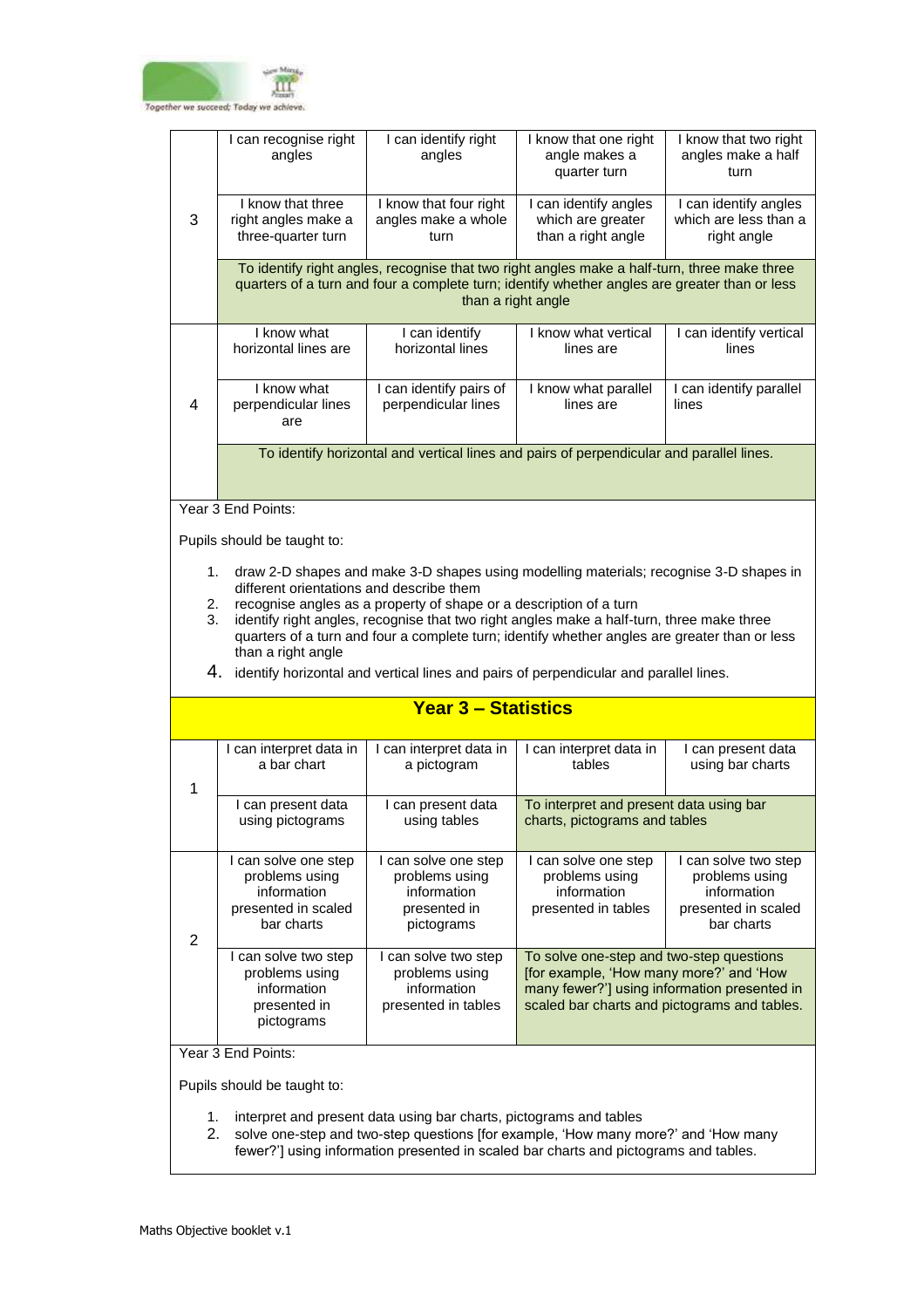

| <b>Year 4 Number &amp; Place Value</b> |                                                                              |                                                                                               |                                                                              |                                                                               |  |
|----------------------------------------|------------------------------------------------------------------------------|-----------------------------------------------------------------------------------------------|------------------------------------------------------------------------------|-------------------------------------------------------------------------------|--|
| 1                                      | I can count in<br>multiples of 6                                             | I can count in<br>multiples of 7                                                              | I can count in<br>multiples of 9                                             | I can count in<br>multiples of 25                                             |  |
|                                        | I can count in<br>multiples of 1000                                          |                                                                                               | To count in multiples of 6, 7, 9, 25 and 1000                                |                                                                               |  |
| $\overline{2}$                         | I can find 1000 more<br>than a given number                                  | I can find 1000 less<br>than a given number                                                   |                                                                              | To find 1000 more or less than a given<br>number                              |  |
| 3                                      | I can count<br>backwards to zero                                             | I can count through<br>zero using negative<br>numbers                                         | To count backwards through zero to include<br>negative numbers               |                                                                               |  |
| $\overline{\mathbf{4}}$                | I can recognise the<br>place value of ones<br>in a four-digit<br>number      | I can recognise the<br>place value of tens<br>in a four-digit<br>number                       | I can recognise the<br>place value of<br>hundreds in a four-<br>digit number | I can recognise the<br>place value of<br>thousands in a four-<br>digit number |  |
|                                        | and ones)                                                                    | To recognise the place value of each digit in a four-digit number (thousands, hundreds, tens, |                                                                              |                                                                               |  |
| 5                                      | I can order numbers<br>beyond 1000                                           | I can compare<br>numbers beyond<br>1000 using $\lt$ > and<br>$=$ signs                        |                                                                              | To order and compare numbers beyond<br>1000                                   |  |
|                                        | I can identify four-<br>digit numbers using<br>base ten                      | I can identify four-<br>digit numbers using<br>place value counters                           | I can identify four-<br>digit numbers using<br>part-whole model<br>diagrams  | I can identify four-<br>digit numbers using<br>arrow place value<br>cards     |  |
| 6                                      | I can identify four-<br>digit numbers using<br>place value grids             | I can represent four-<br>digit numbers using<br>base ten                                      | I can represent four-<br>digit numbers using<br>place value counters         | I can represent four-<br>digit numbers using<br>part-whole model<br>diagrams  |  |
|                                        | I can represent four-<br>digit numbers using<br>arrow place value<br>cards   | I can represent four-<br>digit numbers using<br>place value grids                             | I can estimate four-<br>digit numbers using<br>base ten                      | I can estimate four-<br>digit numbers using<br>place value counters           |  |
|                                        | To identify, represent and estimate numbers using different representations  |                                                                                               |                                                                              |                                                                               |  |
| $\overline{7}$                         | I can round a two-<br>digit number to the<br>nearest 10                      | I can round a two-<br>digit number to the<br>nearest 100                                      | I can round a three-<br>digit number to the<br>nearest 10                    | I can round a two-<br>digit number to the<br>nearest 100                      |  |
|                                        | I can round a four-<br>digit number to the<br>nearest 10                     | I can round a four-<br>digit number to the<br>nearest 100                                     | I can round a four-<br>digit number to the<br>nearest 1000                   | To round any<br>number to the<br>nearest 10, 100 or<br>1000                   |  |
| 8                                      | I can solve number<br>problems involving<br>counting in multiples<br>of 6    | I can solve number<br>problems involving<br>counting in multiples<br>of 7                     | I can solve number<br>problems involving<br>counting in multiples<br>of 9    | I can solve number<br>problems involving<br>counting in multiples<br>of 25    |  |
|                                        | I can solve number<br>problems involving<br>counting in multiples<br>of 1000 | I can solve practical<br>problems involving<br>counting in multiples<br>of 6                  | I can solve practical<br>problems involving<br>counting in multiples<br>of 7 | I can solve practical<br>problems involving<br>counting in multiples<br>of 9  |  |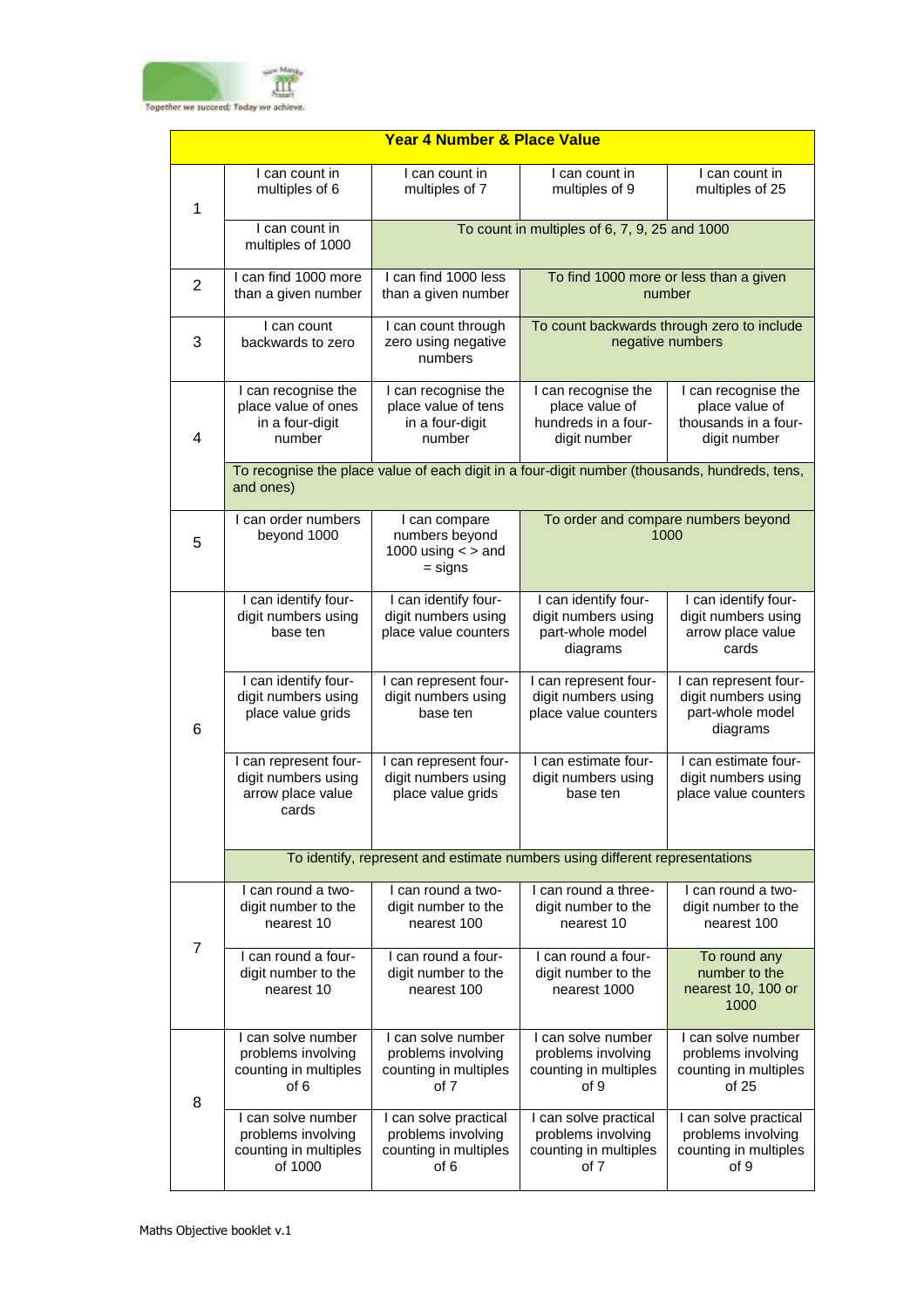

|   | I can solve practical                                                       | I can solve practical                                                                                 | I can solve number                                                                                                                                  | I can solve number                                                      |
|---|-----------------------------------------------------------------------------|-------------------------------------------------------------------------------------------------------|-----------------------------------------------------------------------------------------------------------------------------------------------------|-------------------------------------------------------------------------|
|   | problems involving                                                          | problems involving                                                                                    | problems involving                                                                                                                                  | problems involving                                                      |
|   | counting in multiples                                                       | counting in multiples                                                                                 | finding 1000 more                                                                                                                                   | finding 1000 less                                                       |
|   | of 25                                                                       | of 1000                                                                                               | than a given number                                                                                                                                 | than a given number                                                     |
|   | I can solve practical                                                       | I can solve practical                                                                                 | I can solve number                                                                                                                                  | I can solve practical                                                   |
|   | problems involving                                                          | problems involving                                                                                    | problems involving                                                                                                                                  | problems involving                                                      |
|   | find 1000 more than                                                         | finding 1000 less                                                                                     | the place value of                                                                                                                                  | the place value of                                                      |
|   | a given number                                                              | than a given number                                                                                   | four-digit numbers                                                                                                                                  | four-digit numbers                                                      |
|   | I can solve number                                                          | I can solve practical                                                                                 | I can solve number                                                                                                                                  | I can solve practical                                                   |
|   | problems involving                                                          | problems involving                                                                                    | problems involving                                                                                                                                  | problems involving                                                      |
|   | comparing numbers                                                           | comparing numbers                                                                                     | ordering numbers                                                                                                                                    | ordering numbers                                                        |
|   | greater than 1000                                                           | greater than 1000                                                                                     | greater than 1000                                                                                                                                   | greater than 1000                                                       |
|   | I can solve number<br>problems using<br>estimating                          | I can solve practical<br>problems using<br>estimating                                                 | I can solve number<br>problems using<br>different<br>representations                                                                                | I can solve practical<br>problems using<br>different<br>representations |
|   | I can solve number                                                          | I can solve practical                                                                                 | I can solve number                                                                                                                                  | I can solve practical                                                   |
|   | problems involving                                                          | problems involving                                                                                    | problems involving                                                                                                                                  | problems involving                                                      |
|   | rounding to the                                                             | rounding to the                                                                                       | rounding to the                                                                                                                                     | rounding to the                                                         |
|   | nearest 10                                                                  | nearest 10                                                                                            | nearest 100                                                                                                                                         | nearest 100                                                             |
|   | I can solve number<br>problems involving<br>rounding to the<br>nearest 1000 | I can solve practical<br>problems involving<br>rounding to the<br>nearest 1000                        | To solve number and practical problems that<br>involve all of the above and with increasingly<br>large positive numbers                             |                                                                         |
|   | I know the value of                                                         | I know the value of                                                                                   | I know the value of                                                                                                                                 | I know the value of                                                     |
|   | Roman numerals (I                                                           | Roman numerals (V                                                                                     | Roman numerals (X                                                                                                                                   | Roman numerals (L                                                       |
|   | $= 1$                                                                       | $= 5)$                                                                                                | $= 10$                                                                                                                                              | $= 50$                                                                  |
| 9 | I know the value of                                                         | I can read numbers                                                                                    | I can read numbers                                                                                                                                  | I can read numbers                                                      |
|   | Roman numerals (C                                                           | to 20 in Roman                                                                                        | to 50 in Roman                                                                                                                                      | to 100 in Roman                                                         |
|   | $= 100$                                                                     | numerals                                                                                              | numerals                                                                                                                                            | numerals                                                                |
|   | I know the rules for<br>using Roman<br>numerals                             | I understand that the<br>number system<br>changed to place<br>value to include the<br>concept of zero | To read Roman numerals to 100 (I to C) and<br>know that over time, the numeral system<br>changed to include the concept of zero and<br>place value. |                                                                         |

Year 4 End Points:

- 1. count in multiples of 6, 7, 9, 25 and 1000
- 2. find 1000 more or less than a given number
- 3. count backwards through zero to include negative numbers
- 4. recognise the place value of each digit in a four-digit number (thousands, hundreds, tens, and ones)
- 5. order and compare numbers beyond 1000
- 6. identify, represent and estimate numbers using different representations
- 7. round any number to the nearest 10, 100 or 1000
- 8. solve number and practical problems that involve all of the above and with increasingly large positive numbers
- 9. read Roman numerals to 100 (I to C) and know that over time, the numeral system changed to include the concept of zero and place value.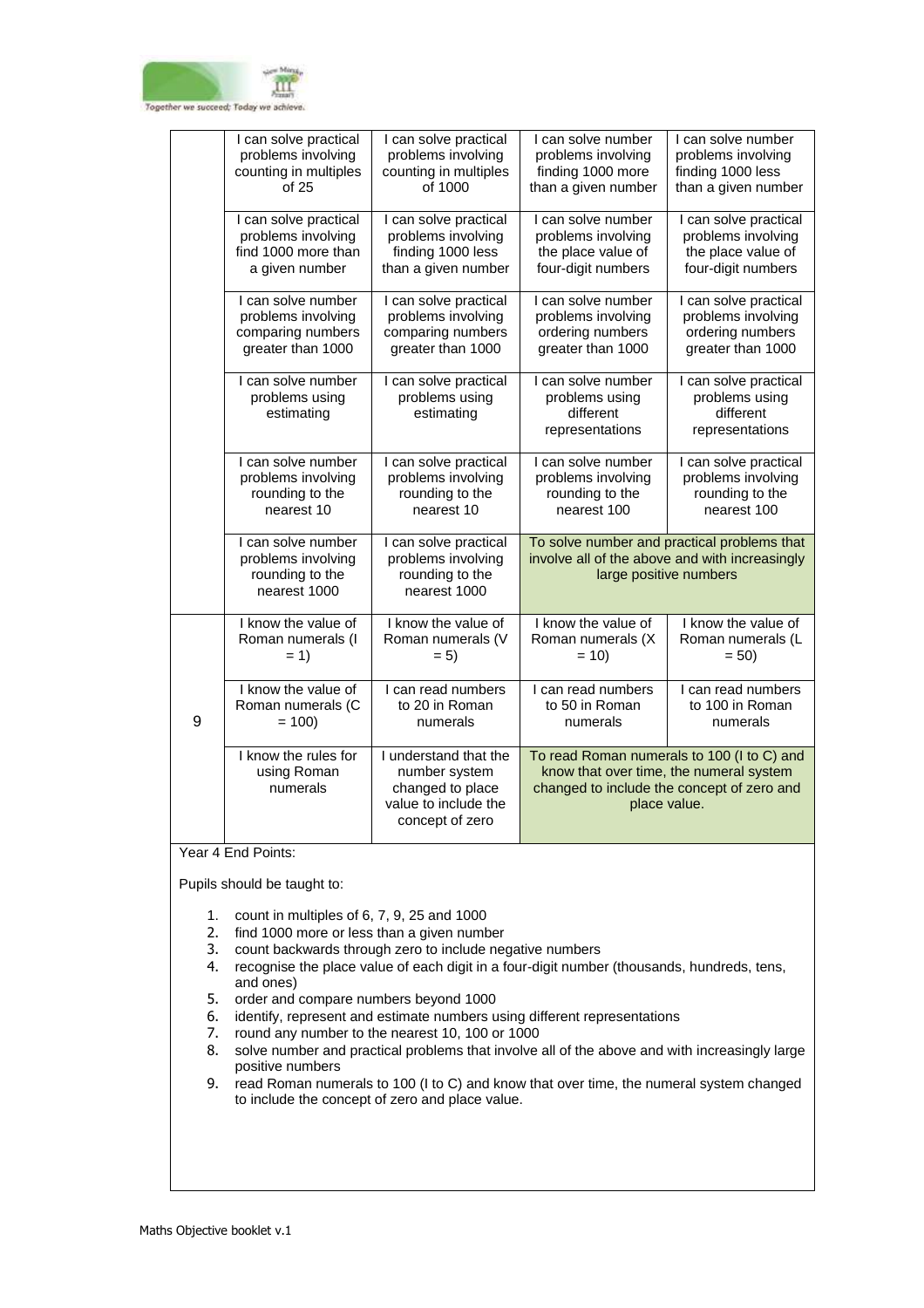

| Year 4 – Number – Addition & Subtractions |                                                                                                                                                                                                                                                                                                                                                                           |                                                                                                   |                                                                                                                                            |                                                                                                                                           |  |
|-------------------------------------------|---------------------------------------------------------------------------------------------------------------------------------------------------------------------------------------------------------------------------------------------------------------------------------------------------------------------------------------------------------------------------|---------------------------------------------------------------------------------------------------|--------------------------------------------------------------------------------------------------------------------------------------------|-------------------------------------------------------------------------------------------------------------------------------------------|--|
| 1                                         | I can add four-digit<br>numbers using the<br>column addition<br>written method<br>without exchanging                                                                                                                                                                                                                                                                      | I can add four-digit<br>numbers using the<br>column addition<br>written method with<br>exchanging | I can subtract four-<br>digit numbers using<br>the column<br>subtraction written<br>method without<br>exchanging                           | I can subtract four-<br>digit numbers using<br>the column<br>subtraction written<br>method with<br>exchanging                             |  |
|                                           |                                                                                                                                                                                                                                                                                                                                                                           |                                                                                                   | To add and subtract numbers with up to 4 digits using the formal written methods of<br>columnar addition and subtraction where appropriate |                                                                                                                                           |  |
| $\overline{2}$                            | I can estimate the<br>answer to an<br>addition calculation                                                                                                                                                                                                                                                                                                                | I can estimate the<br>answer to a<br>subtraction<br>calculation                                   | I can use the inverse<br>operation to check<br>the answers to<br>calculations                                                              | To estimate and use<br>inverse operations to<br>check answers to a<br>calculation                                                         |  |
| 3                                         | I can solve addition<br>two-step problems in<br>context using the<br>appropriate methods                                                                                                                                                                                                                                                                                  | I can solve<br>subtraction two-step<br>problems in context<br>using the<br>appropriate methods    | I can solve addition<br>and subtraction two-<br>step problems in<br>context using the<br>appropriate methods                               | To solve addition<br>and subtraction two-<br>step problems in<br>contexts, deciding<br>which operations<br>and methods to use<br>and why. |  |
|                                           | Year 4 End Points:                                                                                                                                                                                                                                                                                                                                                        |                                                                                                   |                                                                                                                                            |                                                                                                                                           |  |
| 1.<br>2.<br>3.                            | Pupils should be taught to:<br>add and subtract numbers with up to 4 digits using the formal written methods of columnar<br>addition and subtraction where appropriate<br>estimate and use inverse operations to check answers to a calculation<br>solve addition and subtraction two-step problems in contexts, deciding which operations and<br>methods to use and why. |                                                                                                   |                                                                                                                                            |                                                                                                                                           |  |
|                                           |                                                                                                                                                                                                                                                                                                                                                                           |                                                                                                   | <b>Year 4 - Number - Multiplication &amp; Division</b>                                                                                     |                                                                                                                                           |  |
|                                           | I can recall my<br>multiplication facts<br>for the 2 x table                                                                                                                                                                                                                                                                                                              | I can recall my<br>multiplication facts<br>for the 3 x table                                      | I can recall my<br>multiplication facts<br>for the 4 x table                                                                               | I can recall my<br>multiplication facts<br>for the 5 x table                                                                              |  |
|                                           | I can recall my<br>multiplication facts<br>for the 6 x table                                                                                                                                                                                                                                                                                                              | I can recall my<br>multiplication facts<br>for the 7 x table                                      | I can recall my<br>multiplication facts<br>for the 8 x table                                                                               | I can recall my<br>multiplication facts<br>for the 9 x table                                                                              |  |
| $\mathbf{1}$                              | I can recall my<br>multiplication facts<br>for the 10 x table                                                                                                                                                                                                                                                                                                             | I can recall my<br>multiplication facts<br>for the 11 x table                                     | I can recall my<br>multiplication facts<br>for the 12 x table                                                                              | I can recall my<br>division facts for the<br>2 x table                                                                                    |  |
|                                           | I can recall my<br>division facts for the<br>3 x table                                                                                                                                                                                                                                                                                                                    | I can recall my<br>division facts for the<br>4 x table                                            | I can recall my<br>division facts for the<br>5 x table                                                                                     | I can recall my<br>division facts for the<br>6 x table                                                                                    |  |
|                                           | I can recall my<br>division facts for the<br>7 x table                                                                                                                                                                                                                                                                                                                    | I can recall my<br>division facts for the<br>8 x table                                            | I can recall my<br>division facts for the<br>9 x table                                                                                     | I can recall my<br>division facts for the<br>10 x table                                                                                   |  |
|                                           | I can recall my<br>division facts for the<br>11 x table                                                                                                                                                                                                                                                                                                                   | I can recall my<br>division facts for the<br>12 x table                                           |                                                                                                                                            | To recall multiplication and division facts for<br>multiplication tables up to $12 \times 12$                                             |  |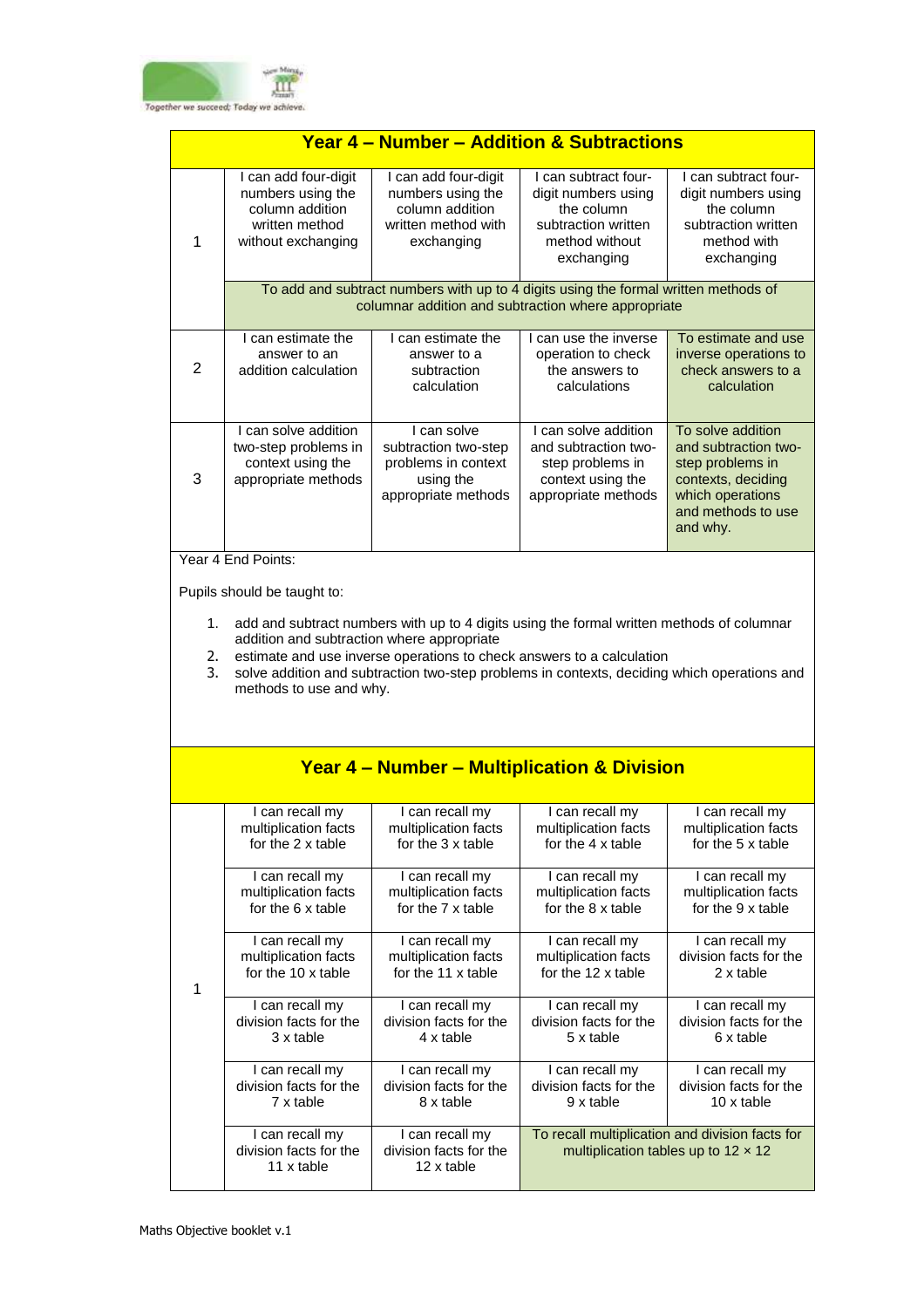

|                                                                                                                                                                                                                                                                                                                                                                                                                                                                                                                                                                   | I can multiply<br>numbers by 0<br>mentally using place<br>value                                                              | I can multiply<br>numbers by 1<br>mentally using place<br>value                                                                  | I can multiply<br>numbers by 0<br>mentally using<br>known and derived<br>facts                                                                                                                                                                               | I can multiply<br>numbers by 1<br>mentally using<br>known and derived<br>facts                                                                                                            |
|-------------------------------------------------------------------------------------------------------------------------------------------------------------------------------------------------------------------------------------------------------------------------------------------------------------------------------------------------------------------------------------------------------------------------------------------------------------------------------------------------------------------------------------------------------------------|------------------------------------------------------------------------------------------------------------------------------|----------------------------------------------------------------------------------------------------------------------------------|--------------------------------------------------------------------------------------------------------------------------------------------------------------------------------------------------------------------------------------------------------------|-------------------------------------------------------------------------------------------------------------------------------------------------------------------------------------------|
| $\overline{2}$                                                                                                                                                                                                                                                                                                                                                                                                                                                                                                                                                    | I can divide numbers<br>by 1 mentally using<br>place value                                                                   | I can divide numbers<br>by 1 mentally using<br>known and derived<br>facts                                                        | I can multiply three<br>numbers together<br>using known and<br>derived facts                                                                                                                                                                                 | To use place value,<br>known and derived<br>facts to multiply and<br>divide mentally,<br>including: multiplying<br>by 0 and 1; dividing<br>by 1; multiplying<br>together three<br>numbers |
| 3                                                                                                                                                                                                                                                                                                                                                                                                                                                                                                                                                                 | I can recognise<br>factor pairs of a<br>given number                                                                         | I can use factor pairs<br>of a given number to<br>perform mental<br>calculations                                                 | I understand that the<br>commutative law<br>means calculations<br>can be performed in<br>any order                                                                                                                                                           | To recognise and<br>use factor pairs and<br>commutativity in<br>mental calculations                                                                                                       |
| $\overline{4}$                                                                                                                                                                                                                                                                                                                                                                                                                                                                                                                                                    | I can multiply a two-<br>digit number by a<br>one-digit number<br>using the formal<br>short multiplication<br>written method | I can multiply a<br>three-digit number<br>by a one-digit<br>number using the<br>formal short<br>multiplication written<br>method | To multiply two-digit and three-digit numbers<br>by a one-digit number using formal written<br>layout                                                                                                                                                        |                                                                                                                                                                                           |
| 5                                                                                                                                                                                                                                                                                                                                                                                                                                                                                                                                                                 | I understand the<br>rules of the<br>distributive law                                                                         | I can solve problems<br>involving multiplying<br>a two-digit number<br>by a one-digit<br>number using the<br>distributive law    | I can solve problems<br>involving scaling<br>using multiplication                                                                                                                                                                                            | I can solve problems<br>involving scaling<br>using division                                                                                                                               |
|                                                                                                                                                                                                                                                                                                                                                                                                                                                                                                                                                                   | I can solve<br>correspondence<br>problems using<br>multiplication                                                            | I can solve<br>correspondence<br>problems using<br>division                                                                      | To solve problems involving multiplying and<br>adding, including using the distributive law to<br>multiply two-digit numbers by one digit,<br>integer scaling problems and harder<br>correspondence problems such as n objects<br>are connected to m objects |                                                                                                                                                                                           |
| Year 4 End Points:                                                                                                                                                                                                                                                                                                                                                                                                                                                                                                                                                |                                                                                                                              |                                                                                                                                  |                                                                                                                                                                                                                                                              |                                                                                                                                                                                           |
| Pupils should be taught to:                                                                                                                                                                                                                                                                                                                                                                                                                                                                                                                                       |                                                                                                                              |                                                                                                                                  |                                                                                                                                                                                                                                                              |                                                                                                                                                                                           |
| recall multiplication and division facts for multiplication tables up to $12 \times 12$<br>1.<br>use place value, known and derived facts to multiply and divide mentally, including:<br>2.<br>multiplying by 0 and 1; dividing by 1; multiplying together three numbers<br>recognise and use factor pairs and commutativity in mental calculations<br>3.<br>multiply two-digit and three-digit numbers by a one-digit number using formal written layout<br>4.<br>solve problems involving multiplying and adding, including using the distributive law to<br>5. |                                                                                                                              |                                                                                                                                  |                                                                                                                                                                                                                                                              |                                                                                                                                                                                           |

multiply two digit numbers by one digit, integer scaling problems and harder correspondence problems such as n objects are connected to m objects

| <b>Year 4 Fractions (including decimals)</b>                                                                 |                                                                                                        |                                                                                   |  |  |
|--------------------------------------------------------------------------------------------------------------|--------------------------------------------------------------------------------------------------------|-----------------------------------------------------------------------------------|--|--|
| I can recognise<br>families of equivalent<br>fractions in diagrams<br>(e.g. $\frac{1}{2}$ = 2/4; 3/6;<br>4/8 | I can show families<br>of equivalent<br>fractions in diagrams<br>(e.g $\frac{1}{2}$ = 2/4; 3/6;<br>4/8 | To recognise and show, using diagrams,<br>families of common equivalent fractions |  |  |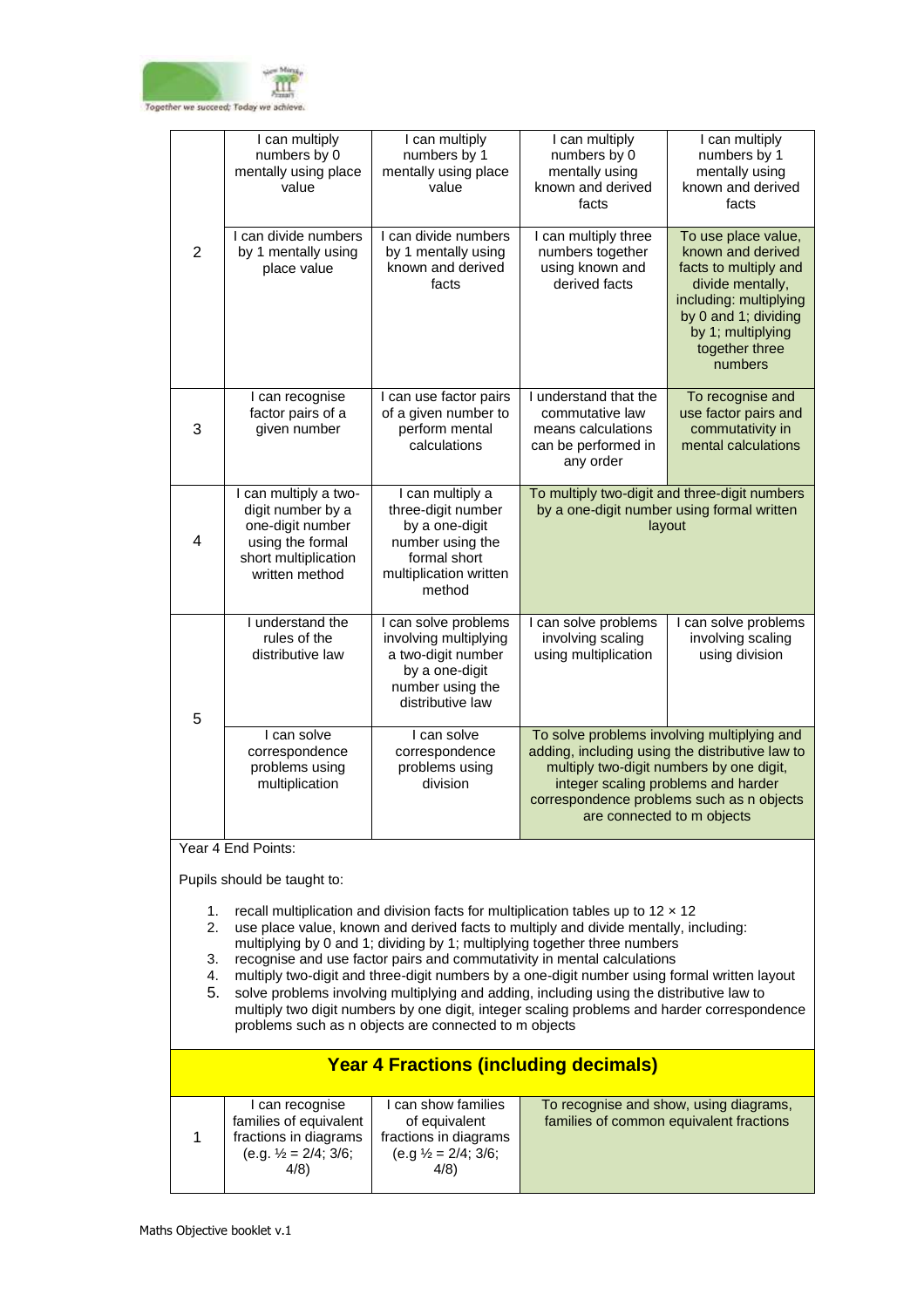

| $\overline{2}$   | I can count up in<br>hundredths                                                                    | I can count down in<br>hundredths                                                                                                                                                  | I can recognise that<br>hundredths arise<br>when dividing an<br>object by 100                                                                                       | I can recognise that<br>hundredths arise<br>when dividing tenths<br>by 10.                           |  |
|------------------|----------------------------------------------------------------------------------------------------|------------------------------------------------------------------------------------------------------------------------------------------------------------------------------------|---------------------------------------------------------------------------------------------------------------------------------------------------------------------|------------------------------------------------------------------------------------------------------|--|
|                  |                                                                                                    | To count up and down in hundredths; recognise that hundredths arise when dividing an<br>object by one hundred and dividing tenths by ten.                                          |                                                                                                                                                                     |                                                                                                      |  |
| 3                | I can solve problems<br>involving calculating<br>quantities using unit<br>fractions                | I can solve problems<br>involving calculating<br>quantities using non-<br>unit fractions                                                                                           | I can divide<br>quantities by unit<br>fractions                                                                                                                     | I can divide<br>quantities by non-<br>unit fractions                                                 |  |
|                  |                                                                                                    | To solve problems involving increasingly harder fractions to calculate quantities, and<br>fractions to divide quantities, including non-unit fractions where the answer is a whole | number                                                                                                                                                              |                                                                                                      |  |
| 4                | I can add fractions<br>with the same<br>denominator                                                | I can subtract<br>fractions with the<br>same denominator                                                                                                                           |                                                                                                                                                                     | To add and subtract fractions with the same<br>denominator                                           |  |
| 5                | I can recognise<br>decimal equivalents<br>of any number of<br>tenths                               | I can recognise<br>decimal equivalents<br>of any number of<br>hundredths                                                                                                           | I can write decimal<br>equivalents of any<br>number of tenths                                                                                                       | I can write decimal<br>equivalents of any<br>number of<br>hundredths                                 |  |
|                  | To recognise and write decimal equivalents of any number of tenths or hundredths                   |                                                                                                                                                                                    |                                                                                                                                                                     |                                                                                                      |  |
| 6                | I can recognise the<br>decimal equivalent<br>to $1/4$                                              | I can recognise the<br>decimal equivalent<br>to $\frac{1}{2}$                                                                                                                      | I can recognise the<br>decimal equivalent<br>to $\frac{3}{4}$                                                                                                       | I can write the<br>decimal equivalent<br>to $1/4$                                                    |  |
|                  | I can write the<br>decimal equivalent<br>to 1/2                                                    | I can write the<br>decimal equivalent<br>to $\frac{3}{4}$                                                                                                                          | To recognise and write decimal equivalents<br>to 1/4 1/2 3/4                                                                                                        |                                                                                                      |  |
|                  | I can find the effect<br>of dividing a one-<br>digit number by 10                                  | I can find the effect<br>of dividing a one-<br>digit number by 100                                                                                                                 | I can find the effect<br>of dividing a two-digit<br>number by 10                                                                                                    | I can find the effect<br>of dividing a two-digit<br>number by 100                                    |  |
| $\overline{7}$   | I can divide a one-<br>digit number by 10<br>and identify the<br>value of the digits as<br>tenths  | I can divide a one-<br>digit number by 100<br>and identify the<br>digits as tenths and<br>hundredths                                                                               | I can divide a two-<br>digit number by 10<br>and identify the<br>digits as ones and<br>tenths                                                                       | I can divide a two-<br>digit number by 100<br>and identify the<br>digits as tenths and<br>hundredths |  |
|                  | I can use a place<br>value chart to<br>identify the value of<br>digits                             | I can use a place<br>value chart to<br>explain the effect of<br>dividing by 10 and<br>100                                                                                          | To find the effect of dividing a one- or two-<br>digit number by 10 and 100, identifying the<br>value of the digits in the answer as ones,<br>tenths and hundredths |                                                                                                      |  |
| 8                | I can round decimals<br>with one decimal<br>place to the nearest<br>whole number                   | I understand the<br>rules for rounding<br>numbers                                                                                                                                  |                                                                                                                                                                     | To round decimals with one decimal place to<br>the nearest whole number                              |  |
| $\boldsymbol{9}$ | I can compare<br>decimal numbers<br>with one decimal<br>place using the $>$ , $<$<br>and $=$ signs | I can compare<br>decimal numbers<br>with two decimal<br>places using the $>$ , $<$<br>$and = signs$                                                                                | To compare numbers with the same number<br>of decimal places up to two decimal places                                                                               |                                                                                                      |  |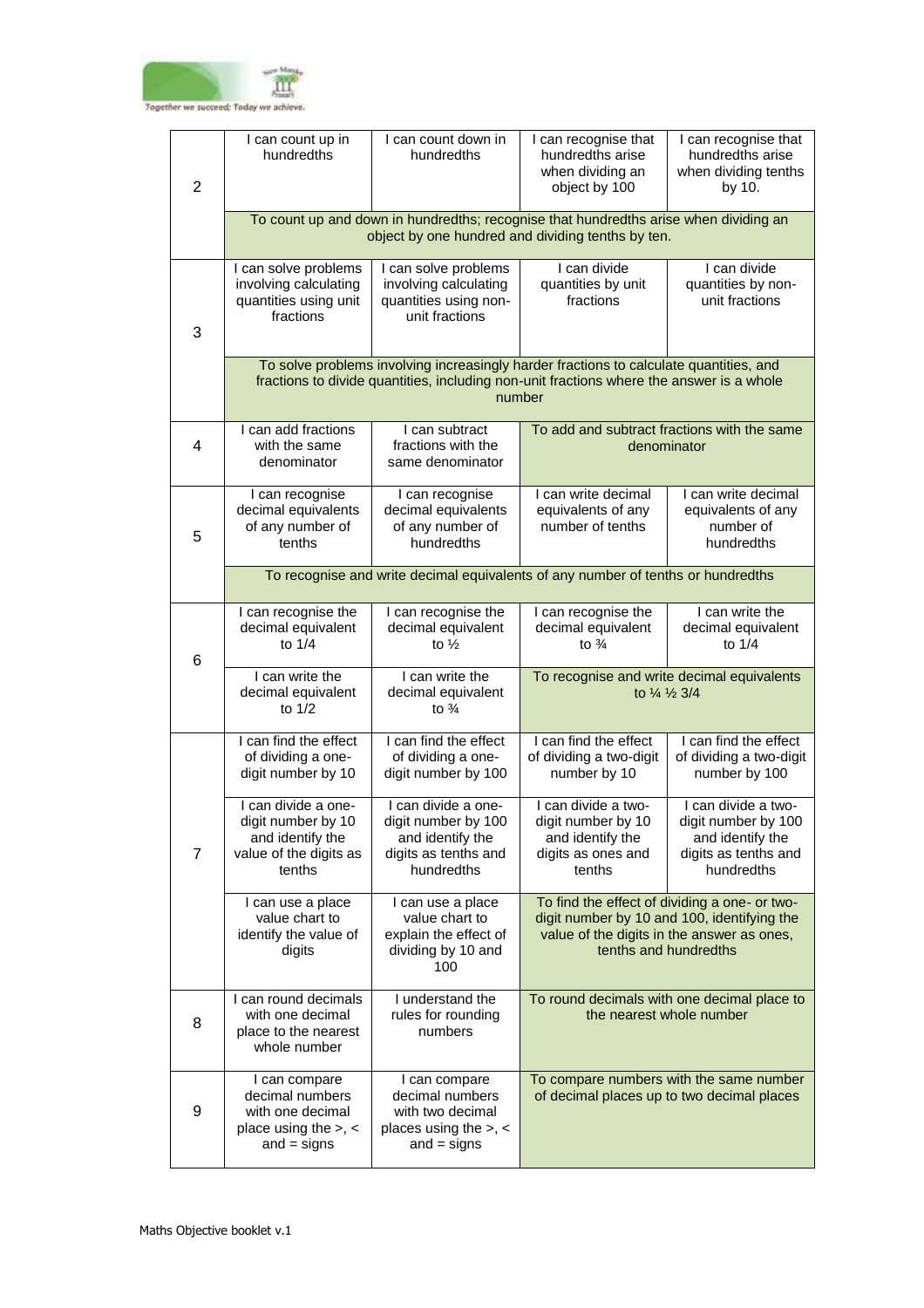

| 10 | I can solve simple<br>measure problems<br>involving fractions                      | I can solve simple<br>measure problems<br>involving decimals<br>to one decimal<br>place | I can solve simple<br>measure problems<br>involving decimals<br>to two decimal<br>places                 | I can solve simple<br>money problems<br>involving fractions |
|----|------------------------------------------------------------------------------------|-----------------------------------------------------------------------------------------|----------------------------------------------------------------------------------------------------------|-------------------------------------------------------------|
|    | I can solve simple<br>money problems<br>involving decimals to<br>one decimal place | can solve simple<br>money problems<br>involving decimals<br>to two decimal<br>places    | To solve simple measure and money<br>problems involving fractions and<br>decimals to two decimal places. |                                                             |

## Year 4 End Points

Pupils should be taught to:

- 1. recognise and show, using diagrams, families of common equivalent fractions
- 2. count up and down in hundredths; recognise that hundredths arise when dividing an object by one hundred and dividing tenths by ten.
- 3. solve problems involving increasingly harder fractions to calculate quantities, and fractions to divide quantities, including non-unit fractions where the answer is a whole number
- 4. add and subtract fractions with the same denominator
- 5. recognise and write decimal equivalents of any number of tenths or hundredths
- 6. recognise and write decimal equivalents to  $\frac{1}{4}$   $\frac{1}{2}$  3/4
- 7. find the effect of dividing a one- or two-digit number by 10 and 100, identifying the value of the digits in the answer as ones, tenths and hundredths
- 8. round decimals with one decimal place to the nearest whole number
- 9. compare numbers with the same number of decimal places up to two decimal places
- 10. solve simple measure and money problems involving fractions and decimals to two decimal places.

|   | I can convert km into<br>m                                                                                                                                           | I can convert m into<br>cm                                                                         | I can convert km into<br>cm                                                                                        | I can convert cm into<br>mm                                        |
|---|----------------------------------------------------------------------------------------------------------------------------------------------------------------------|----------------------------------------------------------------------------------------------------|--------------------------------------------------------------------------------------------------------------------|--------------------------------------------------------------------|
| 1 | I can convert m into<br>mm                                                                                                                                           | I can convert hours<br>into minutes                                                                | I can convert<br>minutes into<br>seconds                                                                           | I can convert I into<br>ml                                         |
|   | I can convert kg into<br>g                                                                                                                                           | To convert between different units of measure [for example,<br>kilometre to metre; hour to minute] |                                                                                                                    |                                                                    |
|   | I know that perimeter<br>is the distance<br>around the outside<br>of a shape                                                                                         | I can measure the<br>perimeter of<br>rectilinear shapes in<br>cm                                   | I can measure the<br>perimeter of<br>rectilinear shapes in<br>m                                                    | I can calculate the<br>perimeter of<br>rectilinear shapes in<br>cm |
| 2 | I can calculate the<br>I know that a<br>perimeter of<br>rectilinear shape is a<br>rectilinear shapes in<br>shape that has<br>straight sides and<br>m<br>right angles |                                                                                                    | To measure and calculate the perimeter of a<br>rectilinear figure (including squares) in<br>centimetres and metres |                                                                    |
| 3 | I know that area<br>means the size the<br>surface takes up                                                                                                           | I know that area is<br>measured in units<br>squared                                                | I can find the area of<br>rectilinear shapes by<br>counting squares                                                | To find the area of<br>rectilinear shapes by<br>counting squares   |
| 4 | I can estimate length<br>in m, cm and mm                                                                                                                             | I can estimate<br>weight in kg and g                                                               | Lcan estimate<br>capacity in I and ml                                                                              | I can estimate time<br>in hours, minutes<br>and seconds            |

## **Year 4 Measurement**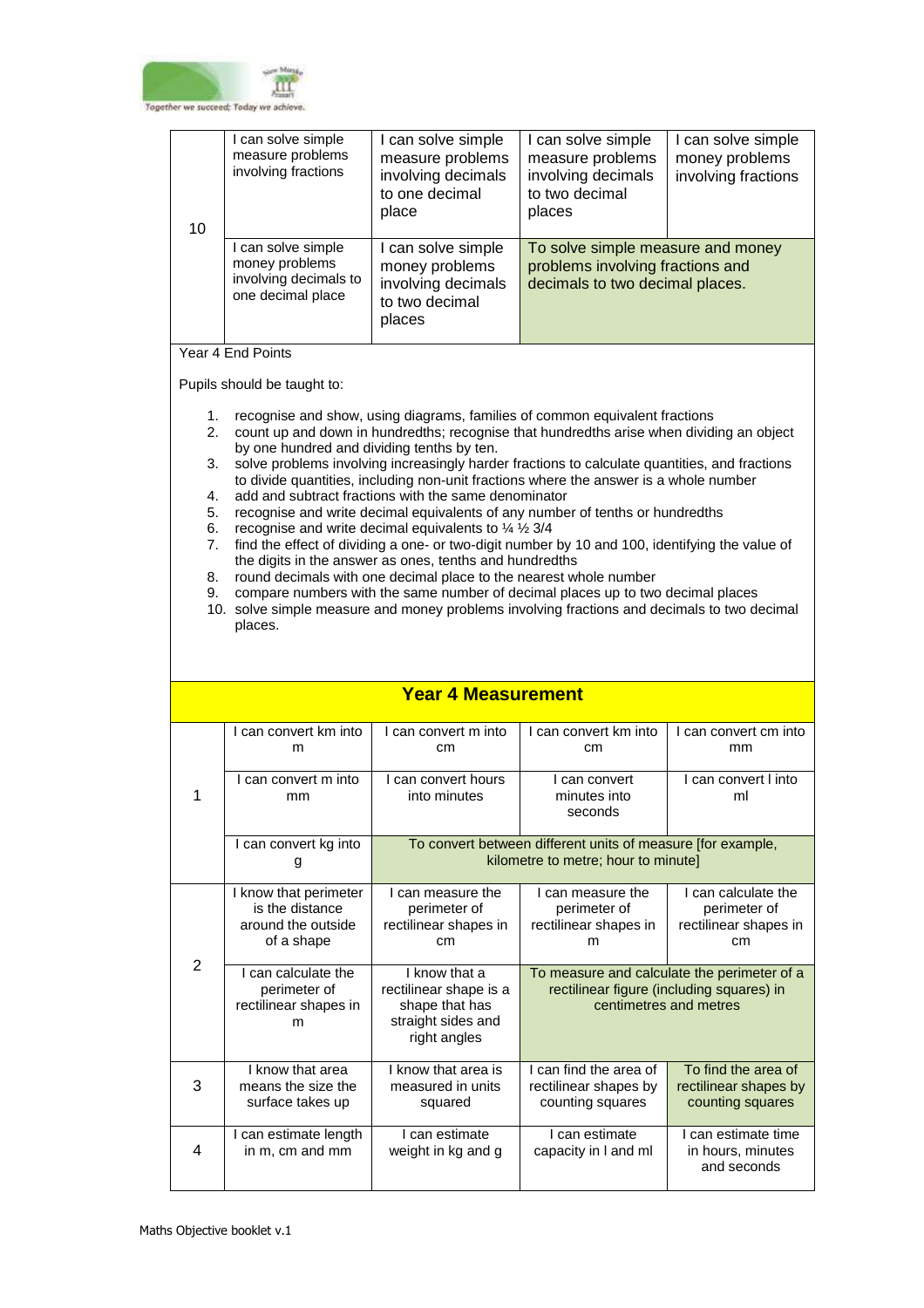

|   | I can estimate<br>money in £ and p                                                          | I can compare<br>lengths in m, cm and<br>mm using the $\lt$ , $>$<br>and $=$ signs                                  | I can compare<br>weight in kg and g<br>using the $\lt$ , $>$ and $=$<br>signs  | I can compare<br>capacity in I and ml<br>using the $\lt$ , $>$ and $=$<br>signs                           |
|---|---------------------------------------------------------------------------------------------|---------------------------------------------------------------------------------------------------------------------|--------------------------------------------------------------------------------|-----------------------------------------------------------------------------------------------------------|
|   | I can compare time<br>in hours, minutes<br>and seconds using<br>the $\lt$ , $>$ and = signs | I can compare<br>amounts of money in<br>£ and $p$ using the $\lt$ ,<br>$>$ and $=$ signs                            | I can calculate<br>length in m, cm and<br>mm                                   | I can calculate<br>weight in kg and g                                                                     |
|   | I can calculate<br>capacity in I and ml                                                     | I can calculate time<br>in hours, minutes<br>and seconds                                                            | I can calculate<br>money in £ and p                                            | To estimate,<br>compare and<br>calculate different<br>measures, including<br>money in pounds<br>and pence |
|   | I can read time on<br>an analogue clock                                                     | I can read time on a<br>digital 12-hour clock                                                                       | I can read time on a<br>digital 24-hour clock                                  | I can write time on<br>an analogue clock                                                                  |
| 5 | I can write time on a<br>digital 12-hour clock                                              | I can write time of a<br>digital 24-hour clock                                                                      | I can convert time<br>from an analogue<br>clock to a digital 12-<br>hour clock | I can convert time<br>from an analogue<br>clock to a digital 24-<br>hour clock                            |
|   | I can convert time<br>from a digital 12-<br>hour clock to a<br>digital 24-hour clock        | To read, write and convert time between analogue and digital 12-<br>and 24-hour clocks                              |                                                                                |                                                                                                           |
|   | I can solve problems<br>involving converting<br>from hours to<br>minutes                    | I can solve problems<br>involving converting<br>minutes to hours                                                    | I can solve problems<br>involving converting<br>from minutes to<br>seconds     | I can solve problems<br>involving converting<br>seconds to minutes                                        |
| 6 | I can solve problems<br>involving converting<br>years to months                             | I can solve problems<br>involving converting<br>months to years                                                     | I can solve problems<br>involving converting<br>weeks to days                  | I can solve problems<br>involving converting<br>days to weeks                                             |
|   |                                                                                             | To solve problems involving converting from hours to minutes; minutes to seconds; years to<br>months; weeks to days |                                                                                |                                                                                                           |

Year 4 End Points:

- 1. Convert between different units of measure [for example, kilometre to metre; hour to minute]
- 2. measure and calculate the perimeter of a rectilinear figure (including squares) in centimetres and metres
- 3. find the area of rectilinear shapes by counting squares
- 4. estimate, compare and calculate different measures, including money in pounds and pence
- 5. read, write and convert time between analogue and digital 12- and 24-hour clocks
- 6. solve problems involving converting from hours to minutes; minutes to seconds; years to months; weeks to days

|  |  |                                                                      |                                                               | <b>Year 4 Geometry – Properties of Shape</b>                        |                                                                  |
|--|--|----------------------------------------------------------------------|---------------------------------------------------------------|---------------------------------------------------------------------|------------------------------------------------------------------|
|  |  | I can compare<br>geometric 2D<br>shapes based on<br>their properties | can compare<br>geometric 2D<br>shapes based on<br>their sizes | l can compare<br>quadrilaterals based<br>on their properties        | I can compare<br>quadrilaterals based<br>on their sizes          |
|  |  | I can compare<br>triangles based on<br>their properties              | can compare<br>triangles based on<br>their sizes              | can classify<br>geometric 2D<br>shapes based on<br>their properties | I can classify<br>geometric 2D<br>shapes based on<br>their sizes |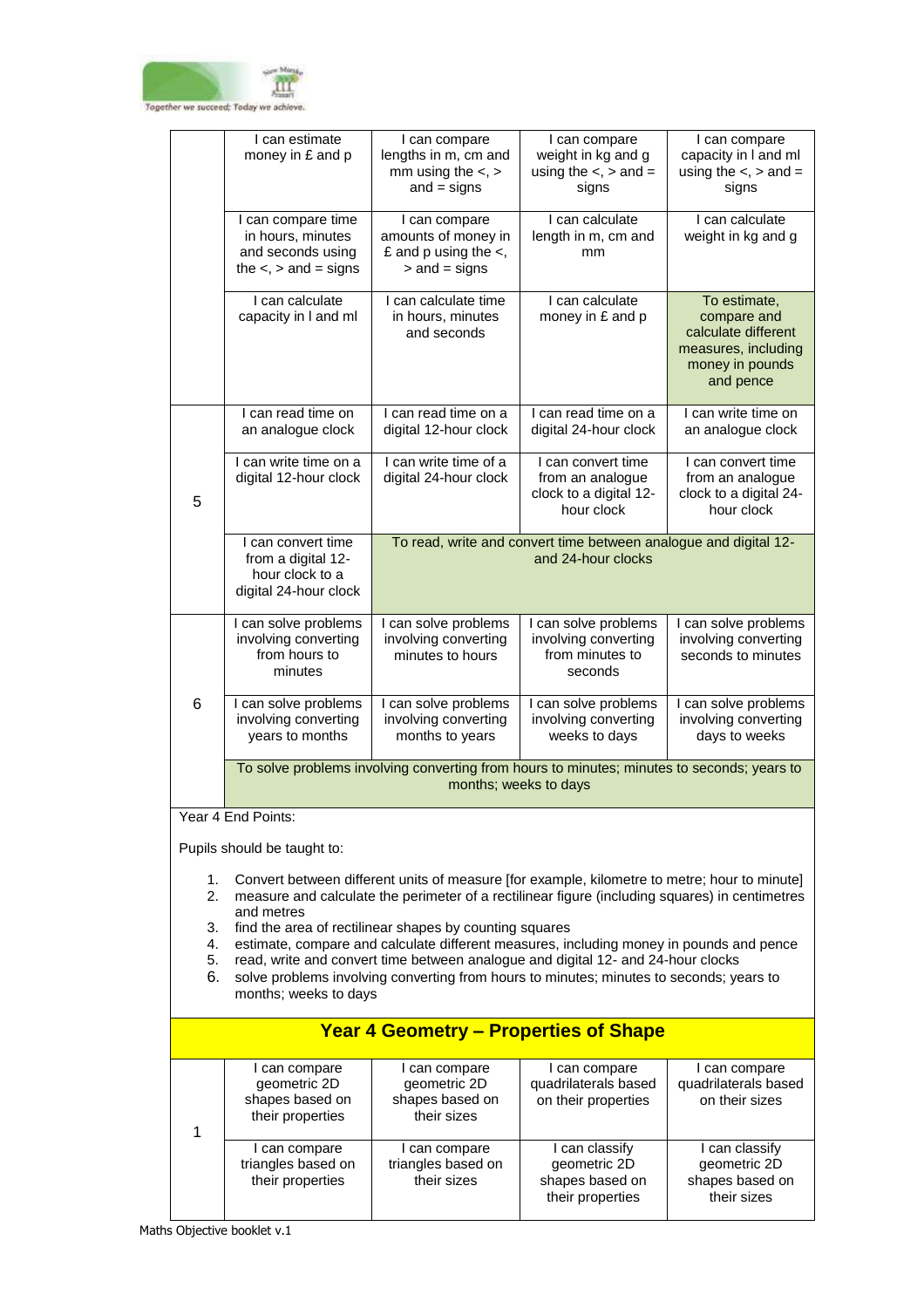

|                | I can classify<br>quadrilaterals based<br>on their properties                         | I can classify<br>quadrilaterals based<br>on their sizes                           | I can classify<br>triangles based on<br>their properties                                                                 | I can classify<br>triangles based on<br>their sizes                                       |  |
|----------------|---------------------------------------------------------------------------------------|------------------------------------------------------------------------------------|--------------------------------------------------------------------------------------------------------------------------|-------------------------------------------------------------------------------------------|--|
|                |                                                                                       |                                                                                    | To compare and classify geometric shapes, including quadrilaterals and triangles, based on<br>their properties and sizes |                                                                                           |  |
|                | I can identify acute<br>angles                                                        | I know that an acute<br>angle is less than 90<br>degrees                           | I can identify obtuse<br>angles                                                                                          | I know that an<br>obtuse angle is more<br>than 90 degrees but<br>less than 180<br>degrees |  |
| $\overline{2}$ | I can compare acute<br>angles using the $\lt$ , $>$<br>$and = signs$                  | I can compare<br>obtuse angles using<br>the $\lt$ , $>$ and = signs                | I can compare a<br>mixture of acute and<br>obtuse angles using<br>the $\lt$ , $>$ and = signs                            | I can order acute<br>angles                                                               |  |
|                | I can order obtuse<br>angles                                                          | I can order a mixture<br>of acute and obtuse<br>angles                             | I can identify a right<br>angle                                                                                          | I can identify that<br>two right angles<br>make a straight line                           |  |
|                |                                                                                       |                                                                                    | To identify acute and obtuse angles and compare and order angles up to two right angles by<br>size                       |                                                                                           |  |
| 3              | I know what a line of<br>symmetry is                                                  | I know that 2D<br>shapes can have<br>more than one line<br>of symmetry             | I can identify lines of<br>symmetry in squares<br>in different<br>orientations                                           | I can identify lines of<br>symmetry in<br>rectangles in<br>different orientations         |  |
|                | I can identify lines of<br>symmetry in<br>quadrilaterals in<br>different orientations | I can identify lines of<br>symmetry in<br>triangles in different<br>orientations   | I know that a circle<br>has an infinite<br>number of lines of<br>symmetry                                                | To identify lines of<br>symmetry in 2-D<br>shapes presented in<br>different orientations  |  |
| $\overline{4}$ | I can complete a<br>simple pattern with<br>respect to a specific<br>line of symmetry  | I can complete a<br>simple shape with<br>respect to a specific<br>line of symmetry |                                                                                                                          | To complete a simple symmetric figure with<br>respect to a specific line of symmetry      |  |
|                | Year 4 End Points:                                                                    |                                                                                    |                                                                                                                          |                                                                                           |  |

- 1. compare and classify geometric shapes, including quadrilaterals and triangles, based on their properties and sizes
- 2. identify acute and obtuse angles and compare and order angles up to two right angles by size
- 3. identify lines of symmetry in 2-D shapes presented in different orientations
- 4. complete a simple symmetric figure with respect to a specific line of symmetry.

| <b>Year 4 – Geometry – Position &amp; Direction</b> |                                                                           |                                                                             |                                                                                    |                                                  |  |
|-----------------------------------------------------|---------------------------------------------------------------------------|-----------------------------------------------------------------------------|------------------------------------------------------------------------------------|--------------------------------------------------|--|
|                                                     | I can identify the x<br>axis on a coordinate<br>grid                      | I can identify the y<br>axis on a coordinate<br>grid                        | I know that the x axis<br>is named before the<br>y axis when giving<br>coordinates | can name<br>coordinates in the<br>first quadrant |  |
|                                                     | I can give<br>coordinates to locate<br>a position on a<br>coordinate grid | To describe positions on a 2-D grid as coordinates in the first<br>quadrant |                                                                                    |                                                  |  |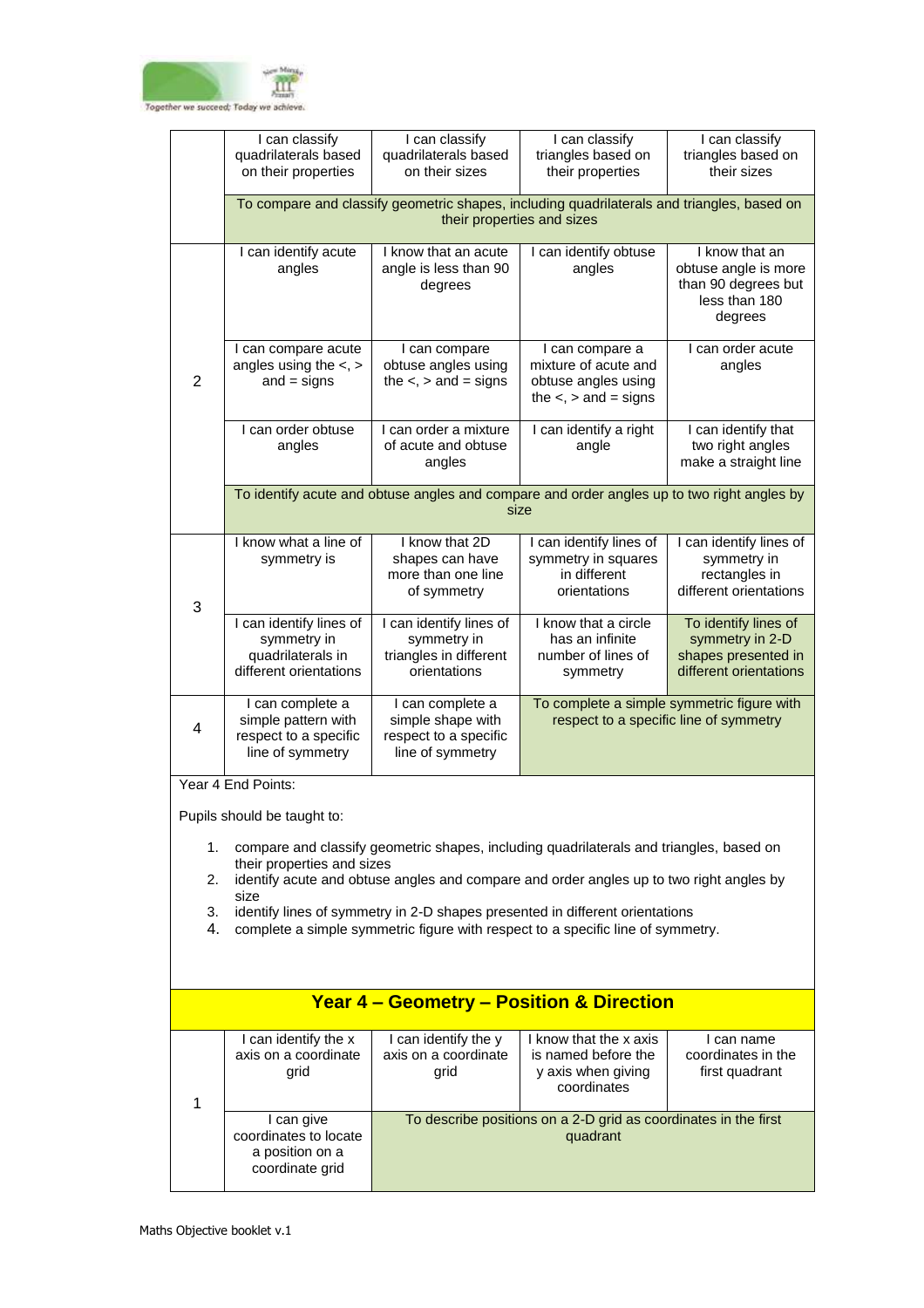

| 2 | I can give directions<br>to move a point on<br>the coordinate grid<br>using positional<br>language left, right,<br>up, down | I know that the<br>movement between<br>positions is called<br>translation | I can describe the<br>movement of a point<br>using the given unit<br>to the left, right up<br>and down | To describe<br>movements between<br>positions as<br>translations of a<br>given unit to the<br>left/right and<br>up/down |
|---|-----------------------------------------------------------------------------------------------------------------------------|---------------------------------------------------------------------------|--------------------------------------------------------------------------------------------------------|-------------------------------------------------------------------------------------------------------------------------|
| 3 | I can plot specified<br>points on a<br>coordinate grid                                                                      | I can join the<br>specified points to<br>draw a complete<br>polygon       | To plot specified points and draw sides to<br>complete a given polygon                                 |                                                                                                                         |

Year 4 End Points:

- 1. describe positions on a 2-D grid as coordinates in the first quadrant
- 2. describe movements between positions as translations of a given unit to the left/right and up/down
- 3. plot specified points and draw sides to complete a given polygon.

|                | <b>Year 4 Statistics</b>                                                                 |                                                                                                                                    |                                                                                   |                                                                                           |  |
|----------------|------------------------------------------------------------------------------------------|------------------------------------------------------------------------------------------------------------------------------------|-----------------------------------------------------------------------------------|-------------------------------------------------------------------------------------------|--|
|                | I can interpret<br>discrete data using a<br>bar chart                                    | I can present<br>discrete data using a<br>bar chart                                                                                | I can interpret<br>continuous data<br>using a bar chart                           | I can present<br>continuous data<br>using a bar chart                                     |  |
|                | I can interpret<br>discrete data using a<br>line graph                                   | I can present<br>discrete data using a<br>line graph                                                                               | I can interpret<br>continuous data<br>using a line graph                          | I can present<br>continuous data<br>using line graph                                      |  |
| $\mathbf 1$    | I can interpret<br>discrete data using a<br>Venn diagram                                 | I can present<br>discrete data using a<br>Venn diagram                                                                             | I can interpret<br>continuous data<br>using a Venn<br>diagram                     | I can present<br>continuous data<br>using a Venn<br>diagram                               |  |
|                | I can interpret<br>discrete data using a<br>Carroll diagram                              | I can present<br>discrete data using a<br>Carroll diagram                                                                          | I can interpret<br>continuous data<br>using a Carroll<br>diagram                  | I can interpret<br>continuous data<br>using a Carroll<br>diagram                          |  |
|                |                                                                                          | To interpret and present discrete and continuous data using appropriate graphical methods,<br>including bar charts and time graphs |                                                                                   |                                                                                           |  |
|                | I can solve<br>comparison<br>problems using<br>information<br>presented in bar<br>charts | I can solve<br>comparison<br>problems using<br>information<br>presented in<br>pictograms                                           | I can solve<br>comparison<br>problems using<br>information<br>presented in tables | I can solve<br>comparison<br>problems using<br>information<br>presented in line<br>graphs |  |
| $\overline{2}$ | I can solve sum<br>problems using<br>information<br>presented in bar<br>charts           | I can solve sum<br>problems using<br>information<br>presented in<br>pictograms                                                     | I can solve sum<br>problems using<br>information<br>presented in tables           | I can solve sum<br>problems using<br>information<br>presented in line<br>graphs           |  |
|                | I can solve<br>difference problems<br>using information<br>presented in bar<br>charts    | I can solve<br>difference problems<br>using information<br>presented in<br>pictograms                                              | I can solve<br>difference problems<br>using information<br>presented in tables    | I can solve<br>difference problems<br>using information<br>presented in line<br>graphs    |  |
|                |                                                                                          | To solve comparison, sum and difference problems using information presented in bar<br>charts, pictograms, tables and other graphs |                                                                                   |                                                                                           |  |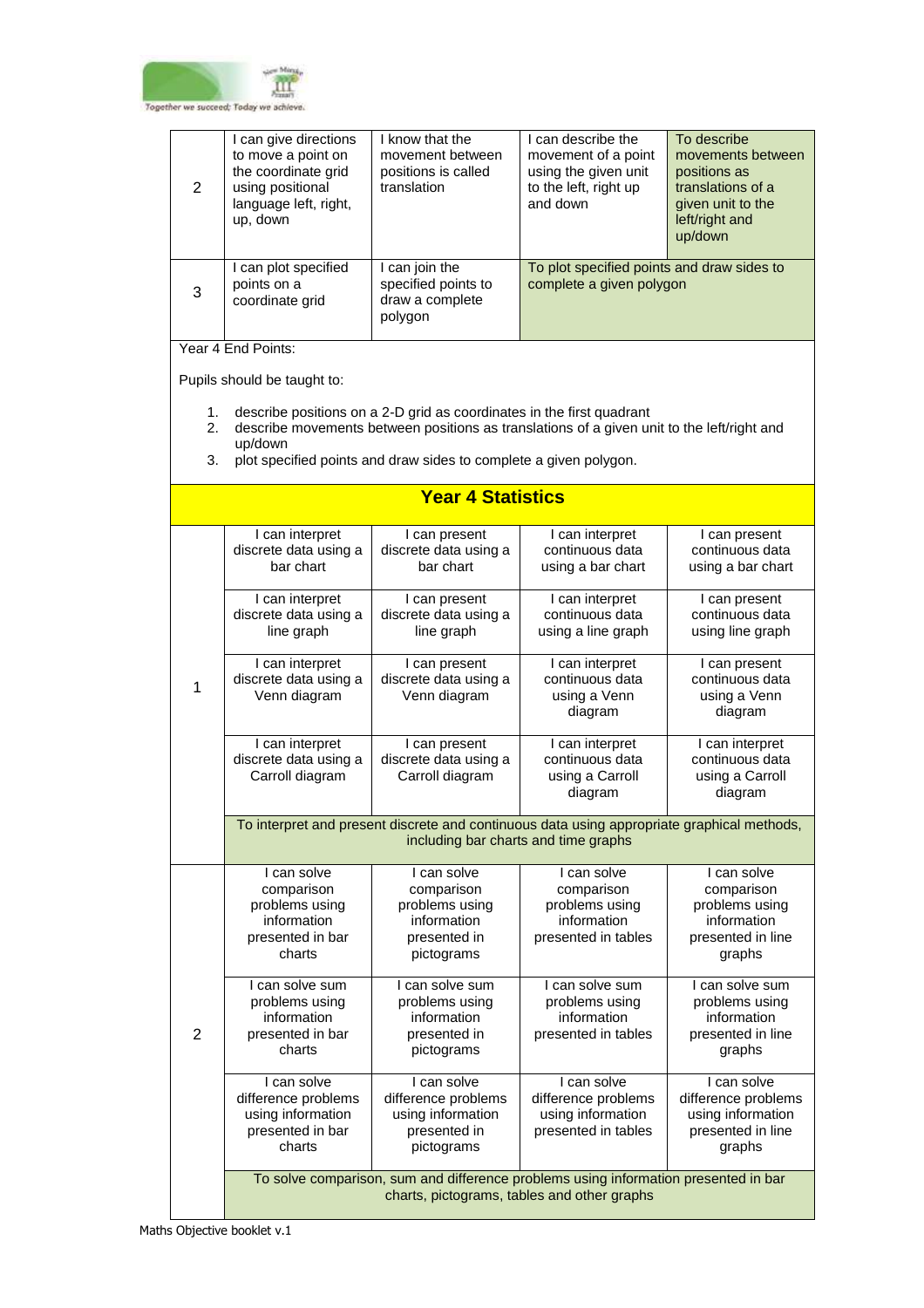

### Year 4 End Points:

- 1. interpret and present discrete and continuous data using appropriate graphical methods, including bar charts and time graphs.
- 2. solve comparison, sum and difference problems using information presented in bar charts, pictograms, tables and other graphs.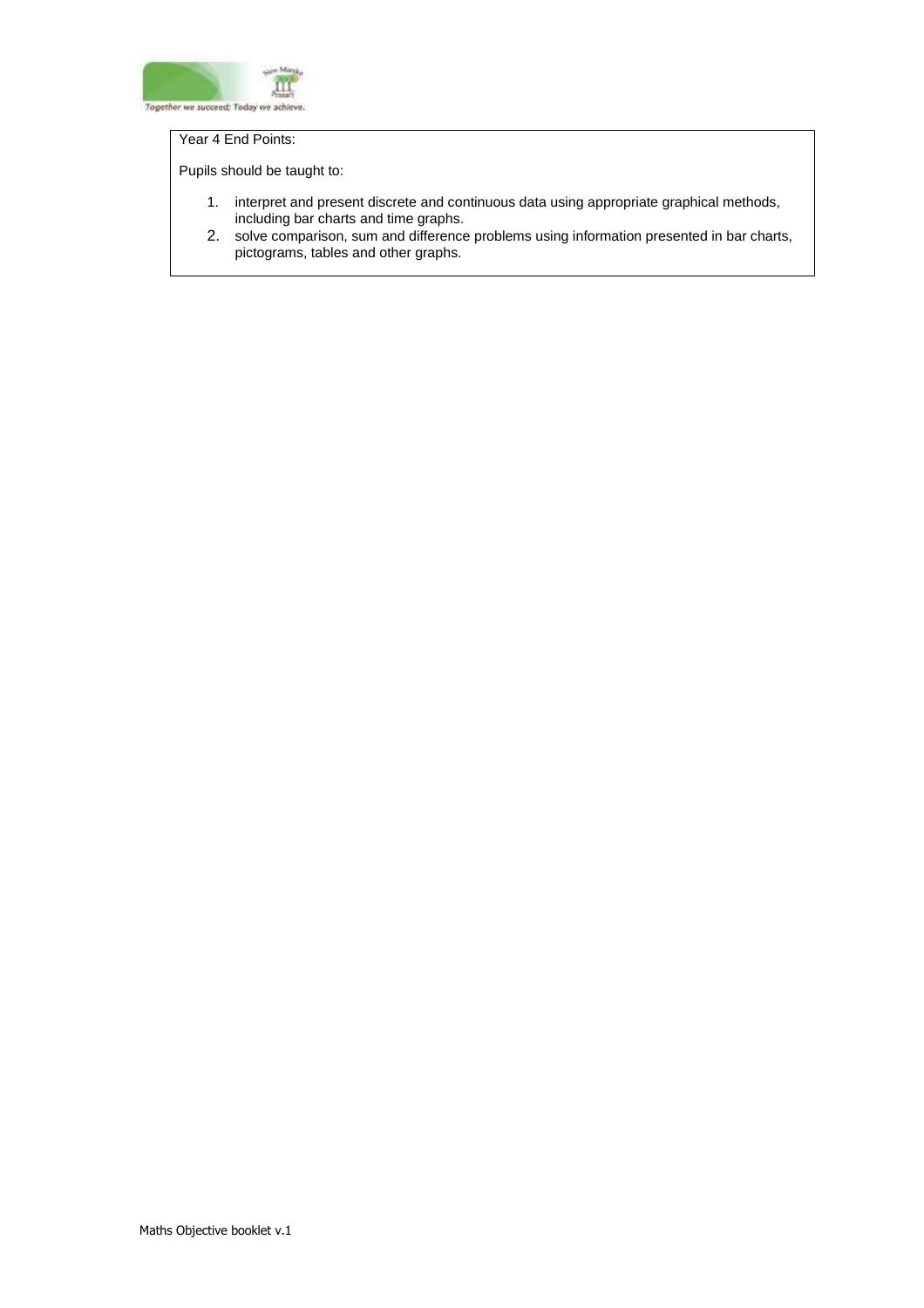

|                | <b>Year 5 Number &amp; Place Value</b>                                                          |                                                                                                          |                                                                                               |                                                                                                                                                              |  |
|----------------|-------------------------------------------------------------------------------------------------|----------------------------------------------------------------------------------------------------------|-----------------------------------------------------------------------------------------------|--------------------------------------------------------------------------------------------------------------------------------------------------------------|--|
|                | I can read numbers<br>to 10,000 in<br>numerals                                                  | I can write numbers<br>to 10,000 in<br>numerals                                                          | I can read numbers<br>to 100,000 in<br>numerals                                               | I can write numbers<br>to 100,000 in<br>numerals                                                                                                             |  |
|                | I can read numbers<br>to 1,000,000 in<br>numerals                                               | I can write numbers<br>to 1,000,000 in<br>numerals                                                       | I can read numbers<br>to 10,000 in words                                                      | I can write numbers<br>to 10,000 in words                                                                                                                    |  |
|                | I can read numbers<br>to 100,000 in words                                                       | I can write numbers<br>to 100,000 in words                                                               | I can read numbers<br>to 1,000,000 in words                                                   | I can write numbers<br>to 1,000,000 in words                                                                                                                 |  |
| $\mathbf 1$    | I can recognise the<br>place value of ones<br>in any number up to<br>1,000,000                  | I can recognise the<br>place value of tens in<br>any number up to<br>1,000,000                           | I can recognise the<br>place value of<br>hundreds in any<br>number up to<br>1,000,000         | I can recognise the<br>place value of<br>thousands in any<br>number up to<br>1,000,000                                                                       |  |
|                | I can recognise the<br>place value of ten<br>thousands in any<br>number up to<br>1,000,000      | I can recognise the<br>place value of<br>hundred thousands<br>in any number up to<br>1,000,000           | I can recognise the<br>place value of<br>millions in any<br>number up to<br>1,000,000         | I can order numbers<br>up to 10,000                                                                                                                          |  |
|                | I can order numbers<br>up to 100,000                                                            | I can order numbers<br>up to 1,000,000                                                                   | I can compare<br>numbers up to<br>10,000 using $<$ > and<br>$=$ signs                         | I can compare<br>numbers up to<br>100,000 using $\lt$ ><br>$and = signs$                                                                                     |  |
|                | I can compare<br>numbers up to<br>1,000,000 using <><br>$and = signs$                           | To read, write, order and compare numbers to at least 1 000 000 and<br>determine the value of each digit |                                                                                               |                                                                                                                                                              |  |
| $\overline{2}$ | I can count forwards<br>in steps of powers of<br>10 from any given<br>number up to 10,000       | I can count<br>backwards in steps<br>of powers of 10 from<br>any given number up<br>to 10,000            | I can count forwards<br>in steps of powers of<br>10 from any given<br>number up to<br>100,000 | I can count<br>backwards in steps<br>of powers of 10 from<br>any given number up<br>to 100,000                                                               |  |
|                | I can count forwards<br>in steps of powers of<br>10 from any given<br>number up to<br>1,000,000 | I can count<br>backwards in steps<br>of powers of 10 from<br>any given number up<br>to 1,000,000         |                                                                                               | To count forwards or backwards in steps of<br>powers of 10 for any given number up to 1<br>000 000                                                           |  |
| 3              | I can interpret<br>negative numbers in<br>context                                               | I can count forwards<br>with positive and<br>negative numbers<br>through zero                            | I can count<br>backwards with<br>positive and negative<br>numbers through<br>zero             | To interpret negative<br>numbers in context,<br>count forwards and<br>backwards with<br>positive and negative<br>whole numbers,<br>including through<br>zero |  |
| 4              | I can round a four-<br>digit number to the<br>nearest 10                                        | I can round a four-<br>digit number to the<br>nearest 100                                                | I can round a four-<br>digit number to the<br>nearest 1000                                    | I can round a five-<br>digit number to the<br>nearest 10                                                                                                     |  |
|                | I can round a five-<br>digit number to the<br>nearest 100                                       | I can round a five-<br>digit number to the<br>nearest 1000                                               | I can round a five-<br>digit number to the<br>nearest 10,000                                  | I can round a six-digit<br>number to the<br>nearest 10                                                                                                       |  |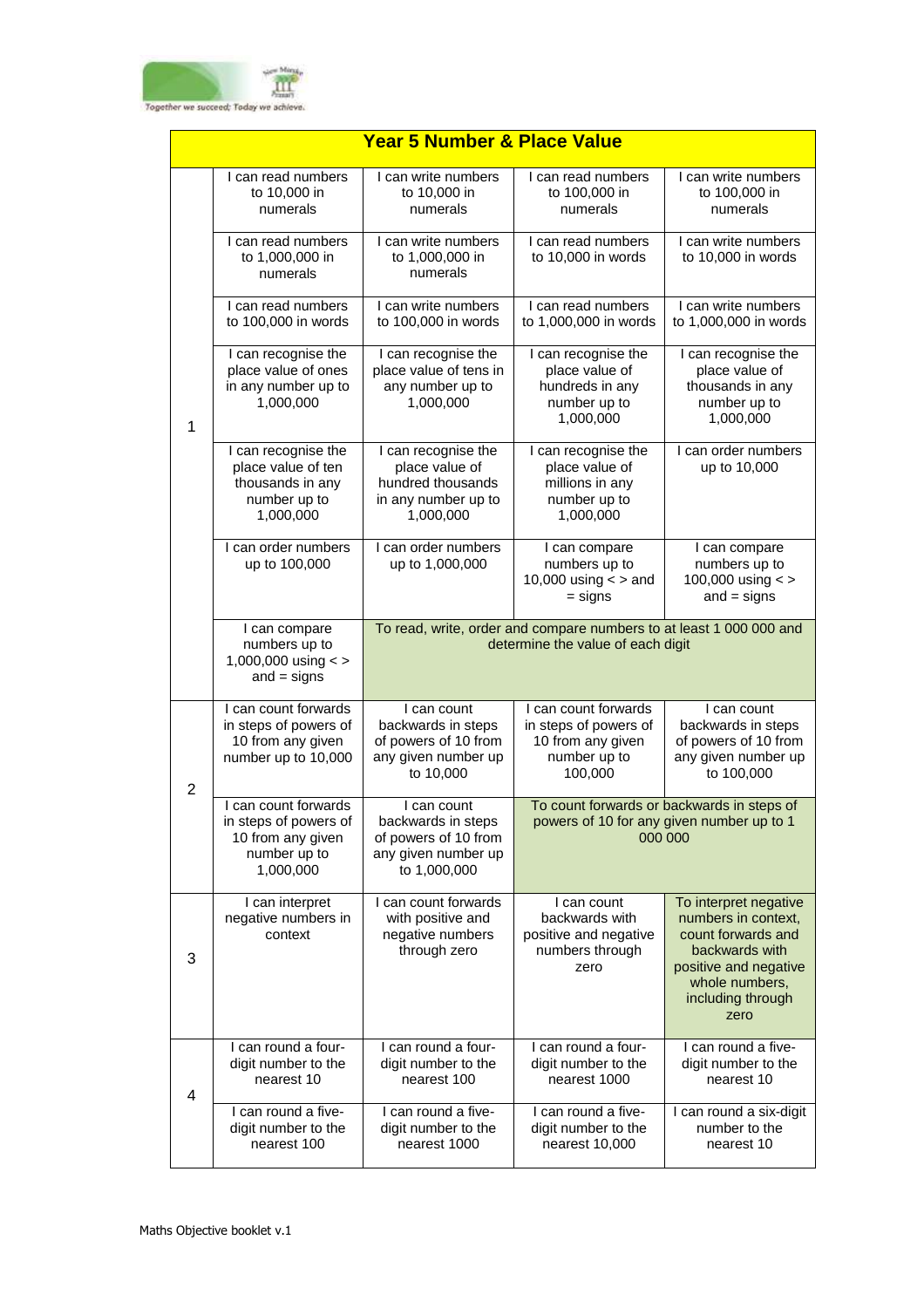

|   | I can round a six-digit<br>number to the<br>nearest 100                                                                | I can round a six-digit<br>number to the<br>nearest 1000                                                                  | I can round a six-digit<br>number to the<br>nearest 10,000                                                | I can round a six-digit<br>number to the<br>nearest 100,000                                                |
|---|------------------------------------------------------------------------------------------------------------------------|---------------------------------------------------------------------------------------------------------------------------|-----------------------------------------------------------------------------------------------------------|------------------------------------------------------------------------------------------------------------|
|   | I can round any<br>number up to<br>1,000,000 to the<br>nearest 10                                                      | I can round any<br>number up to<br>1,000,000 to the<br>nearest 100                                                        | I can round any<br>number up to<br>1,000,000 to the<br>nearest 1000                                       | I can round any<br>number up to<br>1,000,000 to the<br>nearest 10,000                                      |
|   | I can round any<br>number up to<br>1,000,000 to the<br>nearest 100,000                                                 |                                                                                                                           | To round any number up to 1 000 000 to the nearest 10, 100, 1000,<br>10 000 and 100 000                   |                                                                                                            |
|   | I can solve number<br>problems involving<br>reading numbers up<br>to 1,000,000 in<br>numerals                          | I can solve number<br>problems involving<br>reading numbers up<br>to 1,000,000 in words                                   | I can solve number<br>problems involving<br>writing numbers up to<br>1,000,000 in<br>numerals             | I can solve number<br>problems involving<br>writing numbers up to<br>1,000,000 in words                    |
|   | I can solve practical<br>problems involving<br>reading numbers up<br>to 1,000,000 in<br>numerals                       | I can solve practical<br>problems involving<br>reading numbers up<br>to 1,000,000 in words                                | I can solve practical<br>problems involving<br>writing numbers up to<br>1,000,000 in<br>numerals          | I can solve practical<br>problems involving<br>writing numbers up to<br>1,000,000 in words                 |
|   | I can solve number<br>problems involving<br>comparing numbers<br>up to 1,000,000<br>using $\lt$ , $>$ and $=$<br>signs | I can solve practical<br>problems involving<br>comparing numbers<br>up to 1,000,000<br>using $\lt$ , $>$ and $=$<br>signs | I can solve number<br>problems involving<br>ordering numbers up<br>to 1,000,000                           | I can solve practical<br>problems involving<br>ordering numbers up<br>to 1,000,000                         |
|   | I can solve number<br>problems involving<br>determining the value<br>of a digit up to<br>1,000,000                     | I can solve practical<br>problems involving<br>determining the value<br>of a digit up to<br>1,000,000                     | I can solve number<br>problems involving<br>counting forwards in<br>powers of 10                          | I can solve number<br>problems involving<br>counting backwards<br>in powers of 10                          |
| 5 | I can solve practical<br>problems involving<br>counting forwards in<br>powers of 10                                    | I can solve practical<br>problems involving<br>counting backwards<br>in powers of 10                                      | I can solve number<br>problems involving<br>counting forwards<br>with negative<br>numbers through<br>zero | I can solve number<br>problems involving<br>counting backwards<br>with negative<br>numbers through<br>zero |
|   | I can solve practical<br>problems involving<br>counting forwards<br>with negative<br>numbers through<br>zero           | I can solve practical<br>problems involving<br>counting backwards<br>with negative<br>numbers through<br>zero             | I can solve number<br>problems involving<br>rounding the answer<br>to the nearest 10                      | I can solve number<br>problems involving<br>rounding the answer<br>to the nearest 100                      |
|   | I can solve number<br>problems involving<br>rounding the answer<br>to the nearest 1000                                 | I can solve number<br>problems involving<br>rounding the answer<br>to the nearest 10,000                                  | I can solve number<br>problems involving<br>rounding the answer<br>to the nearest<br>1,0000,000           | I can solve practical<br>problems involving<br>rounding the answer<br>to the nearest 10                    |
|   | I can solve practical<br>problems involving<br>rounding the answer<br>to the nearest 100                               | I can solve practical<br>problems involving<br>rounding the answer<br>to the nearest 1000                                 | I can solve practical<br>problems involving<br>rounding the answer<br>to the nearest 10,000               | I can solve practical<br>problems involving<br>rounding the answer<br>to the nearest<br>1,000,000          |
|   |                                                                                                                        | To solve number problems and practical problems that involve all of the above                                             |                                                                                                           |                                                                                                            |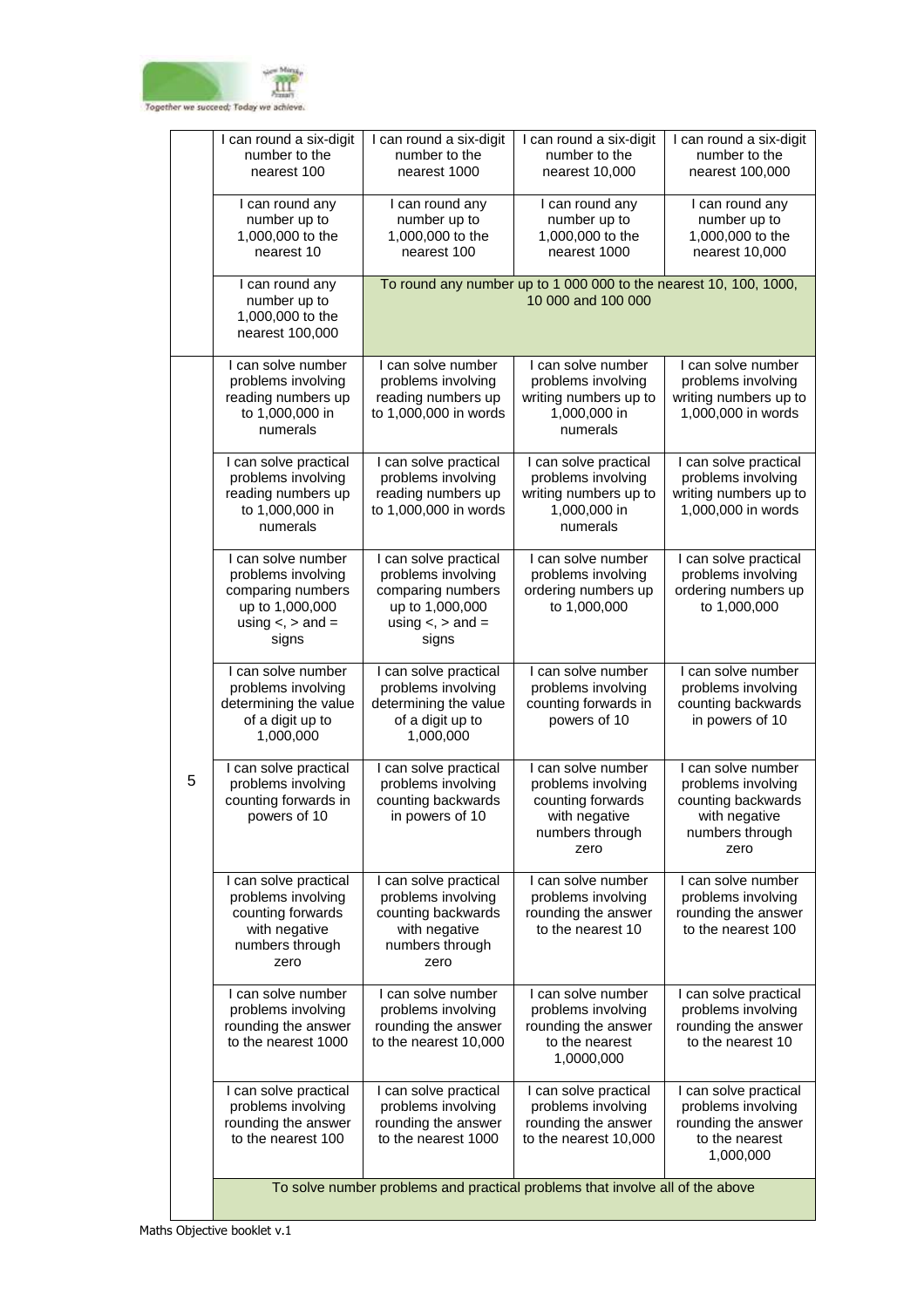

|   | l know the value of   | I know the value of   | I know the value of  | I know the value of  |
|---|-----------------------|-----------------------|----------------------|----------------------|
|   | Roman numerals $(I =$ | Roman numerals (V     | Roman numerals (X)   | Roman numerals (L    |
|   |                       | $= 5$                 | $= 10$               | $= 50$               |
|   |                       |                       |                      |                      |
|   | I know the value of   | I know the value of   | I know the value of  | I can read numbers   |
|   | Roman numerals (C     | Roman numerals (D     | Roman numerals (M    | written in Roman     |
| 6 | $= 100$               | $= 500$               | $= 1000$             | numerals up to 500   |
|   |                       |                       |                      |                      |
|   | I can read numbers    | I can recognise years | I know the rules for | To read Roman        |
|   | written in Roman      | written in Roman      | using Roman          | numerals to 1000 (M) |
|   | numerals up to 1000   | numerals              | <b>Numerals</b>      | and recognise years  |
|   |                       |                       |                      | written in Roman     |
|   |                       |                       |                      | numerals             |
|   |                       |                       |                      |                      |

## **Year 5 End Points**

- 1. read, write, order and compare numbers to at least 1 000 000 and determine the value of each digit
- 2. count forwards or backwards in steps of powers of 10 for any given number up to 1 000 000
- 3. interpret negative numbers in context, count forwards and backwards with positive and negative whole numbers, including through zero
- 4. round any number up to 1 000 000 to the nearest 10, 100, 1000, 10 000 and 100 000
- 5. solve number problems and practical problems that involve all of the above
- 6. read Roman numerals to 1000 (M) and recognise years written in Roman numerals.

|   |                                                                                                | <b>Year 5 Addition &amp; Subtraction</b>                                                            |                                                                                                                                                   |                                                                                                                                           |  |
|---|------------------------------------------------------------------------------------------------|-----------------------------------------------------------------------------------------------------|---------------------------------------------------------------------------------------------------------------------------------------------------|-------------------------------------------------------------------------------------------------------------------------------------------|--|
| 1 | I can add numbers<br>with more than 4<br>digits using column<br>addition without<br>exchanging | I can add numbers<br>with more than 4<br>digits using column<br>addition with<br>exchanging         | I can subtract<br>numbers with more<br>than 4 digits using<br>column subtraction<br>without exchanging                                            | I can subtract<br>numbers with more<br>than 4 digits using<br>column subtraction<br>with exchanging                                       |  |
|   |                                                                                                | To add and subtract whole numbers with more than 4 digits, including using formal written           |                                                                                                                                                   |                                                                                                                                           |  |
| 2 | I can add numbers<br>mentally using<br>partitioning                                            | I can add numbers<br>mentally using known<br>facts                                                  | I can add numbers<br>mentally using<br>doubles or near<br>doubles                                                                                 | I can subtract<br>numbers mentally<br>using partitioning                                                                                  |  |
|   | I can subtract<br>numbers mentally<br>using known facts                                        | To add and subtract numbers mentally with increasingly large<br>numbers                             |                                                                                                                                                   |                                                                                                                                           |  |
| 3 | I can use rounding to<br>check answers to<br>calculations                                      | I can solve problems<br>using rounding                                                              |                                                                                                                                                   | To use rounding to check answers to<br>calculations and determine, in the context of<br>a problem, levels of accuracy                     |  |
| 4 | I can solve addition<br>multi-step problems<br>in contexts using<br>column addition<br>method  | I can solve<br>subtraction multi-step<br>problems in contexts<br>using column<br>subtraction method | I can solve mixed<br>addition and<br>subtraction multi-step<br>problems in contexts<br>using column<br>addition and column<br>subtraction methods | To solve addition and<br>subtraction multi-step<br>problems in contexts,<br>deciding which<br>operations and<br>methods to use and<br>why |  |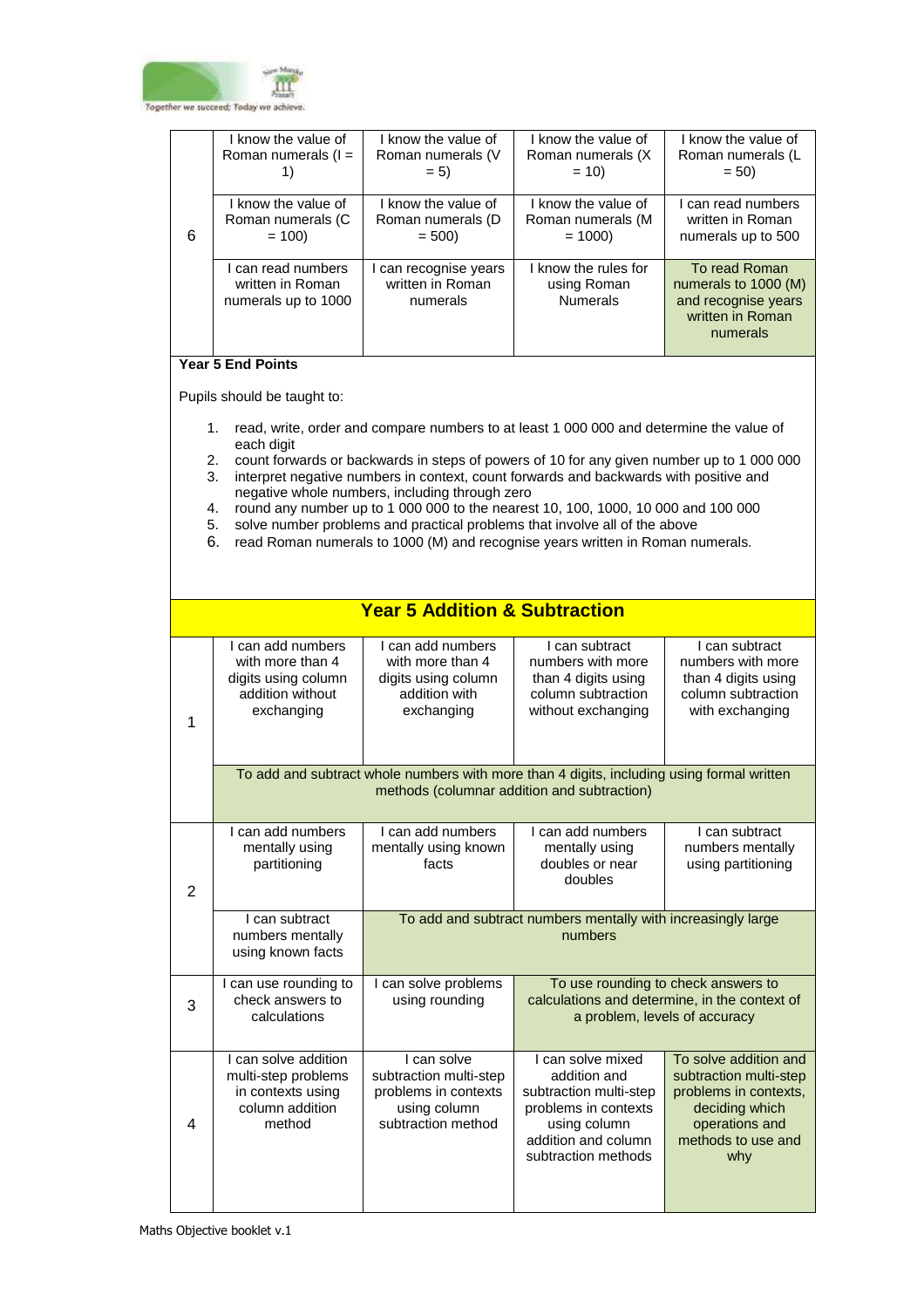

#### **Year 5 End Points:**

- 1. add and subtract whole numbers with more than 4 digits, including using formal written methods (columnar addition and subtraction)
- 2. add and subtract numbers mentally with increasingly large numbers
- 3. use rounding to check answers to calculations and determine, in the context of a problem, levels of accuracy
- 4. solve addition and subtraction multi-step problems in contexts, deciding which operations and methods to use and why.

|                | <b>Year 5 Multiplication and Division</b>                                                                         |                                                                                                                   |                                                                                                                    |                                                                                                                                                                           |  |
|----------------|-------------------------------------------------------------------------------------------------------------------|-------------------------------------------------------------------------------------------------------------------|--------------------------------------------------------------------------------------------------------------------|---------------------------------------------------------------------------------------------------------------------------------------------------------------------------|--|
| $\mathbf{1}$   | I know that multiples<br>are an extension of<br>the times table<br>knowledge                                      | I know that factors<br>are numbers that can<br>be divided into a<br>number without<br>leaving a remainder         | I can identify<br>multiples of a given<br>number                                                                   | I can identify the<br>factors of a given<br>number                                                                                                                        |  |
|                | I can find all of the<br>factor pairs of a given<br>number using a<br>factor tree                                 | I can find common<br>factors of two<br>numbers                                                                    |                                                                                                                    | To identify multiples and factors,<br>including finding all factor pairs of a<br>number, and common factors of two<br>numbers                                             |  |
| $\overline{2}$ | I that a prime number<br>only has 2 factors (1<br>and itself)                                                     | I know prime factors:<br>a factor that is a<br>prime number                                                       | I know that<br>numbers which are<br>non-prime are<br>called composite<br>numbers                                   | To know and use<br>the vocabulary of<br>prime numbers,<br>prime factors and<br>composite<br>(nonprime)<br>numbers                                                         |  |
| 3              | I can recall prime<br>numbers up to 19                                                                            | I can establish<br>whether a number up<br>to 100 is prime                                                         | To establish whether a number up to 100 is<br>prime and recall prime numbers up to 19                              |                                                                                                                                                                           |  |
| $\overline{4}$ | I can multiply two-<br>digit number by a<br>one-digit number<br>using short<br>multiplication method              | I can multiply a three-<br>digit number by a<br>one-digit number<br>using short<br>multiplication method          | I can multiply a four-<br>digit number by a<br>one-digit number<br>using short<br>multiplication method            | I can multiply a two-<br>digit number by a<br>two-digit number<br>using long<br>multiplication method                                                                     |  |
|                | I can multiply a three-<br>digit number by a<br>two-digit number<br>using long<br>multiplication method           | I can multiply a four-<br>digit number by a<br>two-digit number<br>using long<br>multiplication method            | digit numbers                                                                                                      | To multiply numbers up to 4 digits by a one-<br>or two-digit number using a formal written<br>method, including long multiplication for two-                              |  |
| 5              | I can multiply<br>numbers mentally<br>using known facts                                                           | I can divide numbers<br>mentally using known<br>facts                                                             | drawing upon known facts                                                                                           | To multiply and divide numbers mentally                                                                                                                                   |  |
| 6              | I can divide a two-<br>digit number by one-<br>digit number using<br>short division method<br>without remainders  | I can divide a two-<br>digit number by one-<br>digit number using<br>short division method<br>with remainders     | I can divide a three-<br>digit number by one-<br>digit number using<br>short division method<br>without remainders | I can divide a three-<br>digit number by one-<br>digit number using<br>short division method<br>with remainders                                                           |  |
|                | I can divide a four-<br>digit number by one-<br>digit number using<br>short division method<br>without remainders | I can divide a four-<br>digit number by one-<br>digit number using<br>short division method<br>without remainders |                                                                                                                    | To divide numbers up to 4 digits by a one-<br>digit number using the formal written method<br>of short division and interpret remainders<br>appropriately for the context |  |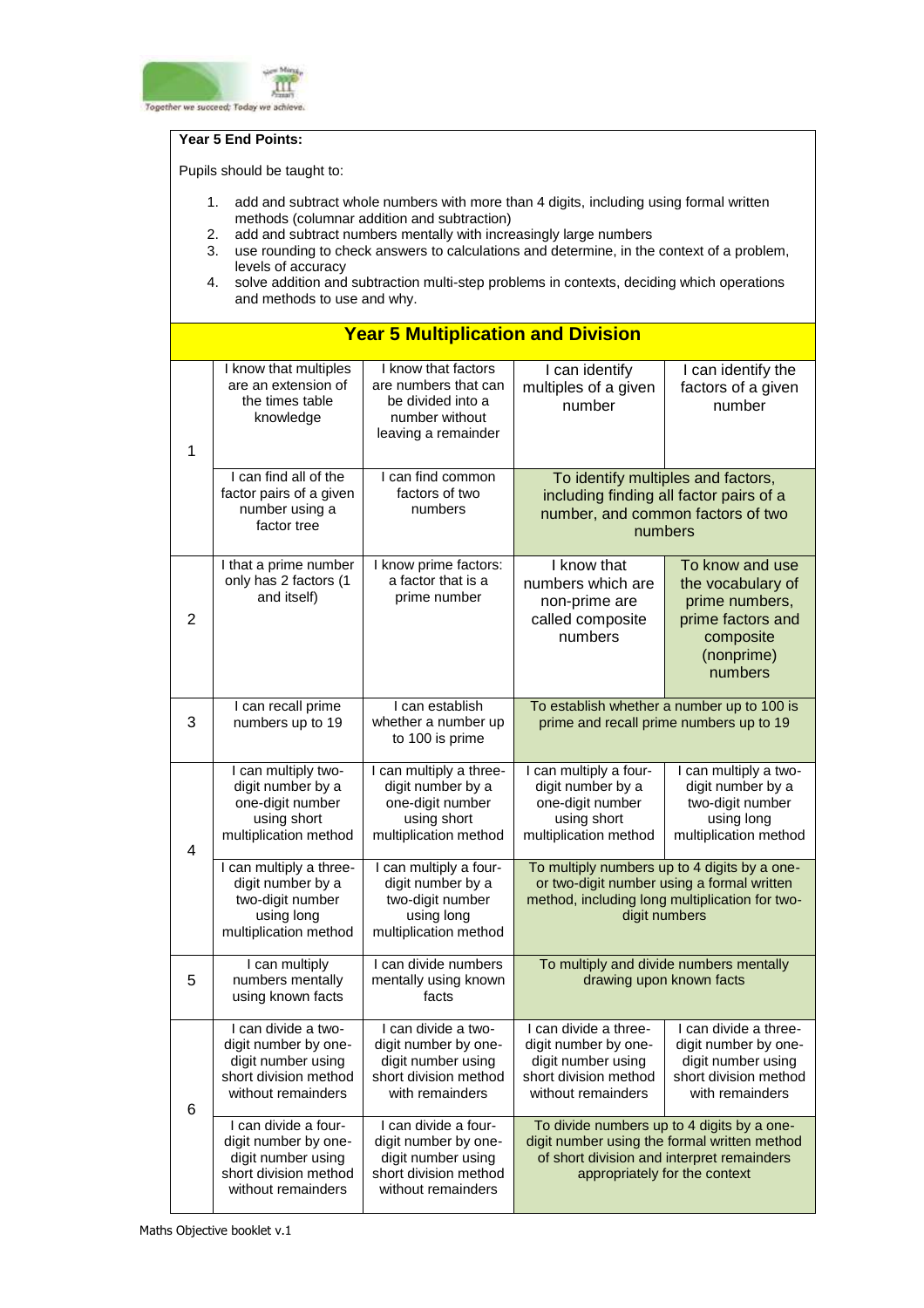

|                                                                                                                                                                                                                          | I can multiply whole<br>numbers by 10                                                                                                                                                                                                                                                               | I can multiply whole<br>numbers by 100                                                    | I can multiply whole<br>numbers by 1000                                                                                                                                    | I can multiply decimal<br>numbers by 10                                                                        |  |
|--------------------------------------------------------------------------------------------------------------------------------------------------------------------------------------------------------------------------|-----------------------------------------------------------------------------------------------------------------------------------------------------------------------------------------------------------------------------------------------------------------------------------------------------|-------------------------------------------------------------------------------------------|----------------------------------------------------------------------------------------------------------------------------------------------------------------------------|----------------------------------------------------------------------------------------------------------------|--|
| $\overline{7}$                                                                                                                                                                                                           | I can multiply decimal<br>numbers by 100                                                                                                                                                                                                                                                            | I can multiply decimal<br>numbers by 1000                                                 | I can divide whole<br>numbers by 10                                                                                                                                        | I can divide whole<br>numbers by 100                                                                           |  |
|                                                                                                                                                                                                                          | I can divide whole<br>numbers by 1000                                                                                                                                                                                                                                                               | I can divide decimal<br>numbers by 10                                                     | I can divide decimal<br>numbers by 100                                                                                                                                     | I can divide decimal<br>numbers by 1000                                                                        |  |
|                                                                                                                                                                                                                          |                                                                                                                                                                                                                                                                                                     | To multiply and divide whole numbers and those involving decimals by 10, 100 and 1000     |                                                                                                                                                                            |                                                                                                                |  |
|                                                                                                                                                                                                                          | I can recognise<br>square numbers                                                                                                                                                                                                                                                                   | I can recognise cube<br>numbers                                                           | I can use square<br>numbers                                                                                                                                                | I can use cube<br>numbers                                                                                      |  |
| 8                                                                                                                                                                                                                        | I can use the notation<br>for squared $(2)$                                                                                                                                                                                                                                                         | I can use the notation<br>for cubed $(^3)$                                                |                                                                                                                                                                            | To recognise and use square numbers and<br>cube numbers, and the notation for squared<br>$(2)$ and cubed $(3)$ |  |
|                                                                                                                                                                                                                          | I can solve problems<br>involving<br>multiplication using<br>my knowledge of<br>factors                                                                                                                                                                                                             | I can solve problems<br>involving<br>multiplication using<br>my knowledge of<br>multiples | I can solve problems<br>involving<br>multiplication using<br>my knowledge of<br>square numbers                                                                             | I can solve problems<br>involving<br>multiplication using<br>my knowledge of<br>cube numbers                   |  |
| 9                                                                                                                                                                                                                        | I can solve problems<br>involving division<br>using my knowledge<br>of factors                                                                                                                                                                                                                      | I can solve problems<br>involving division<br>using my knowledge<br>of multiples          | I can solve problems<br>involving division<br>using my knowledge<br>of square numbers                                                                                      | I can solve problems<br>involving division<br>using my knowledge<br>of cube numbers                            |  |
|                                                                                                                                                                                                                          | To solve problems involving multiplication and division including using their knowledge of<br>factors and multiples, squares and cubes                                                                                                                                                              |                                                                                           |                                                                                                                                                                            |                                                                                                                |  |
|                                                                                                                                                                                                                          | I can solve problems<br>involving addition                                                                                                                                                                                                                                                          | I can solve problems<br>involving subtraction                                             | I can solve problems<br>involving<br>multiplication                                                                                                                        | I can solve problems<br>involving division                                                                     |  |
| 10                                                                                                                                                                                                                       | I can solve problems<br>involving the four<br>operations                                                                                                                                                                                                                                            | I understand the<br>meaning of the<br>equals sign                                         | To solve problems involving addition,<br>subtraction, multiplication and division and a<br>combination of these, including<br>understanding the meaning of the equals sign |                                                                                                                |  |
| 11                                                                                                                                                                                                                       | I can solve problems<br>involving<br>multiplication<br>including scaling by<br>simple fractions                                                                                                                                                                                                     | I can solve problems<br>involving division<br>including scaling by<br>simple fractions    | I can solve problems<br>involving<br>multiplication<br>including simple<br>rates                                                                                           | I can solve problems<br>involving division<br>including simple<br>rates                                        |  |
| To solve problems involving multiplication and division, including scaling by simple fractions<br>and problems involving simple rates                                                                                    |                                                                                                                                                                                                                                                                                                     |                                                                                           |                                                                                                                                                                            |                                                                                                                |  |
| <b>Year 5 End Points:</b>                                                                                                                                                                                                |                                                                                                                                                                                                                                                                                                     |                                                                                           |                                                                                                                                                                            |                                                                                                                |  |
| Pupils should be taught to:                                                                                                                                                                                              |                                                                                                                                                                                                                                                                                                     |                                                                                           |                                                                                                                                                                            |                                                                                                                |  |
| identify multiples and factors, including finding all factor pairs of a number, and common<br>1.<br>factors of two numbers<br>know and use the vocabulary of prime numbers, prime factors and composite (nonprime)<br>2. |                                                                                                                                                                                                                                                                                                     |                                                                                           |                                                                                                                                                                            |                                                                                                                |  |
|                                                                                                                                                                                                                          | numbers<br>3.<br>establish whether a number up to 100 is prime and recall prime numbers up to 19<br>multiply numbers up to 4 digits by a one- or two-digit number using a formal written method,<br>4.                                                                                              |                                                                                           |                                                                                                                                                                            |                                                                                                                |  |
|                                                                                                                                                                                                                          | including long multiplication for two-digit numbers<br>multiply and divide numbers mentally drawing upon known facts<br>5.<br>divide numbers up to 4 digits by a one-digit number using the formal written method of short<br>6.<br>division and interpret remainders appropriately for the context |                                                                                           |                                                                                                                                                                            |                                                                                                                |  |

- 7. multiply and divide whole numbers and those involving decimals by 10, 100 and 1000
- 8. recognise and use square numbers and cube numbers, and the notation for squared  $(2)$  and cubed  $(^3)$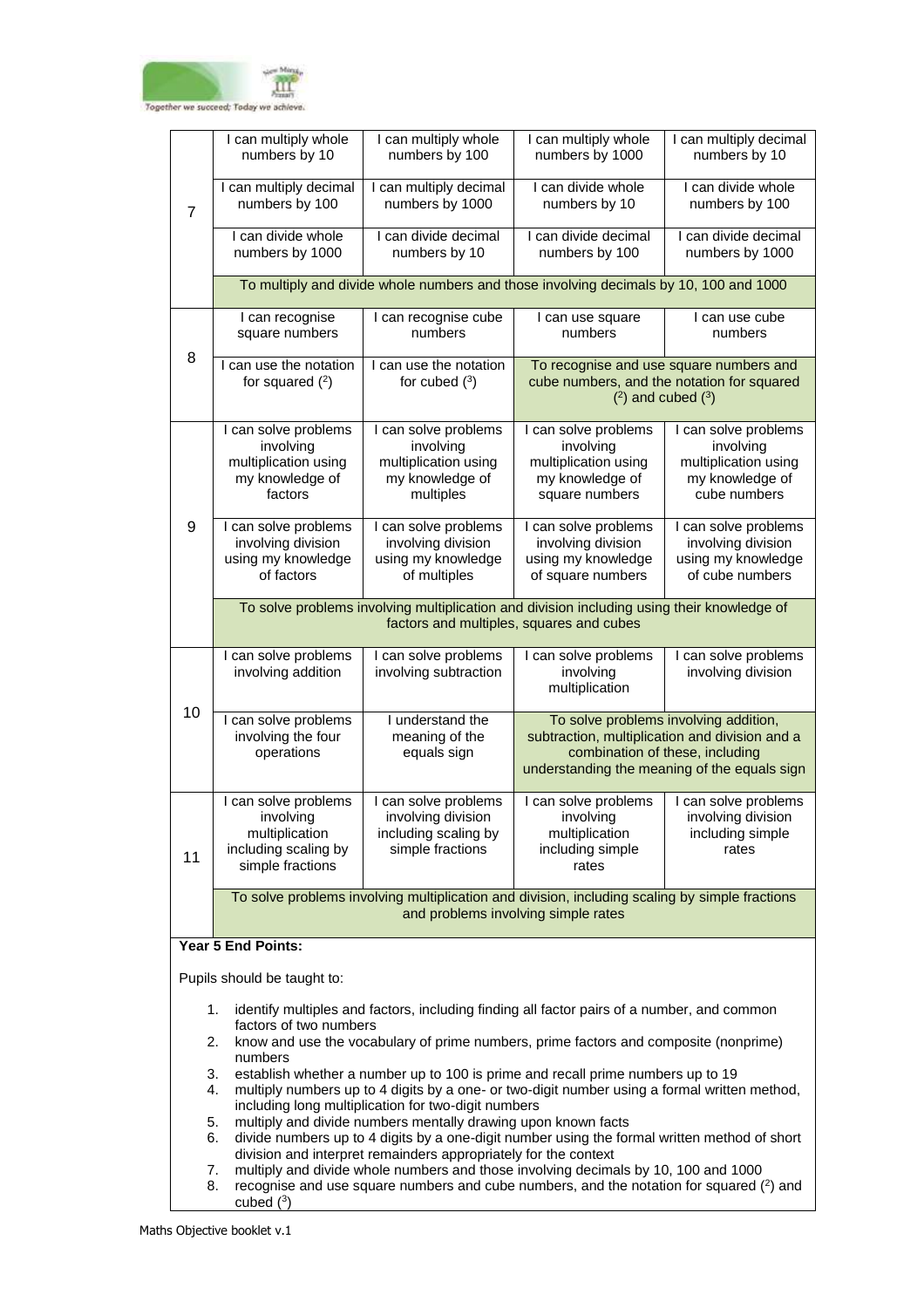

- 9. solve problems involving multiplication and division including using their knowledge of factors and multiples, squares and cubes
- 10. solve problems involving addition, subtraction, multiplication and division and a combination of these, including understanding the meaning of the equals sign
- 11. solve problems involving multiplication and division, including scaling by simple fractions and problems involving simple rates.

|                | <b>Year 5 Fractions (including decimals and percentages)</b>                                                                               |                                                                                                                                                                                                 |                                                                                                            |                                                                                              |  |
|----------------|--------------------------------------------------------------------------------------------------------------------------------------------|-------------------------------------------------------------------------------------------------------------------------------------------------------------------------------------------------|------------------------------------------------------------------------------------------------------------|----------------------------------------------------------------------------------------------|--|
| 1              | I can compare<br>fractions whose<br>denominators are all<br>multiples of the same<br>number using $\lt$ , $>$<br>$and = signs$             | I can order fractions<br>whose denominators<br>are all multiples of<br>the same number                                                                                                          | To compare and order fractions whose<br>denominators are all multiples of the same<br>number               |                                                                                              |  |
|                | I can identify<br>equivalent fractions<br>of a given fractions<br>represented visually                                                     | I can name<br>equivalent fractions<br>of a given fractions<br>represented visually                                                                                                              | I can write equivalent<br>fractions of a given<br>fractions represented<br>visually                        | I can identify<br>equivalent fractions<br>to tenths                                          |  |
| $\overline{2}$ | I can name<br>equivalent fractions<br>to tenths                                                                                            | I can write equivalent<br>fractions to tenths                                                                                                                                                   | I can identify<br>equivalent fractions<br>to hundredths                                                    | I can name<br>equivalent fractions<br>to hundredths                                          |  |
|                | I can write equivalent<br>fractions to<br>hundredths                                                                                       | To identify, name and write equivalent fractions of a given fraction,<br>represented visually, including tenths and hundredths                                                                  |                                                                                                            |                                                                                              |  |
|                | I can recognise<br>mixed number<br>fractions                                                                                               | I can recognise<br>improper fractions                                                                                                                                                           | I can convert mixed<br>number fractions into<br>improper fractions                                         | I can convert<br>improper fractions<br>into mixed number<br>fractions                        |  |
| 3              | I can add fractions<br>with the same<br>denominator and<br>convert an answer of<br>an improper fraction<br>into a mixed number<br>fraction | To recognise mixed numbers and improper fractions and convert from<br>one form to the other and write mathematical statements > 1 as a<br>mixed number [for example, $2/5 + 4/5 = 6/5 = 11/5$ ] |                                                                                                            |                                                                                              |  |
| 4              | I can add fractions<br>with the same<br>denominator                                                                                        | I can subtract<br>fractions with the<br>same denominator                                                                                                                                        | I can add fractions<br>with denominators<br>that are multiples of<br>the same number                       | I can subtract<br>fractions with<br>denominators that<br>are multiples of the<br>same number |  |
|                |                                                                                                                                            | To add and subtract fractions with the same denominator and denominators that are multiples                                                                                                     | of the same number                                                                                         |                                                                                              |  |
| 5              | I can multiply proper<br>fractions by whole<br>numbers using<br>diagrams to support                                                        | I can multiply mixed<br>number fractions by<br>whole numbers using<br>diagrams to support                                                                                                       | To multiply proper fractions and mixed<br>numbers by whole numbers, supported by<br>materials and diagrams |                                                                                              |  |
| 6              | I can read decimal<br>numbers as fractions                                                                                                 | I can write decimal<br>numbers as fractions                                                                                                                                                     |                                                                                                            | To read and write decimal numbers as<br>fractions [for example, $0.71 = 71/100$ ]            |  |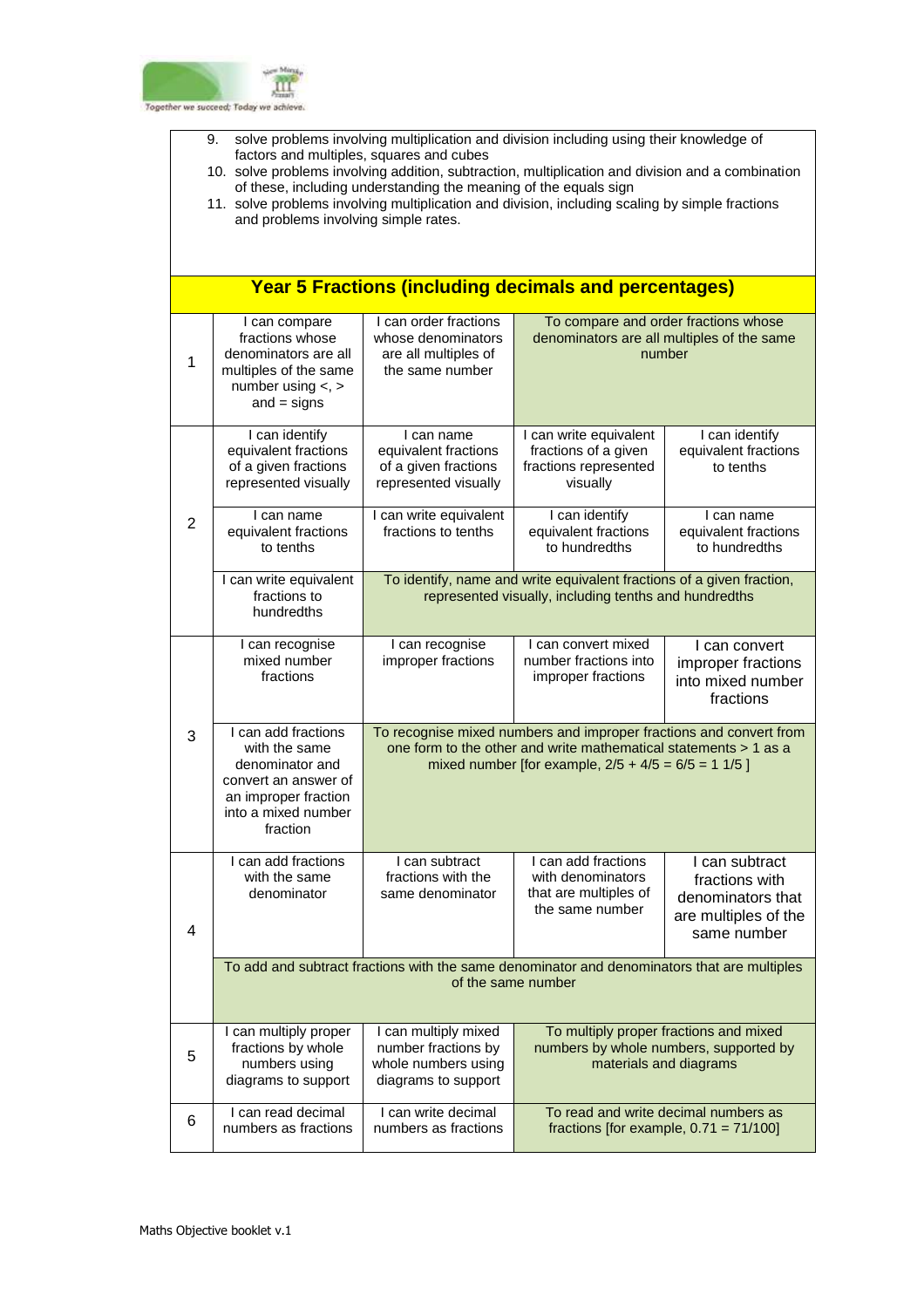

| $\overline{7}$ | I can recognise<br>thousandths                                                              | I can use<br>thousandths                                                                                             | I can relate<br>thousandths to tenths                                                                                                                                                     | I can relate<br>thousandths to<br>hundredths                                                         |  |
|----------------|---------------------------------------------------------------------------------------------|----------------------------------------------------------------------------------------------------------------------|-------------------------------------------------------------------------------------------------------------------------------------------------------------------------------------------|------------------------------------------------------------------------------------------------------|--|
|                | I can relate<br>thousandths to<br>decimal equivalents                                       |                                                                                                                      | To recognise and use thousandths and relate them to tenths,<br>hundredths and decimal equivalents                                                                                         |                                                                                                      |  |
| 8              | I can round decimal<br>numbers with two<br>decimal places to the<br>nearest whole<br>number | I can round decimal<br>numbers with two<br>decimal places to<br>one decimal place                                    |                                                                                                                                                                                           | To round decimals with two decimal places to<br>the nearest whole number and to one decimal<br>place |  |
| 9              | I can read numbers<br>with three decimal<br>places                                          | I can write numbers<br>with three decimal<br>places                                                                  | I can order numbers<br>with three decimal<br>places                                                                                                                                       | I can compare<br>numbers with three<br>decimal places<br>using $\lt$ , $>$ and $=$<br>signs          |  |
|                | I can order numbers<br>with up to three<br>decimal places                                   | I can compare<br>numbers with up to<br>three decimal places<br>using $\lt$ , $>$ and $=$<br>signs                    |                                                                                                                                                                                           | To read, write, order and compare numbers<br>with up to three decimal places                         |  |
| 10             | I can solve problems<br>with decimal<br>numbers up to three<br>decimal places               |                                                                                                                      | To solve problems involving number up to three decimal places                                                                                                                             |                                                                                                      |  |
| 11             | I can recognise the<br>percent symbol (%)                                                   | I know that percent<br>means 'number of<br>parts per one<br>hundred'                                                 | I can write<br>percentages as a<br>fraction with a<br>denominator of 100                                                                                                                  | I can write<br>percentages as a<br>decimal                                                           |  |
|                |                                                                                             |                                                                                                                      | To recognise the per cent symbol (%) and understand that per cent relates to 'number of parts<br>per hundred', and write percentages as a fraction with denominator 100, and as a decimal |                                                                                                      |  |
|                | I can solve problems<br>using knowledge of<br>percentage<br>equivalences of 1/2             | I can solve problems<br>using knowledge of<br>percentage<br>equivalences of 1/4                                      | I can solve problems<br>using knowledge of<br>percentage<br>equivalences of 1/5                                                                                                           | I can solve<br>problems using<br>knowledge of<br>percentage<br>equivalences of<br>2/5                |  |
| 12             | I can solve problems<br>using knowledge of<br>percentage<br>equivalences of 4/5             | I can solve problems<br>using knowledge of<br>percentage<br>equivalences of<br>fractions with a<br>denominator of 10 | I can solve problems<br>using knowledge of<br>percentage<br>equivalences of<br>fractions with a<br>denominator of 25                                                                      | I can solve<br>problems using<br>knowledge of<br>decimal<br>equivalences of<br>1/2                   |  |
|                | I can solve problems<br>using knowledge of<br>decimal equivalences<br>of $\frac{1}{4}$      | can solve problems<br>using knowledge of<br>decimal equivalences<br>of 1/5                                           | I can solve problems<br>using knowledge of<br>decimal equivalences<br>of $2/5$                                                                                                            | I can solve<br>problems using<br>knowledge of<br>decimal<br>equivalences of<br>4/5                   |  |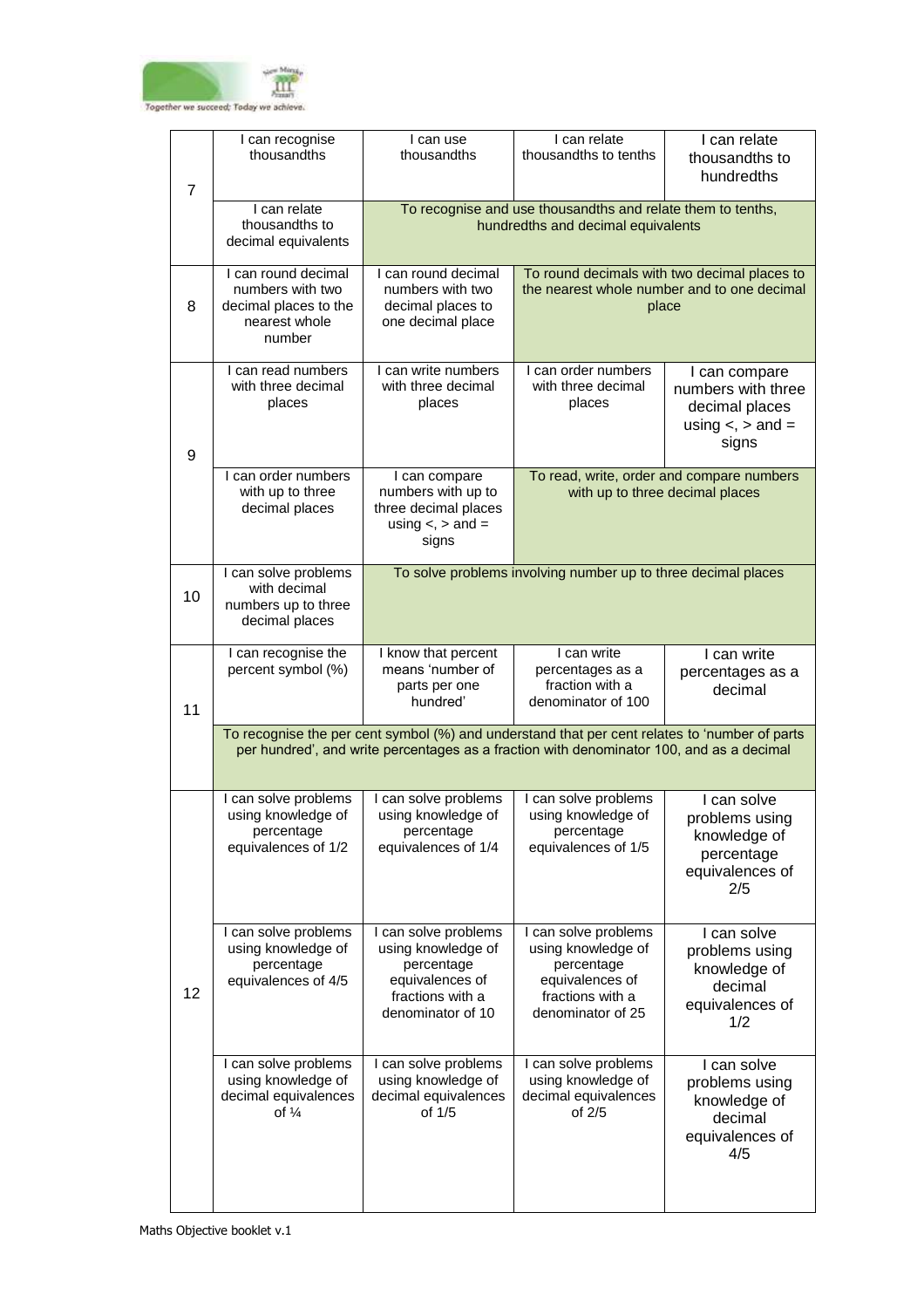

|                                                                                                                                                                                                                                                                                                                                                                                                                                                                                                                                                                                                                                                                                                                                                                                                                                                                                                                                                                                                                                                                                                                                                                                                                                                                                                                                                                                                                                                                                                                                             | I can solve problems<br>using knowledge of<br>decimal equivalences<br>of fractions with a<br>denominator of 10                    | I can solve problems<br>using knowledge of<br>decimal equivalences<br>of fractions with a<br>denominator of 25 |                                                                                                                                                                                                                                                                                                  | To solve problems which require knowing<br>percentage and decimal equivalents of 1/2,<br>1/4, 1/5, 2/5, 4/5 and those fractions with a<br>denominator of a multiple of 10 or 25. |  |
|---------------------------------------------------------------------------------------------------------------------------------------------------------------------------------------------------------------------------------------------------------------------------------------------------------------------------------------------------------------------------------------------------------------------------------------------------------------------------------------------------------------------------------------------------------------------------------------------------------------------------------------------------------------------------------------------------------------------------------------------------------------------------------------------------------------------------------------------------------------------------------------------------------------------------------------------------------------------------------------------------------------------------------------------------------------------------------------------------------------------------------------------------------------------------------------------------------------------------------------------------------------------------------------------------------------------------------------------------------------------------------------------------------------------------------------------------------------------------------------------------------------------------------------------|-----------------------------------------------------------------------------------------------------------------------------------|----------------------------------------------------------------------------------------------------------------|--------------------------------------------------------------------------------------------------------------------------------------------------------------------------------------------------------------------------------------------------------------------------------------------------|----------------------------------------------------------------------------------------------------------------------------------------------------------------------------------|--|
|                                                                                                                                                                                                                                                                                                                                                                                                                                                                                                                                                                                                                                                                                                                                                                                                                                                                                                                                                                                                                                                                                                                                                                                                                                                                                                                                                                                                                                                                                                                                             | Year 5 End Points:                                                                                                                |                                                                                                                |                                                                                                                                                                                                                                                                                                  |                                                                                                                                                                                  |  |
|                                                                                                                                                                                                                                                                                                                                                                                                                                                                                                                                                                                                                                                                                                                                                                                                                                                                                                                                                                                                                                                                                                                                                                                                                                                                                                                                                                                                                                                                                                                                             | Pupils should be taught to:                                                                                                       |                                                                                                                |                                                                                                                                                                                                                                                                                                  |                                                                                                                                                                                  |  |
| compare and order fractions whose denominators are all multiples of the same number<br>1.<br>identify, name and write equivalent fractions of a given fraction, represented visually,<br>2.<br>including tenths and hundredths<br>recognise mixed numbers and improper fractions and convert from one form to the other<br>3.<br>and write mathematical statements > 1 as a mixed number [for example, $2/5 + 4/5 = 6/5 = 1$<br>1/51<br>add and subtract fractions with the same denominator and denominators that are multiples<br>4.<br>of the same number<br>multiply proper fractions and mixed numbers by whole numbers, supported by materials and<br>5.<br>diagrams<br>read and write decimal numbers as fractions [for example, $0.71 = 71/100$ ]<br>6.<br>recognise and use thousandths and relate them to tenths, hundredths and decimal<br>7.<br>equivalents<br>round decimals with two decimal places to the nearest whole number and to one decimal<br>8.<br>place<br>read, write, order and compare numbers with up to three decimal places<br>9.<br>10. solve problems involving number up to three decimal places<br>11. recognise the per cent symbol (%) and understand that per cent relates to 'number of parts<br>per hundred', and write percentages as a fraction with denominator 100, and as a decimal<br>12. solve problems which require knowing percentage and decimal equivalents of 1/2, 1/4, 1/5,<br>2/5, 4/5 and those fractions with a denominator of a multiple of 10 or 25.<br><b>Year 5 Measurement</b> |                                                                                                                                   |                                                                                                                |                                                                                                                                                                                                                                                                                                  |                                                                                                                                                                                  |  |
|                                                                                                                                                                                                                                                                                                                                                                                                                                                                                                                                                                                                                                                                                                                                                                                                                                                                                                                                                                                                                                                                                                                                                                                                                                                                                                                                                                                                                                                                                                                                             |                                                                                                                                   |                                                                                                                |                                                                                                                                                                                                                                                                                                  |                                                                                                                                                                                  |  |
|                                                                                                                                                                                                                                                                                                                                                                                                                                                                                                                                                                                                                                                                                                                                                                                                                                                                                                                                                                                                                                                                                                                                                                                                                                                                                                                                                                                                                                                                                                                                             | I can convert km into<br>m                                                                                                        | I can convert m into<br>cm                                                                                     | I can convert cm into<br>mm                                                                                                                                                                                                                                                                      | I can convert m into<br>mm                                                                                                                                                       |  |
| 1                                                                                                                                                                                                                                                                                                                                                                                                                                                                                                                                                                                                                                                                                                                                                                                                                                                                                                                                                                                                                                                                                                                                                                                                                                                                                                                                                                                                                                                                                                                                           | I can convert kg into<br>g                                                                                                        | I can convert I into ml                                                                                        | To convert between different units of metric<br>measure (for example, kilometre and metre;<br>centimetre and metre; centimetre and<br>millimetre; gram and kilogram; litre and<br>de de la millilitre) de la provincia de la provincia de la provincia de la provincia de la provincia de la pro |                                                                                                                                                                                  |  |
| 2                                                                                                                                                                                                                                                                                                                                                                                                                                                                                                                                                                                                                                                                                                                                                                                                                                                                                                                                                                                                                                                                                                                                                                                                                                                                                                                                                                                                                                                                                                                                           | I know what metric<br>units of measure are<br>(e.g. m, cm, mm)                                                                    | I know what imperial<br>units of measure are<br>(e.g. inches, pounds,<br>pints)                                | I know approximate<br>equivalences<br>between metric and<br>imperial units                                                                                                                                                                                                                       | I can use<br>approximate<br>equivalences<br>between metric and<br>imperial units                                                                                                 |  |
|                                                                                                                                                                                                                                                                                                                                                                                                                                                                                                                                                                                                                                                                                                                                                                                                                                                                                                                                                                                                                                                                                                                                                                                                                                                                                                                                                                                                                                                                                                                                             | To understand and use approximate equivalences between metric units and common imperial<br>units such as inches, pounds and pints |                                                                                                                |                                                                                                                                                                                                                                                                                                  |                                                                                                                                                                                  |  |
| 3                                                                                                                                                                                                                                                                                                                                                                                                                                                                                                                                                                                                                                                                                                                                                                                                                                                                                                                                                                                                                                                                                                                                                                                                                                                                                                                                                                                                                                                                                                                                           | I know that perimeter<br>is the distance<br>around the outside of<br>a shape                                                      | I know that a<br>composite shape is a<br>shape made up of<br>two or more<br>geometric shapes                   | I know that a<br>rectilinear shape is a<br>shape that has<br>straight sides and<br>right angles                                                                                                                                                                                                  | I can measure the<br>perimeter of<br>composite rectilinear<br>shapes in cm and m                                                                                                 |  |
|                                                                                                                                                                                                                                                                                                                                                                                                                                                                                                                                                                                                                                                                                                                                                                                                                                                                                                                                                                                                                                                                                                                                                                                                                                                                                                                                                                                                                                                                                                                                             | I can calculate the<br>perimeter of<br>composite rectilinear<br>shapes in cm and m                                                |                                                                                                                | To measure and calculate the perimeter of composite rectilinear<br>shapes in centimetres and metres                                                                                                                                                                                              |                                                                                                                                                                                  |  |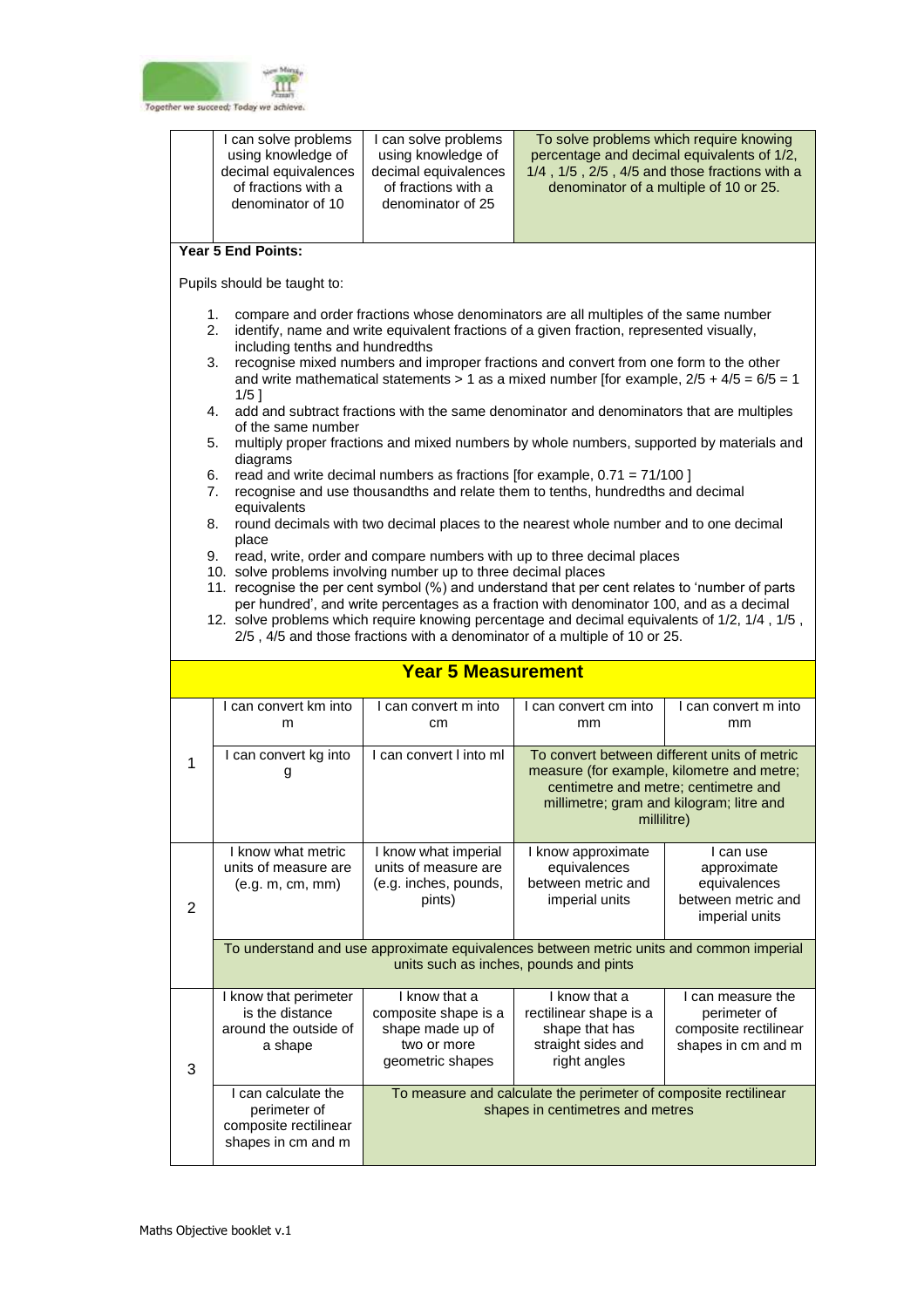

|                                                                                                                                                        | I know that area is<br>the surface covered<br>by a 2D shape                                                                                                                                                                                                                           | I know area is<br>measured using units<br>squared $(2)$                                | I can calculate the<br>area of rectangles<br>including squares        | I can compare the<br>area of rectangles<br>including squares<br>using $\lt$ > and = signs                                                                                                                      |  |
|--------------------------------------------------------------------------------------------------------------------------------------------------------|---------------------------------------------------------------------------------------------------------------------------------------------------------------------------------------------------------------------------------------------------------------------------------------|----------------------------------------------------------------------------------------|-----------------------------------------------------------------------|----------------------------------------------------------------------------------------------------------------------------------------------------------------------------------------------------------------|--|
| 4                                                                                                                                                      | I can record the area<br>of rectangles<br>including squares<br>using the standard<br>units $cm2$ and $m2$                                                                                                                                                                             | I can estimate the<br>area of irregular<br>shapes                                      |                                                                       | To calculate and compare the area of<br>rectangles (including squares), and including<br>using standard units, square centimetres<br>(cm2) and square metres (m2) and estimate<br>the area of irregular shapes |  |
| 5                                                                                                                                                      | I can estimate<br>volume using 1cm <sup>3</sup><br>blocks                                                                                                                                                                                                                             | I can estimate<br>capacity using water                                                 | To estimate volume [for example, using 1                              | cm3 blocks to build cuboids (including cubes)]<br>and capacity [for example, using water]                                                                                                                      |  |
| 6                                                                                                                                                      | I can solve problems<br>converting minutes in<br>to seconds and vice<br>versa                                                                                                                                                                                                         | I can solve problems<br>converting hours in to<br>minutes and vice<br>versa            | I can solve problems<br>converting days in to<br>hours and vice versa | I can solve problems<br>converting weeks in<br>to days and vice<br>versa                                                                                                                                       |  |
|                                                                                                                                                        | I can solve problems<br>converting years in to<br>months and vice<br>versa                                                                                                                                                                                                            |                                                                                        | To solve problems involving converting between units of time          |                                                                                                                                                                                                                |  |
|                                                                                                                                                        | I can solve addition<br>problems involving<br>length                                                                                                                                                                                                                                  | I can solve addition<br>problems involving<br>mass                                     | I can solve addition<br>problems involving<br>volume                  | I can solve addition<br>problems involving<br>money                                                                                                                                                            |  |
|                                                                                                                                                        | I can solve<br>subtraction problems<br>involving length                                                                                                                                                                                                                               | I can solve<br>subtraction problems<br>involving mass                                  | I can solve<br>subtraction problems<br>involving volume               | I can solve<br>subtraction problems<br>involving money                                                                                                                                                         |  |
| $\overline{7}$                                                                                                                                         | I can solve<br>multiplication<br>problems involving<br>length                                                                                                                                                                                                                         | I can solve<br>multiplication<br>problems involving<br>mass                            | I can solve<br>multiplication<br>problems involving<br>volume         | I can solve<br>multiplication<br>problems involving<br>money                                                                                                                                                   |  |
|                                                                                                                                                        | I can solve division<br>problems involving<br>length                                                                                                                                                                                                                                  | I can solve division<br>problems involving<br>mass                                     | I can solve division<br>problems involving<br>volume                  | I can solve division<br>problems involving<br>money                                                                                                                                                            |  |
|                                                                                                                                                        | I can solve addition<br>problems involving<br>scaling                                                                                                                                                                                                                                 | I can solve<br>subtraction problems<br>involving scaling                               | I can solve<br>multiplication<br>problems involving<br>scaling        | I can solve division<br>problems involving<br>scaling                                                                                                                                                          |  |
| To use all four operations to solve problems involving measure [for example, length, mass,<br>volume, money] using decimal notation, including scaling |                                                                                                                                                                                                                                                                                       |                                                                                        |                                                                       |                                                                                                                                                                                                                |  |
|                                                                                                                                                        | <b>Year 5 End Points:</b>                                                                                                                                                                                                                                                             |                                                                                        |                                                                       |                                                                                                                                                                                                                |  |
| Pupils should be taught to:                                                                                                                            |                                                                                                                                                                                                                                                                                       |                                                                                        |                                                                       |                                                                                                                                                                                                                |  |
|                                                                                                                                                        | convert between different units of metric measure (for example, kilometre and metre;<br>1.<br>centimetre and metre; centimetre and millimetre; gram and kilogram; litre and millilitre)<br>understand and use approximate equivalences between metric units and common imperial<br>2. |                                                                                        |                                                                       |                                                                                                                                                                                                                |  |
|                                                                                                                                                        | units such as inches, pounds and pints<br>3.<br>metres                                                                                                                                                                                                                                | measure and calculate the perimeter of composite rectilinear shapes in centimetres and |                                                                       |                                                                                                                                                                                                                |  |

- 4. calculate and compare the area of rectangles (including squares), and including using standard units, square centimetres (cm<sup>2</sup>) and square metres (m<sup>2</sup>) and estimate the area of irregular shapes
- 5. estimate volume [for example, using 1  $cm<sup>3</sup>$  blocks to build cuboids (including cubes)] and capacity [for example, using water]
- 6. solve problems involving converting between units of time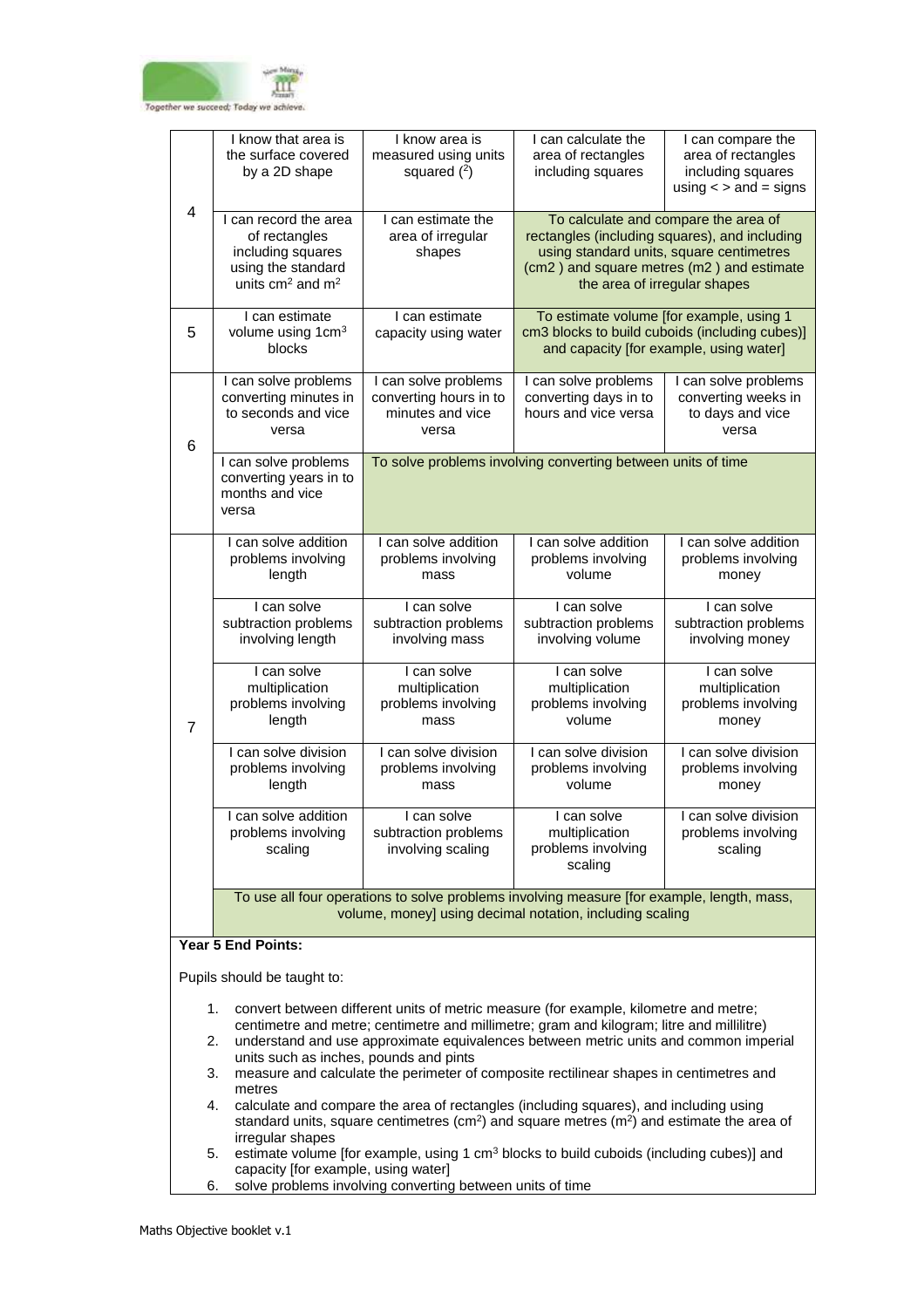

|                | use all four operations to solve problems involving measure [for example, length, mass,<br>7.<br>volume, money] using decimal notation, including scaling. |                                                                                          |                                                                                               |                                                                                                                                                                                                  |  |  |
|----------------|------------------------------------------------------------------------------------------------------------------------------------------------------------|------------------------------------------------------------------------------------------|-----------------------------------------------------------------------------------------------|--------------------------------------------------------------------------------------------------------------------------------------------------------------------------------------------------|--|--|
|                | <b>Year 5 Geometry - Properties of shape</b>                                                                                                               |                                                                                          |                                                                                               |                                                                                                                                                                                                  |  |  |
|                | I can identify cubes<br>from 2D<br>representations                                                                                                         | I can identify cuboids<br>from 2D<br>representations                                     | I can identify cones<br>from 2D<br>representations                                            | I can identify spheres<br>from 2D<br>representations                                                                                                                                             |  |  |
| $\mathbf{1}$   | I can identify<br>cylinders from 2D<br>representations                                                                                                     | I can identify prisms<br>from 2D<br>representations                                      | I can identify<br>pyramids from 2D<br>representations                                         | To identify 3-D<br>shapes, including<br>cubes and other<br>cuboids, from 2-D<br>representation                                                                                                   |  |  |
|                | I know angles are<br>measured in degrees<br>(°)                                                                                                            | I know that acute<br>angles are less than<br>$90^\circ$                                  | I know that obtuse<br>angles are more than<br>90° and less than<br>$180^\circ$                | I know that reflex<br>angles are more than<br>$180^\circ$                                                                                                                                        |  |  |
| $\overline{2}$ | I can estimate the<br>degrees of acute<br>angles                                                                                                           | I can estimate the<br>degrees of obtuse<br>angles                                        | I can estimate the<br>degrees of reflex<br>angles                                             | I can compare acute<br>angles using $\lt$ , $>$ and<br>$=$ signs                                                                                                                                 |  |  |
|                | I can compare<br>obtuse angles using<br>$\le$ , $>$ and = signs                                                                                            | I can compare reflex<br>angles using $\lt$ , $>$ and<br>$=$ signs                        | I can compare a mix<br>of acute, reflex and<br>obtuse angles using<br>$\le$ , $>$ and = signs | To know angles are<br>measured in<br>degrees: estimate<br>and compare acute,<br>obtuse and reflex<br>angles                                                                                      |  |  |
| 3              | I know how to use a<br>protractor to measure<br>angles in degrees (°)                                                                                      | I can use a protractor<br>to measure acute<br>angles in degrees (°)                      | I can use a protractor<br>to measure obtuse<br>angles in degrees (°)                          | I can use a protractor<br>to measure reflex<br>angles in degrees (°)                                                                                                                             |  |  |
|                | I can use a protractor<br>to draw acute angles<br>in degrees (°)                                                                                           | I can use a protractor<br>to draw obtuse<br>angles in degrees (°)                        | I can use a protractor<br>to draw reflex angles<br>in degrees (°)                             | To draw given<br>angles, and measure<br>them in degrees (°)                                                                                                                                      |  |  |
|                | I know that angles<br>around a point are a<br>whole turn                                                                                                   | I know that a whole<br>turn is 360° degrees                                              | I know that angles on<br>a straight line are<br>equal to a half turn                          | I know that a straight<br>line angle is 180°                                                                                                                                                     |  |  |
| 4              | I know that a right<br>angle is a quarter<br>turn                                                                                                          | I know that a right<br>angle is 90°                                                      | I can identify angles<br>which are multiples<br>of 90° (1/4 1/2 3/4 turns)                    | To identify:<br>-angles at a point<br>and one whole turn<br>(total $360^\circ$ )<br>-angles at a point on<br>a straight line and 1/2<br>a turn (total 180°)<br>-other multiples of<br>$90^\circ$ |  |  |
| 5              | I can name the<br>properties of<br>rectangles                                                                                                              | I can use the<br>properties of<br>rectangles to<br>deduce related<br>facts               | I can use the<br>properties of<br>rectangles to find<br>missing lengths                       | I can use the<br>properties of<br>rectangles to find<br>missing angles                                                                                                                           |  |  |
|                |                                                                                                                                                            | To use the properties of rectangles to deduce related facts and find missing lengths and | angles                                                                                        |                                                                                                                                                                                                  |  |  |

٦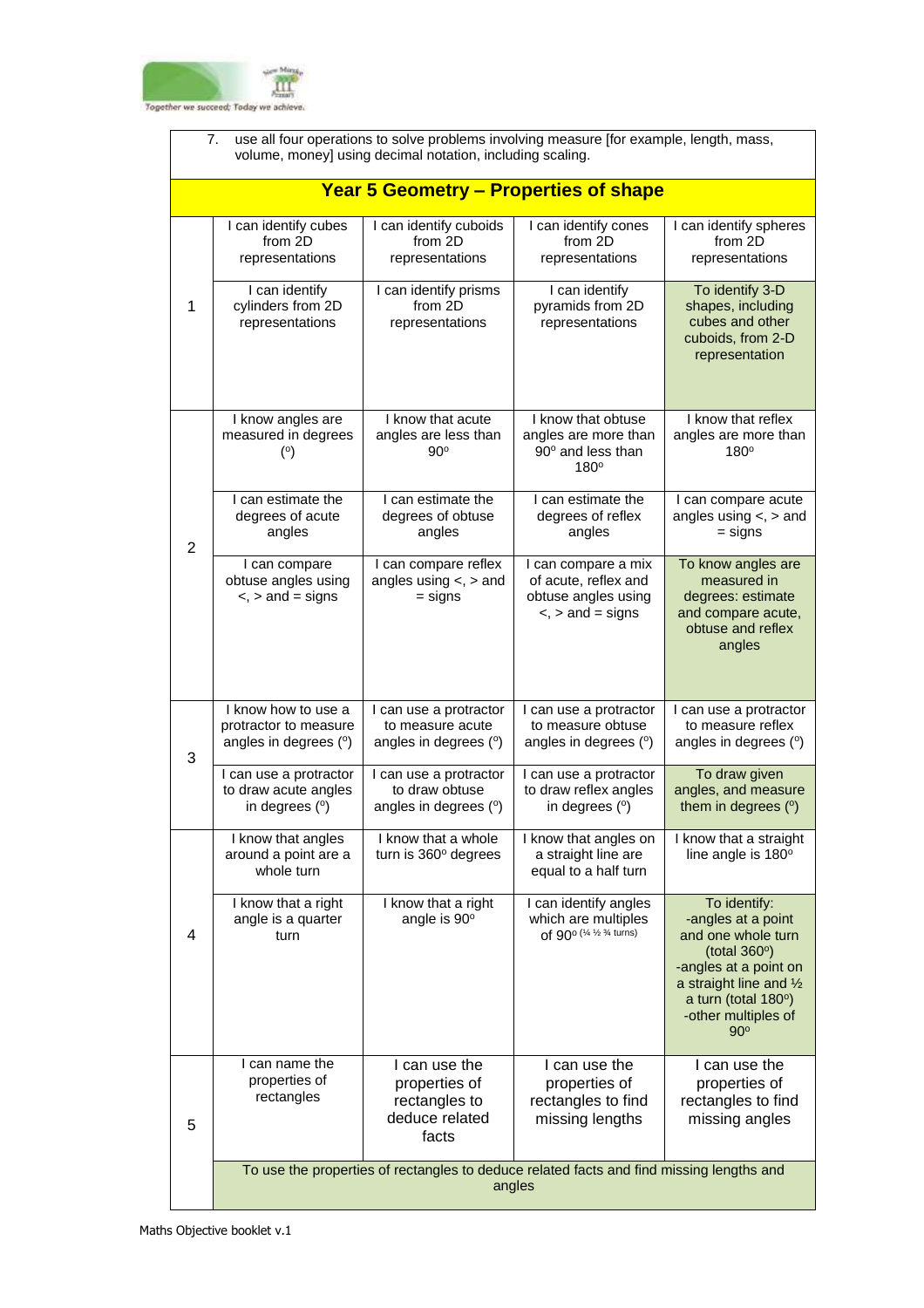

| 6                                                   | I know what a regular<br>polygon is                                                                                                                                                                                                                                                                                                                                                                                                                                                                                                                                                                                                                     | I know what an<br>irregular polygon is                                                                   | I can distinguish<br>between a regular<br>and irregular<br>polygon based on<br>reasoning about<br>equal sides                                                                        | I can distinguish<br>between a regular<br>and irregular<br>polygon based on<br>reasoning about<br>equal angles |  |
|-----------------------------------------------------|---------------------------------------------------------------------------------------------------------------------------------------------------------------------------------------------------------------------------------------------------------------------------------------------------------------------------------------------------------------------------------------------------------------------------------------------------------------------------------------------------------------------------------------------------------------------------------------------------------------------------------------------------------|----------------------------------------------------------------------------------------------------------|--------------------------------------------------------------------------------------------------------------------------------------------------------------------------------------|----------------------------------------------------------------------------------------------------------------|--|
|                                                     |                                                                                                                                                                                                                                                                                                                                                                                                                                                                                                                                                                                                                                                         | To distinguish between regular and irregular polygons based on reasoning about equal sides<br>and angles |                                                                                                                                                                                      |                                                                                                                |  |
|                                                     | Year 5 End Points:                                                                                                                                                                                                                                                                                                                                                                                                                                                                                                                                                                                                                                      |                                                                                                          |                                                                                                                                                                                      |                                                                                                                |  |
|                                                     | Pupils should be taught to:                                                                                                                                                                                                                                                                                                                                                                                                                                                                                                                                                                                                                             |                                                                                                          |                                                                                                                                                                                      |                                                                                                                |  |
|                                                     | 1.<br>identify 3-D shapes, including cubes and other cuboids, from 2-D representations<br>2.<br>know angles are measured in degrees: estimate and compare acute, obtuse and reflex<br>angles<br>draw given angles, and measure them in degrees (o)<br>3.<br>4.<br>identify:<br>-angles at a point and one whole turn (total 360o)<br>-angles at a point on a straight line and 2 1 a turn (total 180o)<br>-other multiples of 90o<br>use the properties of rectangles to deduce related facts and find missing lengths and angles<br>5.<br>distinguish between regular and irregular polygons based on reasoning about equal sides<br>6.<br>and angles. |                                                                                                          |                                                                                                                                                                                      |                                                                                                                |  |
|                                                     |                                                                                                                                                                                                                                                                                                                                                                                                                                                                                                                                                                                                                                                         |                                                                                                          |                                                                                                                                                                                      |                                                                                                                |  |
| <b>Year 5 - Geometry - Position &amp; Direction</b> |                                                                                                                                                                                                                                                                                                                                                                                                                                                                                                                                                                                                                                                         |                                                                                                          |                                                                                                                                                                                      |                                                                                                                |  |
|                                                     | I know that the<br>movement between<br>positions is called<br>translation                                                                                                                                                                                                                                                                                                                                                                                                                                                                                                                                                                               | I know that when the<br>shape is 'flipped' it is<br>called reflection                                    | I can identify the<br>position of a shape<br>on a coordinate grid<br>following reflection                                                                                            | I can identify the<br>position of a shape<br>on a coordinate grid<br>following translation                     |  |
| 1                                                   | I can describe the<br>position of a shape<br>on a coordinate grid<br>following reflection                                                                                                                                                                                                                                                                                                                                                                                                                                                                                                                                                               | I can describe the<br>position of a shape<br>on a coordinate grid<br>following translation               | I can represent the<br>position of a shape<br>on a coordinate grid<br>following reflection                                                                                           | I can represent the<br>position of a shape<br>on a coordinate grid<br>following translation                    |  |
|                                                     | I know that when a<br>shape is translated, it<br>does not change in<br>size.                                                                                                                                                                                                                                                                                                                                                                                                                                                                                                                                                                            | I know that when a<br>shape is reflected, it<br>does not change in<br>size.                              | To identify, describe and represent the<br>position of a shape following a reflection or<br>translation, using the appropriate language,<br>and know that the shape has not changed. |                                                                                                                |  |
|                                                     | <b>Year 5 End Points:</b>                                                                                                                                                                                                                                                                                                                                                                                                                                                                                                                                                                                                                               |                                                                                                          |                                                                                                                                                                                      |                                                                                                                |  |

Pupils should be taught to:

1. identify, describe and represent the position of a shape following a reflection or translation, using the appropriate language, and know that the shape has not changed.

|   | <b>Year 5 Statistics</b>                                                                |                                                                                  |                                                                                         |                                                                                                             |  |
|---|-----------------------------------------------------------------------------------------|----------------------------------------------------------------------------------|-----------------------------------------------------------------------------------------|-------------------------------------------------------------------------------------------------------------|--|
|   | I can solve<br>comparison problems<br>using information<br>presented in a line<br>graph | I can solve sum<br>problems using<br>information<br>presented in a line<br>graph | I can solve difference<br>problems using<br>information<br>presented in a line<br>graph | To solve comparison,<br>sum and difference<br>problems using<br>information<br>presented in a line<br>graph |  |
| 2 | I can complete<br>information<br>presented in tables                                    | I can read<br>information<br>presented in tables                                 | can interpret<br>information<br>presented in tables                                     | I can complete<br>information<br>presented in<br>timetables                                                 |  |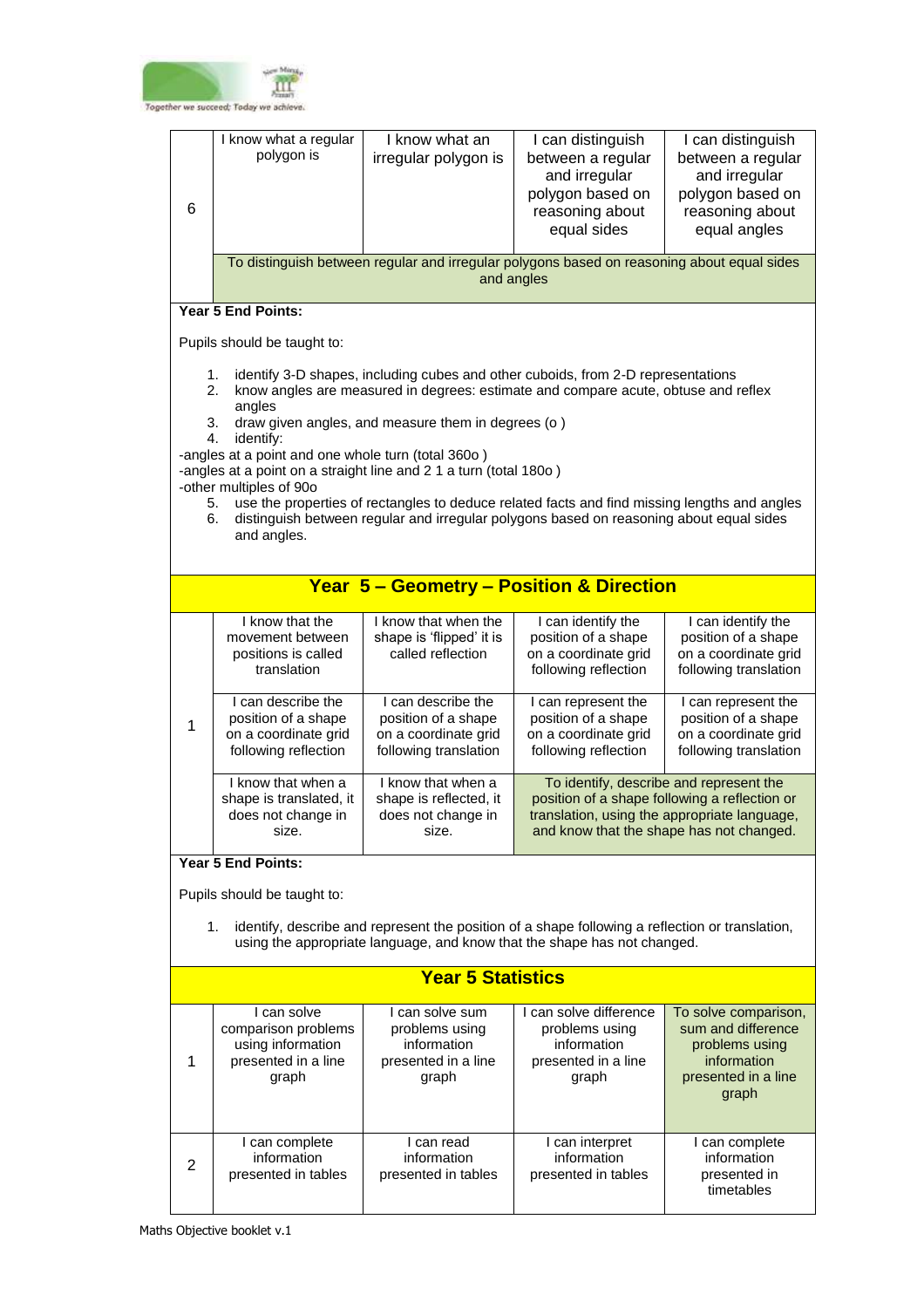

|                                                                                                                                                                                   | l can read<br>information<br>presented in<br>timetables | can interpret<br>information<br>presented in<br>timetables | To complete, read and interpret information in<br>tables, including timetables |  |  |
|-----------------------------------------------------------------------------------------------------------------------------------------------------------------------------------|---------------------------------------------------------|------------------------------------------------------------|--------------------------------------------------------------------------------|--|--|
| <b>Year 5 End Points:</b><br>Pupils should be taught to:                                                                                                                          |                                                         |                                                            |                                                                                |  |  |
| solve comparison, sum and difference problems using information presented in a line graph<br>1.<br>complete, read and interpret information in tables, including timetables<br>2. |                                                         |                                                            |                                                                                |  |  |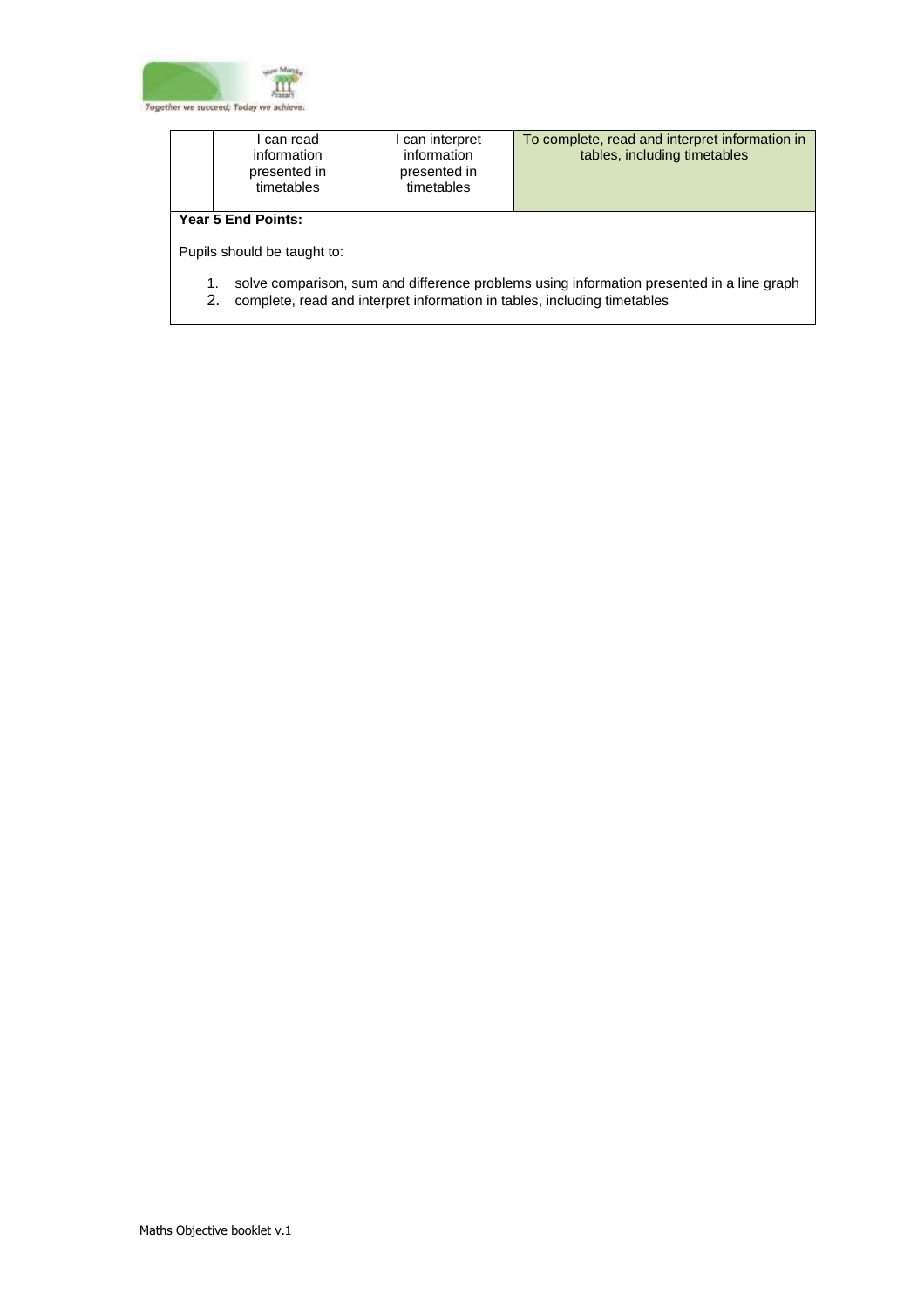

|                | <b>Year 6 Number &amp; Place Value</b>                                                         |                                                                                             |                                                                                                        |                                                                                            |  |  |
|----------------|------------------------------------------------------------------------------------------------|---------------------------------------------------------------------------------------------|--------------------------------------------------------------------------------------------------------|--------------------------------------------------------------------------------------------|--|--|
|                | I can read numbers<br>up to 1,000,000 in<br>numerals                                           | $\overline{I}$ can read numbers<br>up to 1,000,000 in<br>words                              | I can write numbers<br>up to 1,000,000 in<br>numerals                                                  | I can write numbers<br>up to 1,000,000 in<br>words                                         |  |  |
|                | I can compare<br>numbers up to<br>1,000,000 using the<br>$\le$ , $>$ and = signs               | I can order numbers<br>up to 1,000,000                                                      | I can read numbers<br>up to 5,000,000 in<br>numerals                                                   | I can read numbers<br>up to 5,000,000 in<br>words                                          |  |  |
|                | I can write numbers<br>up to 5,000,000 in<br>numerals                                          | I can write numbers<br>up to 5,000,000 in<br>words                                          | I can compare<br>numbers up to<br>5,000,000 using the<br>$\le$ , $>$ and = signs                       | I can order numbers<br>up to 5,000,000                                                     |  |  |
| $\mathbf{1}$   | I can read numbers<br>up to 10,000,000 in<br>numerals                                          | I can read numbers<br>up to 10,000,000 in<br>words                                          | I can write numbers<br>up to 10,000,000 in<br>numerals                                                 | I can write numbers<br>up to 10,000,000 in<br>words                                        |  |  |
|                | I can compare<br>numbers up to<br>10,000,000 using the<br>$\le$ , $>$ and = signs              | I can order numbers<br>up to 10,000,000                                                     | I can determine the<br>value of the ones in<br>numbers up to<br>10,000,000                             | I can determine the<br>value of the tens in<br>numbers up to<br>10,000,000                 |  |  |
|                | I can determine the<br>value of the hundreds<br>in numbers up to<br>10,000,000                 | I can determine the<br>value of the<br>thousands in<br>numbers up to<br>10,000,000          | I can determine the<br>value of the ten<br>thousands in<br>numbers up to<br>10,000,000                 | I can determine the<br>value of the hundred<br>thousands in<br>numbers up to<br>10,000,000 |  |  |
|                | I can determine the<br>value of the millions<br>in numbers up to<br>10,000,000                 | I can determine the<br>value of the ten<br>millions in numbers<br>up to 10,000,000          | To read, write, order and compare numbers<br>up to 10,000,000 and determine the value of<br>each digit |                                                                                            |  |  |
|                | I can round a number<br>up to 1,000,000 to<br>the nearest 10                                   | I can round a number<br>up to 1,000,000 to<br>the nearest 100                               | I can round a number<br>up to 1,000,000 to<br>the nearest 1000                                         | I can round a number<br>up to 1,000,000 to<br>the nearest 10,000                           |  |  |
| $\overline{2}$ | I can round a number<br>up to 1,000,000 to<br>the nearest 100,000                              | I can round a number<br>up to 10,000,000 to<br>the nearest 10                               | I can round a number<br>up to 10,000,000 to<br>the nearest 100                                         | I can round a number<br>up to 10,000,000 to<br>the nearest 1000                            |  |  |
|                | I can round a number<br>up to 10,000,000 to<br>the nearest 10,000                              | I can round a number<br>up to 10,000,000 to<br>the nearest 100,000                          | I can round a number<br>up to 10,000,000 to<br>the nearest<br>1,000,000                                | I can round a number<br>up to 10,000,000 to<br>the nearest<br>10,000,000                   |  |  |
|                |                                                                                                | To round any whole number to a required degree of accuracy                                  |                                                                                                        |                                                                                            |  |  |
| 3.             | I can use negative<br>numbers in context<br>(e.g. reading a<br>thermometer)                    | I can calculate<br>intervals of numbers<br>across zero                                      |                                                                                                        | To use negative numbers in context, and<br>calculate intervals across zero                 |  |  |
| 4              | I can solve number<br>problems involving<br>reading numbers up<br>to 10,000,000 in<br>numerals | I can solve number<br>problems involving<br>reading numbers up<br>to 10,000,000 in<br>words | I can solve number<br>problems involving<br>writing numbers up to<br>10,000,000 in<br>numerals         | I can solve number<br>problems involving<br>writing numbers up to<br>10,000,000 in words   |  |  |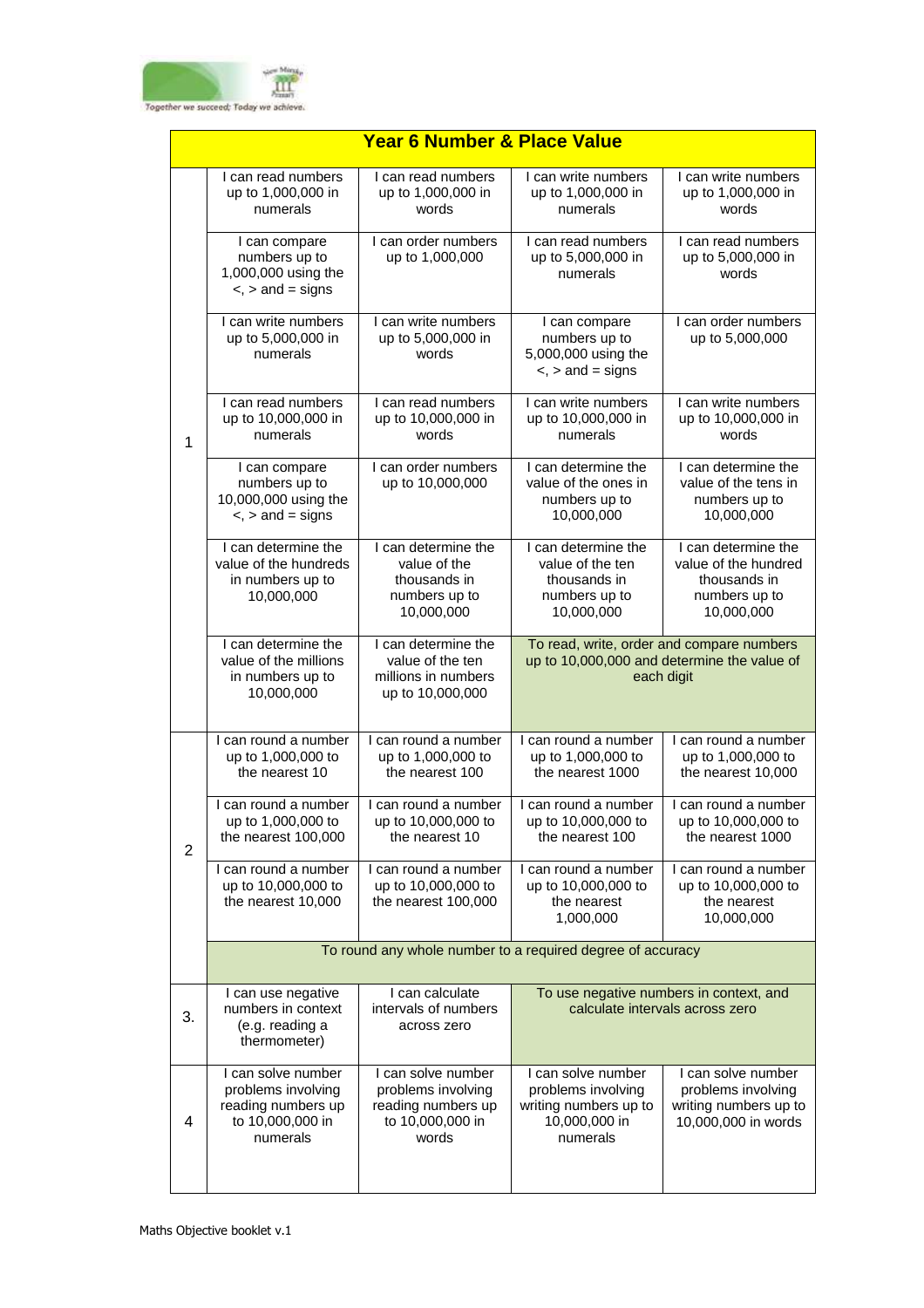

| I can solve practical<br>problems involving<br>reading numbers up<br>to 10,000,000 in<br>numerals                      | I can solve practical<br>problems involving<br>reading numbers up<br>to 10,000,000 in<br>words                    | I can solve practical<br>problems involving<br>writing numbers up to<br>10,000,000 in<br>numerals                       | I can solve practical<br>problems involving<br>writing numbers up to<br>10,000,000 in words                                |
|------------------------------------------------------------------------------------------------------------------------|-------------------------------------------------------------------------------------------------------------------|-------------------------------------------------------------------------------------------------------------------------|----------------------------------------------------------------------------------------------------------------------------|
| I can solve number<br>problems involving<br>ordering numbers up<br>to 10,000,000                                       | I can solve practical<br>problems involving<br>ordering numbers up<br>to 10,000,000                               | I can solve number<br>problems involving<br>comparing numbers<br>up to 10,000,000<br>using $\lt$ , $>$ and $=$<br>signs | I can solve practical<br>problems involving<br>comparing numbers<br>up to 10,000,000<br>using $\lt$ , $>$ and $=$<br>signs |
| I can solve number<br>problems involving<br>rounding numbers up<br>to 10,000,000 to the<br>nearest ten                 | I can solve number<br>problems involving<br>rounding numbers up<br>to 10,000,000 to the<br>nearest hundred        | I can solve number<br>problems involving<br>rounding numbers up<br>to 10,000,000 to the<br>nearest thousand             | I can solve number<br>problems involving<br>rounding numbers up<br>to 10,000,000 to the<br>nearest ten thousand            |
| I can solve number<br>problems involving<br>rounding numbers up<br>to 10,000,000 to the<br>nearest hundred<br>thousand | I can solve number<br>problems involving<br>rounding numbers up<br>to 10,000,000 to the<br>nearest million        | I can solve number<br>problems involving<br>rounding numbers up<br>to 10,000,000 to the<br>nearest ten million          | I can solve practical<br>problems involving<br>rounding numbers up<br>to 10,000,000 to the<br>nearest ten                  |
| I can solve practical<br>problems involving<br>rounding numbers up<br>to 10,000,000 to the<br>nearest hundred          | I can solve practical<br>problems involving<br>rounding numbers up<br>to 10,000,000 to the<br>nearest thousand    | I can solve practical<br>problems involving<br>rounding numbers up<br>to 10,000,000 to the<br>nearest ten thousand      | I can solve practical<br>problems involving<br>rounding numbers up<br>to 10,000,000 to the<br>nearest hundred<br>thousand  |
| I can solve practical<br>problems involving<br>rounding numbers up<br>to 10,000,000 to the<br>nearest million          | I can solve practical<br>problems involving<br>rounding numbers up<br>to 10,000,000 to the<br>nearest ten million | I can solve number<br>problems involving<br>negative numbers in<br>context                                              | I can solve practical<br>problems involving<br>negative numbers in<br>context                                              |
| I can solve number<br>problems involving<br>calculating intervals<br>across zero                                       | I can solve practical<br>problems involving<br>calculating intervals<br>across zero                               | To solve number and practical problems that<br>involve all of the above                                                 |                                                                                                                            |

Year 6 End Points:

Pupils should be taught to:

- 1. read, write, order and compare numbers up to 10 000 000 and determine the value of each digit
- 2. round any whole number to a required degree of accuracy
- 3. use negative numbers in context, and calculate intervals across zero
- 4. solve number and practical problems that involve all of the above.

## **Year 6 Addition, Subtraction, Multiplication & Division**

| I can multiply a two-  | can multiply a three-  | can multiply a four-   | To multiply multi-digit |
|------------------------|------------------------|------------------------|-------------------------|
| digit number by a      | digit number by a      | digit number by a      | numbers up to 4         |
| two-digit whole        | two-digit whole        | two-digit whole        | digits by a two-digit   |
| number using the       | number using the       | number using the       | whole number using      |
| formal written method  | formal written method  | formal written method  | the formal written      |
| of long multiplication | of long multiplication | of long multiplication | method of long          |
|                        |                        |                        | multiplication          |
|                        |                        |                        |                         |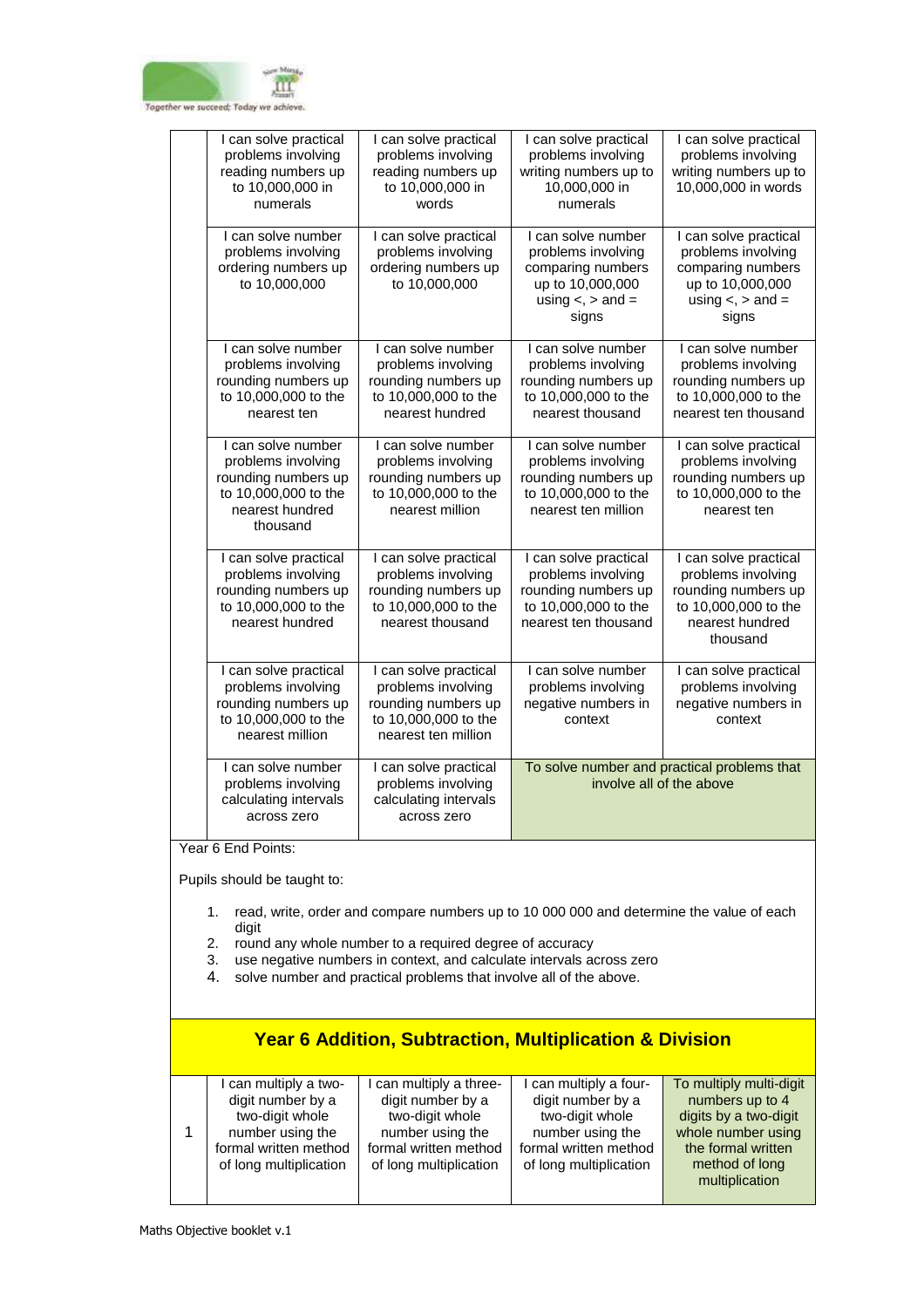

| $\overline{2}$ | I can divide a two-<br>digit number by a<br>two-digit whole<br>number using the<br>formal written method<br>of long division                                                                  | I can divide a three-<br>digit number by a<br>two-digit whole<br>number using the<br>formal written method<br>of long division                                                                                                         | I can divide a four-<br>digit number by a<br>two-digit whole<br>number using the<br>formal written method<br>of long division                                                      | I can divide a two-<br>digit number by a<br>two-digit whole<br>number using the<br>formal written method<br>of long division and<br>interpret remainders<br>as whole numbers by<br>rounding |
|----------------|-----------------------------------------------------------------------------------------------------------------------------------------------------------------------------------------------|----------------------------------------------------------------------------------------------------------------------------------------------------------------------------------------------------------------------------------------|------------------------------------------------------------------------------------------------------------------------------------------------------------------------------------|---------------------------------------------------------------------------------------------------------------------------------------------------------------------------------------------|
|                | I can divide a three-<br>digit number by a<br>two-digit whole<br>number using the<br>formal written method<br>of long division and<br>interpret remainders<br>as whole numbers by<br>rounding | I can divide a four-<br>digit number by a<br>two-digit whole<br>number using the<br>formal written method<br>of long division and<br>interpret remainders<br>as whole numbers by<br>rounding                                           | I can divide a two-<br>digit number by a<br>two-digit whole<br>number using the<br>formal written method<br>of long division and<br>interpret remainders<br>as fractions           | I can divide a three-<br>digit number by a<br>two-digit whole<br>number using the<br>formal written method<br>of long division and<br>interpret remainders<br>as fractions                  |
|                | I can divide a four-<br>digit number by a<br>two-digit whole<br>number using the<br>formal written method<br>of long division and<br>interpret remainders<br>as fractions                     | To divide numbers up to 4 digits by a two-digit whole number using the<br>formal written method of long division, and interpret remainders as<br>whole number remainders, fractions, or by rounding, as appropriate for<br>the context |                                                                                                                                                                                    |                                                                                                                                                                                             |
| 3              | I can divide a two-<br>digit number by a<br>two-digit whole<br>number using the<br>formal written method<br>of short division                                                                 | To divide a three-digit<br>number by a two-digit<br>whole number using<br>the formal written<br>method of short<br>division                                                                                                            | To divide a four-digit<br>number by a two-digit<br>whole number using<br>the formal written<br>method of short<br>division                                                         | To divide a two-digit<br>number by a two-digit<br>whole number using<br>the formal written<br>method of short<br>division and interpret<br>remainders as whole<br>numbers by rounding       |
|                | To divide a three-digit<br>number by a two-digit<br>whole number using<br>the formal written<br>method of short<br>division and interpret<br>remainders as whole<br>numbers by rounding       | To divide a four-digit<br>number by a two-digit<br>whole number using<br>the formal written<br>method of short<br>division and interpret<br>remainders as whole<br>numbers by rounding                                                 | To divide a two-digit<br>number by a two-digit<br>whole number using<br>the formal written<br>method of short<br>division and interpret<br>remainders as<br>fractions              | To divide a three-digit<br>number by a two-digit<br>whole number using<br>the formal written<br>method of short<br>division and interpret<br>remainders as<br>fractions                     |
|                | To divide a four-digit<br>number by a two-digit<br>whole number using<br>the formal written<br>method of short<br>division and interpret<br>remainders as<br>fractions                        |                                                                                                                                                                                                                                        | To divide numbers up to 4 digits by a two-digit number using the formal<br>written method of short division where appropriate, interpreting<br>remainders according to the context |                                                                                                                                                                                             |
| 4              | I can perform mental<br>calculations for<br>addition with large<br>numbers                                                                                                                    | I can perform mental<br>calculations for<br>subtraction with large<br>numbers                                                                                                                                                          | I can perform mental<br>calculations for<br>multiplication with<br>large numbers                                                                                                   | I can perform mental<br>calculations for<br>division with large<br>numbers                                                                                                                  |
|                | I can perform mental<br>calculations with<br>mixed operations and<br>large numbers                                                                                                            |                                                                                                                                                                                                                                        | To perform mental calculations, including with mixed operations and<br>large numbers                                                                                               |                                                                                                                                                                                             |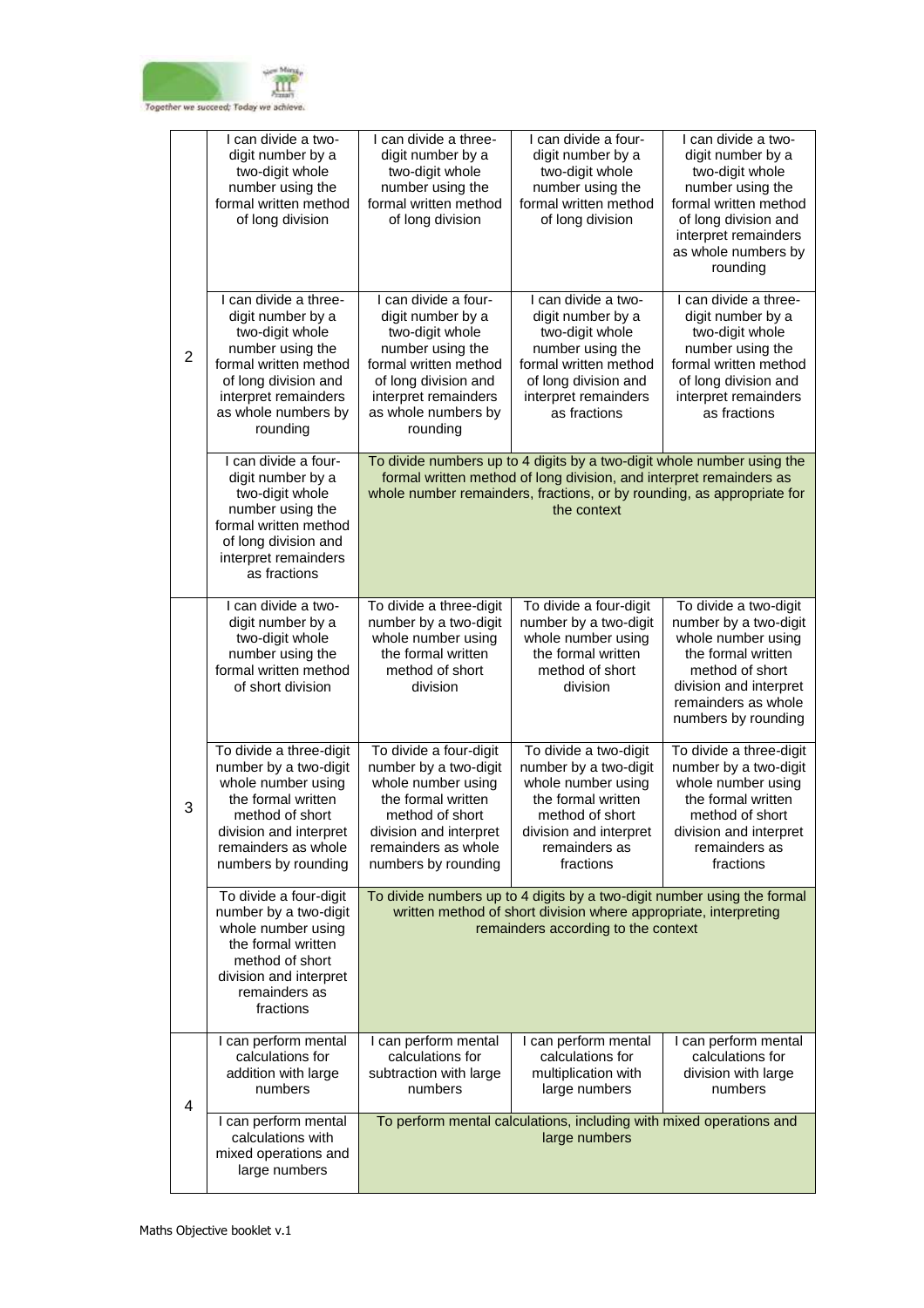

| 5              | I can identify<br>common factors of a<br>given number using a<br>factor tree                                                                | I can identify<br>common multiples of<br>a given number                                               | I can identify prime<br>numbers                                                                                                                                                      | To identify common<br>factors, common<br>multiples and prime<br>numbers                                                                            |  |  |
|----------------|---------------------------------------------------------------------------------------------------------------------------------------------|-------------------------------------------------------------------------------------------------------|--------------------------------------------------------------------------------------------------------------------------------------------------------------------------------------|----------------------------------------------------------------------------------------------------------------------------------------------------|--|--|
| 6              | I know the order of<br>operations using<br><b>BODMAS / BIDMAS</b>                                                                           | I can use the order of<br>operations to carry<br>out calculations<br>involving the four<br>operations | To use their knowledge of the order of<br>operations to carry out calculations involving<br>the four operations                                                                      |                                                                                                                                                    |  |  |
| $\overline{7}$ | I can solve addition<br>multi-step problems<br>in contexts                                                                                  | I can solve<br>subtraction multi-step<br>problems in contexts                                         | I can solve addition<br>and subtraction multi-<br>step problems in<br>contexts                                                                                                       | To solve addition and<br>subtraction multi-step<br>problems in contexts,<br>deciding which<br>operations and<br>methods to use and<br>why          |  |  |
| 8              | I can solve problems<br>involving addition                                                                                                  | I can solve problems<br>involving subtraction                                                         | I can solve problems<br>involving<br>multiplication                                                                                                                                  | I can solve problems<br>involving division                                                                                                         |  |  |
|                |                                                                                                                                             |                                                                                                       | To solve problems involving addition, subtraction, multiplication and division                                                                                                       |                                                                                                                                                    |  |  |
| 9              | I can use estimation<br>to check answers to<br>calculations                                                                                 | I can use estimation<br>to check answers to<br>calculations in<br>context of a problem                | I can use estimation<br>to check answers to<br>calculations to an<br>appropriate degree of<br>accuracy                                                                               | To use estimation to<br>check answers to<br>calculations and<br>determine, in the<br>context of a problem,<br>an appropriate<br>degree of accuracy |  |  |
|                | Year 6 End Points:                                                                                                                          |                                                                                                       |                                                                                                                                                                                      |                                                                                                                                                    |  |  |
|                | Pupils should be taught to:                                                                                                                 |                                                                                                       |                                                                                                                                                                                      |                                                                                                                                                    |  |  |
|                | 1.<br>written method of long multiplication                                                                                                 |                                                                                                       | multiply multi-digit numbers up to 4 digits by a two-digit whole number using the formal                                                                                             |                                                                                                                                                    |  |  |
|                | 2.                                                                                                                                          |                                                                                                       | divide numbers up to 4 digits by a two-digit whole number using the formal written method of<br>long division, and interpret remainders as whole number remainders, fractions, or by |                                                                                                                                                    |  |  |
|                | rounding, as appropriate for the context<br>3.                                                                                              |                                                                                                       | divide numbers up to 4 digits by a two-digit number using the formal written method of short                                                                                         |                                                                                                                                                    |  |  |
|                | 4.                                                                                                                                          |                                                                                                       | division where appropriate, interpreting remainders according to the context<br>perform mental calculations, including with mixed operations and large numbers                       |                                                                                                                                                    |  |  |
|                | 5.<br>6.                                                                                                                                    | identify common factors, common multiples and prime numbers                                           | use their knowledge of the order of operations to carry out calculations involving the four                                                                                          |                                                                                                                                                    |  |  |
|                | operations<br>solve addition and subtraction multi-step problems in contexts, deciding which operations<br>7.<br>and methods to use and why |                                                                                                       |                                                                                                                                                                                      |                                                                                                                                                    |  |  |
|                | 8.<br>9.                                                                                                                                    |                                                                                                       | solve problems involving addition, subtraction, multiplication and division                                                                                                          |                                                                                                                                                    |  |  |
|                | use estimation to check answers to calculations and determine, in the context of a problem,<br>an appropriate degree of accuracy.           |                                                                                                       |                                                                                                                                                                                      |                                                                                                                                                    |  |  |
|                |                                                                                                                                             |                                                                                                       |                                                                                                                                                                                      |                                                                                                                                                    |  |  |
|                |                                                                                                                                             |                                                                                                       | <b>Year 6 Fractions (including decimals and percentages)</b>                                                                                                                         |                                                                                                                                                    |  |  |
| 1              | I can use common<br>factors to simplify<br>fractions                                                                                        | I can use common<br>multiples to express<br>fractions in the same<br>denomination                     | use common multiples to express fractions in<br>the same denomination                                                                                                                | To use common factors to simplify fractions;                                                                                                       |  |  |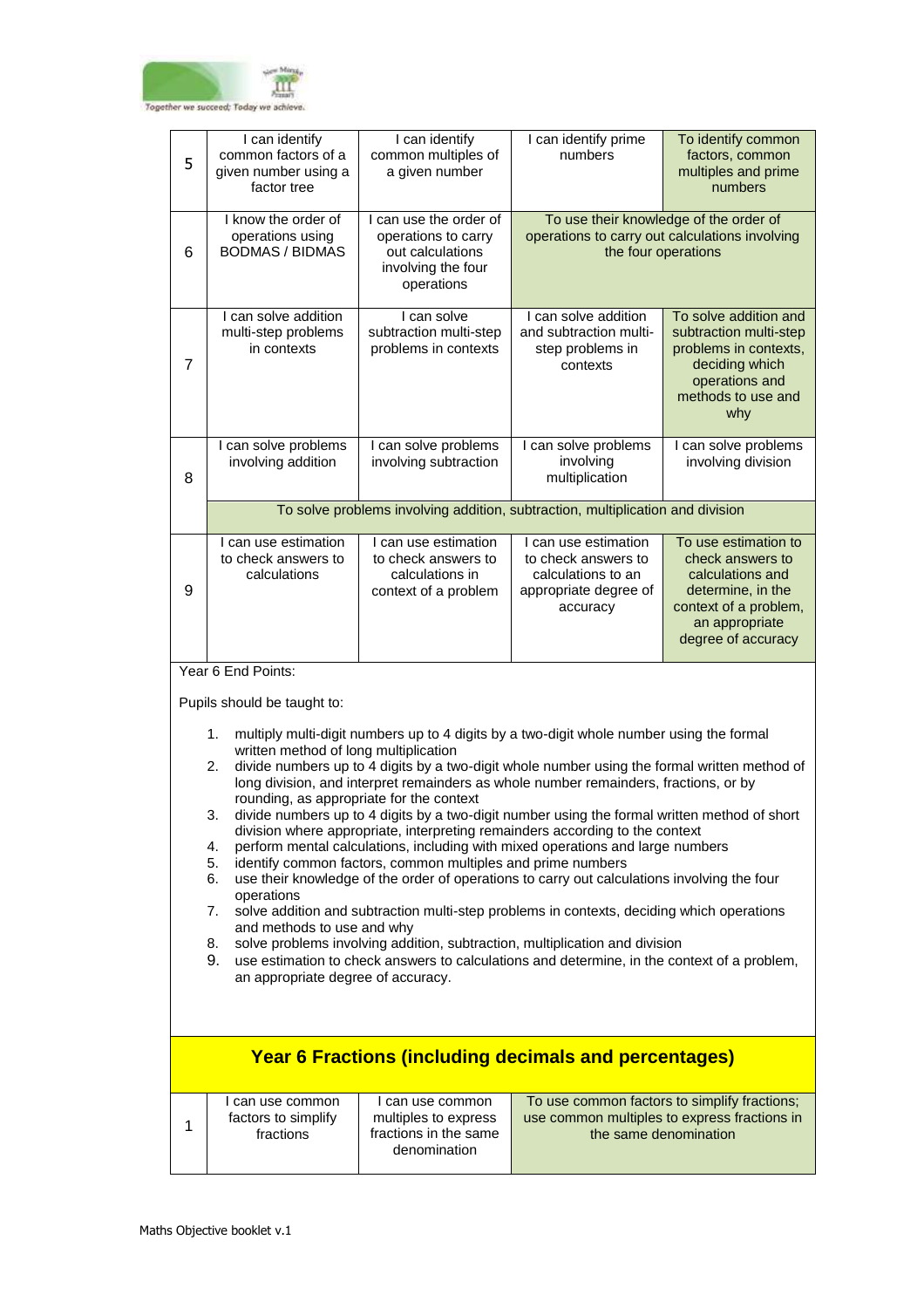

| $\overline{2}$ | I can compare<br>fractions using $\lt$ , $>$<br>$and = signs$                                            | I can compare<br>fractions >1 using <,<br>$>$ and $=$ signs                                               | I can order fractions                                                                                                                                                               | I can order fractions<br>>1                                                               |
|----------------|----------------------------------------------------------------------------------------------------------|-----------------------------------------------------------------------------------------------------------|-------------------------------------------------------------------------------------------------------------------------------------------------------------------------------------|-------------------------------------------------------------------------------------------|
|                |                                                                                                          | To compare and order fractions, including fractions > 1                                                   |                                                                                                                                                                                     |                                                                                           |
| 3              | I can add fractions<br>with different<br>denominators                                                    | I can subtract<br>fractions with<br>different<br>denominators                                             | I can add mixed<br>number fractions                                                                                                                                                 | I can subtract mixed<br>number fractions                                                  |
|                | I can add fractions<br>using the concept of<br>equivalent fractions                                      | I can subtract<br>fractions using the<br>concept of equivalent<br>fractions                               | To add and subtract fractions with different<br>denominators and mixed numbers, using the<br>concept of equivalent fractions                                                        |                                                                                           |
| $\overline{4}$ | I can multiply simple<br>pairs of proper<br>fractions                                                    | I can simplify an<br>answer in to its<br>simplest form                                                    | To multiply simple pairs of proper fractions,<br>writing the answer in its simplest form [for<br>example, $1/4 \times 1/2 = 1/8$ ]                                                  |                                                                                           |
| 5              | I can divide proper<br>fractions by whole<br>numbers                                                     |                                                                                                           | To divide proper fractions by whole numbers [for example, $1/3 \div 2 =$<br>$1/6$ }                                                                                                 |                                                                                           |
| 6              | I can associate a<br>fraction with division                                                              | I can calculate a<br>decimal fraction                                                                     | To associate a fraction with division and<br>calculate decimal fraction equivalents [for<br>example, 0.375] for a simple fraction [for<br>example, 3/8]                             |                                                                                           |
|                | I can identify the<br>value of ones in a<br>number to three<br>decimal places                            | I can identify the<br>value of tenths in a<br>number to three<br>decimal places                           | I can identify the<br>value of hundredths<br>in a number to three<br>decimal places                                                                                                 | I can identify the<br>value of thousandths<br>in a number to three<br>decimal places      |
| $\overline{7}$ | I can multiply<br>numbers by 10 giving<br>answers up to three<br>decimal places                          | I can multiply<br>numbers by 100<br>giving answers up to<br>three decimal places                          | I can multiply<br>numbers by 1000<br>giving answers up to<br>three decimal places                                                                                                   | I can divide numbers<br>by 10 giving answers<br>up to three decimal<br>places             |
|                | I can divide numbers<br>by 100 giving<br>answers up to three<br>decimal places                           | I can divide numbers<br>by 1000 giving<br>answers up to three<br>decimal places                           | To identify the value of each digit in numbers<br>given to three decimal places and multiply and<br>divide numbers by 10, 100 and 1000 giving<br>answers up to three decimal places |                                                                                           |
| 8              | I can multiply one-<br>digit numbers with<br>one decimal place by<br>whole numbers                       | I can multiply one-<br>digit numbers with<br>two decimal places<br>by whole numbers                       | To multiply one-digit numbers with up to two<br>decimal places by whole numbers                                                                                                     |                                                                                           |
| 9              | I can use the formal<br>short division written<br>method for answers<br>with up to two<br>decimal places | I can use the formal<br>long division written<br>method for answers<br>with up to two<br>decimal places   | To use written division methods in cases<br>where the answer has up to two decimal<br>places                                                                                        |                                                                                           |
| 10             | I can solve problems<br>which require<br>answers to be<br>rounded to the<br>nearest whole<br>number      | I can solve problems<br>which require<br>answers to be<br>rounded to a<br>specified degree of<br>accuracy |                                                                                                                                                                                     | To solve problems which require answers to<br>be rounded to specified degrees of accuracy |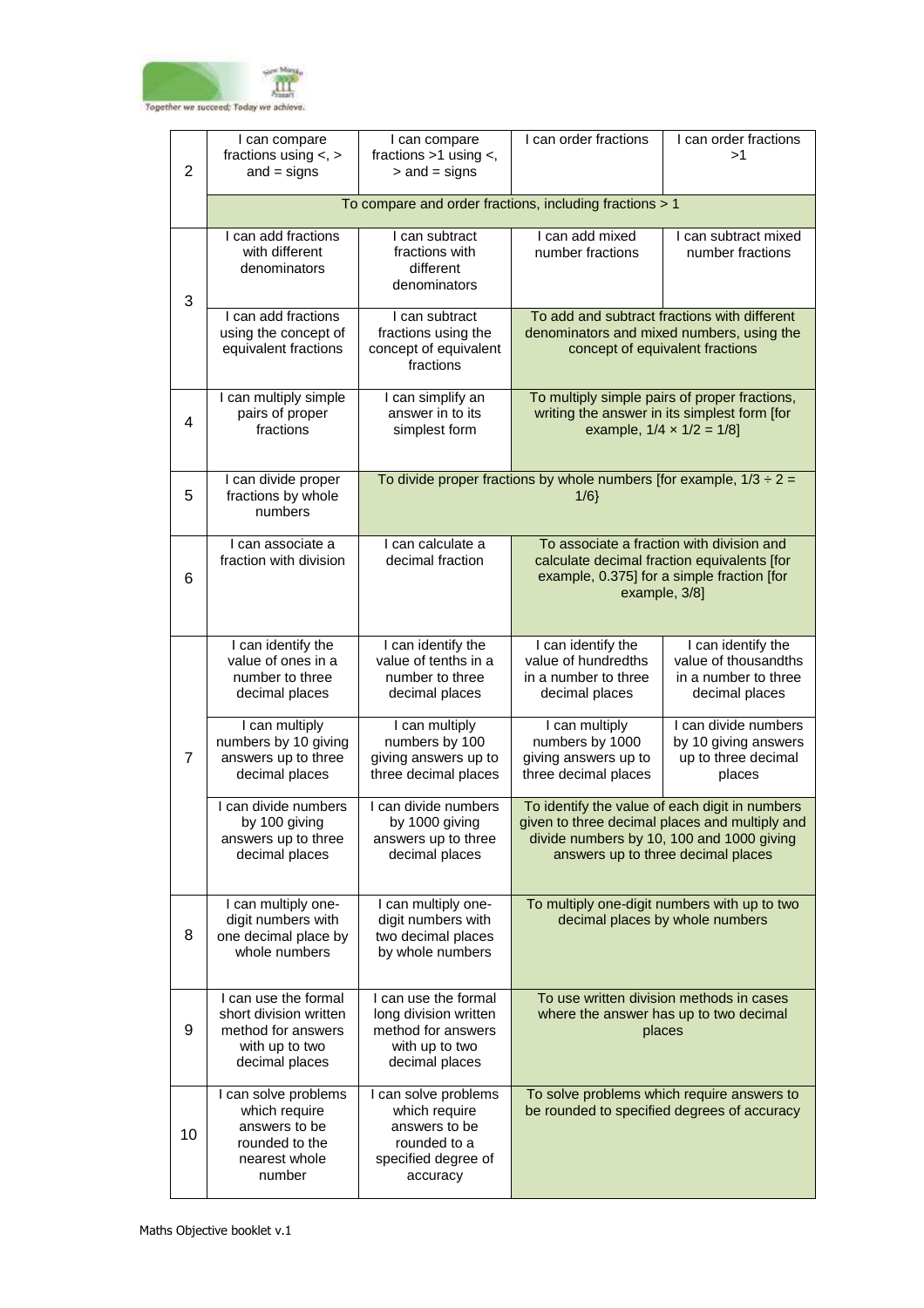

| 11                                                                                                                                                                                                                                                                                                                                                                                                                                                                                                                                                                                                                                                                                                                                                                                                                                                                                                                                                                            | I can recall<br>equivalences<br>between simple<br>fractions, decimals<br>and percentages                                                                                                                                                                                                                        | I can use<br>equivalences<br>between simple<br>fractions, decimals<br>and percentages         | including in different contexts                                                                  | To recall and use equivalences between<br>simple fractions, decimals and percentages,                                                                                      |  |  |  |
|-------------------------------------------------------------------------------------------------------------------------------------------------------------------------------------------------------------------------------------------------------------------------------------------------------------------------------------------------------------------------------------------------------------------------------------------------------------------------------------------------------------------------------------------------------------------------------------------------------------------------------------------------------------------------------------------------------------------------------------------------------------------------------------------------------------------------------------------------------------------------------------------------------------------------------------------------------------------------------|-----------------------------------------------------------------------------------------------------------------------------------------------------------------------------------------------------------------------------------------------------------------------------------------------------------------|-----------------------------------------------------------------------------------------------|--------------------------------------------------------------------------------------------------|----------------------------------------------------------------------------------------------------------------------------------------------------------------------------|--|--|--|
|                                                                                                                                                                                                                                                                                                                                                                                                                                                                                                                                                                                                                                                                                                                                                                                                                                                                                                                                                                               | Year 6 End Points:                                                                                                                                                                                                                                                                                              |                                                                                               |                                                                                                  |                                                                                                                                                                            |  |  |  |
|                                                                                                                                                                                                                                                                                                                                                                                                                                                                                                                                                                                                                                                                                                                                                                                                                                                                                                                                                                               | Pupils should be taught to:                                                                                                                                                                                                                                                                                     |                                                                                               |                                                                                                  |                                                                                                                                                                            |  |  |  |
| use common factors to simplify fractions; use common multiples to express fractions in the<br>1.<br>same denomination<br>compare and order fractions, including fractions > 1<br>2.<br>3.<br>add and subtract fractions with different denominators and mixed numbers, using the<br>concept of equivalent fractions<br>multiply simple pairs of proper fractions, writing the answer in its simplest form [for example,<br>4.<br>$1/4 \times 1/2 = 1/8$ ]<br>divide proper fractions by whole numbers [for example, $1/3 \div 2 = 1/6$ ]<br>5.<br>associate a fraction with division and calculate decimal fraction equivalents [for example,<br>6.<br>0.375] for a simple fraction [for example, 3/8]<br>identify the value of each digit in numbers given to three decimal places and multiply and<br>7.<br>divide numbers by 10, 100 and 1000 giving answers up to three decimal places<br>multiply one-digit numbers with up to two decimal places by whole numbers<br>8. |                                                                                                                                                                                                                                                                                                                 |                                                                                               |                                                                                                  |                                                                                                                                                                            |  |  |  |
|                                                                                                                                                                                                                                                                                                                                                                                                                                                                                                                                                                                                                                                                                                                                                                                                                                                                                                                                                                               | use written division methods in cases where the answer has up to two decimal places<br>9.<br>10. solve problems which require answers to be rounded to specified degrees of accuracy<br>11. recall and use equivalences between simple fractions, decimals and percentages, including<br>in different contexts. |                                                                                               |                                                                                                  |                                                                                                                                                                            |  |  |  |
| <b>Year 6 Ratio &amp; Proportion</b>                                                                                                                                                                                                                                                                                                                                                                                                                                                                                                                                                                                                                                                                                                                                                                                                                                                                                                                                          |                                                                                                                                                                                                                                                                                                                 |                                                                                               |                                                                                                  |                                                                                                                                                                            |  |  |  |
| 1                                                                                                                                                                                                                                                                                                                                                                                                                                                                                                                                                                                                                                                                                                                                                                                                                                                                                                                                                                             | I can solve problems<br>involving the relative<br>sizes of two<br>quantities                                                                                                                                                                                                                                    | I can solve missing<br>number problems by<br>using multiplication<br>facts                    | I can solve missing<br>number problems by<br>using division facts                                | To solve problems<br>involving the relative<br>sizes of two<br>quantities where<br>missing values can<br>be found by using<br>integer multiplication<br>and division facts |  |  |  |
| 2                                                                                                                                                                                                                                                                                                                                                                                                                                                                                                                                                                                                                                                                                                                                                                                                                                                                                                                                                                             | I can solve problems<br>involving calculating<br>percentages                                                                                                                                                                                                                                                    | I can solve problem<br>involving using<br>percentages for<br>comparison                       | such as 15% of 360] and the use of                                                               | To solve problems involving the calculation of<br>percentages [for example, of measures, and<br>percentages for comparison                                                 |  |  |  |
| 3                                                                                                                                                                                                                                                                                                                                                                                                                                                                                                                                                                                                                                                                                                                                                                                                                                                                                                                                                                             | I can solve problems<br>involving similar<br>shapes where the<br>scale factor is known                                                                                                                                                                                                                          | I can solve problems<br>involving similar<br>shapes where the<br>scale factor can be<br>found | To solve problems involving similar shapes<br>where the scale factor is known or can be<br>found |                                                                                                                                                                            |  |  |  |
| 4                                                                                                                                                                                                                                                                                                                                                                                                                                                                                                                                                                                                                                                                                                                                                                                                                                                                                                                                                                             | I can solve problems<br>involving sharing<br>unequal amounts                                                                                                                                                                                                                                                    | I can solve problems<br>involving grouping<br>unequal amounts                                 | I can solve problems<br>involving unequal<br>amounts using<br>fractions                          | I can solve problems<br>involving unequal<br>amounts using<br>multiples                                                                                                    |  |  |  |
| To solve problems involving unequal sharing and grouping using knowledge of fractions and<br>multiples                                                                                                                                                                                                                                                                                                                                                                                                                                                                                                                                                                                                                                                                                                                                                                                                                                                                        |                                                                                                                                                                                                                                                                                                                 |                                                                                               |                                                                                                  |                                                                                                                                                                            |  |  |  |
|                                                                                                                                                                                                                                                                                                                                                                                                                                                                                                                                                                                                                                                                                                                                                                                                                                                                                                                                                                               | Year 6 End Points:                                                                                                                                                                                                                                                                                              |                                                                                               |                                                                                                  |                                                                                                                                                                            |  |  |  |
|                                                                                                                                                                                                                                                                                                                                                                                                                                                                                                                                                                                                                                                                                                                                                                                                                                                                                                                                                                               | Pupils should be taught to:<br>solve problems involving the relative sizes of two quantities where missing values can be<br>1.                                                                                                                                                                                  |                                                                                               |                                                                                                  |                                                                                                                                                                            |  |  |  |
|                                                                                                                                                                                                                                                                                                                                                                                                                                                                                                                                                                                                                                                                                                                                                                                                                                                                                                                                                                               | found by using integer multiplication and division facts<br>solve problems involving the calculation of percentages [for example, of measures, and<br>2.                                                                                                                                                        |                                                                                               |                                                                                                  |                                                                                                                                                                            |  |  |  |

such as 15% of 360] and the use of percentages for comparison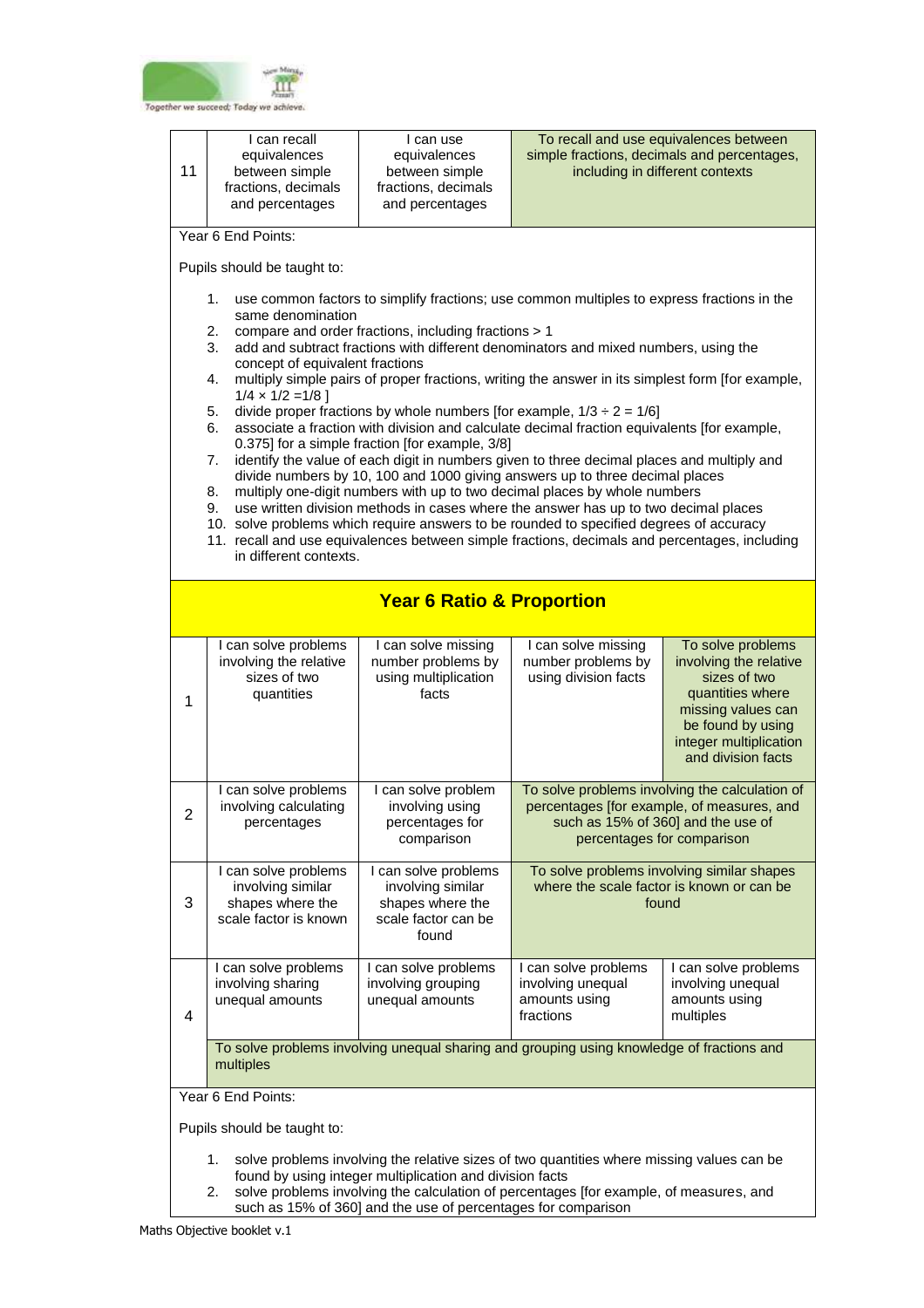

- 3. solve problems involving similar shapes where the scale factor is known or can be found
- 4. solve problems involving unequal sharing and grouping using knowledge of fractions and multiples.

|                                                                                                                                                                               | <b>Year 6 Algebra</b>                                                                  |                                                                                                                                                                                                                                 |                                                                                                                                                              |                                                                                         |  |
|-------------------------------------------------------------------------------------------------------------------------------------------------------------------------------|----------------------------------------------------------------------------------------|---------------------------------------------------------------------------------------------------------------------------------------------------------------------------------------------------------------------------------|--------------------------------------------------------------------------------------------------------------------------------------------------------------|-----------------------------------------------------------------------------------------|--|
| 1                                                                                                                                                                             | I can use simple<br>formulae                                                           |                                                                                                                                                                                                                                 | To use simple formulae                                                                                                                                       |                                                                                         |  |
| $\overline{2}$                                                                                                                                                                | I can generate linear<br>number sequences                                              | I can describe linear<br>number sequences                                                                                                                                                                                       |                                                                                                                                                              | To generate and describe linear number<br>sequences                                     |  |
| 3                                                                                                                                                                             | I can express missing<br>number problems<br>algebraically                              | To express missing number problems algebraically                                                                                                                                                                                |                                                                                                                                                              |                                                                                         |  |
| 4                                                                                                                                                                             | I can find a missing<br>number to satisfy an<br>equation                               | I can find pairs of<br>To find pairs of numbers that satisfy an<br>numbers that satisfy<br>equation with two unknowns<br>an equation with two<br>unknowns                                                                       |                                                                                                                                                              |                                                                                         |  |
| 5                                                                                                                                                                             | I can list all<br>possibilities for<br>combinations of two<br>variables                | To enumerate possibilities of combinations of two variables                                                                                                                                                                     |                                                                                                                                                              |                                                                                         |  |
| Year 6 End Points:                                                                                                                                                            |                                                                                        |                                                                                                                                                                                                                                 |                                                                                                                                                              |                                                                                         |  |
|                                                                                                                                                                               | Pupils should be taught to:                                                            |                                                                                                                                                                                                                                 |                                                                                                                                                              |                                                                                         |  |
|                                                                                                                                                                               | 1.<br>use simple formulae<br>2.<br>3.<br>4.<br>5.                                      | generate and describe linear number sequences<br>express missing number problems algebraically<br>find pairs of numbers that satisfy an equation with two unknowns<br>enumerate possibilities of combinations of two variables. |                                                                                                                                                              |                                                                                         |  |
|                                                                                                                                                                               |                                                                                        | <b>Year 6 Measurement</b>                                                                                                                                                                                                       |                                                                                                                                                              |                                                                                         |  |
|                                                                                                                                                                               |                                                                                        |                                                                                                                                                                                                                                 |                                                                                                                                                              |                                                                                         |  |
|                                                                                                                                                                               | I can solve problems<br>involving the<br>calculation of units of<br>measure for length | I can solve problems<br>involving the<br>calculation of units of<br>measure for mass                                                                                                                                            | I can solve problems<br>involving the<br>calculation of units of<br>measure for capacity                                                                     | I can solve problems<br>involving the<br>calculation of units of<br>measure for volume  |  |
| 1                                                                                                                                                                             | I can solve problems<br>involving the<br>calculation of units of<br>measure for money  | I can solve problems<br>involving the<br>conversion of units of<br>measure for length                                                                                                                                           | I can solve problems<br>involving the<br>conversion of units of<br>measure for mass                                                                          | I can solve problems<br>involving the<br>conversion of units of<br>measure for capacity |  |
| I can solve problems<br>I can solve problems<br>involving the<br>involving the<br>conversion of units of<br>conversion of units of<br>measure for volume<br>measure for money |                                                                                        |                                                                                                                                                                                                                                 | To solve problems involving the calculation<br>and conversion of units of measure, using<br>decimal notation up to three decimal places<br>where appropriate |                                                                                         |  |
| $\overline{2}$                                                                                                                                                                | I can use standard<br>units of measure for<br>length (mm, cm, m,<br>km)                | I can use standard<br>units of measure for<br>mass (g, kg)                                                                                                                                                                      | I can use standard<br>units of measure for<br>volume (I, ml)                                                                                                 | I can use standard<br>units of measure for<br>time (seconds,<br>minutes, hours)         |  |
|                                                                                                                                                                               | I can read standard<br>units of measure for<br>length                                  | I can read standard<br>units of measure for<br>mass                                                                                                                                                                             | I can read standard<br>units of measure for<br>volume                                                                                                        | I can read standard<br>units of measure for<br>time                                     |  |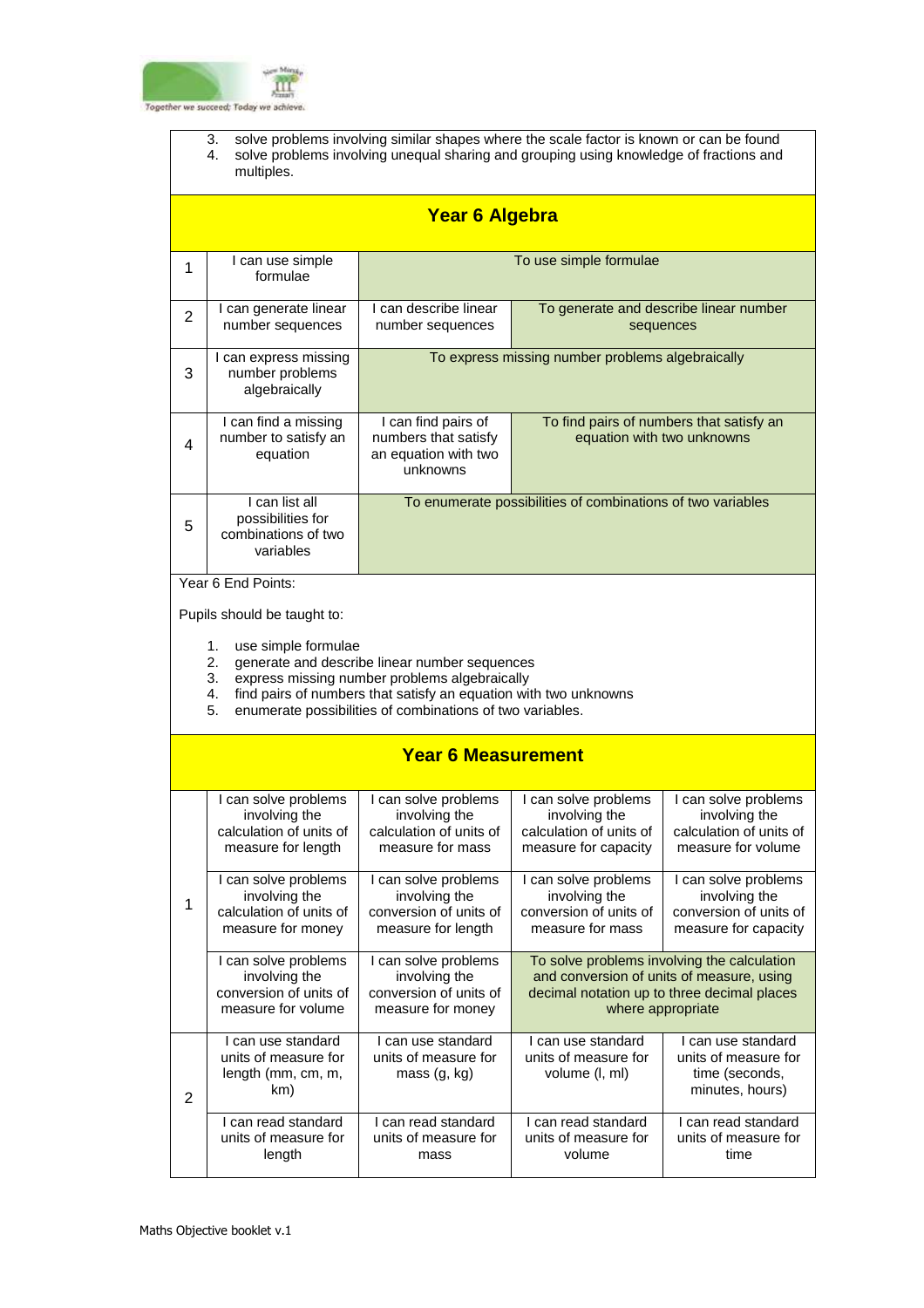

|                                                                                                                                                                                                                                                                                                                                                                                                                                                                                                                                                                                                                                                                                                                                                                                                                                                                                                                                                       | I can write standard<br>units of measure for<br>length                                                                                                                                                                                       | I can write standard<br>units of measure for<br>mass                                           | I can write standard<br>units of measure for<br>volume                                                                                                                                                            | I can write standard<br>units of measure for<br>time                                             |  |
|-------------------------------------------------------------------------------------------------------------------------------------------------------------------------------------------------------------------------------------------------------------------------------------------------------------------------------------------------------------------------------------------------------------------------------------------------------------------------------------------------------------------------------------------------------------------------------------------------------------------------------------------------------------------------------------------------------------------------------------------------------------------------------------------------------------------------------------------------------------------------------------------------------------------------------------------------------|----------------------------------------------------------------------------------------------------------------------------------------------------------------------------------------------------------------------------------------------|------------------------------------------------------------------------------------------------|-------------------------------------------------------------------------------------------------------------------------------------------------------------------------------------------------------------------|--------------------------------------------------------------------------------------------------|--|
|                                                                                                                                                                                                                                                                                                                                                                                                                                                                                                                                                                                                                                                                                                                                                                                                                                                                                                                                                       | I can convert<br>standard units of<br>measure for length                                                                                                                                                                                     | I can convert<br>standard units of<br>measure for mass                                         | I can convert<br>standard units of<br>measure for volume                                                                                                                                                          | I can convert<br>standard units of<br>measure for time                                           |  |
|                                                                                                                                                                                                                                                                                                                                                                                                                                                                                                                                                                                                                                                                                                                                                                                                                                                                                                                                                       | To use, read, write and convert between standard units, converting measurements of length,<br>mass, volume and time from a smaller unit of measure to a larger unit, and vice versa, using<br>decimal notation to up to three decimal places |                                                                                                |                                                                                                                                                                                                                   |                                                                                                  |  |
| 3                                                                                                                                                                                                                                                                                                                                                                                                                                                                                                                                                                                                                                                                                                                                                                                                                                                                                                                                                     | I can convert miles in<br>to kilometres                                                                                                                                                                                                      | I can convert<br>kilometres in to miles                                                        | To convert between miles and kilometres                                                                                                                                                                           |                                                                                                  |  |
| 4                                                                                                                                                                                                                                                                                                                                                                                                                                                                                                                                                                                                                                                                                                                                                                                                                                                                                                                                                     | I know that shapes<br>with the same area<br>can have different<br>perimeters                                                                                                                                                                 | I know that shapes<br>with the same<br>perimeter can have<br>different areas                   | I know when to use a<br>formula for area of<br>shapes                                                                                                                                                             | I know when to use a<br>formula for volume of<br>shapes                                          |  |
|                                                                                                                                                                                                                                                                                                                                                                                                                                                                                                                                                                                                                                                                                                                                                                                                                                                                                                                                                       | To recognise that shapes with the same areas can have different perimeters and vice versa<br>recognise when it is possible to use formulae for area and volume of shapes                                                                     |                                                                                                |                                                                                                                                                                                                                   |                                                                                                  |  |
| 5                                                                                                                                                                                                                                                                                                                                                                                                                                                                                                                                                                                                                                                                                                                                                                                                                                                                                                                                                     | I can calculate the<br>area of<br>parallelograms                                                                                                                                                                                             | I can calculate the<br>area of triangles                                                       | To calculate the area of parallelograms and<br>triangles                                                                                                                                                          |                                                                                                  |  |
| 6                                                                                                                                                                                                                                                                                                                                                                                                                                                                                                                                                                                                                                                                                                                                                                                                                                                                                                                                                     | I can calculate the<br>volume of cubes<br>using standard units<br>in $m^3$ and cm <sup>3</sup>                                                                                                                                               | I can estimate the<br>volume of cubes<br>using standard units<br>in $m^3$ and cm <sup>3</sup>  | I can compare the<br>volume of cubes<br>using standard units<br>in $m^3$ and cm <sup>3</sup>                                                                                                                      | I can calculate the<br>volume of cuboids<br>using standard units<br>in $m^3$ and cm <sup>3</sup> |  |
|                                                                                                                                                                                                                                                                                                                                                                                                                                                                                                                                                                                                                                                                                                                                                                                                                                                                                                                                                       | I can estimate the<br>volume of cuboids<br>using standard units<br>in $m^3$ and cm <sup>3</sup>                                                                                                                                              | I can compare the<br>volume of cuboids<br>using standard units<br>in $m^3$ and cm <sup>3</sup> | To calculate, estimate and compare volume of<br>cubes and cuboids using standard units,<br>including cubic centimetres (cm3) and cubic<br>metres (m3), and extending to other units [for<br>example, mm3 and km3] |                                                                                                  |  |
|                                                                                                                                                                                                                                                                                                                                                                                                                                                                                                                                                                                                                                                                                                                                                                                                                                                                                                                                                       | Year 6 End Points:                                                                                                                                                                                                                           |                                                                                                |                                                                                                                                                                                                                   |                                                                                                  |  |
| Pupils should be taught to:<br>1. solve problems involving the calculation and conversion of units of measure, using decimal<br>notation up to three decimal places where appropriate<br>use, read, write and convert between standard units, converting measurements of length,<br>2.<br>mass, volume and time from a smaller unit of measure to a larger unit, and vice versa, using<br>decimal notation to up to three decimal places<br>convert between miles and kilometres<br>3.<br>4.<br>recognise that shapes with the same areas can have different perimeters and vice versa<br>recognise when it is possible to use formulae for area and volume of shapes<br>calculate the area of parallelograms and triangles<br>5.<br>6.<br>calculate, estimate and compare volume of cubes and cuboids using standard units,<br>including cubic centimetres (cm3) and cubic metres (m3), and extending to other units [for<br>example, mm3 and km3 ]. |                                                                                                                                                                                                                                              |                                                                                                |                                                                                                                                                                                                                   |                                                                                                  |  |
| Year 6 – Geometry – Properties of shape                                                                                                                                                                                                                                                                                                                                                                                                                                                                                                                                                                                                                                                                                                                                                                                                                                                                                                               |                                                                                                                                                                                                                                              |                                                                                                |                                                                                                                                                                                                                   |                                                                                                  |  |
| 1                                                                                                                                                                                                                                                                                                                                                                                                                                                                                                                                                                                                                                                                                                                                                                                                                                                                                                                                                     | I can draw squares<br>using given<br>dimensions                                                                                                                                                                                              | I can draw squares<br>using given angles                                                       | I can draw rectangles<br>using given<br>dimensions                                                                                                                                                                | I can draw rectangles<br>using given angles                                                      |  |
|                                                                                                                                                                                                                                                                                                                                                                                                                                                                                                                                                                                                                                                                                                                                                                                                                                                                                                                                                       | I can draw<br>quadrilaterals using<br>given dimensions                                                                                                                                                                                       | I can draw<br>quadrilaterals using<br>given angles                                             | I can draw triangles<br>using given<br>dimensions                                                                                                                                                                 | I can draw triangles<br>using given angles                                                       |  |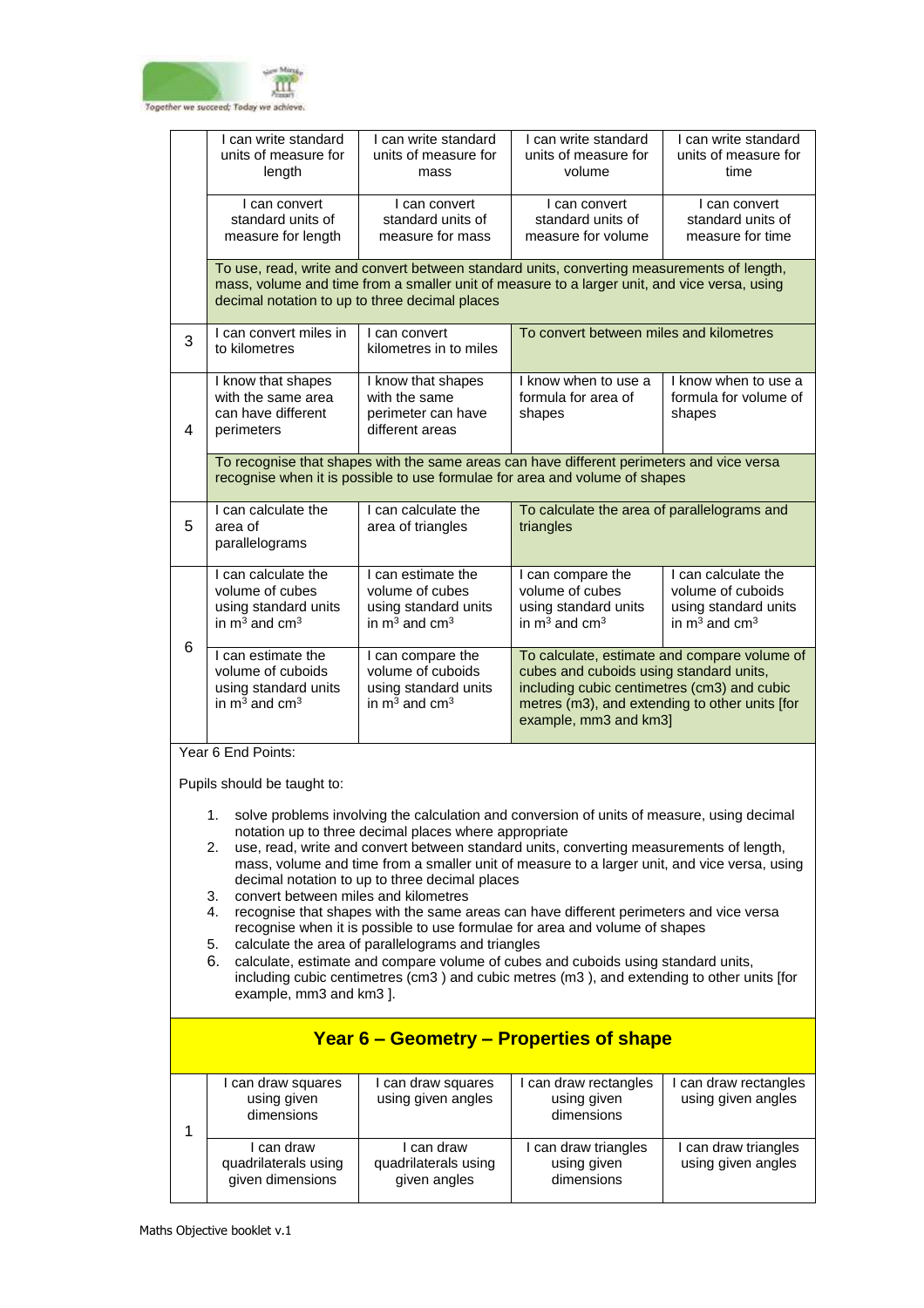

|                | I can draw pentagons<br>using given<br>dimensions                                                                              | I can draw pentagons<br>using given angles                         | I can draw hexagons<br>using given<br>dimensions                                                                                                                     | I can draw hexagons<br>using given angles                                                                                                                 |
|----------------|--------------------------------------------------------------------------------------------------------------------------------|--------------------------------------------------------------------|----------------------------------------------------------------------------------------------------------------------------------------------------------------------|-----------------------------------------------------------------------------------------------------------------------------------------------------------|
|                | I can draw octagons<br>using given<br>dimensions                                                                               | I can draw octagons<br>using given angles                          |                                                                                                                                                                      | To draw 2-D shapes using given dimensions<br>and angles                                                                                                   |
| $\overline{2}$ | I can recognise<br>cubes                                                                                                       | I can recognise<br>cuboids                                         | I can recognise<br>cones                                                                                                                                             | I can recognise<br>spheres                                                                                                                                |
|                | I can recognise<br>prisms                                                                                                      | I can recognise<br>pyramids                                        | I can recognise<br>cylinders                                                                                                                                         | I can describe cubes                                                                                                                                      |
|                | I can describe<br>cuboids                                                                                                      | I can describe cones                                               | I can describe<br>spheres                                                                                                                                            | I can describe prisms                                                                                                                                     |
|                | I can describe<br>pyramids                                                                                                     | I can describe<br>cylinder                                         | I can build cubes                                                                                                                                                    | I can build cuboids                                                                                                                                       |
|                | I can build cones                                                                                                              | I can build spheres                                                | I can build prisms                                                                                                                                                   | I can build pyramids                                                                                                                                      |
|                | I can build cylinders                                                                                                          | I can recognise the<br>net of a cube                               | I can recognise the<br>net of a cuboid                                                                                                                               | I can recognise the<br>net of a cone                                                                                                                      |
|                | I can recognise the<br>net of a sphere                                                                                         | I can recognise the<br>net of a prism                              | I can recognise the<br>net of a pyramid                                                                                                                              | I can recognise the<br>net of a cylinder                                                                                                                  |
|                | To recognise, describe and build simple 3-D shapes, including making nets                                                      |                                                                    |                                                                                                                                                                      |                                                                                                                                                           |
|                | I can compare<br>geometric shapes<br>based on their<br>properties                                                              | I can compare<br>geometric shapes<br>based on sizes                | I can classify<br>geometric shapes<br>based on their<br>properties                                                                                                   | I can classify<br>geometric shapes<br>based on sizes                                                                                                      |
| 3              | I can find unknown<br>angles in triangles                                                                                      | I can find unknown<br>angles in<br>quadrilaterals                  | I can find unknown<br>angles in regular<br>pentagons                                                                                                                 | I can find unknown<br>angles in regular<br>hexagons                                                                                                       |
|                | I can find unknown<br>angles in regular<br>octagons                                                                            | I can find unknown<br>angles in regular<br>decagons                | To compare and classify geometric shapes<br>based on their properties and sizes and find<br>unknown angles in any triangles,<br>quadrilaterals, and regular polygons |                                                                                                                                                           |
|                | I can illustrate the<br>radius of a circle                                                                                     | I can illustrate the<br>diameter of a circle                       | I can illustrate the<br>circumference of a<br>circle                                                                                                                 | I can name the radius<br>of a circle                                                                                                                      |
| 4              | I can name the<br>diameter of a circle                                                                                         | I can name the<br>circumference of a<br>circle                     | I know that the<br>diameter is twice the<br>radius                                                                                                                   | To illustrate and<br>name parts of circles,<br>including radius,<br>diameter and<br>circumference and<br>know that the<br>diameter is twice the<br>radius |
| 5              | I can recognise<br>angles where they<br>meet at a point                                                                        | I can recognise<br>angles where they<br>meet on a straight<br>line | I can recognise<br>angles where they<br>are vertically opposite                                                                                                      | I can find missing<br>angles                                                                                                                              |
|                | To recognise angles where they meet at a point, are on a straight line, or are vertically<br>opposite, and find missing angles |                                                                    |                                                                                                                                                                      |                                                                                                                                                           |